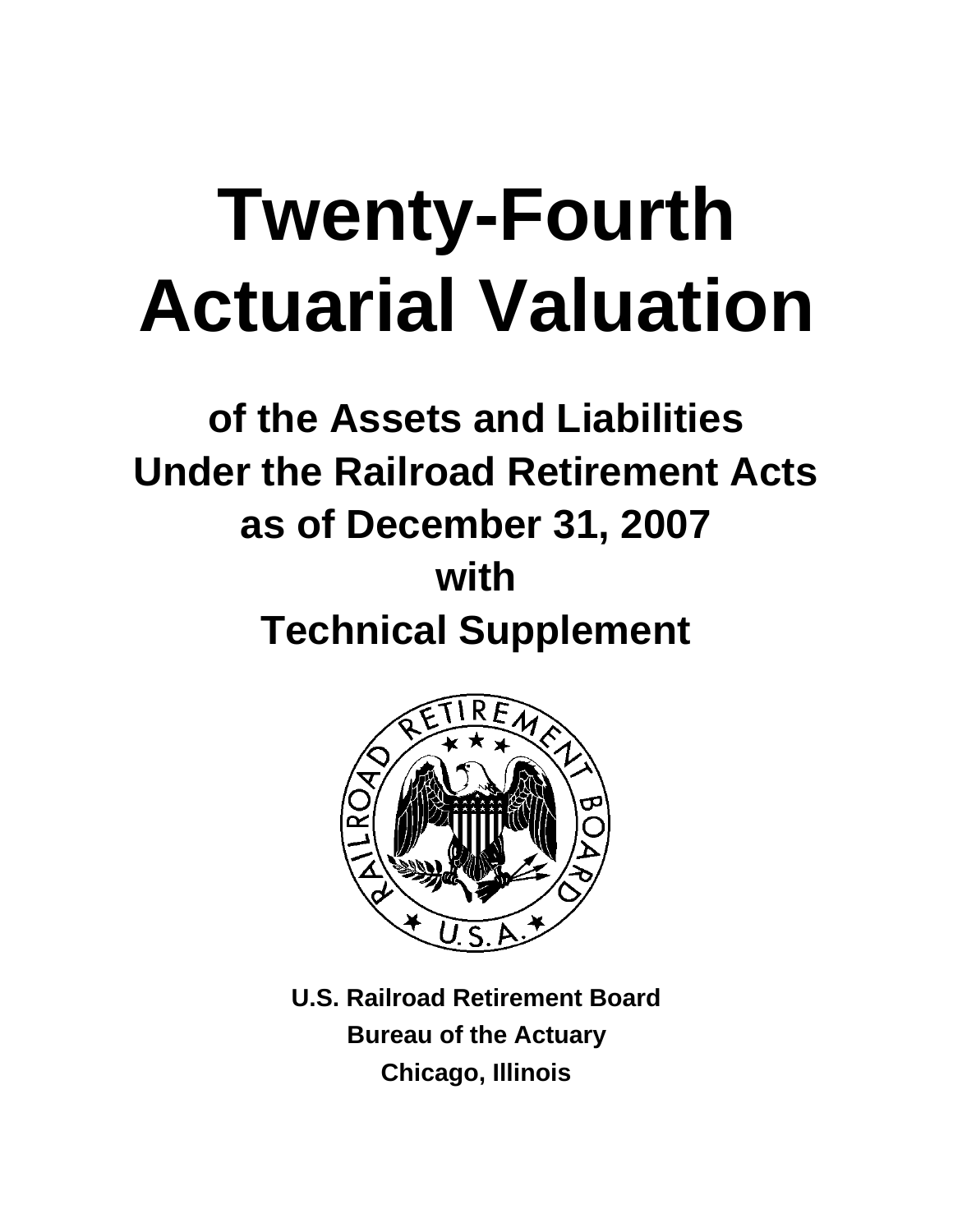# **Twenty-Fourth Actuarial Valuation of the Assets and Liabilities Under the Railroad Retirement Acts as of December 31, 2007 with Technical Supplement**

**by Frank J. Buzzi, Chief Actuary**

# **with Statements of the Railroad Retirement Board and the Actuarial Advisory Committee**

**U.S. Railroad Retirement Board Bureau of the Actuary August 2009**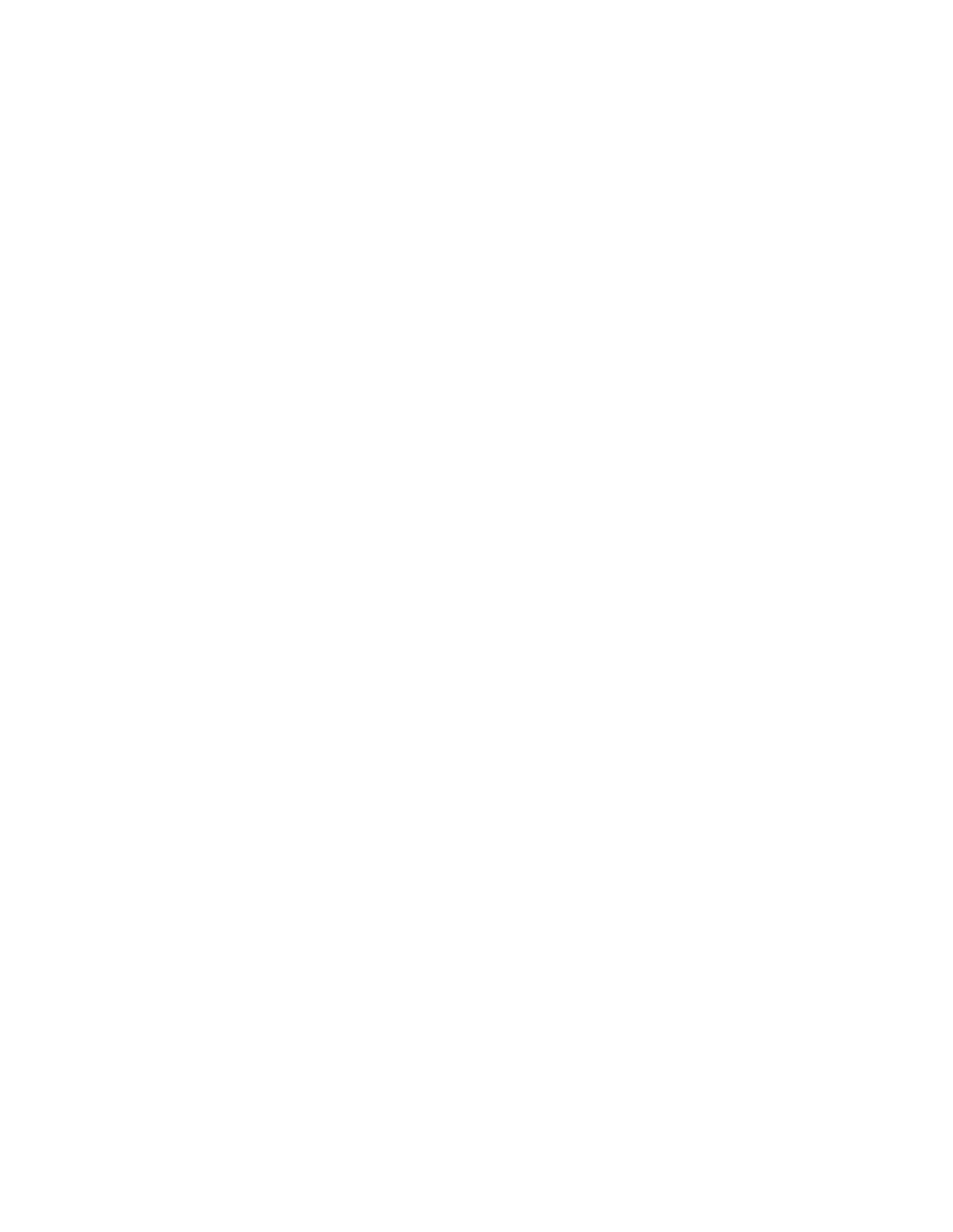#### **CONTENTS**

| <b>Statement of the Railroad Retirement Board</b>                                                                         | $\overline{\mathbf{V}}$ |
|---------------------------------------------------------------------------------------------------------------------------|-------------------------|
| <b>Statement of the Actuarial Advisory Committee</b>                                                                      | vii                     |
| <b>Report of the Actuary</b>                                                                                              |                         |
| I. Introduction                                                                                                           | $\mathbf{1}$            |
| II. Summary of Recent Developments and Results                                                                            | $\mathbf{1}$            |
| III. Regular and Supplemental Benefits and Their Financing                                                                | 3                       |
| IV. The Financial Interchange and Dual Benefits                                                                           | 6                       |
| V. Assumptions, Methodology, and Valuation Results                                                                        | 8                       |
| VI. Statement of Actuarial Opinion                                                                                        | 14                      |
| <b>Appendix</b>                                                                                                           |                         |
| Outline of the benefit and financing provisions of the railroad retirement system as<br>amended through December 31, 2008 | 29                      |
| <b>Technical Supplement</b>                                                                                               |                         |
| <b>General Methodology and Assumptions</b>                                                                                | 38                      |
| Mortality, Remarriage and Related Experience                                                                              | 57                      |
| <b>Retirement Studies</b>                                                                                                 | 71                      |
| <b>Withdrawal Studies</b>                                                                                                 | 78                      |
| Employee and Beneficiary Censuses, Family Composition, and Miscellaneous Statistics                                       | 81                      |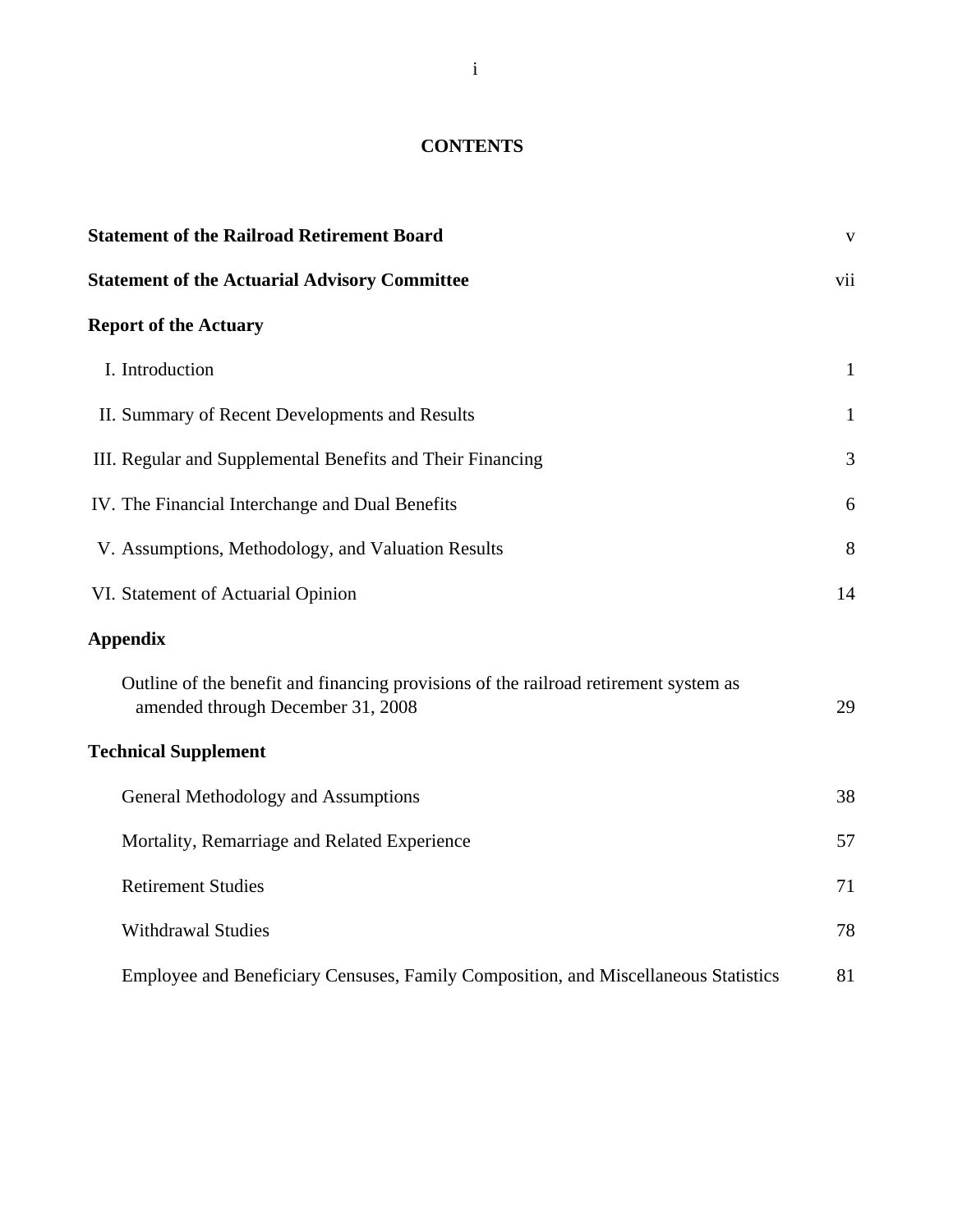### **TABLES**

| 1. Employment, inflation and interest assumptions                                                                                                                                          | 15 |
|--------------------------------------------------------------------------------------------------------------------------------------------------------------------------------------------|----|
| 2. Progress of the Combined National Railroad Retirement Investment Trust and Railroad<br>Retirement Account, and Social Security Equivalent Benefit Account                               | 17 |
| 3. Present value of benefits in millions of dollars                                                                                                                                        | 20 |
| 4. Present value of benefits as a percentage of the present value of tier 2 payroll                                                                                                        | 21 |
| 5. Balance of the Combined National Railroad Retirement Investment Trust and Railroad<br>Retirement Account, and the Social Security Equivalent Benefit Account as of<br>December 31, 2007 | 22 |
| 6. Actuarial surplus or (deficiency) for National Railroad Retirement Investment Trust and<br><b>Railroad Retirement Account</b>                                                           | 23 |
| 7. Unfunded accrued liability                                                                                                                                                              | 24 |
| 8. Vested dual benefit amounts and average number of beneficiaries                                                                                                                         | 25 |
| 9. Supplemental annuity benefit amounts and average number of beneficiaries                                                                                                                | 26 |
| 10. Average number of railroad retirement annuitants and number of annuitants per full<br>time employee                                                                                    | 27 |
| 11. Transfers to railroad retirement system under financial interchange with social security<br>system, 1937-2009                                                                          | 28 |
| S-1. 2007 RRB Annuitants Mortality Table                                                                                                                                                   | 43 |
| S-2. 2007 RRB Disabled Mortality Table for Annuitants with Disability Freeze                                                                                                               | 44 |
| S-3. 2007 RRB Disabled Mortality Table for Annuitants without Disability Freeze                                                                                                            | 45 |
| S-4. 2003 RRB Active Service Mortality Table                                                                                                                                               | 46 |
| S-5. 2007 RRB Spouse Total Termination Table                                                                                                                                               | 47 |
| S-6. Probability of a retired employee having a spouse eligible for railroad retirement benefits                                                                                           | 48 |
| S-7. 1995 RRB Mortality Table for Widows                                                                                                                                                   | 49 |
| S-8. 1997 RRB Remarriage Table                                                                                                                                                             | 50 |
| S-9. 2004 RRB Total Termination Table for Disabled Children                                                                                                                                | 51 |
| S-10. Calendar year rates of immediate age retirement                                                                                                                                      | 52 |
| S-11. Rates of immediate disability retirement and of eligibility for disability freeze                                                                                                    | 53 |
| S-12. Calendar year rates of final withdrawal                                                                                                                                              | 54 |
| S-13. Service months and salary scales                                                                                                                                                     | 55 |
| S-14. Family characteristics of railroad employees assumed for the valuation of survivor<br>benefits                                                                                       | 56 |
| S-15. Mortality experience of railroad age annuitants between anniversaries of retirement<br>in 2003 and 2006, by sex and type of retirement                                               | 58 |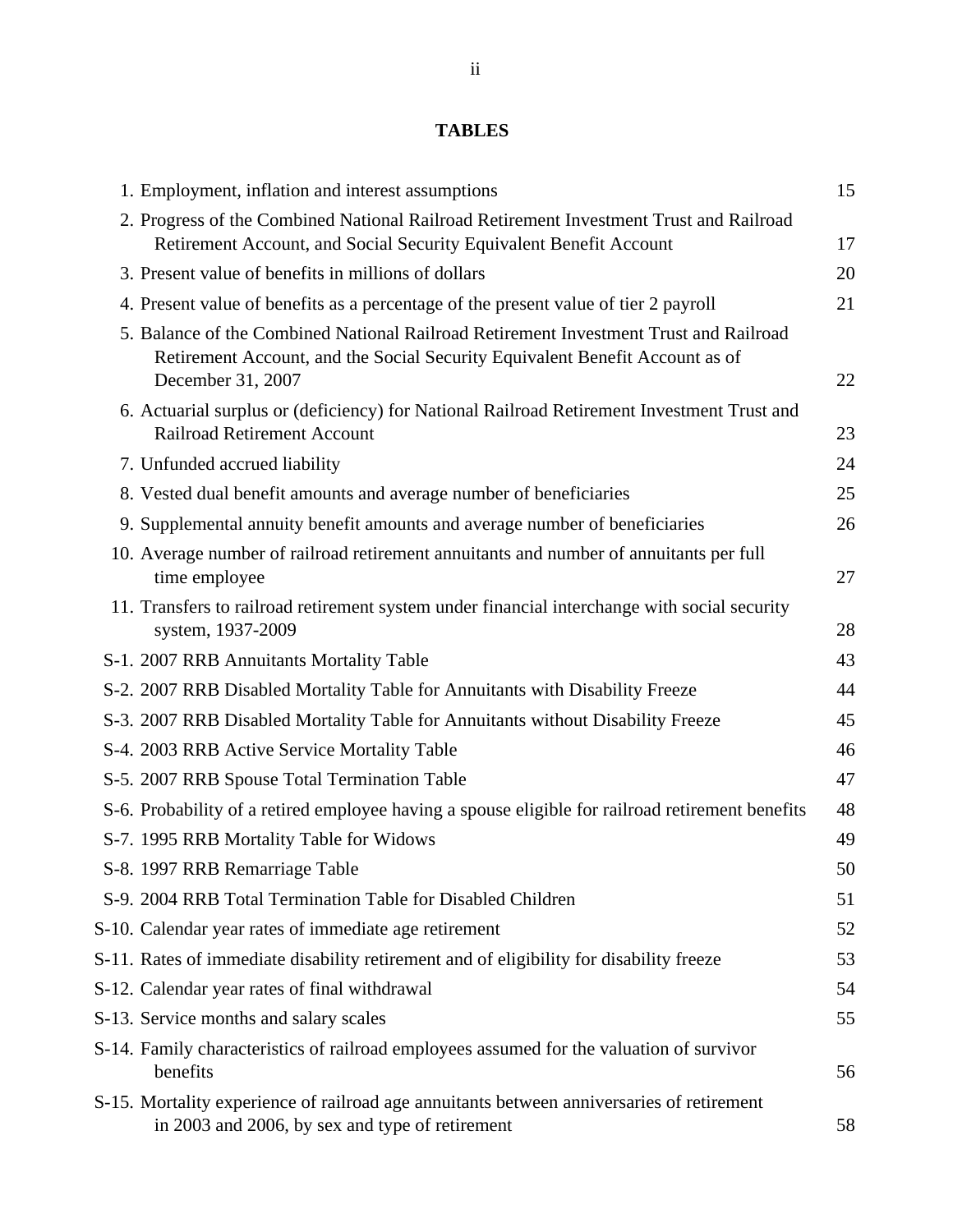| S-16. Mortality experience of railroad age annuitants between anniversaries of retirement<br>in 2003 and 2006, by year                                                                        | 59 |
|-----------------------------------------------------------------------------------------------------------------------------------------------------------------------------------------------|----|
| S-17. Mortality ratios for railroad age annuitants on a select and ultimate basis between<br>anniversaries of retirement in 2003 and 2006                                                     | 60 |
| S-18. Age specific death rates of railroad disability annuitants between anniversaries of<br>retirement in 2003 and 2006, by age and duration                                                 | 61 |
| S-19. Mortality experience of railroad disability annuitants between anniversaries of<br>retirement in 2003 and 2006, by disability freeze status                                             | 62 |
| S-20. Percentages of railroad disability annuitants included in the 24th valuation mortality studies<br>who would have qualified for a benefit under the social security disability standards | 63 |
| S-21. Mortality experience of active railroad employees during calendar years 2001-2005                                                                                                       | 64 |
| S-22. Total termination experience of spouse annuitants between anniversaries of retirement<br>in 2003 and 2006                                                                               | 65 |
| S-23. Mortality experience of spouse annuitants between anniversaries of retirement<br>in 2003 and 2006                                                                                       | 66 |
| S-24. Number of retired employees and number with a spouse eligible for railroad retirement<br>benefits, by attained age of employee on December 31, 2006                                     | 67 |
| S-25. Mortality experience of widow annuitants between anniversaries of retirement<br>in 2003 and 2006                                                                                        | 68 |
| S-26. Remarriage experience of widows between 1994 and 2006 anniversaries of widowhood                                                                                                        | 69 |
| S-27. Total termination experience of disabled children annuitants between anniversaries of<br>retirement in 2003 and 2006                                                                    | 70 |
| S-28. Rates of immediate age retirement                                                                                                                                                       | 72 |
| S-29. Immediate age retirement experience of railroad employees with 5-29 years of<br>service during calendar years 2004-2006                                                                 | 73 |
| S-30. Immediate age retirement experience of railroad employees with 30 or more years of<br>service during calendar years 2004-2006                                                           | 74 |
| S-31. Rates of immediate disability retirement                                                                                                                                                | 75 |
| S-32. Immediate disability retirement experience of railroad employees during calendar<br>years 2004-2006                                                                                     | 76 |
| S-33. Percentages of immediate disability retirements meeting the disability freeze standards<br>of the Social Security Act                                                                   | 77 |
| S-34. Withdrawal experience of railroad employees during calendar years 2002-2005,<br>by attained age and years of service                                                                    | 79 |
| S-35. Distribution of 2007 active employees by age and completed years of service                                                                                                             | 82 |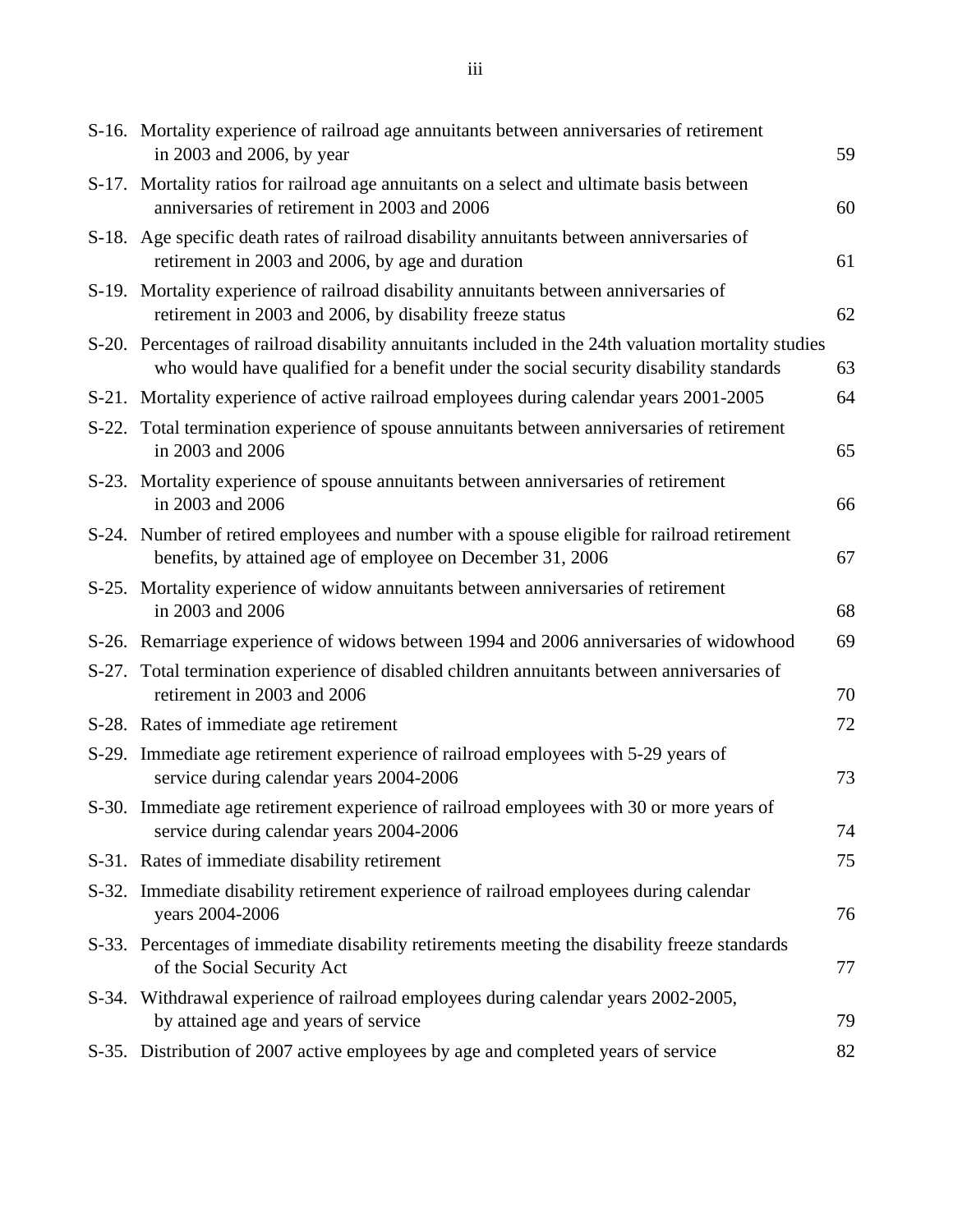| S-36. Census of vested inactive employees in 2007 by age and completed years of service                                                 | 83 |
|-----------------------------------------------------------------------------------------------------------------------------------------|----|
| S-37. Comparison between 2007 and 2004 of selected characteristics of active railroad<br>employees                                      | 84 |
| S-38. Census of employee and spouse annuitants on December 31, 2007                                                                     | 85 |
| S-39. Census of survivor annuitants on December 31, 2007                                                                                | 86 |
| S-40. Comparison of service months of railroad employees during calendar years 2003-2005<br>with assumptions used in the 24th valuation | 87 |
| S-41. Average creditable compensation per service month during 2007                                                                     | 88 |
| S-42. Age distribution of new entrants during calendar years 2003-2006 and comparison with<br>assumptions of the 23rd valuation         | 89 |
| S-43. Family characteristics of railroad employees who died in 2003-2006 with a current<br>connection                                   | 90 |
| S-44. Selected employment and benefit statistics for 2004 and 2007                                                                      | 91 |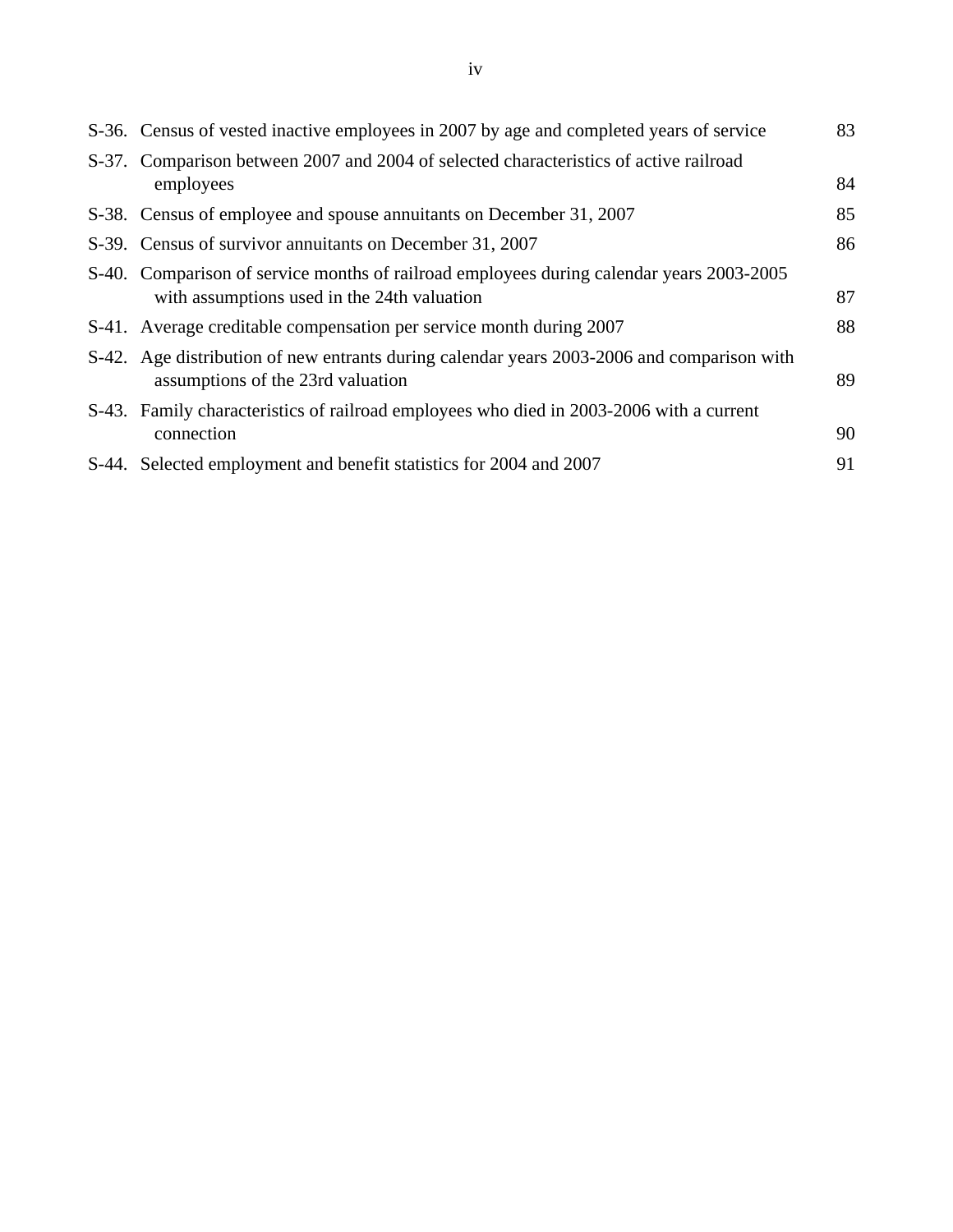

**UNITED STATES OF AMERICA RAILROAD RETIREMENT BOARD 844 NORTH RUSH STREET CHICAGO, ILLINOIS** 60611-2092

**BOARD MEMBERS:** 

**MICHAEL S. SCHWARTZ, CHAIRMAN V.M. SPEAKMAN, JR., LABOR MEMBER JEROME F. KEVER, MANAGEMENT MEMBER** 

#### STATEMENT OF THE RAILROAD RETIREMENT BOARD

Section 15(g) of the Railroad Retirement Act of 1974 requires that the Railroad Retirement Board, at intervals not longer than three years, estimate the liabilities created by the Act and include the estimate in its annual report. Section 22 of the Railroad Retirement Act of 1974 requires that the Board submit to the President and the Congress, by July 1 of each year, a report containing a fiveyear projection of the revenues to and payments from the Railroad Retirement Account. Section 502 of the Railroad Retirement Solvency Act of 1983, Public Law 98-76, requires that the Board submit to the Congress, by July 1 of each year, a report on the actuarial status of the railroad retirement system. The 24<sup>th</sup> valuation was prepared by the Board's Chief Actuary and meets these requirements. The Actuarial Advisory Committee reviewed the valuation as to assumptions and methods as required by Section 15(f) of the Railroad Retirement Act.

The Chief Actuary's report describes the results of three valuations, each valuation differing from the others as to the employment assumption on which it is based. Cash flow problems occur only under the most pessimistic employment assumption. Even under that assumption, the cash flow problems do not occur until the year 203 1.

Section 502 of the Solvency Act requires recommendations with respect to tax rates and whether any part of the taxes on employers should be diverted to the Railroad Unemployment Insurance Account to aid in the repayment of any debt to the Railroad Retirement Account. The Chief Actuary's report does not recommend a change in the tax rate, nor does it recommend a diversion of taxes from the Railroad Retirement Account to the Railroad Unemployment hsurance Account.

The Board Members believe that the  $24<sup>th</sup>$  valuation presents a fair picture of the financial condition of the railroad retirement system, and we support the conclusions reached in the report.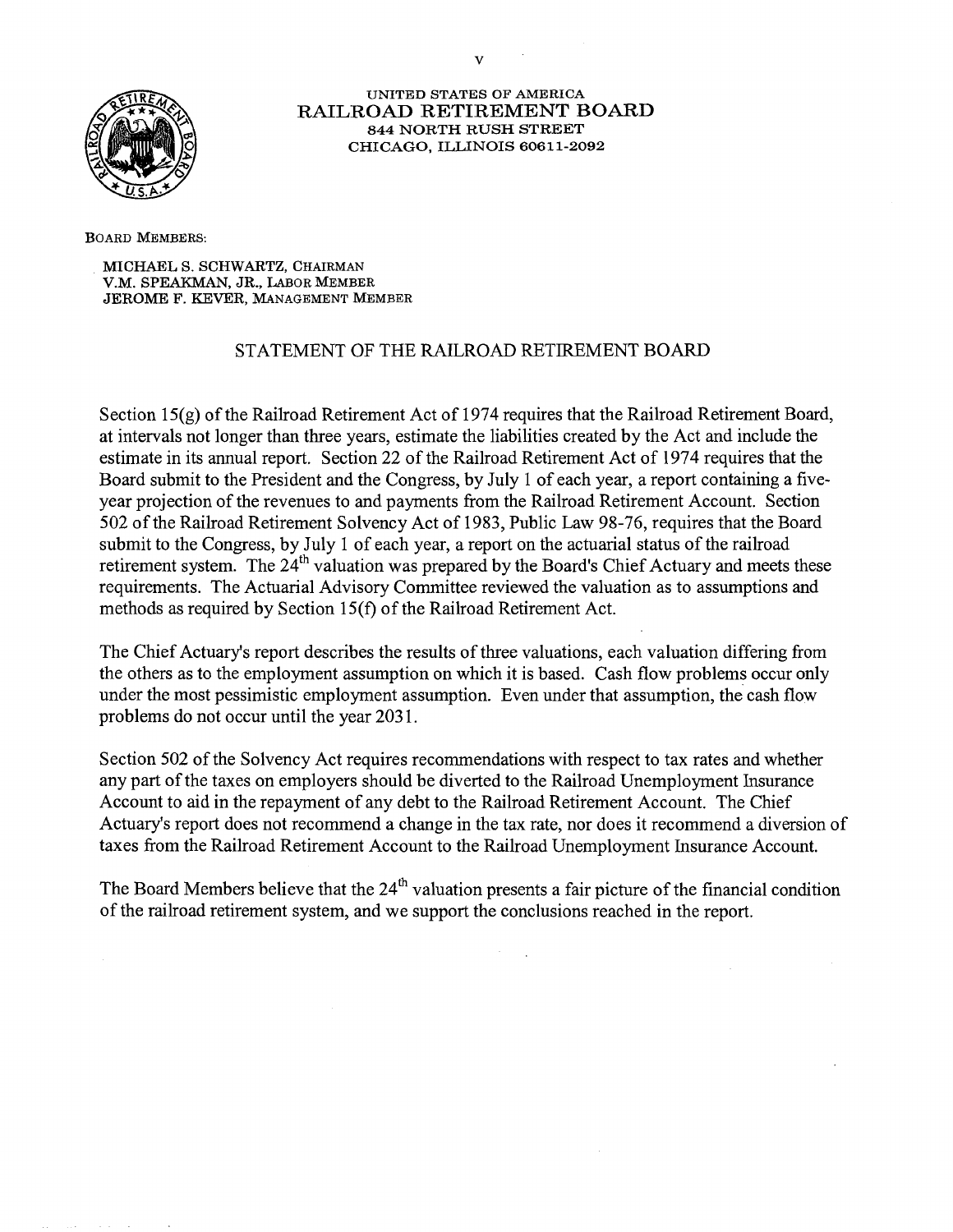The Railroad Retirement Board wishes to thank the members of the Actuarial Advisory Committee for their assistance in this important project.

Wichael S. Sch

MM-Speaknar  $\Lambda$ .

V. M. Speakman, Jr.

7. Kene

Jerome F. Kever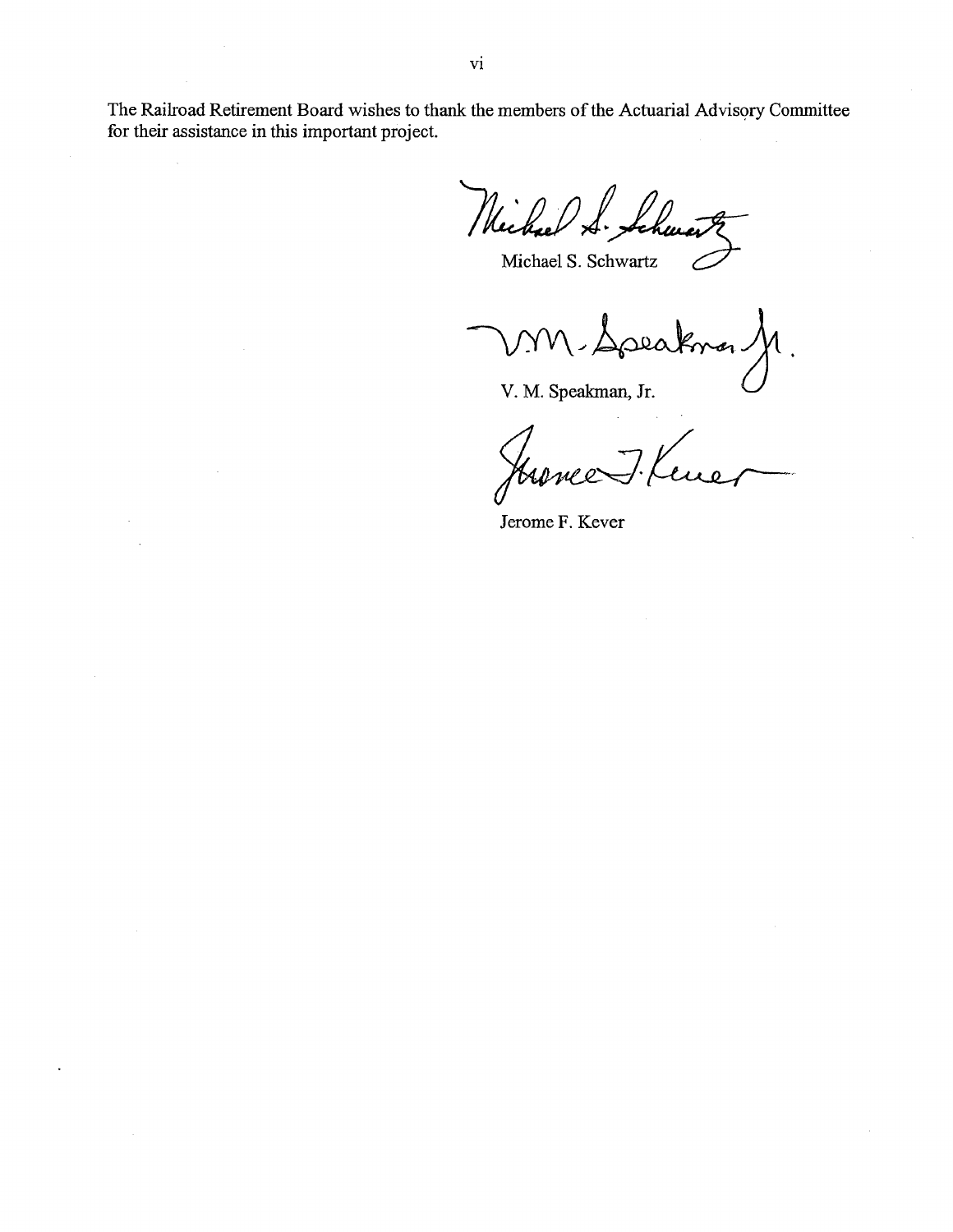#### STATEMENT OF THE ACTUARIAL ADVISORY COMMITTEE May 27,2009

This statement sets forth the Committee's review of the twenty-fourth actuarial valuation of the railroad retirement system. This valuation, performed as of December 31, 2007, was completed in the spring of 2009 by Mr. Frank J. Buzzi, Chief Actuary of the Railroad Retirement Board, and his staff. In both the planning and carrying out of the valuation, the Committee has counseled with Mr. Buzzi as to the structure, actuarial methods, actuarial assumptions, and procedures of the valuation and as to the scope and content of his report. In all, the Committee has met with the Chief Actuary on August 5,2008, December 16,2008, and May 27,2009, for the purpose of reviewing and discussing the significant elements of the twenty-fourth valuation.

The Committee believes that the actuarial assumptions are reasonable and that the valuation results present a fair picture of the financial condition of the railroad retirement system.

Section 502 of the Railroad Retirement Solvency Act requires the Board to report to Congress on the actuarial status of the railroad retirement system each year. The report must include recommendations for any desirable financing changes. The Chief Actuary recommends no change in payroll tax rates under the railroad retirement system.

The Chief Actuary's report indicates that the average cost of the program over the projection period as measured by the excess of present value of tier 2 payroll taxes over the actuarial surplus ranges from 16.13% to 21.57% of payroll, depending on assumed future employment levels. This compares to a range of 14.19% to 18.63% of payroll in the twenty-third valuation.

The Committee acknowledges the valuable help of the Board, the Chief Actuary and his staff in the Committee's review of this valuation.

Respectfully submitted,

LLE<br>Albert P

Albert Pike 3rd, M.A.A.A., Chair

Yetti A. Bl

Peter A. Bleyler, M.A.A.A.

Mayward J. Kagen

Maynard I. Kagen, M.A.A.A.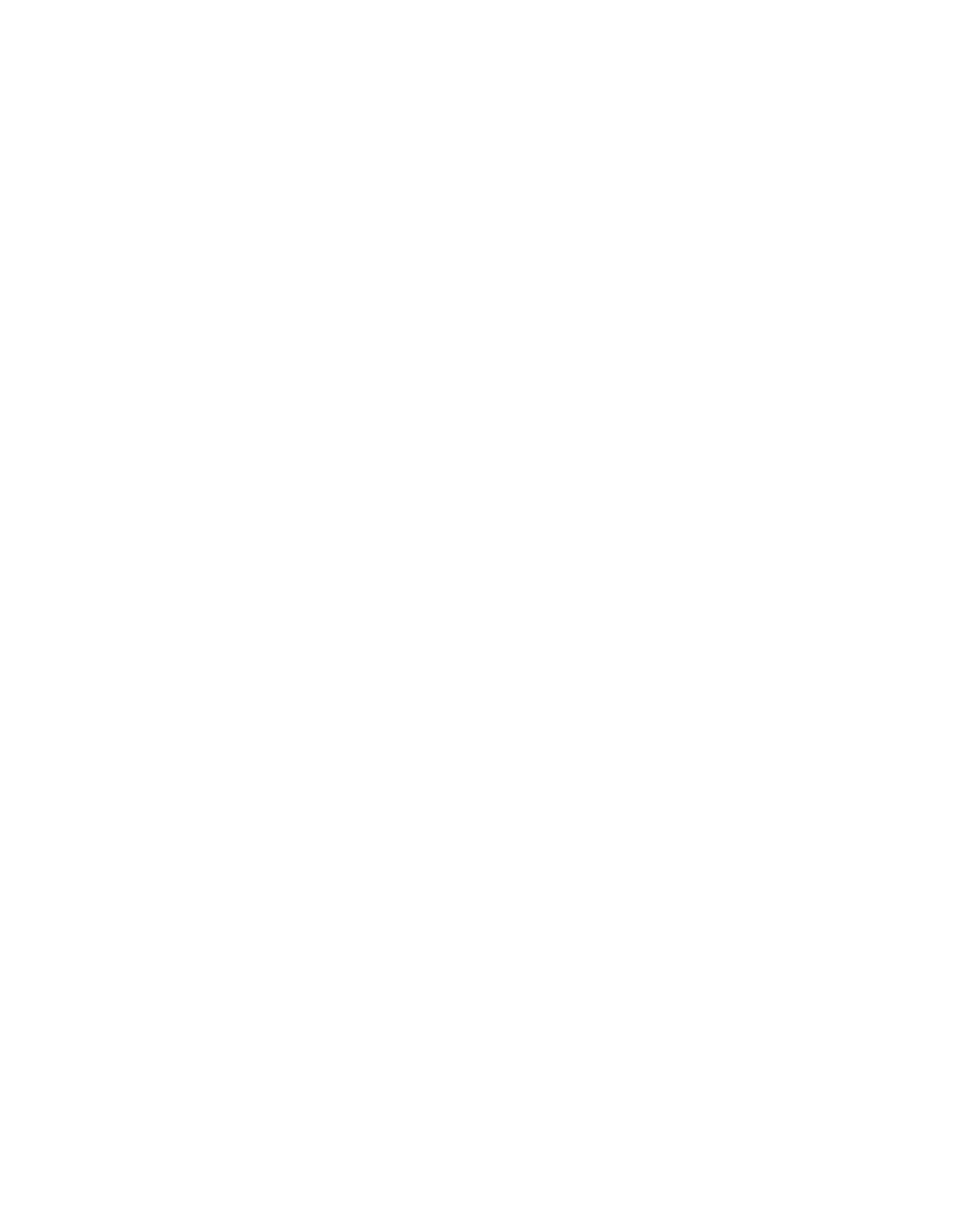#### **REPORT OF THE ACTUARY**

#### **I. INTRODUCTION**

Section 15 of the Railroad Retirement Act of 1974 requires that the Railroad Retirement Board, at intervals of not more than three years, prepare actuarial valuations of the railroad retirement system.

Section 22 of the Railroad Retirement Act of 1974 requires the Railroad Retirement Board to prepare an annual report containing a five-year projection of revenues to and payments from the Railroad Retirement Account and to submit the report to the President and the Congress by July 1. This report must also contain a five-year projection of the account benefits ratio and average account benefits ratio. If the five-year projection indicates that funds in the Railroad Retirement Account will be insufficient to pay full benefits, (1) representatives of railroad employees, railroad carriers and the President must submit proposals to the Congress to preserve the financial solvency of the Railroad Retirement Account, and (2) the Railroad Retirement Board must issue regulations to reduce annuity levels during any fiscal year in which there would be insufficient funds to make full payments.

Section 502 of the Railroad Retirement Solvency Act of 1983 requires the Railroad Retirement Board to prepare an annual report on the actuarial status of the railroad retirement system and to submit the report to the Congress by July 1. The report must contain recommendations for any financing changes which might be advisable, including (1) changes in the tax rates, and (2) whether any part of the taxes on employers should be diverted to the Railroad Unemployment Insurance Account to aid in the repayment of any debt to the Railroad Retirement Account.

This report, the  $24<sup>th</sup>$  actuarial valuation, is intended to meet these three requirements for 2009.

#### **II. SUMMARY OF RECENT DEVELOPMENTS AND RESULTS**

Recent actuarial reports have discussed in detail the importance of the level of railroad employment to the railroad retirement system's financial stability. The payroll tax on railroad employment has been the major source of income to the system since its establishment in the 1930s. It is clear that the fewer railroad workers there are, the less money the retirement account collects in payroll taxes, and the more likely the system is to require additional funds. Declines in railroad employment over a long period, coupled with inflation and subsequent benefit increases, required legislation to strengthen the system's financial condition in 1974, 1981, 1983, and 1987.

The  $23<sup>rd</sup>$  valuation (2006 actuarial report) projected a surplus of 0.33 percent of tier 2 payroll and an average tier 2 tax rate of 16.52 percent under the intermediate employment assumption. Although employment experience has been favorable, large investment losses have resulted in lower trust fund balances, which in turn have produced higher projected taxes due to the tier 2 tax rate schedule. The average tier 2 tax rate has increased to 18.97 percent, and the surplus has increased to 0.35 percent of tier 2 payroll. The combined effect of a 2.45 percent of payroll increase in projected future tier 2 tax rates net of a 0.02 percent of payroll increase in projected surplus results in an overall decline equal to 2.43 percent of tier 2 payroll. If the same rates of decline in freight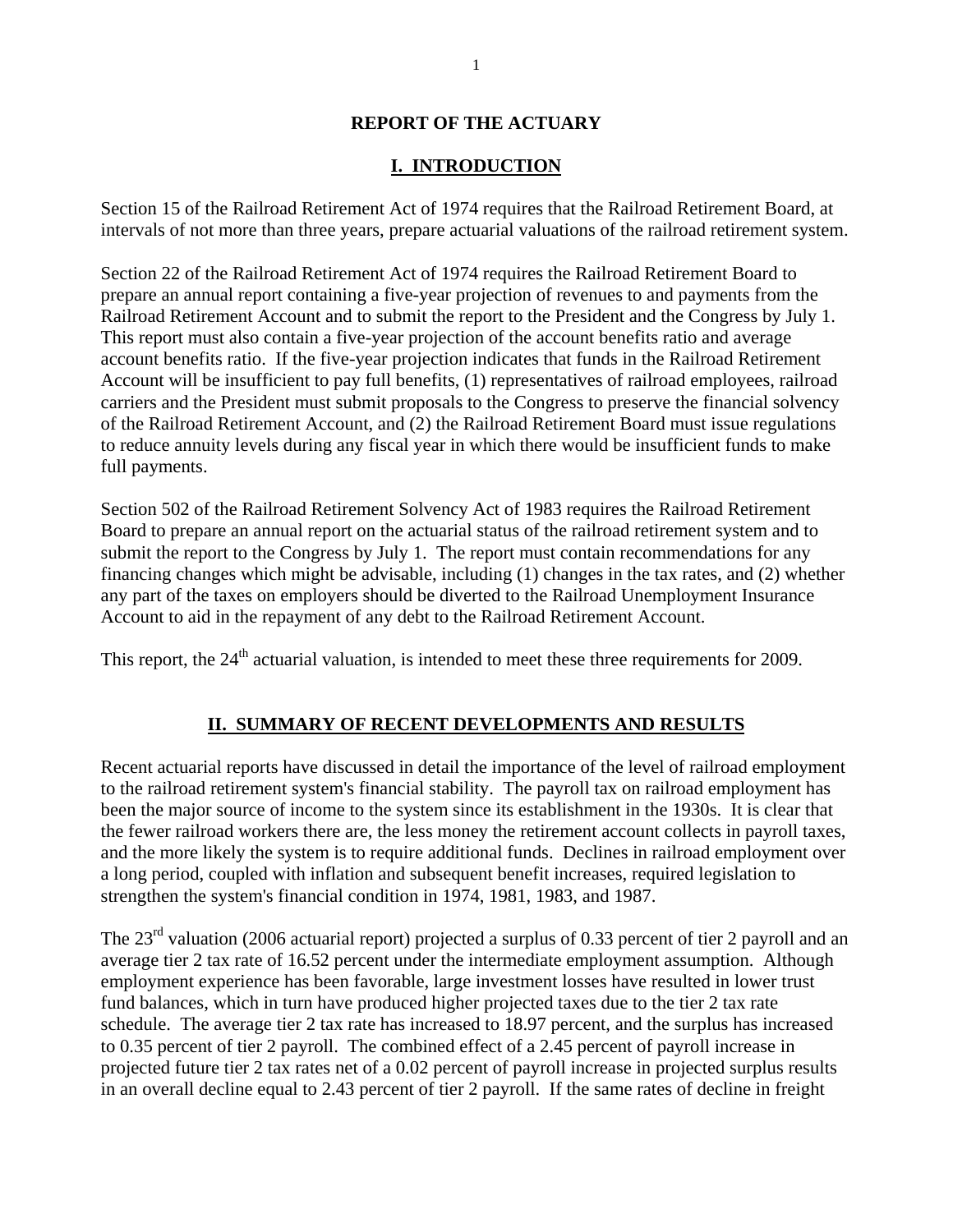employment were used in the  $24<sup>th</sup>$  valuation as in the  $23<sup>rd</sup>$ , the measured decline in financial position would have been somewhat greater.

Legislation enacted since the  $23<sup>rd</sup>$  valuation liberalizing benefits payable under court ordered partitions, expanding eligibility for divorced spouse benefits and increasing the disability earnings limit has not had a significant impact on the system's financial stability.

The 24<sup>th</sup> valuation has been prepared under three assumptions as to the future behavior of railroad employment. These employment assumptions are similar to the employment assumptions used in the  $23<sup>rd</sup>$  valuation, differing mainly because of lower rates of decline assumed for freight employment. Employment assumptions I and II assume stable passenger employment and different rates of decline in freight employment. Employment assumption III follows the structure of assumptions I and II, except that it has declines in passenger employment and steeper declines in freight employment than employment assumptions I and II. Employment assumptions I, II and III are intended to provide an optimistic, moderate and pessimistic outlook, respectively. The specific results of the projections made in this report of the railroad retirement system's financial condition are as follows:

- 1. Under employment assumption I, the average tier 2 tax rate is 16.51 percent, and an actuarial surplus of 0.38 percent of tier 2 payroll exists as of December 31, 2007. There are no cash flow problems during the 75-year projection period, and the tier 2 payroll tax rate ranges from 8.2% to 20.0%.
- 2. Under employment assumption II, the average tier 2 tax rate is 18.97 percent, and an actuarial surplus of 0.35 percent of tier 2 payroll exists as of December 31, 2007. There are no cash flow problems during the 75-year projection period, and the tier 2 payroll tax rate ranges from 8.2% to 27.0%.
- 3. Under employment assumption III, the average tier 2 tax rate is 21.54 percent, and an actuarial deficiency of 0.03 percent of tier 2 payroll exists as of December 31, 2007. Cash flow problems arise in 2031 and remain to the end of the 75-year projection period. The tier 2 payroll tax rate ranges from 16.0% to 27.0%.

The average tier 2 tax rate is calculated by dividing the present value of tier 2 payroll taxes by the present value of tier 2 payroll as of January 1, 2008. The surplus or deficiency figures given above represent the change in the average tier 2 tax rate which would produce a balance of zero in the combined National Railroad Retirement Investment Trust, Railroad Retirement Account and Social Security Equivalent Benefit Account at the end of the 75-year projection period.

The conclusion is that, barring a sudden, unanticipated, large drop in railroad employment or substantial investment losses, the railroad retirement system will experience no cash flow problems during the next 22 years. The long-term stability of the system, however, is not assured. Under the current financing structure, actual levels of railroad employment and investment return over the coming years will determine whether additional corrective action is necessary.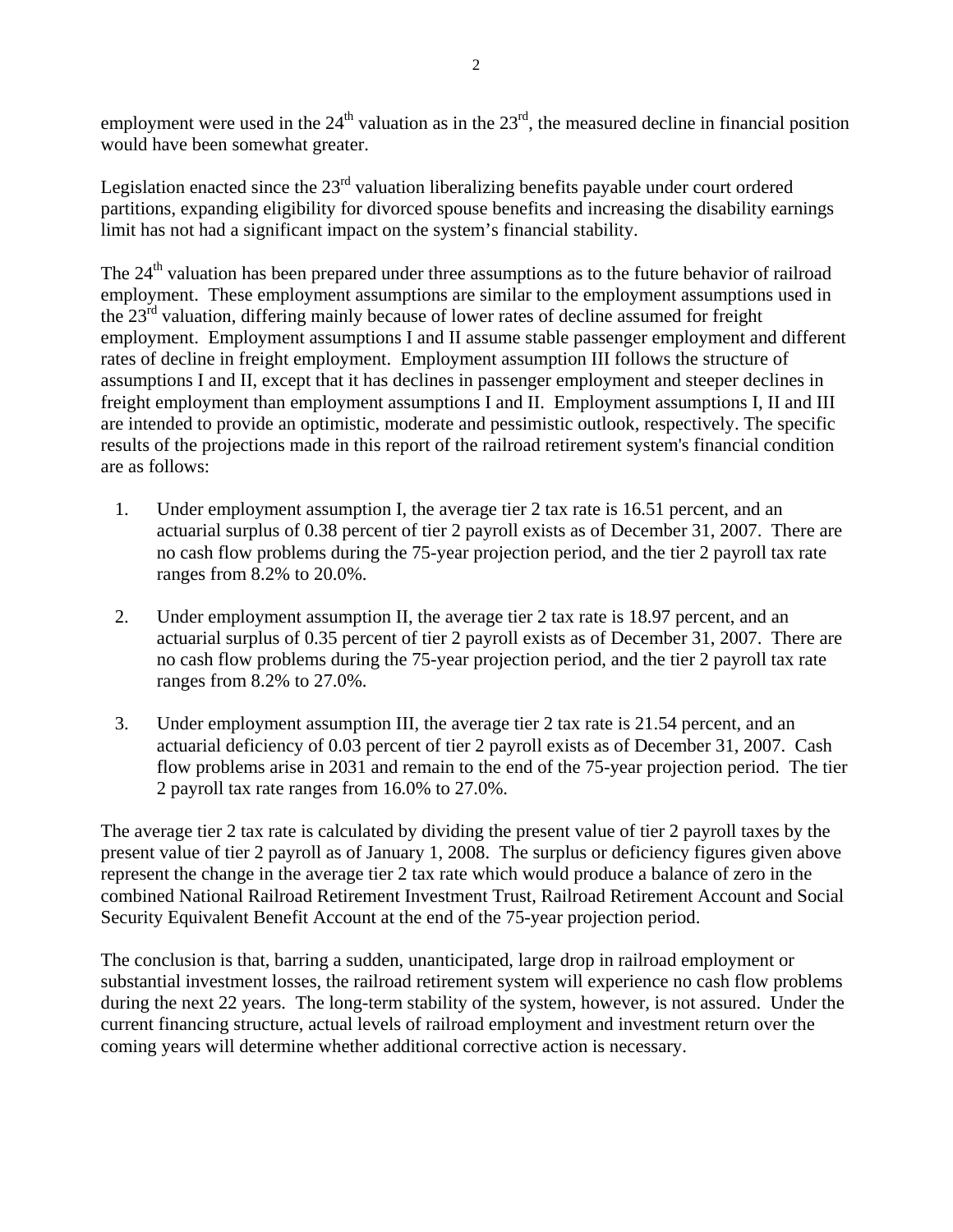As mentioned earlier, this report is intended to meet the requirements of Section 502 of the 1983 Solvency Act. Section 502 requires recommendations with regard to (1) the tax rates and (2) whether any part of the taxes on employers should be diverted to the Railroad Unemployment Insurance Account to aid in the repayment of its debt to the Railroad Retirement Account.

1. This report recommends no change in the rate of tax imposed on employers and employees.

The tier 2 tax rate schedule maintains a close balance between the present value of future income and expenditures. Although future financing problems are projected to occur under employment assumption III, as discussed above, the absence of projected cash flow problems for at least 22 years under each employment assumption indicates that an immediate change in the tax rate schedule is not required.

2. No diversion of taxes from the Railroad Retirement Account to the Railroad Unemployment Insurance Account is recommended. As of May 27, 2009, there are no loans outstanding from the Railroad Retirement Account to the Railroad Unemployment Insurance Account.

Section V of this report presents details of the valuations under the three employment assumptions.

#### **III. REGULAR AND SUPPLEMENTAL BENEFITS AND THEIR FINANCING**

The Appendix contains a detailed description of the provisions of the current law. Sections III and IV provide a more general summary of the law.

Amounts available for payment of railroad retirement benefits are held in four Accounts: the National Railroad Retirement Investment Trust (NRRIT), the Railroad Retirement (RR) Account, the Social Security Equivalent Benefit (SSEB) Account, and the Dual Benefits Payments Account. Because of their intertwined nature, the NRRIT, RR Account and SSEB Account are discussed together in this section. Dual benefits and the Dual Benefits Payments Account are discussed in a separate section, Section IV.

Amounts held in the NRRIT, RR Account and SSEB Account are mainly used to pay monthly benefits to retired or disabled employees, their spouses, and survivors. The various types of benefits and their eligibility requirements are described in the Appendix. The Accounts also pay out relatively small amounts in lump sums to employees and their survivors in certain cases. The monthly benefits consist of three components, known as tier 1, tier 2 and supplemental annuity.

For all categories of recipients, the gross tier 1 benefit is generally equivalent to the benefit that the social security system would pay if all the employee's earnings (railroad and non-railroad) had been covered under the Social Security Act. Any benefit actually received from social security is subtracted to determine the net tier 1 benefit payable. Section IV explains the logic behind this determination. The cost-of-living increase paid to social security beneficiaries automatically carries over to the tier 1 component of railroad retirement annuities.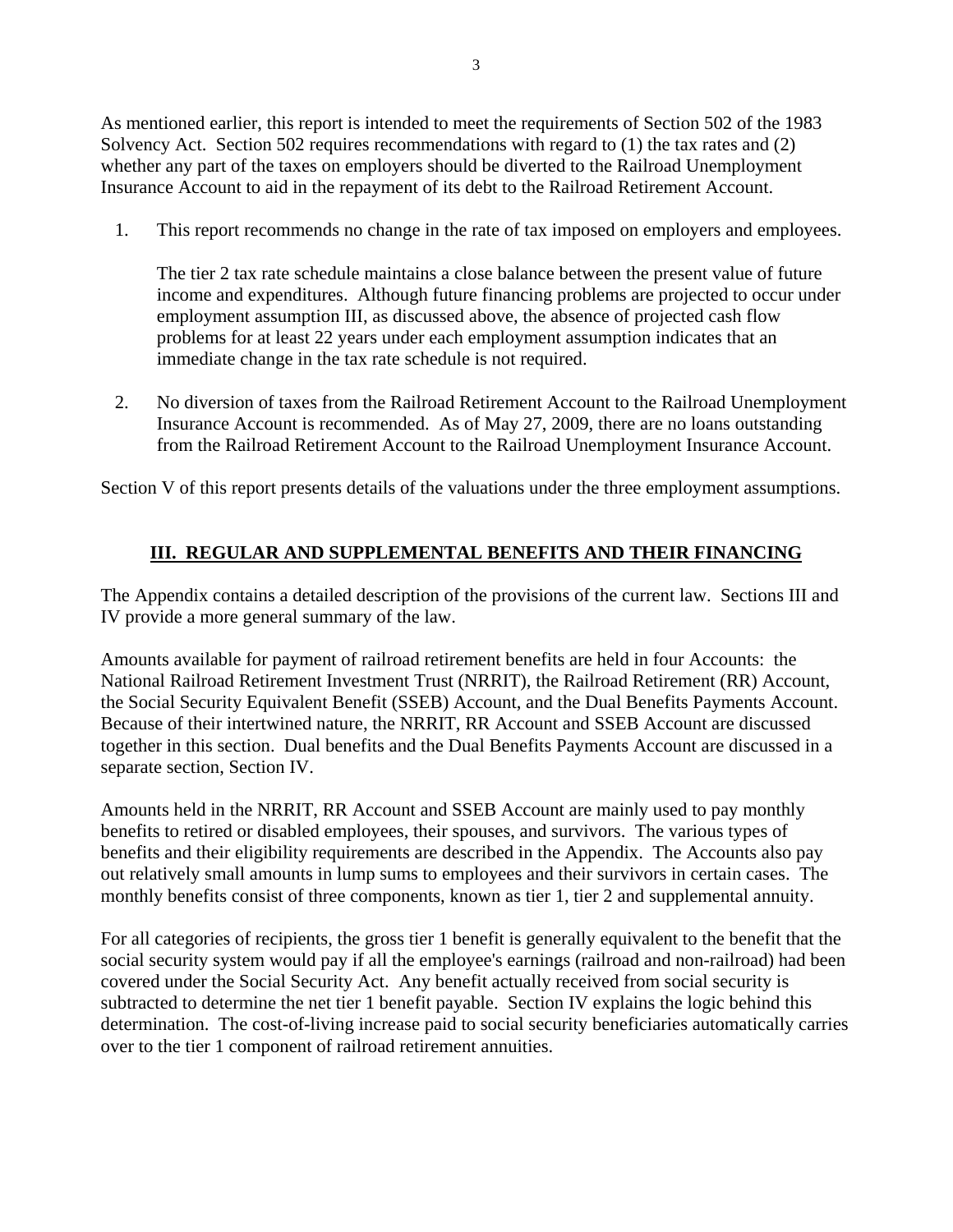There are some differences between social security benefits and tier 1 benefits. The most significant are as follows:

- 1. An employee may not retire before age 62 under the social security system. Under the railroad retirement system, an employee may retire at age 60 with 30 years of service. A spouse of a 30-year employee may also retire at age 60. If the employee retired after 2001, there is no age reduction in either case.
- 2. Railroad retirement pays an occupational disability benefit under tier 1 and tier 2. Social security requires total and permanent disability. A five-month waiting period applies under both systems.
- 3. Widow(er)s who retire at age 60 or 61 under railroad retirement are deemed age 62 in the computation of the tier 1 benefit, resulting in a smaller age reduction than under social security.
- 4. From the start of the railroad retirement system through 1984, earnings up to a monthly maximum amount were taxed and credited for benefit computation purposes. Social security has always used an annual earnings limit. The 1983 Solvency Act changed railroad retirement to an annual earnings limit for 1985 and later years, but benefit computations for new beneficiaries will reflect the pre-1985 use of a monthly limit for many years into the future. All benefits awarded before 1985 reflect a monthly limit exclusively.

The formula used to compute the tier 2 component of railroad retirement is comparable to a private pension formula. Under the formula adopted in 1981, the employee tier 2 benefit is equal to 0.7 percent of the employee's average monthly railroad earnings for the 60 months of highest earnings, multiplied by the number of years of railroad service, less 25 percent of any vested dual benefit. Unlike private pensions, tier 2 benefits (1) provide automatic cost-of-living increases, and (2) are paid to spouses and survivors without any reduction in employee benefit for the payment of these auxiliary benefits.

The tier 2 benefit for spouses is equal to 45 percent of the employee's tier 2 benefit. The survivor's tier 2 benefit is a specified percentage of the employee's tier 2 benefit. The Appendix lists the percentages and describes an initial minimum widow(er)'s amount which became payable beginning in calendar year 2002.

The tier 2 cost-of-living increases for employees, spouses and survivors are equal to 32.5 percent of the percentage increase which is used in computing social security increases (and tier 1 increases). The increase is paid at the same time as the tier 1 cost-of-living increase.

The portion of tier 1 benefits which is considered equivalent to social security benefits is subject to Federal income tax under the rules that apply to social security benefits. Tier 2 benefits, the portion of tier 1 benefits in excess of social security benefits, supplemental annuity benefits, and vested dual benefits are subject to Federal income tax under the rules that apply to private pensions.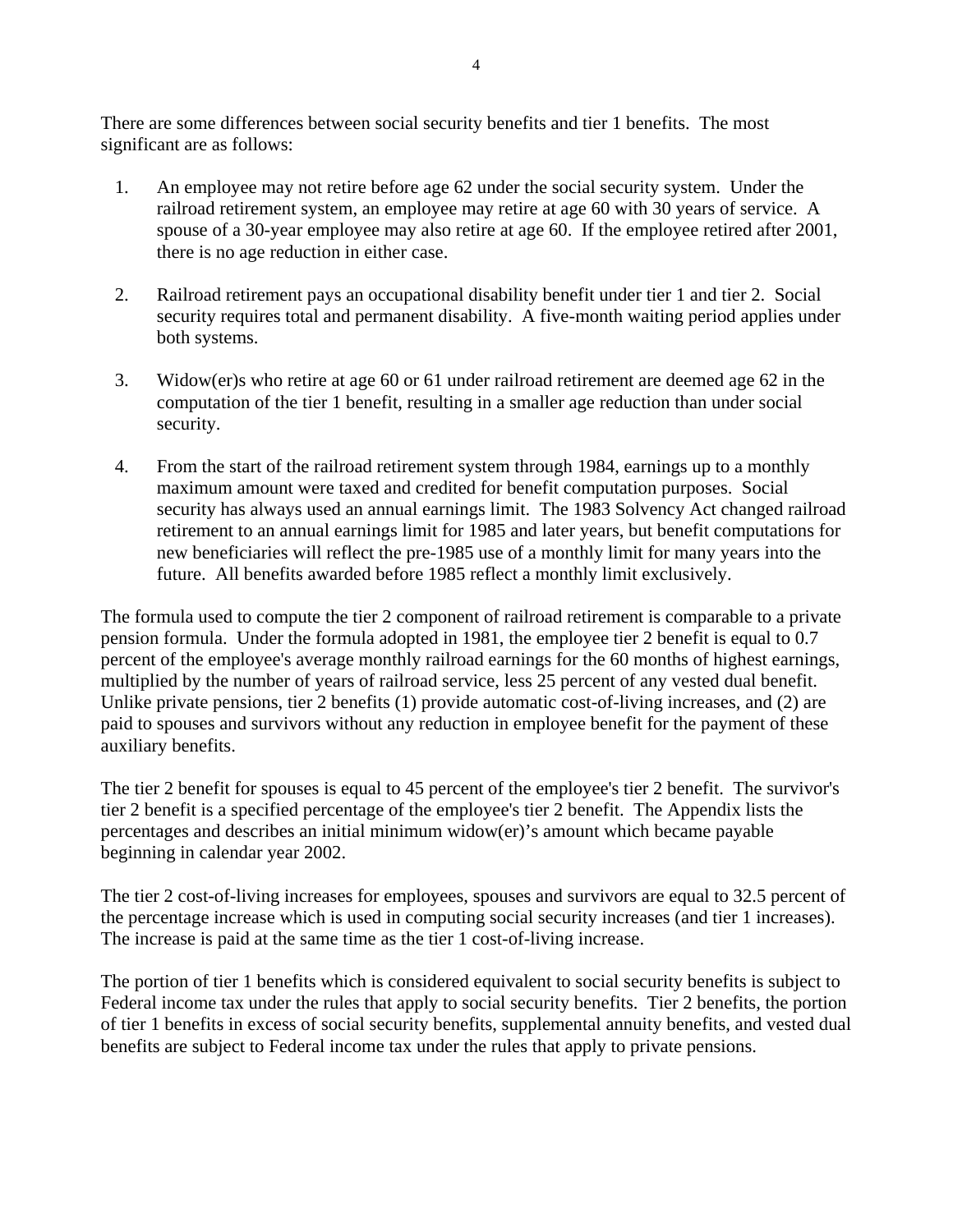A railroad retiree may receive a supplemental annuity in addition to his regular annuity if (1) the retiree has a "current connection" with the railroad industry at the time of retirement, and (2) the retiree has attained age 65 with 25 years of railroad service, or attained age 60 with 30 years of railroad service. A current connection is generally defined as at least 12 months of railroad service in the 30 months preceding retirement.

The 1981 amendments added the requirement that an employee must have worked in the railroad industry before October 1, 1981, to receive a supplemental annuity. This provision results in phasing out the supplemental annuity over a long period. The last supplemental annuity check will probably not be paid until after 2060.

The monthly supplemental annuity benefit is \$23, plus \$4 for each year of service in excess of 25, with a maximum benefit of \$43. No cost-of-living increases are applied. Spouses and survivors do not receive a supplemental annuity.

If the recipient of a supplemental annuity receives a private pension from his railroad employer, the supplemental annuity is reduced by the portion of the private pension that is attributable to the employer's contributions. This reduction is not made if the private pension is reduced for receipt of the supplemental annuity.

Benefits paid from the NRRIT, RR Account and SSEB Account are financed by the following sources of income:

1. Payroll tax. Employees and employers pay a tax at the social security rate on earnings in a year up to the social security, or tier 1, earnings limit. (The Medicare hospital insurance portion of this rate is not subject to an earnings limit.) This tax is called the tier 1 tax. In addition, employers and employees pay a tier 2 tax equal to a percentage of the employee's earnings up to the tier 2 earnings limit. The tier 2 earnings limit is what the social security limit would be if the 1977 social security amendments had not been enacted. The 2009 earnings limits are \$106,800 and \$79,200 for tier 1 and tier 2, respectively.

Tier 2 taxes on both employers and employees are based on a 10-year average of the ratio of certain asset balances to the sum of benefits and administrative expenses (the average account benefits ratio). Depending on the average account benefits ratio, the tier 2 tax rate for employers will range between 8.2 percent and 22.1 percent, while the tier 2 tax rate for employees will be between 0 percent and 4.9 percent. This calculation is described in the Appendix.

- 2. Income tax. The tax on tier 1 benefits up to the social security level is credited to the SSEB Account and then to social security through the financial interchange. Revenue derived from taxing RR Account benefits (tier 2 and the excess of tier 1 over the social security level) is transferred to the RR Account.
- 3. Investment income.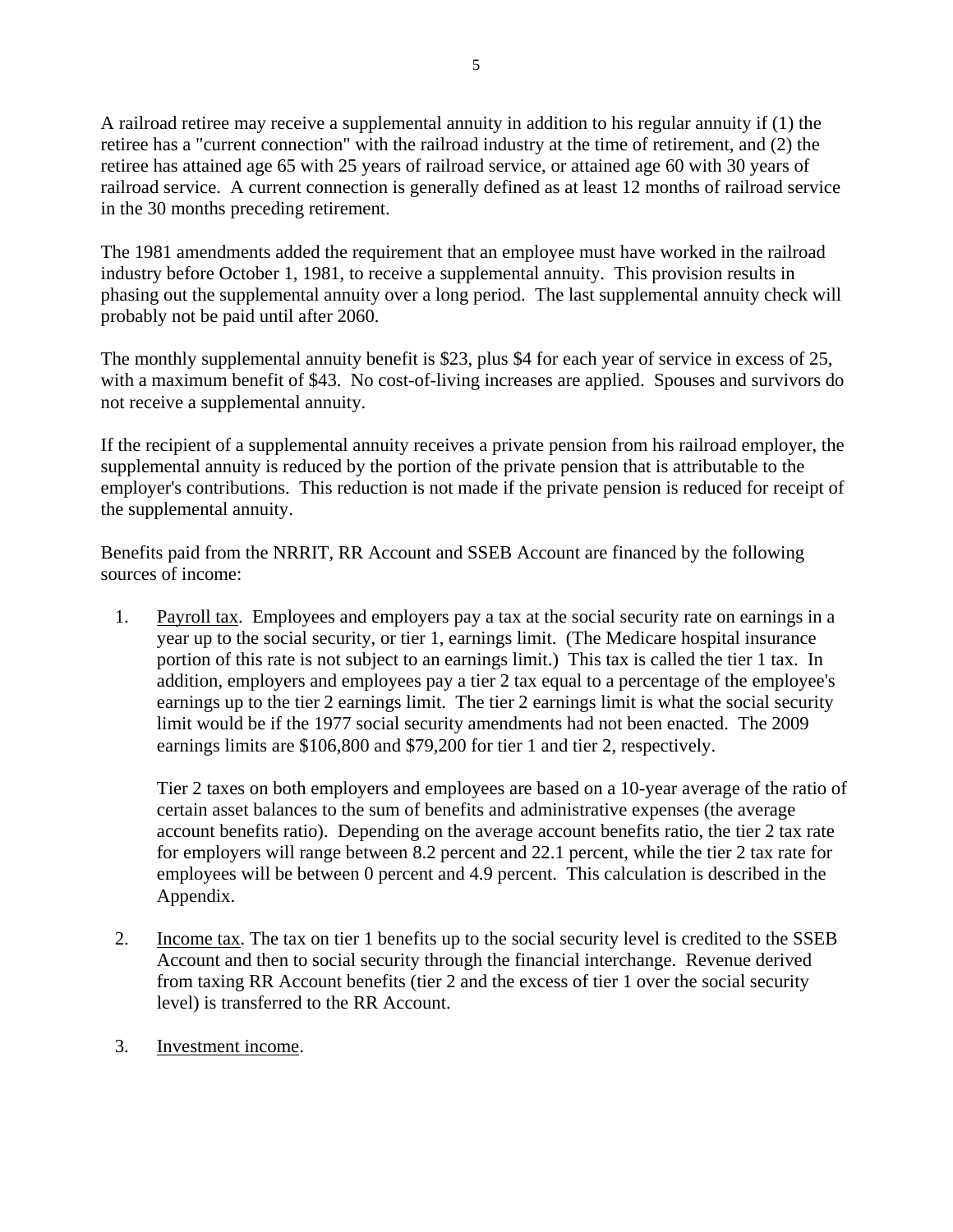- 4. The financial interchange with the social security system. This extremely important arrangement, which will be discussed in detail in Section IV, has resulted in the large annual lump sum transfers of money from social security to railroad retirement shown in Table 11.
- 5. Advances from general revenues related to certain features of the financial interchange. Financial interchange transfers are made in a lump sum for a whole fiscal year in the June following the end of that fiscal year. For example, the transfer reflecting transactions which occurred from October 2006 through September 2007 (fiscal year 2007) took place in June 2008. At any time, therefore, there are between 9 and 21 months' worth of financial interchange transfers that are, in a sense, owed to the railroad retirement system. Railroad retirement receives interest on this money, so this practice does no long-term harm to the financial condition of the railroad retirement system. The lag in the transfers, however, could cause short-term cash flow problems.

In order to avoid the cash flow problems caused by this lag, the 1983 Solvency Act provided for monthly loans to railroad retirement from U.S. Treasury general funds. Each loan is equal to the transfer the Railroad Retirement Board estimates railroad retirement would have received in the preceding month, with interest, if the financial interchange with social security were on an up-to-date basis. Railroad retirement must repay these loans when it receives the transfer from social security against which the money was advanced.

The 1983 Solvency Act created the SSEB Account, effective October 1, 1984. Before that date, all tier 1 benefits, tier 2 benefits, lump sums and administrative expenses had been paid from the RR Account, and all the income described above had been credited to the RR Account. Since then, the SSEB Account has paid the social security level of benefits and the administrative expenses allocable to that level of benefits. The tier 1 portion of the payroll tax, the income taxes on the social security level of benefits, the income from the financial interchange, and the advances from general revenues are credited to the SSEB Account. Repayment of the advances is made from the SSEB Account.

The Railroad Retirement and Survivors' Improvement Act of 2001 created the National Railroad Retirement Investment Trust to manage and invest amounts collected in the RR Account and SSEB Account. The portion of the RR Account that is not needed to pay current administrative expenses and the balance of the SSEB Account not needed to pay current benefits and administrative expenses must be transferred from time to time to the NRRIT in such manner as will maximize investment returns to the Railroad Retirement system.

#### **IV. THE FINANCIAL INTERCHANGE AND DUAL BENEFITS**

In the early 1950s, an arrangement known as the financial interchange was established between the railroad retirement and social security systems. The purpose of the financial interchange is to place the social security trust funds in the same financial position they would have been if railroad employment had always been covered under social security. If railroad employment had been covered under social security, social security would have collected taxes on railroad employment, and it would have paid benefits based on railroad employment. Under the financial interchange, the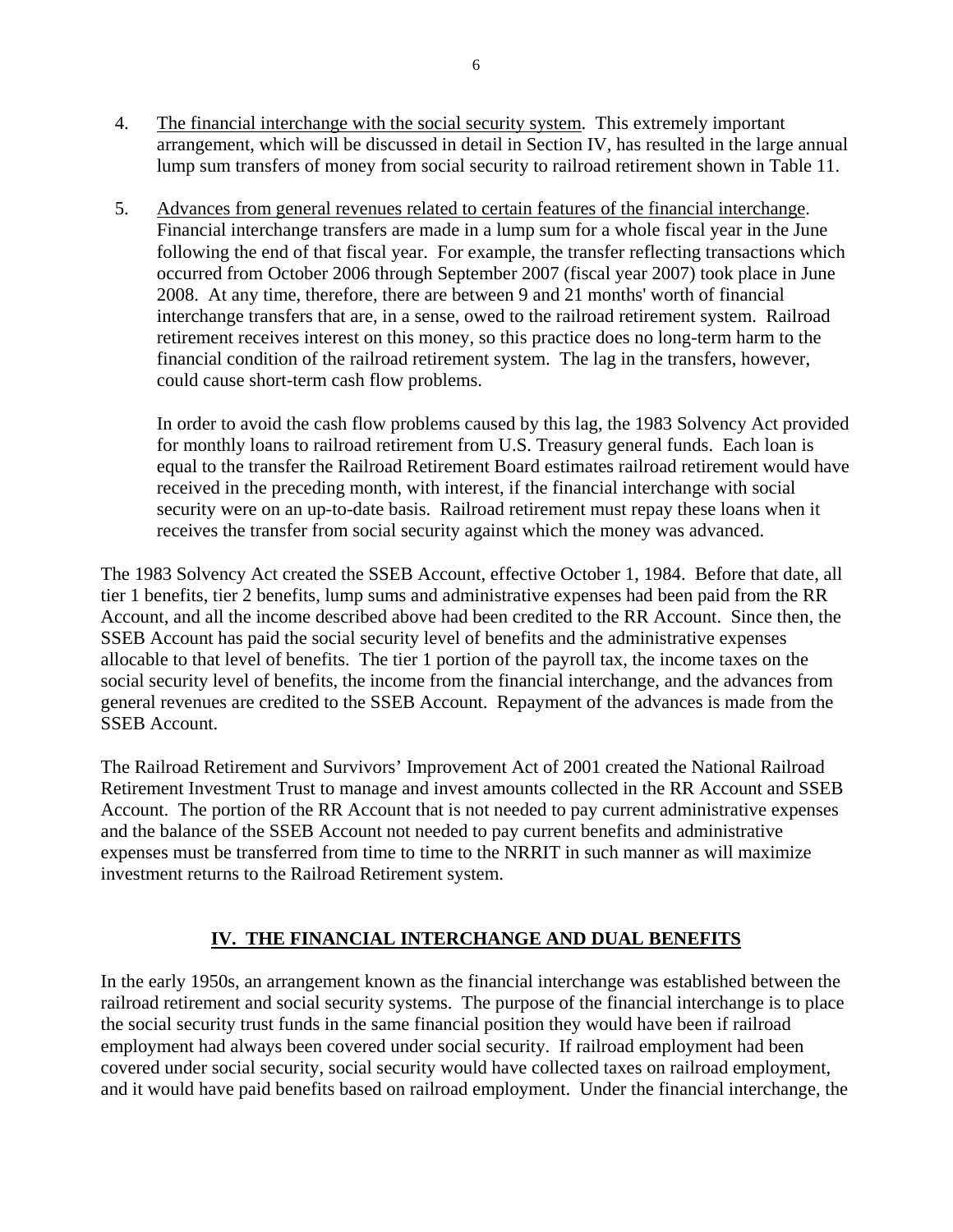railroad retirement system gives the social security system the taxes social security would have collected, and the social security system gives the railroad retirement system the additional benefits social security would have paid to railroad workers and their families over what it actually pays them.

The word "additional" in the preceding sentence is important, because it is possible for a railroad employee to be covered under both railroad retirement and social security. The social security coverage may be based on earnings from moonlighting while in a railroad job or from coverage under the two systems at different times. Fulfilling the purpose of the financial interchange requires deducting from social security's fund only the difference between what social security would have paid had it covered railroad employment and what it actually pays the person based on his nonrailroad employment. Under the financial interchange, therefore, social security subtracts an employee's social security benefit from the amount it would otherwise give to the railroad retirement system.

This arrangement gave rise to problems that became acute in the early 1970s. The problems arose from the weighting in the social security formula in favor of low-earning, short-service workers. A railroad employee's non-railroad earnings usually added little to the benefit social security would have paid on combined railroad and non-railroad earnings (called gross tier 1 today). However, the employee might qualify for the minimum social security benefit, receiving much more from social security than his non-railroad earnings added to his gross tier 1 benefit.

In order to improve the system's financial condition, the Railroad Retirement Act of 1974 provided that the tier 1 component of the railroad retirement annuity be reduced by any social security benefit. This essentially integrated the two systems and eliminated the advantage of qualifying for benefits under both systems.

It was generally considered unfair to eliminate this advantage entirely for those already retired or close to retirement when the 1974 Act became effective. The 1974 Act, therefore, provided for a restoration of social security benefits that were considered vested at the end of 1974. The restored amount is known as the "vested dual benefit." This benefit was available to qualifying spouses and survivors as well as to qualifying employees.

For employees retiring in 1975 or later, the vested dual benefit was to be equal to

- (1) a social security benefit based on social security earnings, plus
- (2) a social security benefit based on railroad earnings, minus
- (3) a social security benefit based on combined railroad and social security earnings.

Social security or railroad earnings after 1974 were not to be included in this calculation. The "social security benefit" referred to in (1), (2) and (3) is the one which would have been calculated at the end of 1974. The resulting amount was to be increased by all the automatic social security cost-of-living adjustments between 1974 and the date the employee retired.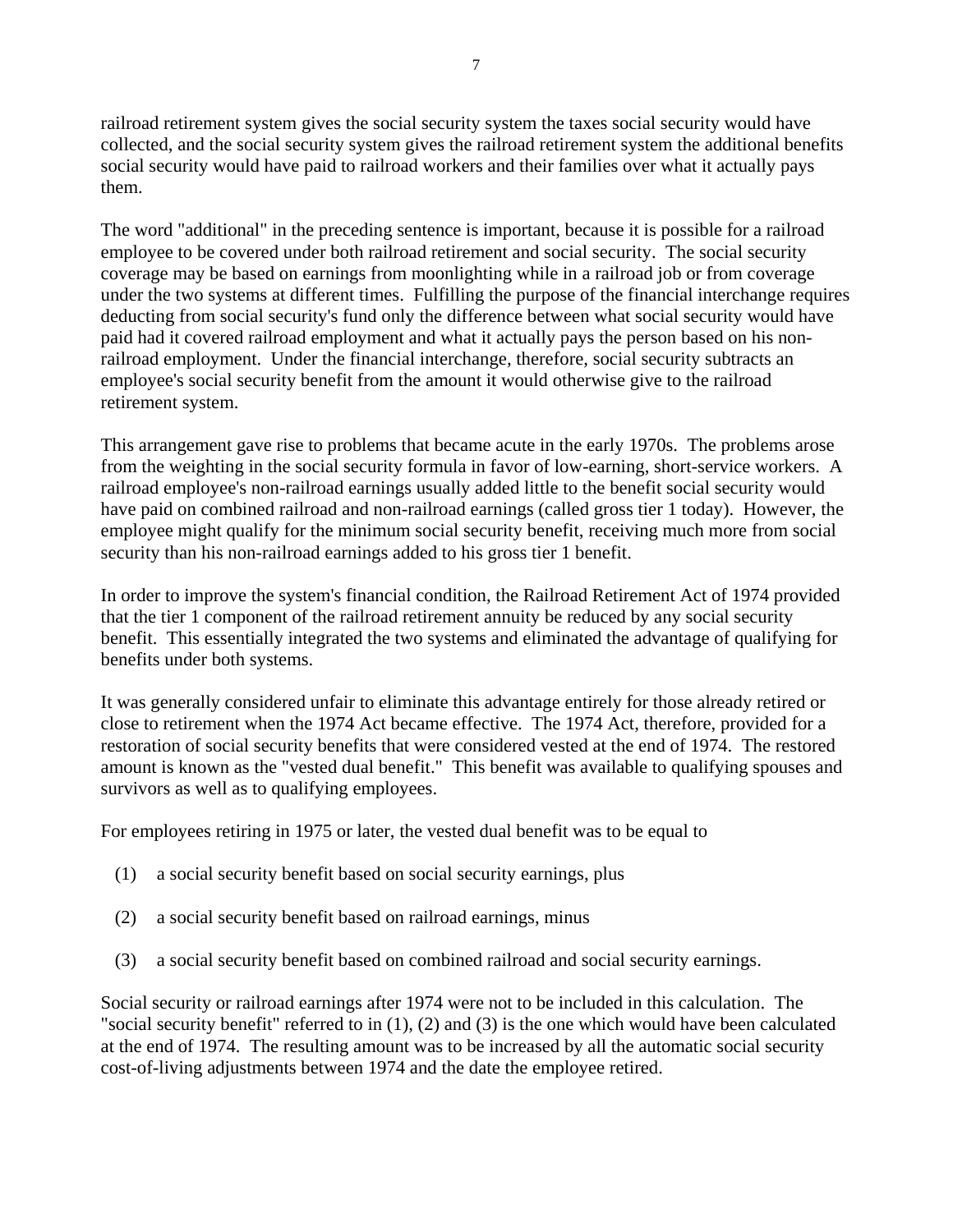For spouses and survivors, the formulas were different and more complicated than those for employees.

The 1981 amendments made significant changes regarding vested dual benefits. Spouses and survivors were not to be awarded vested dual benefits after August 13, 1981, though they would continue to receive these benefits if they were awarded before that date. Also, vested dual benefits awarded to employees would take into account cost-of-living increases only through 1981, rather than through the date of retirement.

Since October 1981, vested dual benefits have been paid from a segregated Dual Benefits Payments Account, and appropriations have been made to that account. This means that, starting in fiscal year 1982, each annual appropriation is to be sufficient to pay the benefits for that year. If the appropriation for a fiscal year is less than required for full funding, the Railroad Retirement Board must reduce benefits to a level that the amount appropriated will cover.

The appropriation for vested dual benefits in fiscal year 1982 was less than required for full funding, resulting in a cutback in benefits during that year. Full funding was restored for the last two months of fiscal year 1982. The appropriation was less than required in fiscal year 1986, resulting in a cutback during April-September of that year. The appropriation was again less than required in fiscal year 1988, which resulted in a cutback during April-September. Benefits were cut back in January 1996 due to a lapse in government funding and then restored later that same month. For years other than those mentioned, full benefits have been paid.

### **V. ASSUMPTIONS, METHODOLOGY, AND VALUATION RESULTS**

#### A. Assumptions and Methodology

Average railroad employment is assumed to be 234,000 in 2008 under each of the three employment assumptions. This is the estimated average for the year (subject to later adjustment) and is equal to the number assumed for 2008 under employment assumption I contained in the 2008 Section 502 report.

Employment assumptions I and II, based on a model developed by the Association of American Railroads, assume that (1) passenger employment will remain at the level of 43,000, and (2) the employment base, excluding passenger employment, will decline at a constant annual rate (0.5 percent for assumption I and 2.0 percent for assumption II) for 25 years, at a reducing rate over the next 25 years, and remain level thereafter.

Employment assumption III differs from employment assumptions I and II by assuming that (1) passenger employment will decline by 500 per year until a level of 35,000 is reached and then remain level, and (2) the employment base, excluding passenger employment, will decline at a constant annual rate of 3.5 percent for 25 years, at a reducing rate over the next 25 years, and remain level thereafter.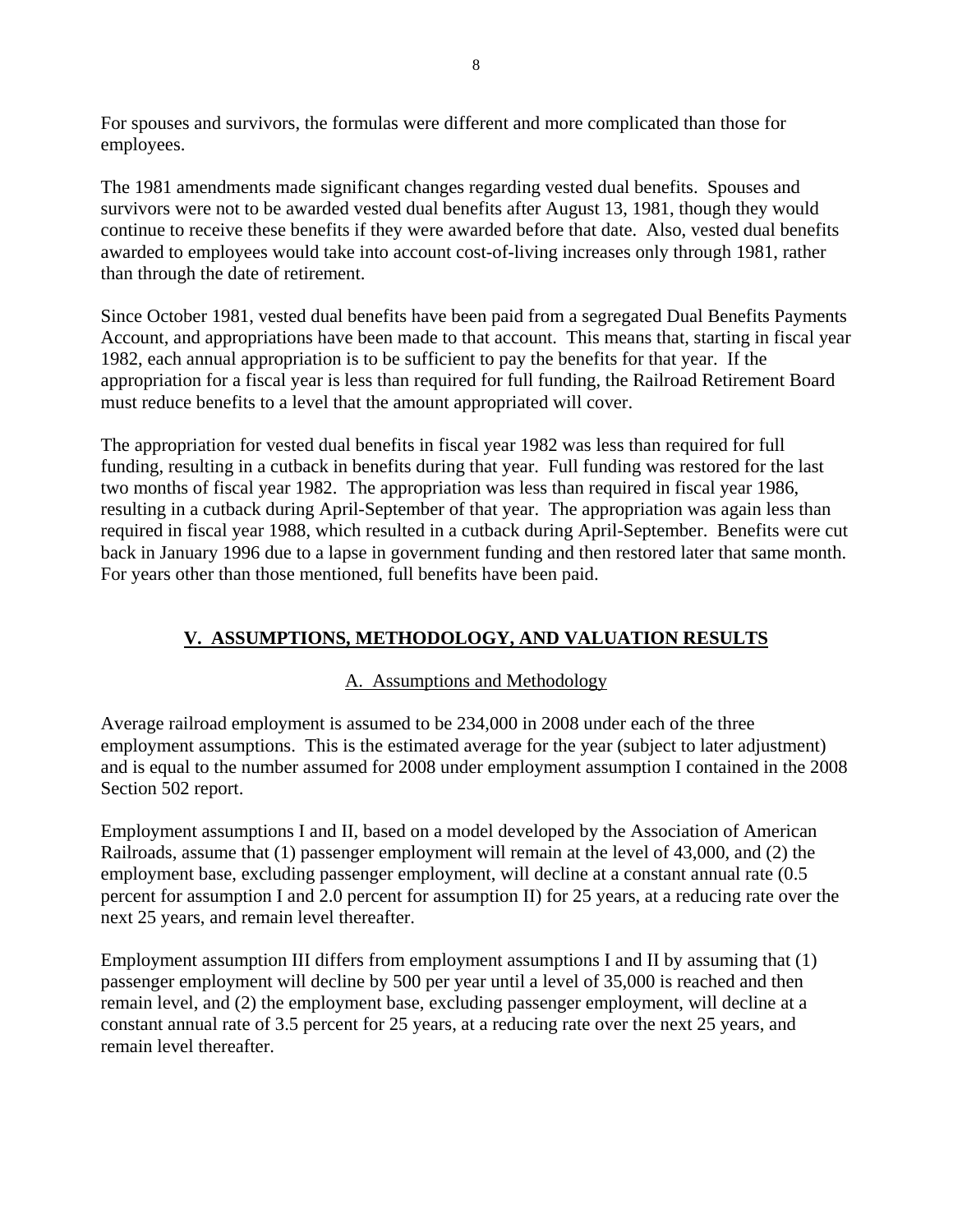The assumed rates of decline in freight employment are 0.5% lower during the first 25 years under each employment assumption than those assumed in the 23<sup>rd</sup> valuation.

Because inflation has been fairly stable at relatively low levels in recent years, only one set of earnings and price inflation assumptions was used in this valuation. The ultimate earnings increase, cost-of-living increase and investment return assumptions are the same as those used in the 23<sup>rd</sup> valuation. Table 1 shows the employment, inflation and investment return assumptions used in the  $24<sup>th</sup>$  valuation. A comparison of historical and projected employment is illustrated in Figure 1.

Only one combination of non-economic assumptions (for example, rates of mortality, disability, retirement, and withdrawal) was used in this valuation. These assumptions, some of which were changed from the 23rd valuation to reflect recent experience, are discussed in the Technical Supplement to this report.

Projections were made for the various components of income and outgo under each employment assumption for the 75 calendar years 2008-2082. The projections of these components were combined and the investment income calculated to produce the projected balances in the combined NRRIT and RR Account and in the SSEB Account separately for each year. The results are summarized in Table 2. Present values of the various components of NRRIT and RR Account income and outgo were calculated by discounting amounts in each projection year to December 31, 2007, using a constant 7.5% interest rate. The present values were combined to calculate the NRRIT and RR Account actuarial surplus or deficiency. The derivation of the surplus or deficiency appears in Table 6.

#### B. Valuation Results

This section sets forth the results of the valuation in the form of a discussion of the tables in which the results appear. Because it is desirable for the discussion of a table to be reasonably selfcontained, there is some repetition between tables and between this section and preceding sections of this report.

Table 2. Progress of the Combined National Railroad Retirement Investment Trust (NRRIT) and Railroad Retirement (RR) Account, and the Social Security Equivalent Benefit (SSEB) Account. Projections were made for the various components of income and outgo under each employment assumption for the 75 calendar years 2008-2082. The projections of these components were combined and the investment income calculated to produce the projected balances in the combined NRRIT and RR Account, and the SSEB Account at the end of each projection year. The results are summarized in Table 2.

Table 2 consists of three tables, one for each of employment assumptions I, II, and III. The tables show, for the SSEB Account and the combined NRRIT and RR Account for each projection year, (1) the various elements of income and outgo, (2) the account balance on December 31, and (3) the account benefits ratio, average account benefits ratio and combined employer and employee tier 2 tax rate.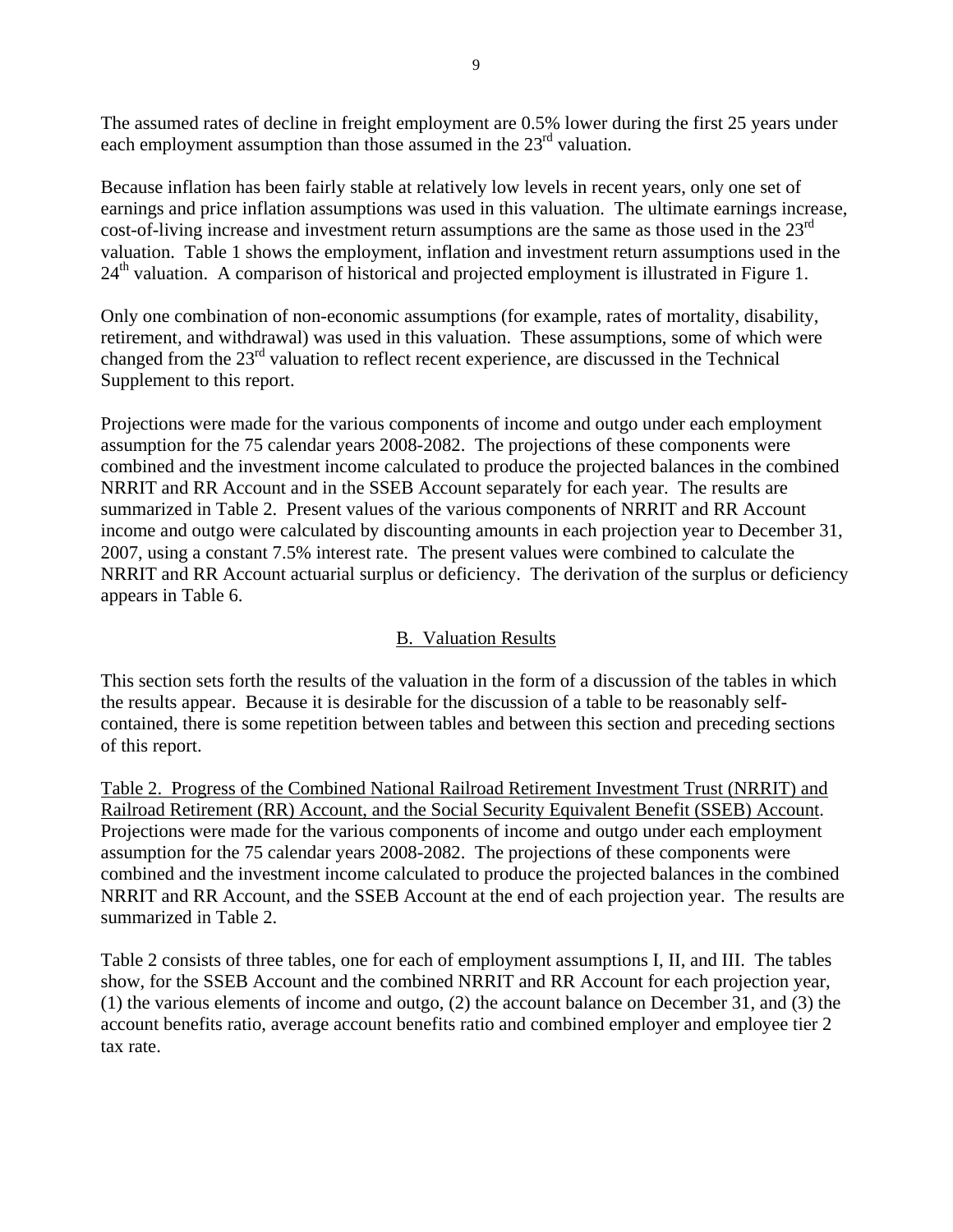The balances of the RR Account and NRRIT are combined because amounts not needed to pay current administrative costs are transferred from the RR Account to the NRRIT for investment. The SSEB Account is assumed to maintain a target balance of approximately 1.5 months of benefit payments in order to meet benefit obligations and contingencies, and to transfer any excess to the NRRIT.

Table 2 indicates that no cash-flow problems arise under employment assumptions I and II (Tables 2-I and 2-II).

Under employment assumption I, the combined account balance declines through 2021 and then grows through the end of the projection period. The combined employer and employee tier 2 tax rate increases to 20% in 2022-2032, decreases to 8.2% in 2053-2064 and then increases to 10.0% in 2065-2082.

Under employment assumption II, the combined account balance declines through 2023, and grows thereafter through the end of the projection period. The combined employer and employee tier 2 tax rate increases to 27% in 2026-2032, and then decreases until reaching the minimum rate of 8.2% in 2071-2082.

Under employment assumption III, the combined account balance declines until the balance becomes negative in 2031. Negative after-transfer balances indicate the amount that would be owed, including interest, if unreduced benefits were paid by borrowing from some unknown source. The combined account deficit grows until 2068, when the balance reaches -\$81,990 million. The balance then begins to improve, but remains negative through the end of the projection period. The combined employer and employee tier 2 tax rate increases to 27% in 2023 and remains at that level through the end of the projection period. Under this assumption, the tax rate mechanism does not respond quickly enough to avoid cash flow problems.

Table 3. Present value of benefits in millions of dollars. This table shows, for each employment assumption, the present value of tier 2 benefits, supplemental annuity benefits and the portion of tier 1 benefits which exceeds the social security level of benefits. The portion of tier 1 benefits in excess of the social security level is referred to as "tier 1 liability." The most important components of this liability were described in Section III. Supplemental annuity benefits are included with tier 2 benefits in this table. The present values are shown separately by type of beneficiary (employee, spouse, survivor) and by employee status on the valuation date (retired, retired and deceased, active, inactive, future entrants).

Table 4. Present value of benefits as a percentage of the present value of tier 2 payroll. The format for this table is the same as for Table 3. Each number in Table 4 was obtained by dividing the corresponding number in Table 3 by the appropriate present value of one percent of tier 2 payroll. The payroll figures are shown in Table 6.

Table 5. Balance of the Combined National Railroad Retirement Investment Trust and Railroad Retirement Account, and the Social Security Equivalent Benefit Account as of December 31, 2007. This table derives the balance in the accounts as of December 31, 2007. No accrual adjustments are made either for financial interchange amounts due and unpaid on that date or for benefits due on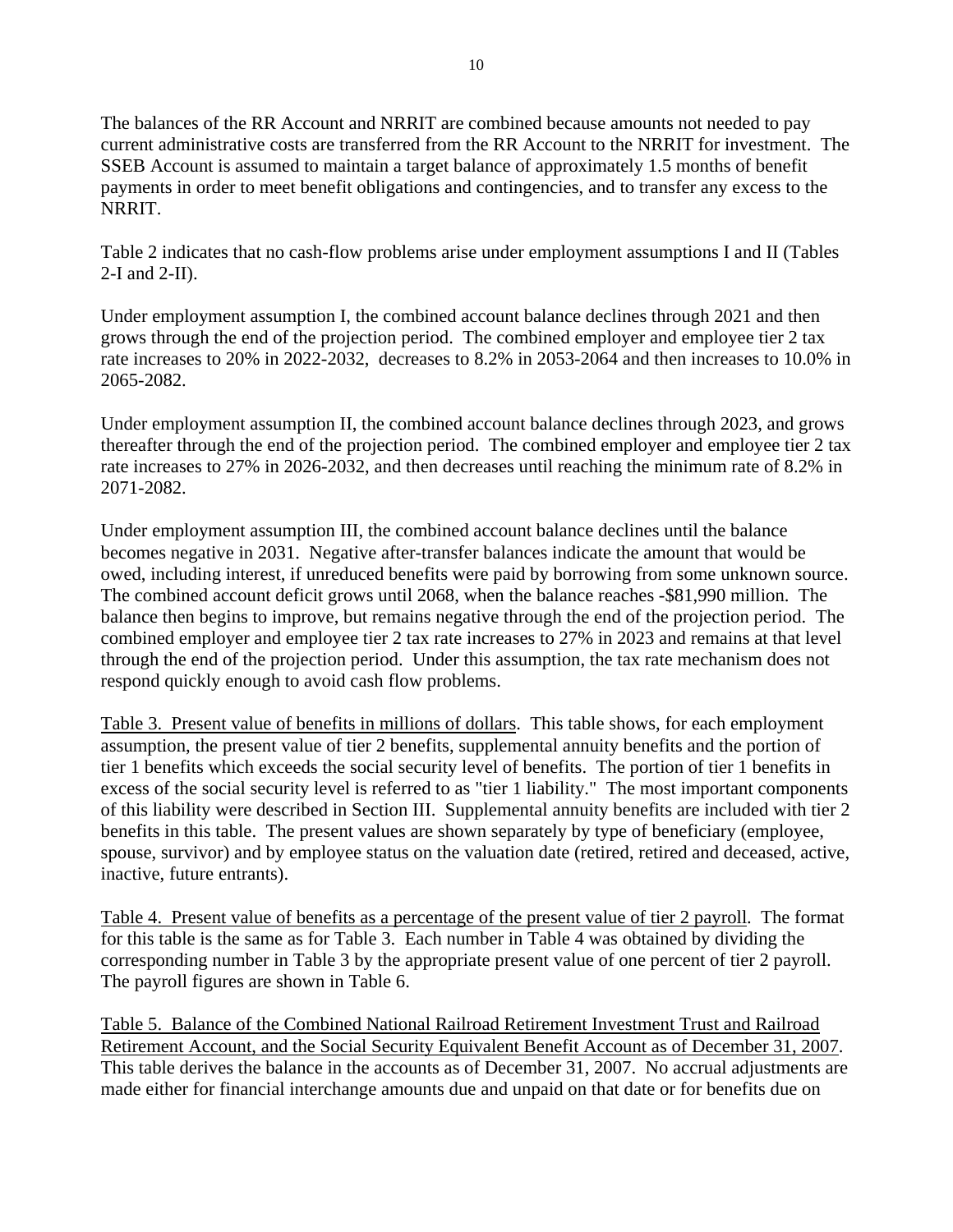January 2, 2008, because these amounts are included in the projected future cash flows. For the purpose of the present value calculations, an adjustment is made for calendar year 2008 market value losses as discussed in Table 6 below.

Table 6. Actuarial surplus or (deficiency) for National Railroad Retirement Investment Trust and Railroad Retirement Account. The top half of Table 6 expresses the asset and liability components of the actuarial balance as present values in dollars. The bottom half expresses these components as a percentage of tier 2 payroll. The actuarial surplus or deficiency was calculated for the NRRIT and RR Account, but not for the SSEB Account, for the following reason.

The SSEB Account pays the social security level of benefits and administrative expenses allocable to those benefits, and it receives as income the social security level of taxes. If there were no other source of income or outgo during the course of a year, a surplus or deficiency would build up, depending on whether taxes exceeded or were less than benefits. However, the SSEB Account also receives or pays any financial interchange transfers. The financial interchange transfer, subject to qualifications described in the next paragraph, should be enough to offset any surplus or deficit for the year. Furthermore, this would be the case even if the social security level of benefits or taxes are raised or lowered. The SSEB Account can thus be regarded as automatically funded, the financial interchange being the mechanism for correcting any surplus or deficiency. Therefore, the concept of actuarial balance is not meaningful when applied to the SSEB Account.

The qualification mentioned above arises because, in a relatively small number of cases, the railroad retirement system does not pay benefits when social security would pay benefits. In these cases, mainly dependent children of retired railroad employees, the SSEB Account collects an amount through the financial interchange but does not pay a corresponding benefit. This imbalance between outgo and income is transferred from time to time to the NRRIT. The value of these transfers, or amounts available for transfer, is included as an asset in Table 6 as "Available from SSEB Account."

Revenue derived from taxing NRRIT and RR Account benefits (tier 2 and the excess of tier 1 over the social security level) is transferred to the RR Account. The present value of these transfers is shown as an asset in Table 6 as "Income taxes on benefits."

Although the actual return of the trust funds during calendar year 2008 was approximately -31.1%, this rate is not used in the present value calculations because the large negative rate of return distorts the present values of income and expenditure. Instead, the present value calculations use 7.5% as the rate for 2008, as well as for the remaining 74 years of the projection. This avoids having present values that would be over 50% higher, thereby facilitating comparison with other years. In order to properly measure the surplus, however, the calendar year 2008 loss must be taken into account, which is done by adjusting the beginning asset value for the anticipated loss. The adjusted balance as of December 31, 2007, is calculated so that, assuming a 7.5% rate of return for 2008, the combined RRA, NRRIT, and SSEBA balance projected on December 31, 2008, is equal to the actual balance on that date.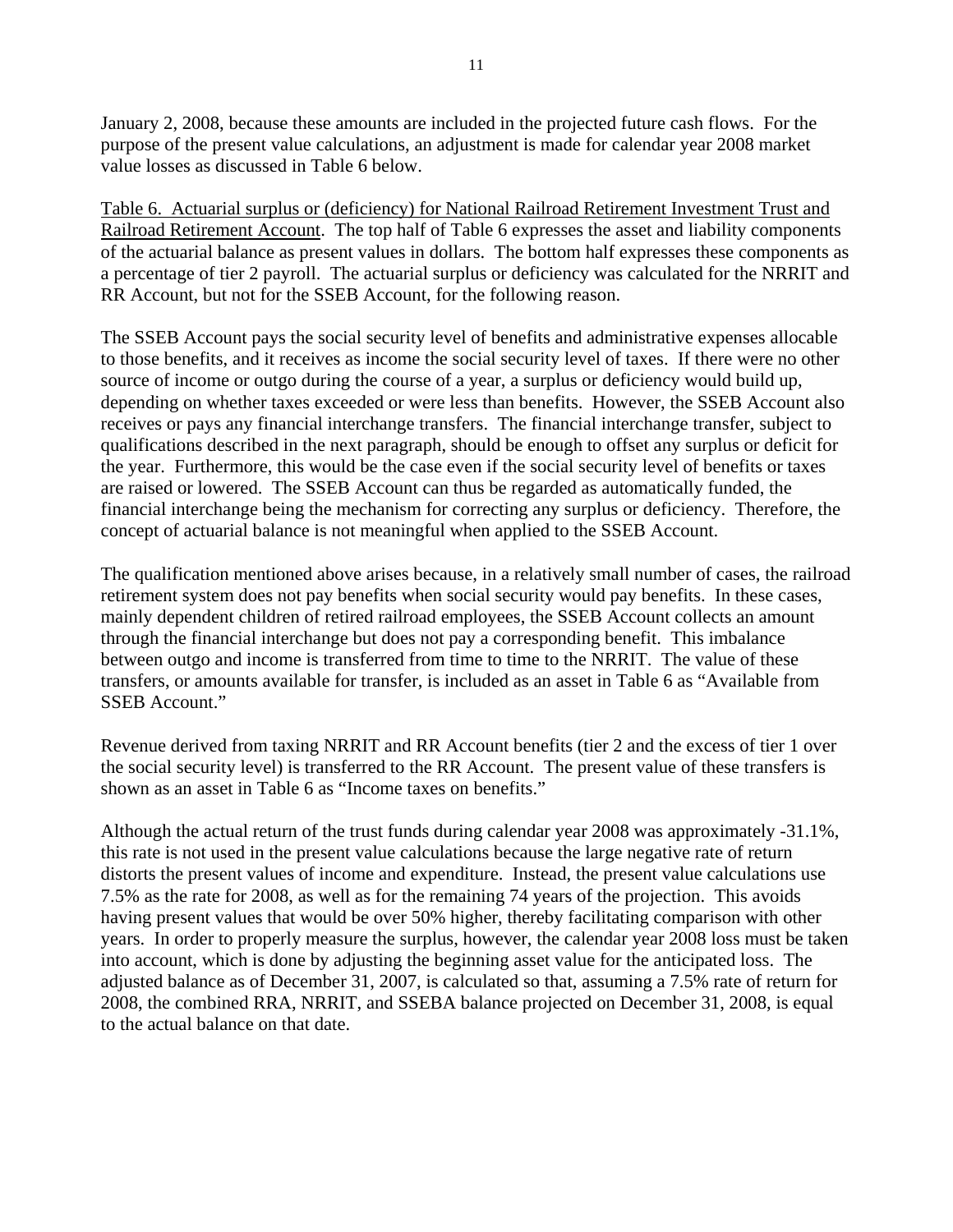The cost of the system to the railroad industry may be considered as the excess of "Retirement taxes" over "Actuarial surplus or (deficiency)." Table 6 shows that the cost of the system is much more stable when expressed in dollars than when expressed as a percentage of payroll. For example, the cost of the system under employment assumption III is \$53,817 million, or 21.57 percent of payroll, whereas the cost under employment assumption I is \$59,885 million, or 16.13 percent of payroll. Using employment assumption III as the base, the percentage cost variation in dollars between the two valuations is 11.28 percent. As a percentage of payroll, the percentage cost variation is 25.22 percent.

Table 7. Unfunded accrued liability. The railroad retirement program is a social insurance program rather than a private pension plan. A private pension plan should build up funds in an orderly way over the working lifetimes of the participants. With a fully funded program, the value of the accumulated assets will be sufficient to discharge all liabilities for the accrued benefits. Pay-asyou-go funding, where the pension costs are charged to the retirement years as the benefits are paid, is not acceptable for a private pension plan because of a lack of participant security. Because private pension plans can terminate, they should, ideally, be fully funded to protect the rights of active and retired participants.

For a social insurance plan, however, the situation is different, and full funding is not necessary. The program is expected to operate indefinitely. Because the program is compulsory, new entrants will constantly be entering the program, and they and their employers will be paying taxes to support the program.

Unlike some other social insurance programs, the railroad retirement program relies on payroll taxes from the employers and employees of a single industry. Although the railroad retirement program is not subject to the funding standards of a private pension plan, it is still of interest to calculate the normal cost and the accrued liability for the plan.

Table 7 illustrates what the funding requirements would be for the railroad retirement system as of December 31, 2007, using the entry age normal actuarial funding method. The present value of future benefits and the present value of future administrative expenses for former and present employees are shown on lines 1 and 2, respectively. The portion of the actuarial present value of benefits assigned to a particular year is called the normal cost. For the entry age normal actuarial funding method, the normal cost rate is the average cost expressed as a level percentage of payroll (line 4) that would fund the average employee's benefits, including dependent benefits, and expenses over the employee's working lifetime. The accrued liability for the program, shown on line 6, is equal to the difference between the present value of benefits and administrative expenses for former and present employees and the present value of future normal costs. Then the unfunded accrued liability (line 8) is the difference between the accrued liability and the funds on hand as of December 31, 2007 (line 6 minus line 7). This is the amount needed, in excess of funds on hand and future normal costs, to fund combined NRRIT and RR Account benefits and expenses for former and present employees. Line 10 shows the level tax rate that would be required to fund the unfunded accrued liability and meet the normal costs for the next 30 years. The level tax rate after 30 years if all assumptions were realized is shown on line 11.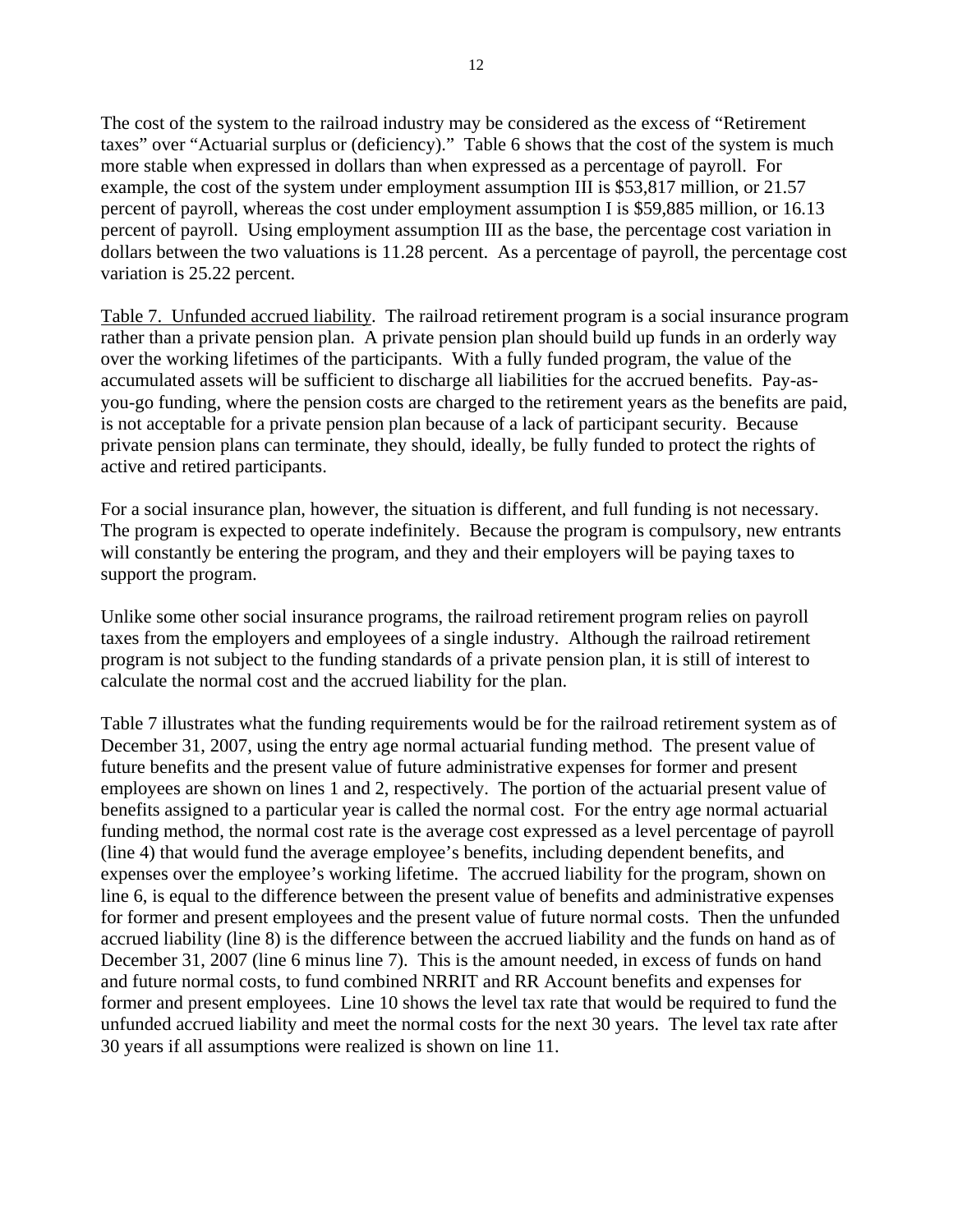Table 8. Vested dual benefit amounts and average number of beneficiaries. This table shows a projection of vested dual benefit payments for every fiscal year from 2010 through 2030. After 2030, the amounts become insignificant. The amounts shown assume that the benefits are fully funded. Fiscal years are shown because vested dual benefit appropriations are made on a fiscal year basis. The table also indicates the average number of vested dual beneficiaries in each fiscal year. The table applies to all the employment assumptions discussed in this report.

The revenue derived from taxing pre-October 1988 vested dual benefits was transferred to the RR Account. The revenue derived from taxing vested dual benefits in fiscal years 1989 and later is transferred to the Dual Benefits Payments Account, and it reduces the amount of the appropriation by the same amount. Therefore, the amount available for the payment of vested dual benefits is unaffected by income tax revenues derived from these benefits.

The 1981 amendments removed much of the uncertainty from projections of future vested dual benefit payments. The volatility caused by inflation is gone, since future awards take into account cost-of-living increases from 1975 through 1981, rather than through the date of retirement. Also, awards of these benefits to spouses and widow(er)s ceased after August 13, 1981. Uncertainties which remain in projecting future vested dual benefit payments are when employees will retire, what their benefits will be, and when beneficiaries will die.

The projections of vested dual benefit payments by the Railroad Retirement Board are the basis for the agency's requests for appropriated amounts. Generally, a margin of about 2 percent is added to projected amounts to determine the appropriated amounts requested. This margin is needed because of the uncertainties in making projections and to ensure that adequate funds are available for the full payment of vested dual benefits. Appropriated amounts remaining in a fiscal year after all benefit payments have been made are returned to the Treasury.

Table 9. Supplemental annuity benefit amounts and average number of beneficiaries. This table shows a projection of supplemental annuity benefits for every calendar year from 2009 through 2045. Since service before October 1, 1981, is required for a supplemental annuity, benefit amounts after 2045 will continue to decline.

Table 10. Average number of railroad retirement annuitants and number of annuitants per full time employee. The left half of Table 10 shows the average number of annuitants under each employment assumption, and the right half shows the average number per full time employee. Under employment assumption I, the average number of annuitants per full time employee generally declines throughout the projection period. Under employment assumption II, the average number of annuitants per full time employee increases until reaching a maximum of 2.65 in 2019- 2022 and then declines. Under employment assumption III, the average number of annuitants per full time employee increases steadily to 3.48 in 2035 and declines thereafter.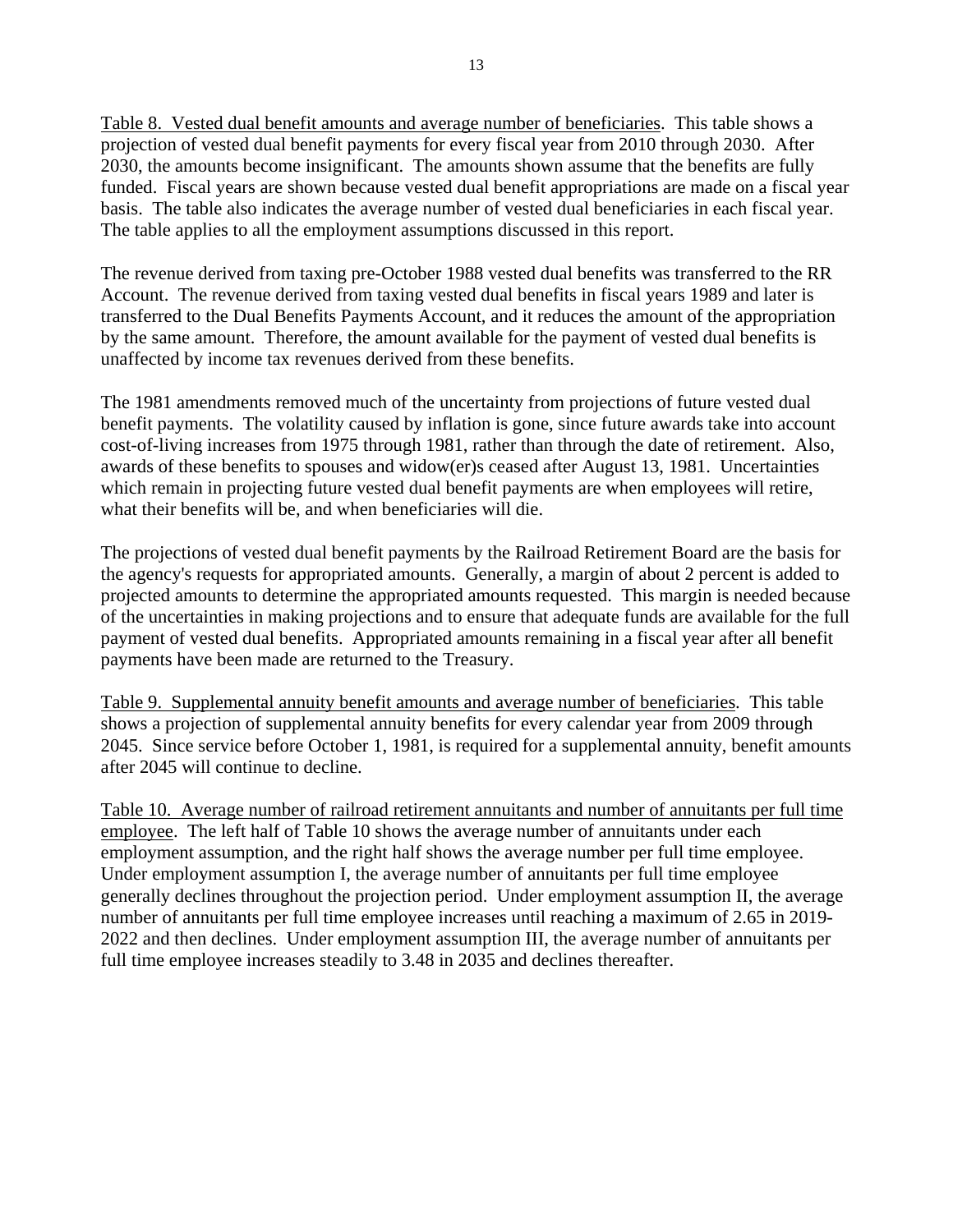#### **VI. STATEMENT OF ACTUARIAL OPINION**

It is my opinion that (1) the techniques and methodology used herein to evaluate the financial and actuarial status of the Railroad Retirement System are generally accepted within the actuarial profession; and (2) the assumptions used and the resulting actuarial estimates are, in the aggregate, reasonable for the purpose of evaluating the financial and actuarial status of the trust funds, taking into consideration the experience and expectations of the program.

Frank J. Byzi

 Frank J. Buzzi Chief Actuary, Railroad Retirement Board Fellow of the Society of Actuaries Member of the American Academy of Actuaries Enrolled Actuary #08-4940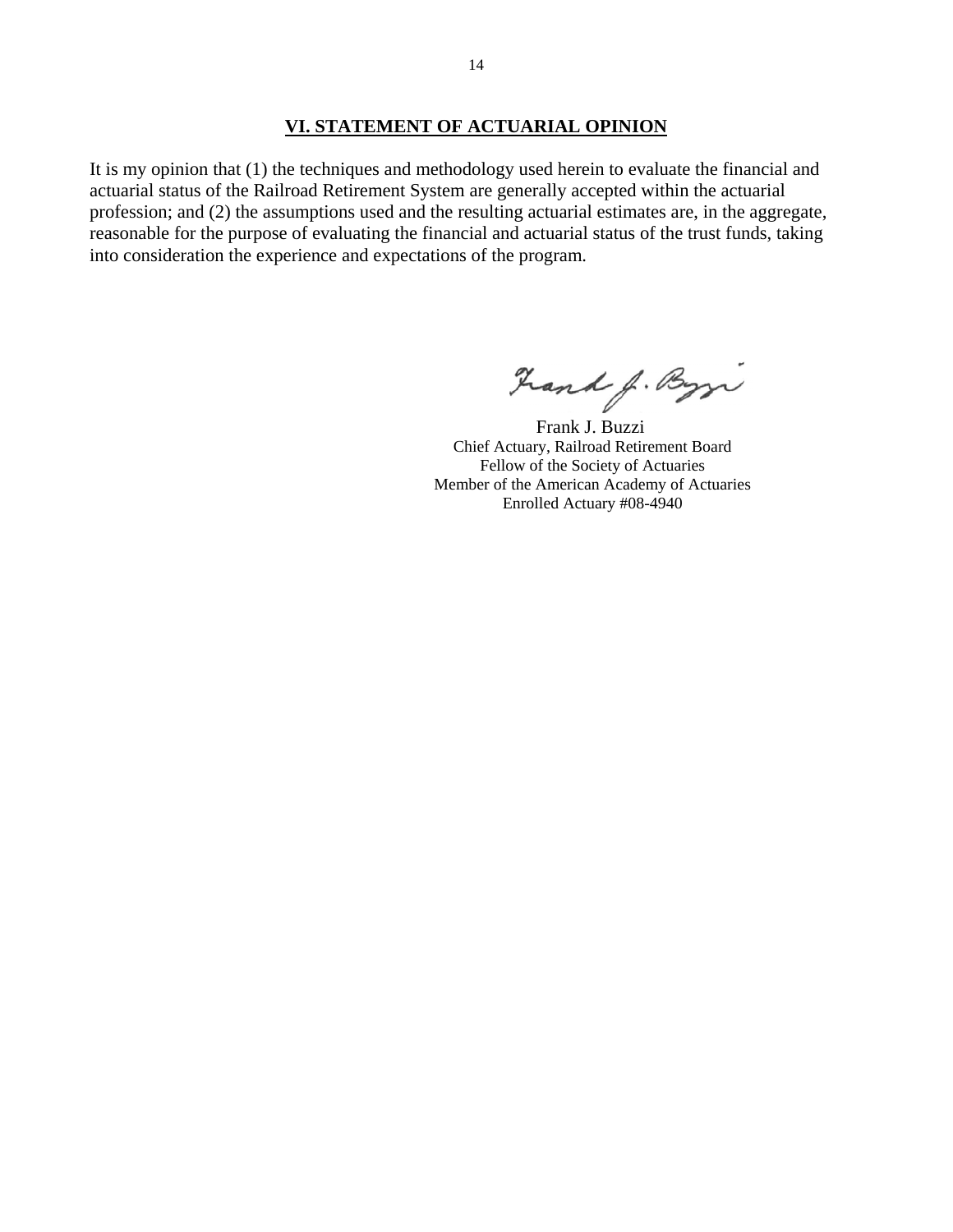| Calendar  |     | Average employment (thousands) |                  |          | Percentage increase over prior year | Investment |
|-----------|-----|--------------------------------|------------------|----------|-------------------------------------|------------|
| year      | I   | $\overline{\mathbf{u}}$        | $\overline{III}$ | Earnings | Cost of living                      | return     |
|           |     |                                |                  |          |                                     |            |
| 2008      | 234 | 234                            | 234              | 4.8%     | 2.3%                                | $-31.1%$   |
| 2009      | 233 | 230                            | 227              | 4.0      | 5.8                                 | $7.5\,$    |
| 2010      | 232 | 226                            | 220              | 4.0      | 0.0                                 | 7.5        |
| 2011      | 231 | 223                            | 213              | 4.0      | 3.0                                 | $7.5\,$    |
| 2012      | 230 | 219                            | 206              | 4.0      | 3.0                                 | 7.5        |
| 2013      | 229 | 215                            | 200              | 4.0      | 3.0                                 | $7.5\,$    |
| 2014      | 228 | 212                            | 194              | 4.0      | 3.0                                 | 7.5        |
| 2015      | 227 | 209                            | 188              | 4.0      | 3.0                                 | $7.5\,$    |
| 2016      | 226 | 205                            | 182              | 4.0      | 3.0                                 | $7.5\,$    |
| 2017      | 225 | 202                            | 177              | 4.0      | 3.0                                 | 7.5        |
| 2018      | 224 | 199                            | 172              | 4.0      | 3.0                                 | 7.5        |
| 2019      | 224 | 196                            | 166              | 4.0      | 3.0                                 | 7.5        |
| 2020      | 223 | 193                            | 161              | 4.0      | 3.0                                 | $7.5\,$    |
| 2021      | 222 | 190                            | 157              | 4.0      | 3.0                                 | $7.5\,$    |
| 2022      | 221 | 187                            | 152              | 4.0      | 3.0                                 | 7.5        |
| 2023      | 220 | 184                            | 147              | 4.0      | 3.0                                 | $7.5\,$    |
| 2024      | 219 | 181                            | 143              | 4.0      | 3.0                                 | 7.5        |
| 2025      | 218 | 178                            | 139              | 4.0      | 3.0                                 | $7.5\,$    |
| 2026      | 217 | 176                            | 135              | 4.0      | 3.0                                 | 7.5        |
| 2027      | 216 | 173                            | 132              | 4.0      | 3.0                                 | 7.5        |
| 2028      | 216 | 170                            | 129              | 4.0      | 3.0                                 | 7.5        |
| 2029      | 215 | 168                            | 125              | 4.0      | 3.0                                 | 7.5        |
| 2030      | 214 | 165                            | 122              | 4.0      | 3.0                                 | $7.5\,$    |
| 2031      | 213 | 163                            | 119              | 4.0      | 3.0                                 | 7.5        |
| 2032      | 212 | 160                            | 116              | 4.0      | 3.0                                 | 7.5        |
| 2033      | 211 | 158                            | 113              | 4.0      | 3.0                                 | 7.5        |
| 2034      | 211 | 156                            | 111              | 4.0      | 3.0                                 | $7.5\,$    |
| 2035      | 210 | 154                            | 108              | 4.0      | 3.0                                 | 7.5        |
| 2036      | 209 | 152                            | 106              | 4.0      | 3.0                                 | 7.5        |
| 2037      | 208 | 150                            | 104              | 4.0      | 3.0                                 | 7.5        |
| 2038      | 208 | 148                            | 102              | 4.0      | 3.0                                 | 7.5        |
| 2039      | 207 | 147                            | 100              | 4.0      | 3.0                                 | 7.5        |
| 2040      | 206 | 145                            | 99               | 4.0      | 3.0                                 | 7.5        |
| 2041      | 206 | 144                            | 97               | 4.0      | 3.0                                 | $7.5\,$    |
| 2042      | 205 | 143                            | 96               | 4.0      | 3.0                                 | 7.5        |
| 2043      | 205 | 141                            | 94               | 4.0      | 3.0                                 | 7.5        |
| 2044      | 204 | 140                            | 93               | 4.0      | 3.0                                 | $7.5\,$    |
| 2045      | 204 | 139                            | 92               | 4.0      | $3.0\,$                             | $7.5\,$    |
| 2046      | 204 | 138                            | 91               | 4.0      | 3.0                                 | $7.5\,$    |
| 2047      | 203 | 138                            | $90\,$           | $4.0\,$  | 3.0                                 | $7.5\,$    |
| 2048      | 203 | 137                            | 90               | 4.0      | 3.0                                 | $7.5\,$    |
| 2049      | 203 | 136                            | 89               | 4.0      | 3.0                                 | $7.5\,$    |
| 2050      | 202 | 135                            | $88\,$           | $4.0\,$  | 3.0                                 | $7.5\,$    |
| 2051      | 202 | 135                            | $88\,$           | 4.0      | 3.0                                 | $7.5\,$    |
| 2052      | 202 | 135                            | $87\,$           | 4.0      | 3.0                                 | $7.5\,$    |
| 2053      | 202 | 134                            | 87               | 4.0      | 3.0                                 | 7.5        |
| 2054      | 202 | 134                            | $87\,$           | $4.0\,$  | 3.0                                 | $7.5\,$    |
| 2055      | 202 | 134                            | 86               | $4.0\,$  | 3.0                                 | $7.5\,$    |
| 2056      | 202 | 133                            | 86               | 4.0      | 3.0                                 | 7.5        |
| 2057      | 202 | 133                            | 86               | 4.0      | 3.0                                 | $7.5\,$    |
| 2058-2082 | 202 | 133                            | 86               | 4.0      | $3.0\,$                             | $7.5\,$    |
|           |     |                                |                  |          |                                     |            |

Table 1. Employment, inflation and interest assumptions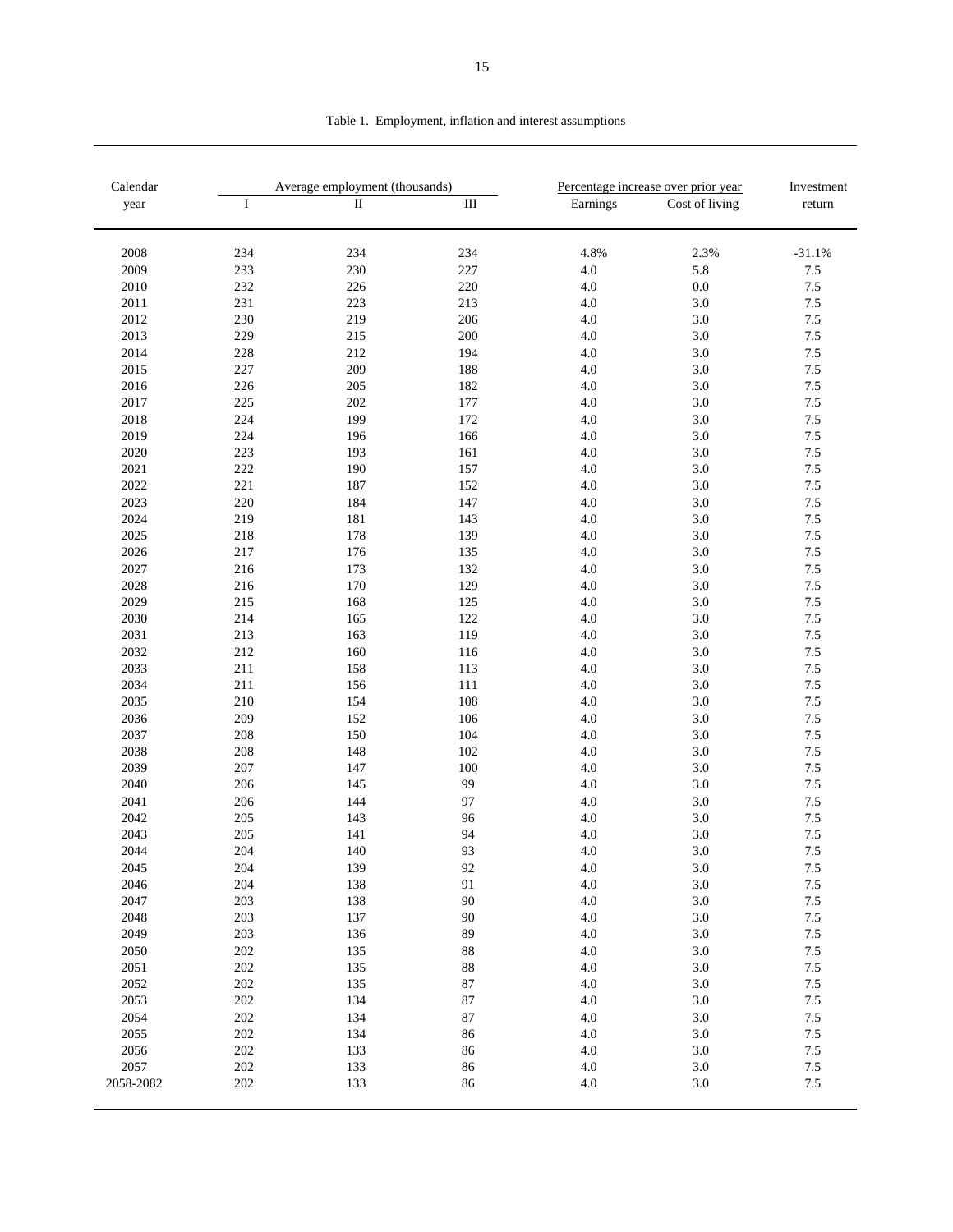

**Figure 1. Average Railroad Employment 1937-2082, Historical and Projected**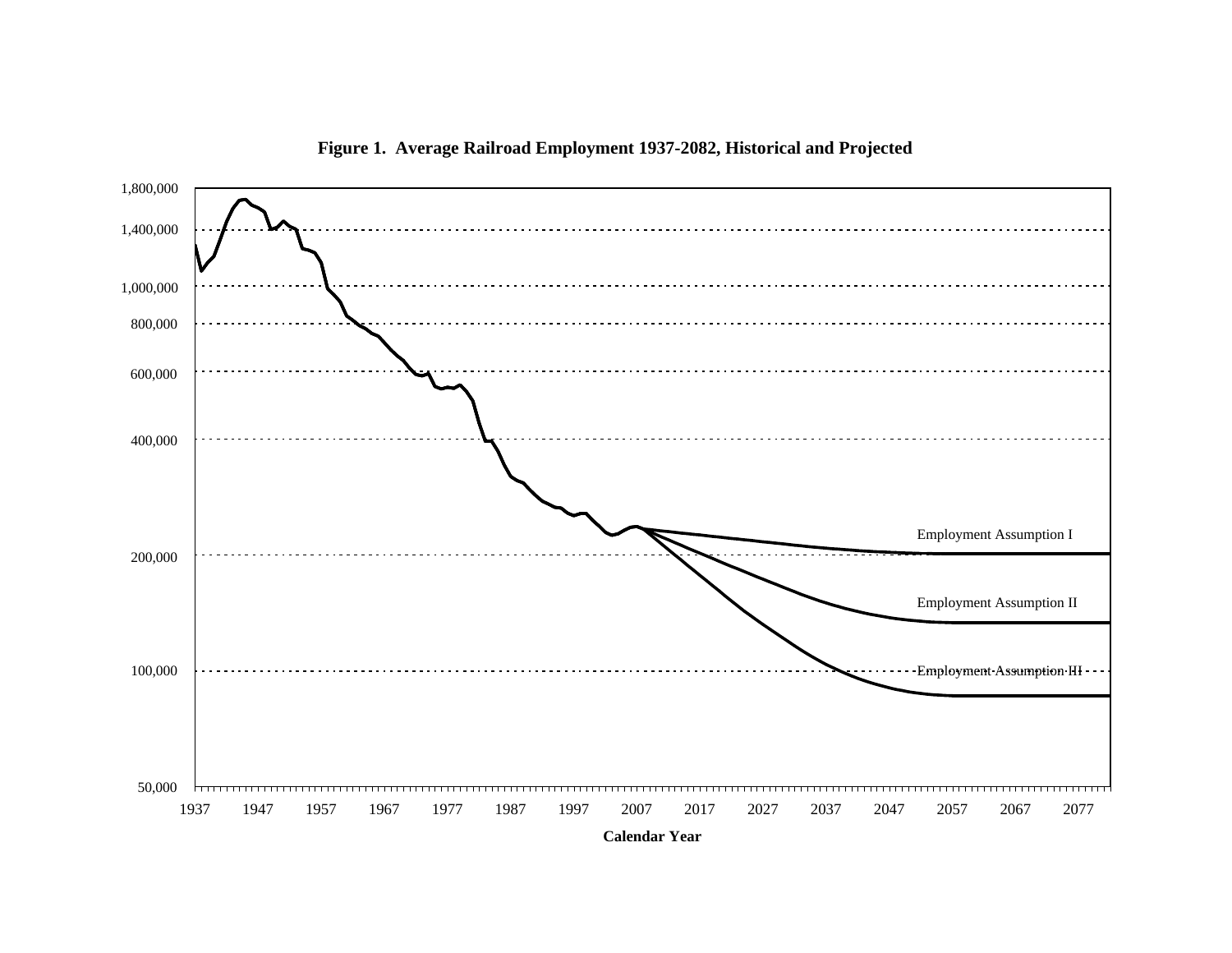#### Table 2-I. Progress of the Combined National Railroad Retirement Investment Trust (NRRIT) and Railroad Retirement (RR) Account, and the Social Security Equivalent Benefit (SSEB) Account under Employment Assumption I (Dollar amounts in millions)

|              | Average            |                        |                |                 | Combined NRRIT and RR Account |                                       |                  |  |                  | SSEB Account        |                      |                |                  |
|--------------|--------------------|------------------------|----------------|-----------------|-------------------------------|---------------------------------------|------------------|--|------------------|---------------------|----------------------|----------------|------------------|
|              |                    | Account account Tier 2 |                | <b>Benefits</b> |                               |                                       |                  |  | <b>Benefits</b>  |                     | Other                |                | Combined         |
| Calendar     |                    | benefits benefits      | tax            | and admin-      | Tax                           | Other                                 | Balance,         |  | and admin-       | Tax                 | income and           | Balance,       | balance,         |
| year         | ratio <sup>a</sup> | ratio <sup>b</sup>     | rate           | istration       | income <sup>c</sup>           | $\mathop{\mathrm{income}}\nolimits^d$ | end year         |  | istration        | income <sup>c</sup> | expense <sup>e</sup> | end year       | end year         |
| 2009         | 4.74               | 6.90                   | 16.0%          | \$4,516         | \$2,762                       | \$1,744                               | \$20,973         |  | \$6,293          | \$2,722             | \$3,508              | \$783          | \$21,756         |
| 2010         | 4.56               | 6.70                   | 16.0%          | 4,644           | 2,851                         | 1,618                                 | 20,798           |  | 6,333            | 2,813               | 3,525                | 787            | 21,585           |
| 2011         | 4.32               | 6.60                   | 16.0%          | 4,843           | 2,949                         | 1,541                                 | 20,445           |  | 6,566            | 2,913               | 3,682                | 816            | 21,261           |
| 2012         | 4.09               | 6.30                   | 17.0%          | 5,046           | 3,221                         | 1,558                                 | 20,178           |  | 6,815            | 3,018               | 3,827                | 847            | 21,025           |
| 2013         | 3.87               | 6.10                   | 17.0%          | 5,239           | 3,333                         | 1,538                                 | 19,809           |  | 7,083            | 3,130               | 3,986                | 881            | 20,690           |
| 2014         | 3.68               | 5.80                   | 18.0%          | 5,431           | 3,630                         | 1,518                                 | 19,527           |  | 7,366            | 3,248               | 4,153                | 916            | 20,443           |
| 2015         | 3.50               | 5.50                   | 18.0%          | 5,617           | 3,757                         | 1,500                                 | 19,167           |  | 7,651            | 3,371               | 4,315                | 951            | 20,118           |
| 2016         | 3.30               | 5.10                   | 18.0%          | 5,780           | 3,889                         | 1,362                                 | 18,639           |  | 7,949            | 3,502               | 4,456                | 960            | 19,599           |
| 2017         | 3.15               | 4.70                   | 18.0%          | 5,917           | 4,025                         | 1,411                                 | 18,158           |  | 8,251            | 3,640               | 4,677                | 1,026          | 19,184           |
| 2018         | 3.01               | 4.20                   | 18.0%          | 6,036           | 4,166                         | 1,413                                 | 17,701           |  | 8,548            | 3,784               | 4,800                | 1,063          | 18,764           |
| 2019         | 2.91               | 3.90                   | 19.0%          | 6,136           | 4,527                         | 1,396                                 | 17,489           |  | 8,834            | 3,935               | 4,935                | 1,098          | 18,587           |
| 2020         | 2.85               | 3.70                   | 19.0%          | 6,217           | 4,686                         | 1,391                                 | 17,347           |  | 9,105            | 4,081               | 5,057                | 1,132          | 18,479           |
| 2021         | 2.79               | 3.50                   | 19.0%          | 6,282           | 4,850                         | 1,268                                 | 17,183           |  | 9,357            | 4,233               | 5,155                | 1,163          | 18,346           |
| 2022         | 2.80               | 3.40                   | 20.0%          | 6,333           | 5,261                         | 1,400                                 | 17,511           |  | 9,594            | 4,391               | 5,232                | 1,192          | 18,703           |
| 2023         | 2.86               | 3.20                   | 20.0%          | 6,382           | 5,445                         | 1,437                                 | 18,011           |  | 9,815            | 4,554               | 5,289                | 1,220          | 19,231           |
| 2024         | 2.93               | 3.10                   | 20.0%          | 6,438           | 5,634                         | 1,485                                 | 18,692           |  | 10,027           | 4,720               | 5,334                | 1,246          | 19,938           |
| 2025         | 3.03               | 3.10                   | 20.0%          | 6,500           | 5,827                         | 1,546                                 | 19,565           |  | 10,238           | 4,888               | 5,376                | 1,272          | 20,837           |
| 2026         | 3.15               | 3.00                   | 20.0%          | 6,564           | 6,026                         | 1,528                                 | 20,554           |  | 10,453           | 5,061               | 5,418                | 1,299          | 21,853           |
| 2027         | 3.31               | 3.00                   | 20.0%          | 6,635           | 6,231                         | 1,703                                 | 21,853           |  | 10,675           | 5,240               | 5,463                | 1,326          | 23,179           |
| 2028         | 3.48               | 3.00                   | 20.0%          | 6,725           | 6,441                         | 1,809                                 | 23,377           |  | 10,908           | 5,421               | 5,515                | 1,355          | 24,732           |
| 2029         | 3.68               | 3.10                   | 20.0%          | 6,832           | 6,656                         | 1,931                                 | 25,131           |  | 11,152           | 5,606               | 5,577                | 1,385          | 26,516           |
| 2030         | 3.90               | 3.10                   | 20.0%          | 6,949           | 6,881                         | 2,070                                 | 27,133           |  | 11,409           | 5,798               | 5,643                | 1,417          | 28,550           |
| 2031         | 4.14               | 3.20                   | 20.0%          | 7,074           | 7,114                         | 2,170                                 | 29,343           |  | 11,683           | 5,997               | 5,719                | 1,451          | 30,794           |
| 2032<br>2033 | 4.42<br>4.69       | 3.40<br>3.50           | 20.0%<br>19.0% | 7,197           | 7,354                         | 2,401                                 | 31,900           |  | 11,980           | 6,203<br>6,420      | 5,813<br>5,929       | 1,488          | 33,388           |
|              | 4.98               | 3.70                   |                | 7,314           | 7,249                         | 2,586                                 | 34,422<br>37,254 |  | 12,308           |                     | 6,052                | 1,528          | 35,950           |
| 2034<br>2035 | 5.29               | 3.90                   | 19.0%<br>19.0% | 7,448<br>7,614  | 7,496<br>7,752                | 2,784<br>3,006                        | 40,399           |  | 12,653<br>13,003 | 6,644<br>6,873      | 6,173                | 1,571<br>1,614 | 38,825<br>42,013 |
| 2036         | 5.58               | 4.20                   | 18.0%          | 7,770           | 7,628                         | 3,208                                 | 43,464           |  | 13,371           | 7,117               | 6,300                | 1,660          | 45,124           |
| 2037         | 5.89               | 4.40                   | 18.0%          | 7,925           | 7,896                         | 3,475                                 | 46,911           |  | 13,760           | 7,373               | 6,435                | 1,708          | 48,619           |
| 2038         | 6.23               | 4.70                   | 18.0%          | 8,110           | 8,174                         | 3,742                                 | 50,717           |  | 14,170           | 7,637               | 6,584                | 1,759          | 52,476           |
| 2039         | 6.58               | 4.90                   | 18.0%          | 8,302           | 8,464                         | 4,036                                 | 54,915           |  | 14,614           | 7,912               | 6,757                | 1,814          | 56,729           |
| 2040         | 6.97               | 5.20                   | 18.0%          | 8,493           | 8,769                         | 4,361                                 | 59,551           |  | 15,086           | 8,203               | 6,942                | 1,873          | 61,424           |
| 2041         | 7.36               | 5.50                   | 18.0%          | 8,741           | 9,087                         | 4,710                                 | 64,608           |  | 15,570           | 8,502               | 7,128                | 1,933          | 66,541           |
| 2042         | 7.71               | 5.80                   | 18.0%          | 9,063           | 9,417                         | 5,107                                 | 70,069           |  | 16,061           | 8,806               | 7,316                | 1,994          | 72,063           |
| 2043         | 8.03               | 6.20                   | 17.0%          | 9,371           | 9,254                         | 5,500                                 | 75,452           |  | 16,615           | 9,127               | 7,556                | 2,062          | 77,514           |
| 2044         | 8.35               | 6.50                   | 16.0%          | 9,645           | 9,068                         | 5,888                                 | 80,763           |  | 17,239           | 9,467               | 7,849                | 2,140          | 82,903           |
| 2045         | 8.69               | 6.80                   | 16.0%          | 9,922           | 9,407                         | 6,299                                 | 86,548           |  | 17,880           | 9,827               | 8,133                | 2,220          | 88,768           |
| 2046         | 8.97               | 7.20                   | 15.0%          | 10,262          | 9,195                         | 6,721                                 | 92,202           |  | 18,531           | 10,199              | 8,413                | 2,300          | 94,502           |
| 2047         | 9.15               | 7.50                   | 14.0%          | 10,678          | 8,955                         | 7,132                                 | 97,611           |  | 19,191           | 10,580              | 8,693                | 2,382          | 99,993           |
| 2048         | 9.33               | 7.90                   | 14.0%          | 11,077          | 9,295                         | 7,540                                 | 103,370          |  | 19,921           | 10,981              | 9,030                | 2,473          | 105,843          |
| 2049         | 9.46               | 8.20                   | 12.0%          | 11,452          | 8,381                         | 7,926                                 | 108,225          |  | 20,720           | 11,403              | 9,416                | 2,572          | 110,797          |
| 2050         | 9.49               | 8.50                   | 10.0%          | 11,843          | 7,385                         | 8,248                                 | 112,016          |  | 21,537           | 11,845              | 9,794                | 2,673          | 114,689          |
| 2055         | 9.22               | 9.30                   | 8.2%           | 14,066          | 7,498                         | 9,558                                 | 128,919          |  | 26,088           | 14,357              | 11,852               | 3,238          | 132,157          |
| 2060         | 8.77               | 9.30                   | 8.2%           | 16,601          | 9,089                         | 10,763                                | 144,639          |  | 31,460           | 17,460              | 14,141               | 3,905          | 148,544          |
| 2065         | 8.38               | 8.90                   | 10.0%          | 19,642          | 13,152                        | 12,154                                | 163,767          |  | 37,721           | 21,231              | 16,656               | 4,682          | 168,449          |
| 2070         | 8.41               | 8.50                   | 10.0%          | 23,434          | 15,969                        | 14,553                                | 196,246          |  | 45,187           | 25,803              | 19,584               | 5,609          | 201,855          |
| 2075         | 8.44               | 8.50                   | 10.0%          | 28,168          | 19,401                        | 17,533                                | 236,625          |  | 54,280           | 31,361              | 23,164               | 6,738          | 243,363          |
| 2080         | 8.44               | 8.50                   | 10.0%          | 34,068          | 23,588                        | 21,192                                | 286,187          |  | 65,489           | 38,127              | 27,664               | 8,129          | 294,316          |
| 2082         | 8.44               | 8.50                   | 10.0%          | 36,805          | 25,509                        | 22,870                                | 308,893          |  | 70,686           | 41,231              | 29,785               | 8,774          | 317,667          |

a The fair market value of the assets in the RR Account and NRRIT as of the close of the fiscal year (September 30) divided by the total benefits and administrative expenses paid from the RR Account and NRRIT during the fisc

b The average of the account benefits ratios for the 10 most recent fiscal years ending before the calendar year.

Includes payroll taxes and income taxes on benefits. c

d Includes investment income and transfers from SSEB Account.

e Other income includes financial interchange income, advances from general revenues, and interest income. Other expense includes repayment of advances from general revenues and transfers to the NRRIT.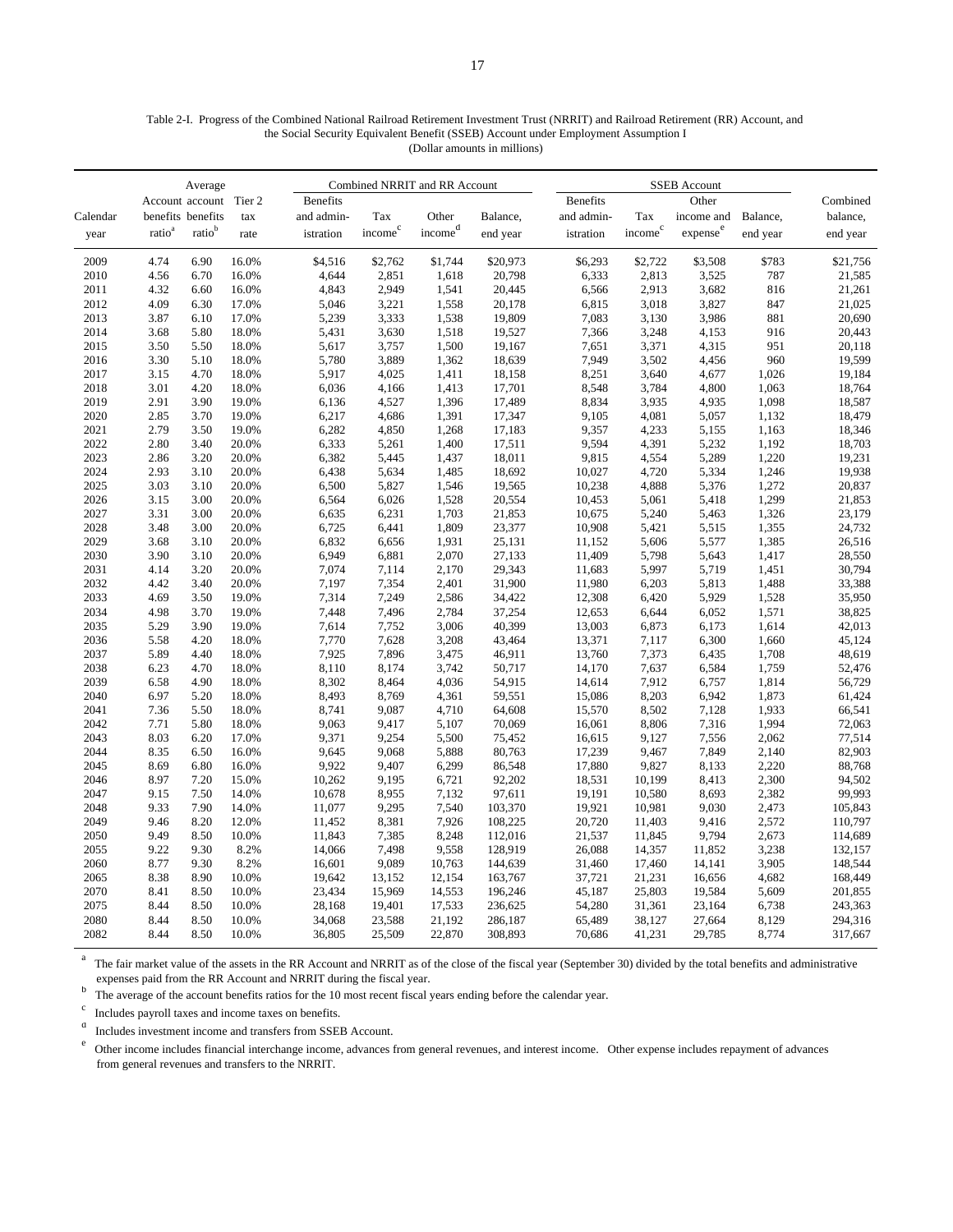#### Table 2-II. Progress of the Combined National Railroad Retirement Investment Trust (NRRIT) and Railroad Retirement (RR) Account, and the Social Security Equivalent Benefit (SSEB) Account under Employment Assumption II (Dollar amounts in millions)

|          | Average            |                        |       |                 |                     | Combined NRRIT and RR Account |          |                 | <b>SSEB</b> Account |                      |          |          |
|----------|--------------------|------------------------|-------|-----------------|---------------------|-------------------------------|----------|-----------------|---------------------|----------------------|----------|----------|
|          |                    | Account account Tier 2 |       | <b>Benefits</b> |                     |                               |          | <b>Benefits</b> |                     | Other                |          | Combined |
| Calendar |                    | benefits benefits      | tax   | and admin-      | Tax                 | Other                         | Balance, | and admin-      | Tax                 | income and           | Balance, | balance, |
| year     | ratio <sup>a</sup> | ratio <sup>b</sup>     | rate  | istration       | income <sup>c</sup> | income <sup>d</sup>           | end year | istration       | income <sup>c</sup> | expense <sup>e</sup> | end year | end year |
| 2009     | 4.74               | 6.90                   | 16.0% | \$4,516         | \$2,745             | \$1,743                       | \$20,955 | \$6,293         | \$2,705             | \$3,524              | \$783    | \$21,738 |
| 2010     | 4.54               | 6.70                   | 16.0% | 4,644           | 2,805               | 1,615                         | 20,731   | 6,333           | 2,767               | 3,570                | 787      | 21,518   |
| 2011     | 4.29               | 6.60                   | 16.0% | 4,843           | 2,872               | 1,532                         | 20,293   | 6,566           | 2,836               | 3,758                | 816      | 21,109   |
| 2012     | 4.04               | 6.30                   | 17.0% | 5,046           | 3,104               | 1,542                         | 19,894   | 6,815           | 2,909               | 3,937                | 847      | 20,741   |
| 2013     | 3.79               | 6.10                   | 17.0% | 5,238           | 3,179               | 1,510                         | 19,346   | 7,083           | 2,984               | 4,132                | 881      | 20,227   |
| 2014     | 3.56               | 5.80                   | 18.0% | 5,429           | 3,426               | 1,475                         | 18,817   | 7,365           | 3,064               | 4,337                | 916      | 19,733   |
| 2015     | 3.33               | 5.50                   | 18.0% | 5,615           | 3,508               | 1,436                         | 18,147   | 7,651           | 3,147               | 4,539                | 951      | 19,098   |
| 2016     | 3.08               | 5.00                   | 18.0% | 5,776           | 3,593               | 1,274                         | 17,238   | 7,948           | 3,235               | 4,722                | 959      | 18,197   |
| 2017     | 2.85               | 4.60                   | 18.0% | 5,912           | 3,680               | 1,291                         | 16,297   | 8,249           | 3,327               | 4,988                | 1,026    | 17,323   |
| 2018     | 2.63               | 4.10                   | 18.0% | 6,030           | 3,769               | 1,257                         | 15,293   | 8,545           | 3,424               | 5,158                | 1,062    | 16,355   |
| 2019     | 2.44               | 3.70                   | 19.0% | 6,128           | 4,050               | 1,196                         | 14,411   | 8,829           | 3,524               | 5,341                | 1,098    | 15,509   |
| 2020     | 2.26               | 3.50                   | 19.0% | 6,207           | 4,147               | 1,138                         | 13,490   | 9,097           | 3,617               | 5,513                | 1,131    | 14,621   |
| 2021     | 2.09               | 3.30                   | 20.0% | 6,268           | 4,448               | 963                           | 12,633   | 9,345           | 3,712               | 5,663                | 1,162    | 13,795   |
| 2022     | 1.96               | 3.10                   | 20.0% | 6,316           | 4,556               | 1,031                         | 11,904   | 9,575           | 3,811               | 5,793                | 1,190    | 13,094   |
| 2023     | 1.92               | 2.80                   | 23.0% | 6,361           | 5,300               | 1,011                         | 11,855   | 9,789           | 3,911               | 5,905                | 1,217    | 13,072   |
| 2024     | 1.90               | 2.70                   | 23.0% | 6,413           | 5,427               | 1,016                         | 11,885   | 9,992           | 4,012               | 6,005                | 1,242    | 13,127   |
| 2025     | 1.90               | 2.50                   | 23.0% | 6,470           | 5,554               | 1,025                         | 11,995   | 10,191          | 4,111               | 6,104                | 1,266    | 13,261   |
| 2026     | 2.01               | 2.40                   | 27.0% | 6,528           | 6,594               | 984                           | 13,044   | 10,391          | 4,212               | 6,204                | 1,291    | 14,335   |
| 2027     | 2.19               | 2.20                   | 27.0% | 6,595           | 6,746               | 1,162                         | 14,358   | 10,596          | 4,314               | 6,307                | 1,316    | 15,674   |
| 2028     | 2.38               | 2.20                   | 27.0% | 6,680           | 6,900               | 1,267                         | 15,845   | 10,808          | 4,415               | 6,419                | 1,342    | 17,187   |
| 2029     | 2.59               | 2.20                   | 27.0% | 6,778           | 7,055               | 1,384                         | 17,505   | 11,027          | 4,517               | 6,538                | 1,370    | 18,875   |
| 2030     | 2.81               | 2.20                   | 27.0% | 6,884           | 7,215               | 1,514                         | 19,350   | 11,253          | 4,621               | 6,660                | 1,397    | 20,747   |
| 2031     | 3.05               | 2.20                   | 27.0% | 6,995           | 7,381               | 1,600                         | 21,337   | 11,491          | 4,728               | 6,791                | 1,427    | 22,764   |
| 2032     | 3.31               | 2.30                   | 27.0% | 7,101           | 7,550               | 1,812                         | 23,597   | 11,746          | 4,839               | 6,939                | 1,458    | 25,055   |
| 2033     | 3.49               | 2.50                   | 23.0% | 7,196           | 6,654               | 1,944                         | 24,999   | 12,025          | 4,955               | 7,105                | 1,493    | 26,492   |
| 2034     | 3.65               | 2.60                   | 23.0% | 7,302           | 6,812               | 2,055                         | 26,565   | 12,312          | 5,075               | 7,273                | 1,528    | 28,093   |
| 2035     | 3.82               | 2.80                   | 23.0% | 7,435           | 6,975               | 2,180                         | 28,283   | 12,596          | 5,198               | 7,433                | 1,564    | 29,847   |
| 2036     | 3.90               | 3.00                   | 20.0% | 7,555           | 6,284               | 2,253                         | 29,265   | 12,890          | 5,331               | 7,596                | 1,600    | 30,865   |
| 2037     | 3.99               | 3.20                   | 20.0% | 7,667           | 6,447               | 2,360                         | 30,405   | 13,198          | 5,472               | 7,764                | 1,638    | 32,043   |
| 2038     | 4.08               | 3.30                   | 20.0% | 7,806           | 6,615               | 2,451                         | 31,666   | 13,518          | 5,618               | 7,940                | 1,678    | 33,344   |
| 2039     | 4.15               | 3.50                   | 19.0% | 7,945           | 6,480               | 2,539                         | 32,739   | 13,859          | 5,770               | 8,131                | 1,720    | 34,459   |
| 2040     | 4.23               | 3.70                   | 19.0% | 8,074           | 6,661               | 2,626                         | 33,952   | 14,215          | 5,935               | 8,324                | 1,765    | 35,717   |
| 2041     | 4.30               | 3.80                   | 19.0% | 8,251           | 6,851               | 2,716                         | 35,268   | 14,571          | 6,105               | 8,510                | 1,809    | 37,077   |
| 2042     | 4.36               | 3.90                   | 19.0% | 8,483           | 7,048               | 2,829                         | 36,662   | 14,922          | 6,276               | 8,690                | 1,852    | 38,514   |
| 2043     | 4.39               | 4.00                   | 18.0% | 8,678           | 6,906               | 2,921                         | 37,812   | 15,326          | 6,462               | 8,914                | 1,902    | 39,714   |
| 2044     | 4.46               | 4.10                   | 18.0% | 8,836           | 7,115               | 3,012                         | 39,103   | 15,777          | 6,662               | 9,171                | 1,958    | 41,061   |
| 2045     | 4.54               | 4.20                   | 18.0% | 8,997           | 7,339               | 3,121                         | 40,566   | 16,221          | 6,876               | 9,400                | 2,014    | 42,580   |
| 2046     | 4.61               | 4.30                   | 18.0% | 9,212           | 7,575               | 3,239                         | 42,167   | 16,660          | 7,097               | 9,618                | 2,068    | 44,235   |
| 2047     | 4.66               | 4.40                   | 18.0% | 9,484           | 7,821               | 3,369                         | 43,873   | 17,096          | 7,324               | 9,826                | 2,122    | 45,995   |
| 2048     | 4.73               | 4.40                   | 18.0% | 9,717           | 8,080               | 3,500                         | 45,736   | 17,586          | 7,567               | 10,080               | 2,183    | 47,919   |
| 2049     | 4.84               | 4.50                   | 18.0% | 9,922           | 8,351               | 3,647                         | 47,812   | 18,120          | 7,825               | 10,361               | 2,249    | 50,061   |
| 2050     | 4.96               | 4.60                   | 18.0% | 10,143          | 8,638               | 3,816                         | 50,123   | 18,644          | 8,097               | 10,612               | 2,314    | 52,437   |
| 2055     | 5.79               | 5.00                   | 18.0% | 11,400          | 10,310              | 4,952                         | 65,972   | 21,442          | 9,677               | 11,838               | 2,662    | 68,634   |
| 2060     | 7.22               | 5.80                   | 18.0% | 12,781          | 12,445              | 6,843                         | 92,723   | 24,567          | 11,697              | 12,951               | 3,050    | 95,773   |
| 2065     | 8.89               | 7.20                   | 15.0% | 14,464          | 12,718              | 9,472                         | 129,015  | 28,094          | 14,170              | 14,017               | 3,487    | 132,502  |
| 2070     | 10.00              | 8.70                   | 10.0% | 16,620          | 10,643              | 12,237                        | 165,866  | 32,316          | 17,172              | 15,258               | 4,011    | 169,877  |
| 2075     | 9.93               | 9.80                   | 8.2%  | 19,401          | 10,807              | 14,203                        | 191,895  | 37,620          | 20,825              | 16,939               | 4,670    | 196,565  |
| 2080     | 9.73               | 10.00                  | 8.2%  | 23,028          | 13,109              | 16,490                        | 222,871  | 44,429          | 25,284              | 19,331               | 5,515    | 228,386  |
| 2082     | 9.61               | 9.90                   | 8.2%  | 24,747          | 14,168              | 17,504                        | 236,545  | 47,668          | 27,332              | 20,541               | 5,917    | 242,462  |

a The fair market value of the assets in the RR Account and NRRIT as of the close of the fiscal year (September 30) divided by the total benefits and administrative expenses paid from the RR Account and NRRIT during the fisc

b The average of the account benefits ratios for the 10 most recent fiscal years ending before the calendar year.

Includes payroll taxes and income taxes on benefits. c

d Includes investment income and transfers from SSEB Account.

e Other income includes financial interchange income, advances from general revenues, and interest income. Other expense includes repayment of advances from general revenues and transfers to the NRRIT.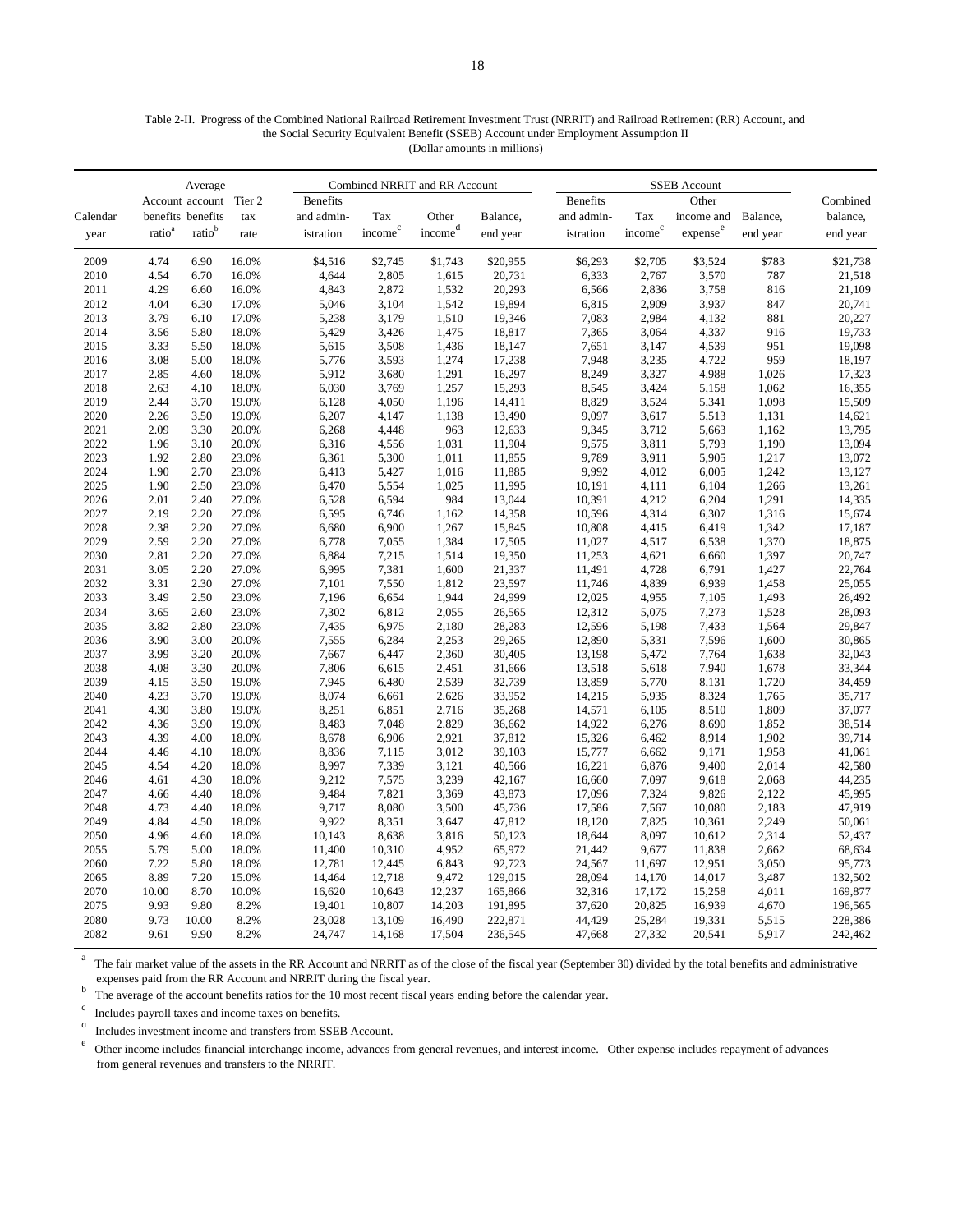#### Table 2-III. Progress of the Combined National Railroad Retirement Investment Trust (NRRIT) and Railroad Retirement (RR) Account, and the Social Security Equivalent Benefit (SSEB) Account under Employment Assumption III (Dollar amounts in millions)

|              | Average            |                        |                |                 |                     | Combined NRRIT and RR Account |                        |                  | <b>SSEB</b> Account |                      |                                  |                        |
|--------------|--------------------|------------------------|----------------|-----------------|---------------------|-------------------------------|------------------------|------------------|---------------------|----------------------|----------------------------------|------------------------|
|              |                    | Account account Tier 2 |                | <b>Benefits</b> |                     |                               |                        | <b>Benefits</b>  |                     | Other                |                                  | Combined               |
| Calendar     |                    | benefits benefits      | tax            | and admin-      | Tax                 | Other                         | Balance,               | and admin-       | Tax                 | income and           | Balance,                         | balance,               |
| year         | ratio <sup>a</sup> | ratio <sup>b</sup>     | rate           | istration       | income <sup>c</sup> | income <sup>d</sup>           | end year               | istration        | income <sup>c</sup> | expense <sup>e</sup> | end year                         | end year               |
| 2009         | 4.74               | 6.90                   | 16.0%          | \$4,516         | \$2,725             | \$1,742                       | \$20,935               | \$6,293          | \$2,686             | \$3,543              | \$783                            | \$21,718               |
| 2010         | 4.53               | 6.70                   | 16.0%          | 4,644           | 2,752               | 1,611                         | 20,654                 | 6,333            | 2,715               | 3,623                | 787                              | 21,441                 |
| 2011         | 4.26               | 6.60                   | 16.0%          | 4,842           | 2,784               | 1,523                         | 20,119                 | 6,566            | 2,749               | 3,846                | 816                              | 20,935                 |
| 2012         | 3.98               | 6.30                   | 17.0%          | 5,045           | 2,972               | 1,524                         | 19,570                 | 6,815            | 2,784               | 4,062                | 847                              | 20,417                 |
| 2013         | 3.70               | 6.10                   | 17.0%          | 5,237           | 3,006               | 1,479                         | 18,818                 | 7,083            | 2,821               | 4,296                | 881                              | 19,699                 |
| 2014         | 3.42               | 5.80                   | 18.0%          | 5,428           | 3,198               | 1,426                         | 18,015                 | 7,365            | 2,859               | 4,541                | 916                              | 18,931                 |
| 2015         | 3.13               | 5.40                   | 18.0%          | 5,612           | 3,234               | 1,365                         | 17,002                 | 7,650            | 2,899               | 4,786                | 951                              | 17,953                 |
| 2016         | 2.82               | 5.00                   | 18.0%          | 5,773           | 3,271               | 1,175                         | 15,675                 | 7,947            | 2,943               | 5,012                | 959                              | 16,634                 |
| 2017         | 2.52               | 4.50                   | 18.0%          | 5,907           | 3,307               | 1,159                         | 14,233                 | 8,247            | 2,989               | 5,325                | 1,025                            | 15,258                 |
| 2018         | 2.21               | 4.00                   | 18.0%          | 6,024           | 3,343               | 1,085                         | 12,639                 | 8,541            | 3,037               | 5,541                | 1,062                            | 13,701                 |
| 2019         | 1.91               | 3.60                   | 19.0%          | 6,119           | 3,544               | 977                           | 11,040                 | 8,823            | 3,087               | 5,771                | 1,097                            | 12,137                 |
| 2020         | 1.63               | 3.30                   | 20.0%          | 6,196           | 3,749               | 870                           | 9,463                  | 9,087            | 3,128               | 5,992                | 1,130                            | 10,593                 |
| 2021         | 1.33               | 3.00                   | 20.0%          | 6,254           | 3,789               | 634                           | 7,633                  | 9,331            | 3,170               | 6,190                | 1,160                            | 8,793                  |
| 2022         | 1.10               | 2.70                   | 23.0%          | 6,298           | 4,340               | 648                           | 6,323                  | 9,555            | 3,213               | 6,370                | 1,188                            | 7,511                  |
| 2023         | 0.96               | 2.40                   | 27.0%          | 6,339           | 5,073               | 584                           | 5,642                  | 9,761            | 3,255               | 6,531                | 1,213                            | 6,855                  |
| 2024         | 0.85               | 2.20                   | 27.0%          | 6,387           | 5,129               | 539                           | 4,923                  | 9,953            | 3,298               | 6,679                | 1,237                            | 6,160                  |
| 2025         | 0.72               | 1.90                   | 27.0%          | 6,438           | 5,188               | 490                           | 4,163                  | 10,138           | 3,341               | 6,820                | 1,260                            | 5,423                  |
| 2026         | 0.58               | 1.70                   | 27.0%          | 6,490           | 5,249               | 344                           | 3,266                  | 10,323           | 3,385               | 6,961                | 1,282                            | 4,548                  |
| 2027         | 0.45               | 1.40                   | 27.0%          | 6,547           | 5,311               | 373                           | 2,404                  | 10,509           | 3,429               | 7,103                | 1,305                            | 3,709                  |
| 2028         | 0.30               | 1.20                   | 27.0%          | 6,618           | 5,372               | 311                           | 1,468                  | 10,699           | 3,471               | 7,251                | 1,329                            | 2,797                  |
| 2029         | 0.15               | 1.00                   | 27.0%          | 6,701           | 5,432               | 243                           | 443                    | 10,891           | 3,512               | 7,403                | 1,353                            | 1,796                  |
| 2030         | 0.09               | 0.90                   | 27.0%          | 6,787           | 5,496               | 848                           |                        | 11,084           | 3,555               | 6,874                | 697                              | 697                    |
| 2031         | 0.01               | 0.70                   | 27.0%          | 6,876           | 5,563               | 751                           | (562)                  | 11,283           | 3,599               | 6,987                | $\overline{a}$                   | (562)                  |
| 2032         | $-0.18$            | 0.60                   | 27.0%          | 6,958           | 5,631               | 19                            | (1, 870)               | 11,495           | 3,645               | 7,850                |                                  | (1, 870)               |
| 2033         | $-0.37$            | 0.40                   | 27.0%          | 7,024           | 5,703               | (77)                          | (3,267)                | 11,722           | 3,695               | 8,027                | $\overline{a}$                   | (3,267)                |
| 2034         | $-0.58$            | 0.30                   | 27.0%          | 7,099           | 5,782               | (179)                         | (4,763)                | 11,949           | 3,749               | 8,200                |                                  | (4,763)                |
| 2035         | $-0.79$            | 0.20                   | 27.0%          | 7,198           | 5,865               | (290)                         | (6,386)                | 12,165           | 3,803               | 8,362                |                                  | (6,386)                |
| 2036         | $-1.02$            | $-0.10$                | 27.0%          | 7,278           | 5,958               | (437)                         | (8, 143)               | 12,386           | 3,865               | 8,521                | $\overline{a}$                   | (8, 143)               |
| 2037         | $-1.25$            | $-0.20$                | 27.0%          | 7,351           | 6,062               | (537)                         | (9,969)                | 12,612           | 3,934               | 8,678                |                                  | (9,969)                |
| 2038         | $-1.50$            | $-0.40$                | 27.0%          | 7,444           | 6,171               | (671)                         | (11, 913)              | 12,843           | 4,005               | 8.838                | $\overline{a}$                   | (11, 913)              |
| 2039         | $-1.75$            | $-0.60$                | 27.0%          | 7,533           | 6,288               | (814)                         | (13,973)               | 13,084           | 4,081               | 9,003                | $\overline{a}$                   | (13, 973)              |
| 2040         | $-2.01$            | $-0.80$                | 27.0%          | 7,607           | 6,420               | (963)                         | (16, 123)              | 13,327           | 4,168               | 9,159                | $\overline{a}$                   | (16, 123)              |
| 2041         | $-2.27$            | $-1.00$                | 27.0%<br>27.0% | 7,720           | 6,560               | (1, 130)                      | (18, 413)              | 13,558           | 4,257               | 9,302                | $\overline{a}$                   | (18, 413)              |
| 2042         | $-2.54$            | $-1.20$<br>$-1.50$     |                | 7,867           | 6,706               | (1,291)                       | (20, 866)              | 13,777           | 4,347               | 9,431                | $\overline{a}$<br>$\overline{a}$ | (20, 866)              |
| 2043<br>2044 | $-2.83$<br>$-3.13$ | $-1.70$                | 27.0%          | 7,954<br>8,005  | 6,866<br>7,039      | (1,469)                       | (23, 423)              | 14,041<br>14,329 | 4,451               | 9,590<br>9,764       |                                  | (23, 423)<br>(26, 042) |
| 2045         | $-3.44$            | $-2.00$                | 27.0%<br>27.0% | 8.061           | 7,230               | (1,653)                       | (26, 042)<br>(28, 715) | 14,589           | 4,566<br>4,690      | 9,898                |                                  | (28, 715)              |
| 2046         | $-3.73$            | $-2.20$                | 27.0%          | 8,165           | 7,430               | (1, 842)                      | (31, 488)              | 14,834           | 4,818               | 10,016               | $\overline{a}$                   | (31, 488)              |
| 2047         | $-4.02$            | $-2.50$                | 27.0%          | 8,306           | 7,639               | (2,037)<br>(2,239)            | (34, 393)              | 15,065           | 4,949               | 10,117               | $\overline{a}$                   | (34, 393)              |
| 2048         | $-4.33$            | $-2.80$                | 27.0%          | 8,385           | 7,864               | (2, 448)                      | (37, 363)              | 15,344           | 5,094               | 10,250               | $\overline{a}$                   | (37, 363)              |
| 2049         | $-4.65$            | $-3.10$                | 27.0%          | 8,436           | 8,101               | (2,660)                       | (40, 357)              | 15,642           | 5,249               | 10,392               | $\overline{a}$                   | (40, 357)              |
| 2050         | $-4.97$            | $-3.30$                | 27.0%          | 8,506           | 8,356               | (2,875)                       | (43, 382)              | 15,907           | 5,414               | 10,494               |                                  | (43, 382)              |
| 2055         | $-6.46$            | $-4.90$                | 27.0%          | 8,900           | 9,872               | (3,960)                       | (58,610)               | 17,233           | 6,387               | 10,846               | $\overline{a}$                   | (58, 610)              |
| 2060         | $-7.61$            | $-6.30$                | 27.0%          | 9,319           | 11,871              | (4,928)                       | (71, 942)              | 18,622           | 7,664               | 10,958               | $\overline{a}$                   | (71, 942)              |
| 2065         | $-8.01$            | $-7.50$                | 27.0%          | 9.957           | 14,344              | (5,568)                       | (80, 483)              | 20,218           | 9,234               | 10,985               |                                  | (80, 483)              |
| 2070         | $-7.35$            | $-7.90$                | 27.0%          | 10,978          | 17,365              | (5,645)                       | (80,962)               | 22,319           | 11,145              | 11,174               | $\overline{a}$                   | (80, 962)              |
| 2075         | $-5.53$            | $-7.30$                | 27.0%          | 12,523          | 21,062              | (4, 844)                      | (68, 887)              | 25,242           | 13,482              | 11,759               | $\overline{a}$                   | (68, 887)              |
| 2080         | $-2.64$            | $-5.60$                | 27.0%          | 14,678          | 25,586              | (2,701)                       | (37, 627)              | 29,287           | 16,350              | 12,937               |                                  | (37, 627)              |
| 2082         | $-1.21$            | $-4.60$                | 27.0%          | 15,719          | 27,665              | (1, 321)                      | (17, 641)              | 31,277           | 17,671              | 13,607               |                                  | (17, 641)              |
|              |                    |                        |                |                 |                     |                               |                        |                  |                     |                      |                                  |                        |

a The fair market value of the assets in the RR Account and NRRIT as of the close of the fiscal year (September 30) divided by the total benefits and administrative expenses paid from the RR Account and NRRIT during the fisc

b The average of the account benefits ratios for the 10 most recent fiscal years ending before the calendar year.

Includes payroll taxes and income taxes on benefits. c

d Includes investment income and transfers from SSEB Account.

e Other income includes financial interchange income, advances from general revenues, and interest income. Other expense includes repayment of advances from general revenues and transfers to the NRRIT.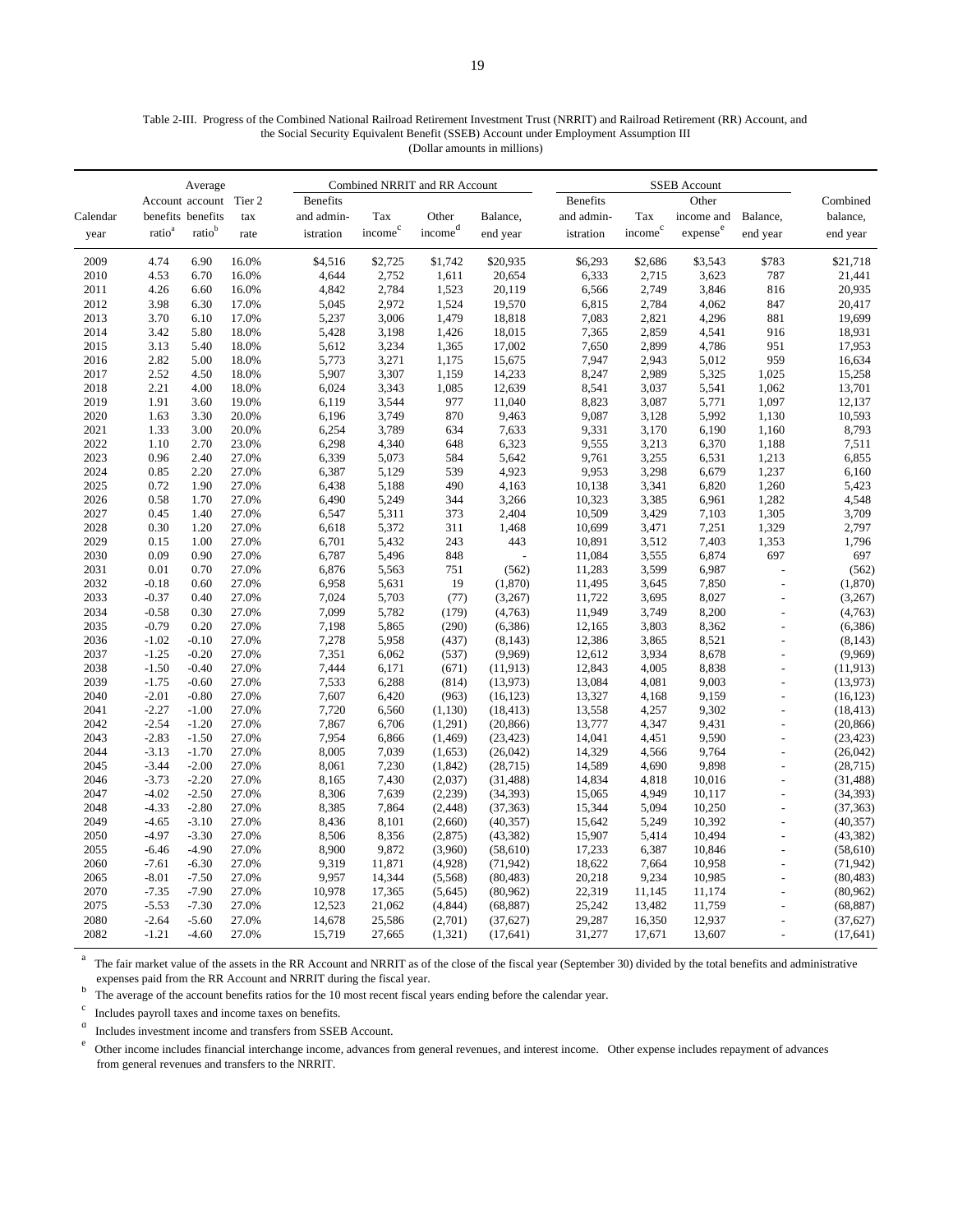|                        |            | Employment assumption I |          |            | Employment assumption II |          |            | Employment assumption III |          |
|------------------------|------------|-------------------------|----------|------------|--------------------------|----------|------------|---------------------------|----------|
|                        |            | Tier 1                  |          |            | Tier 1                   |          |            | Tier 1                    |          |
|                        | Tier $2^b$ | liability               | Total    | Tier $2^b$ | liability                | Total    | Tier $2^b$ | liability                 | Total    |
| Employee annuities     |            |                         |          |            |                          |          |            |                           |          |
| Retired                | \$16,549   | \$6,281                 | \$22,831 | \$16,549   | \$6,281                  | \$22,831 | \$16,549   | \$6,281                   | \$22,831 |
| Active                 | 18,627     | 9,229                   | 27,856   | 18,627     | 9,229                    | 27,856   | 18,627     | 9,229                     | 27,856   |
| Inactive               | 1,309      | 446                     | 1,755    | 1,309      | 446                      | 1,755    | 1,309      | 446                       | 1,755    |
| Future entrants        | 6,508      | 2,668                   | 9,176    | 4,813      | 1,977                    | 6,790    | 3,333      | 1,370                     | 4,703    |
| Total                  | 42,994     | 18,624                  | 61,618   | 41,298     | 17,933                   | 59,231   | 39,818     | 17,327                    | 57,145   |
| Spouse annuities       |            |                         |          |            |                          |          |            |                           |          |
| Retired                | 4,178      | 1,610                   | 5,788    | 4,178      | 1,610                    | 5,788    | 4,178      | 1,610                     | 5,788    |
| Active                 | 4,525      | 2,669                   | 7,193    | 4,525      | 2,669                    | 7,193    | 4,525      | 2,669                     | 7,193    |
| Inactive               | 278        | 85                      | 363      | 278        | 85                       | 363      | 278        | 85                        | 363      |
| Future entrants        | 1,269      | 439                     | 1,708    | 943        | 328                      | 1,271    | 654        | 229                       | 883      |
| Total                  | 10,250     | 4,802                   | 15,053   | 9,924      | 4,692                    | 14,615   | 9,635      | 4,592                     | 14,227   |
| Survivor annuities     |            |                         |          |            |                          |          |            |                           |          |
| Retired & deceased     | 5,216      | 870                     | 6,086    | 5,216      | 870                      | 6,086    | 5,216      | 870                       | 6,086    |
| Active                 | 2,142      | 278                     | 2,421    | 2,142      | 278                      | 2,421    | 2,142      | 278                       | 2,421    |
| Inactive               | 60         | 23                      | 83       | 60         | 23                       | 83       | 60         | 23                        | 83       |
| Future entrants        | 816        | 175                     | 991      | 610        | 130                      | 740      | 425        | 90                        | 515      |
| Total                  | 8,234      | 1,347                   | 9,581    | 8,028      | 1,302                    | 9,329    | 7,843      | 1,262                     | 9,105    |
| All annuities combined |            |                         |          |            |                          |          |            |                           |          |
| Retired & deceased     | 25,943     | 8,762                   | 34,705   | 25,943     | 8,762                    | 34,705   | 25,943     | 8,762                     | 34,705   |
| Active                 | 25,294     | 12,176                  | 37,470   | 25,294     | 12,176                   | 37,470   | 25,294     | 12,176                    | 37,470   |
| Inactive               | 1,647      | 554                     | 2,201    | 1,647      | 554                      | 2,201    | 1,647      | 554                       | 2,201    |
| Future entrants        | 8,594      | 3,281                   | 11,876   | 6,365      | 2,435                    | 8,800    | 4,412      | 1,689                     | 6,101    |
| Total annuities        | \$61,478   | \$24,773                | \$86,252 | \$59,249   | \$23,926                 | \$83,176 | \$57,296   | \$23,181                  | \$80,477 |
| Lump sum payments      |            |                         | 62       |            |                          | 62       |            |                           | 62       |
| <b>Total benefits</b>  |            |                         | \$86,314 |            |                          | \$83,238 |            |                           | \$80,539 |

Table 3. Present value<sup>a</sup> of benefits in millions of dollars

Note: Detail may not add to totals due to rounding.

<sup>a</sup> Present values are determined using a 7.5% interest rate for all years.

 $<sup>b</sup>$  Includes supplemental annuity benefits.</sup>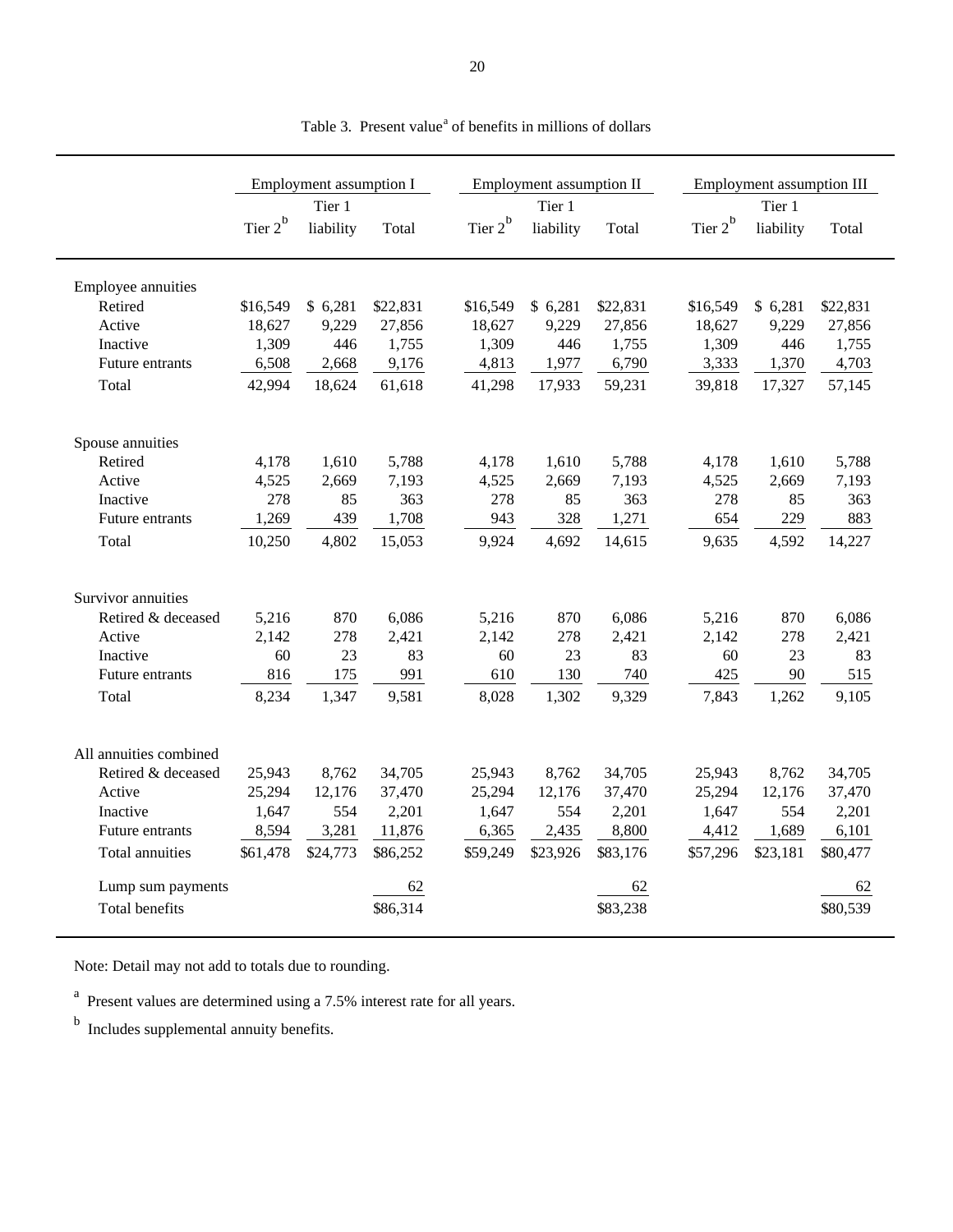|                        |            | Employment assumption I |        |            | Employment assumption II |        |            | <b>Employment assumption III</b> |        |
|------------------------|------------|-------------------------|--------|------------|--------------------------|--------|------------|----------------------------------|--------|
|                        |            | Tier 1                  |        |            | Tier 1                   |        |            | Tier 1                           |        |
|                        | Tier $2^b$ | liability               | Total  | Tier $2^b$ | liability                | Total  | Tier $2^b$ | liability                        | Total  |
| Employee annuities     |            |                         |        |            |                          |        |            |                                  |        |
| Retired                | 4.46%      | 1.69%                   | 6.15%  | 5.43%      | 2.06%                    | 7.49%  | 6.63%      | 2.52%                            | 9.15%  |
| Active                 | 5.02       | 2.49                    | 7.50   | 6.11       | 3.03                     | 9.14   | 7.47       | 3.70                             | 11.17  |
| Inactive               | 0.35       | 0.12                    | 0.47   | 0.43       | 0.15                     | 0.58   | 0.52       | 0.18                             | 0.70   |
| Future entrants        | 1.75       | 0.72                    | 2.47   | 1.58       | 0.65                     | 2.23   | 1.34       | 0.55                             | 1.89   |
| Total                  | 11.58      | 5.02                    | 16.60  | 13.55      | 5.88                     | 19.43  | 15.96      | 6.95                             | 22.91  |
| Spouse annuities       |            |                         |        |            |                          |        |            |                                  |        |
| Retired                | 1.13       | 0.43                    | 1.56   | 1.37       | 0.53                     | 1.90   | 1.68       | 0.65                             | 2.32   |
| Active                 | 1.22       | 0.72                    | 1.94   | 1.48       | 0.88                     | 2.36   | 1.81       | 1.07                             | 2.88   |
| Inactive               | 0.07       | 0.02                    | 0.10   | 0.09       | 0.03                     | 0.12   | 0.11       | 0.03                             | 0.15   |
| Future entrants        | 0.34       | 0.12                    | 0.46   | 0.31       | 0.11                     | 0.42   | 0.26       | 0.09                             | 0.35   |
| Total                  | 2.76       | 1.29                    | 4.05   | 3.26       | 1.54                     | 4.79   | 3.86       | 1.84                             | 5.70   |
| Survivor annuities     |            |                         |        |            |                          |        |            |                                  |        |
| Retired & deceased     | 1.40       | 0.23                    | 1.64   | 1.71       | 0.29                     | 2.00   | 2.09       | 0.35                             | 2.44   |
| Active                 | 0.58       | 0.07                    | 0.65   | 0.70       | 0.09                     | 0.79   | 0.86       | 0.11                             | 0.97   |
| Inactive               | 0.02       | 0.01                    | 0.02   | 0.02       | 0.01                     | 0.03   | 0.02       | 0.01                             | 0.03   |
| Future entrants        | 0.22       | 0.05                    | 0.27   | 0.20       | 0.04                     | 0.24   | 0.17       | 0.04                             | 0.21   |
| Total                  | 2.22       | 0.36                    | 2.58   | 2.63       | 0.43                     | 3.06   | 3.14       | 0.51                             | 3.65   |
|                        |            |                         |        |            |                          |        |            |                                  |        |
| All annuities combined |            |                         |        |            |                          |        |            |                                  |        |
| Retired & deceased     | 6.99       | 2.36                    | 9.35   | 8.51       | 2.87                     | 11.38  | 10.40      | 3.51                             | 13.91  |
| Active                 | 6.81       | 3.28                    | 10.09  | 8.30       | 3.99                     | 12.29  | 10.14      | 4.88                             | 15.02  |
| Inactive               | 0.44       | 0.15                    | 0.59   | 0.54       | 0.18                     | 0.72   | 0.66       | 0.22                             | 0.88   |
| Future entrants        | 2.31       | 0.88                    | 3.20   | 2.09       | 0.80                     | 2.89   | 1.77       | 0.68                             | 2.45   |
| Total annuities        | 16.56%     | 6.67%                   | 23.23% | 19.44%     | 7.85%                    | 27.28% | 22.97%     | 9.29%                            | 32.26% |
| Lump sum payments      |            |                         | 0.02   |            |                          | 0.02   |            |                                  | 0.02   |
| <b>Total benefits</b>  |            |                         | 23.25% |            |                          | 27.30% |            |                                  | 32.29% |

Table 4. Present value<sup>a</sup> of benefits as a percentage of the present value<sup>a</sup> of tier 2 payroll

Note: Detail may not add to totals due to rounding.

<sup>a</sup> Present values are determined using a 7.5% interest rate for all years.

 $<sup>b</sup>$  Includes supplemental annuity benefits.</sup>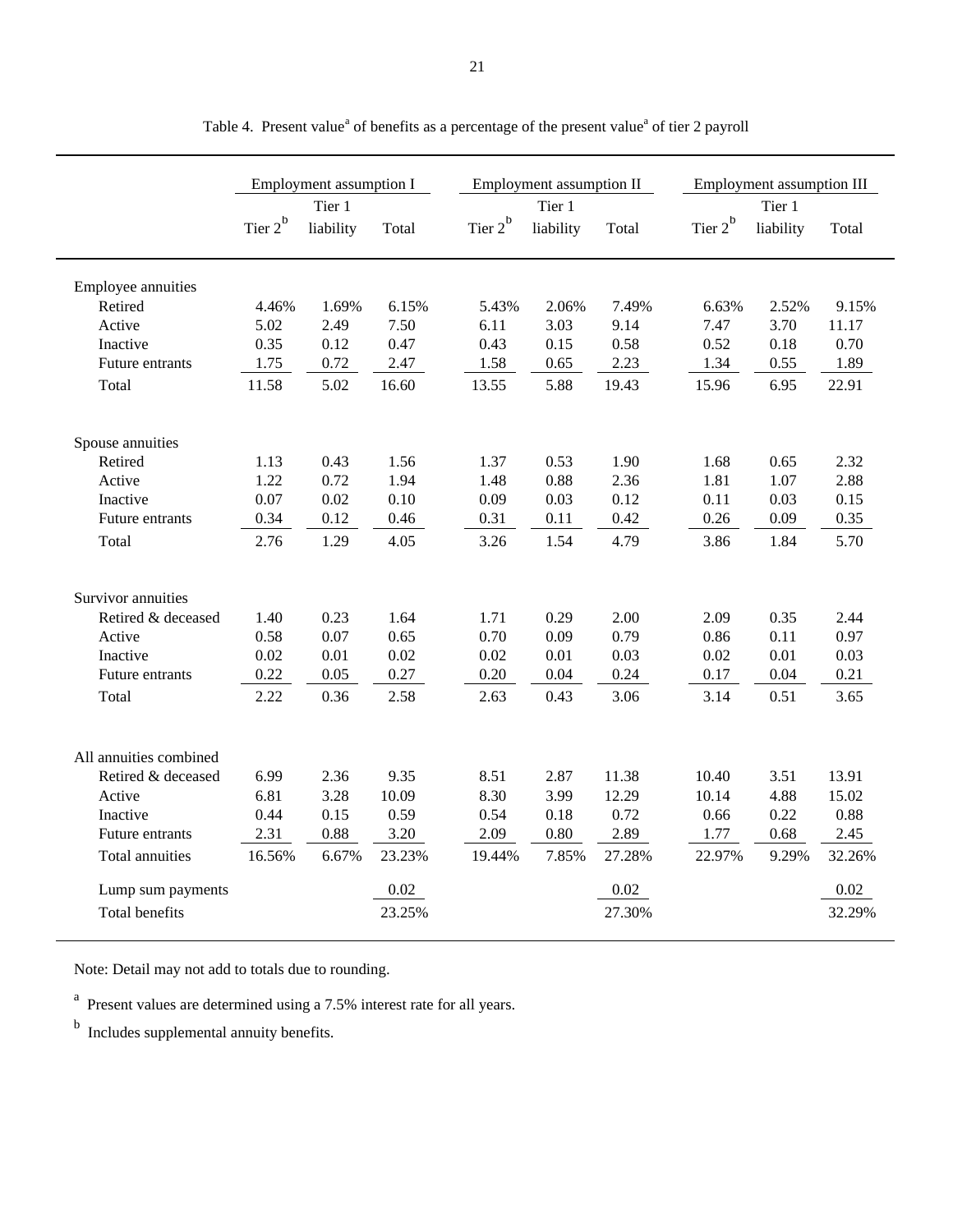#### Table 5. Balance of the Combined National Railroad Retirement Investment Trust and Railroad Retirement Account, and the Social Security Equivalent Benefit Account as of December 31, 2007 (Dollar amounts in millions)

|                                                              | <b>Combined NRRIT</b><br>and RR Account | <b>SSEB</b><br>Account |
|--------------------------------------------------------------|-----------------------------------------|------------------------|
| Securities:                                                  |                                         |                        |
| Market value of NRRIT investments                            | \$<br>32,098                            | \$                     |
| Par value specials <sup>a</sup> (including accrued interest) | 357                                     | 750                    |
| Cash accounts                                                | 13                                      |                        |
| <b>Balance</b>                                               | 32,468                                  | 751                    |
| Adjustment due to 2008 market value loss <sup>b</sup>        | 11,433                                  |                        |
| Adjusted balance for use in present value calculation        | \$<br>21,035                            | \$<br>751              |

<sup>a</sup> Par value specials are securities issued by the Treasury directly to the RR and SSEB Accounts, maturing on the first business day of the month following the month of issue. Their yield rate each month is the average yield rate, computed as of the last day of the previous month, of marketable Treasury notes with maturity dates not less than three years away.

 $<sup>b</sup>$  The adjusted balance as of December 31, 2007, is calculated so that, when projected with</sup> a 7.5% rate of return, the combined NRRIT, RR Account and SSEB Account balance projected on December 31, 2008, is equal to the actual balance on that date. This adjustment is used to allow recognition of known losses when comparing assets with present values calculated using a 7.5% rate of return.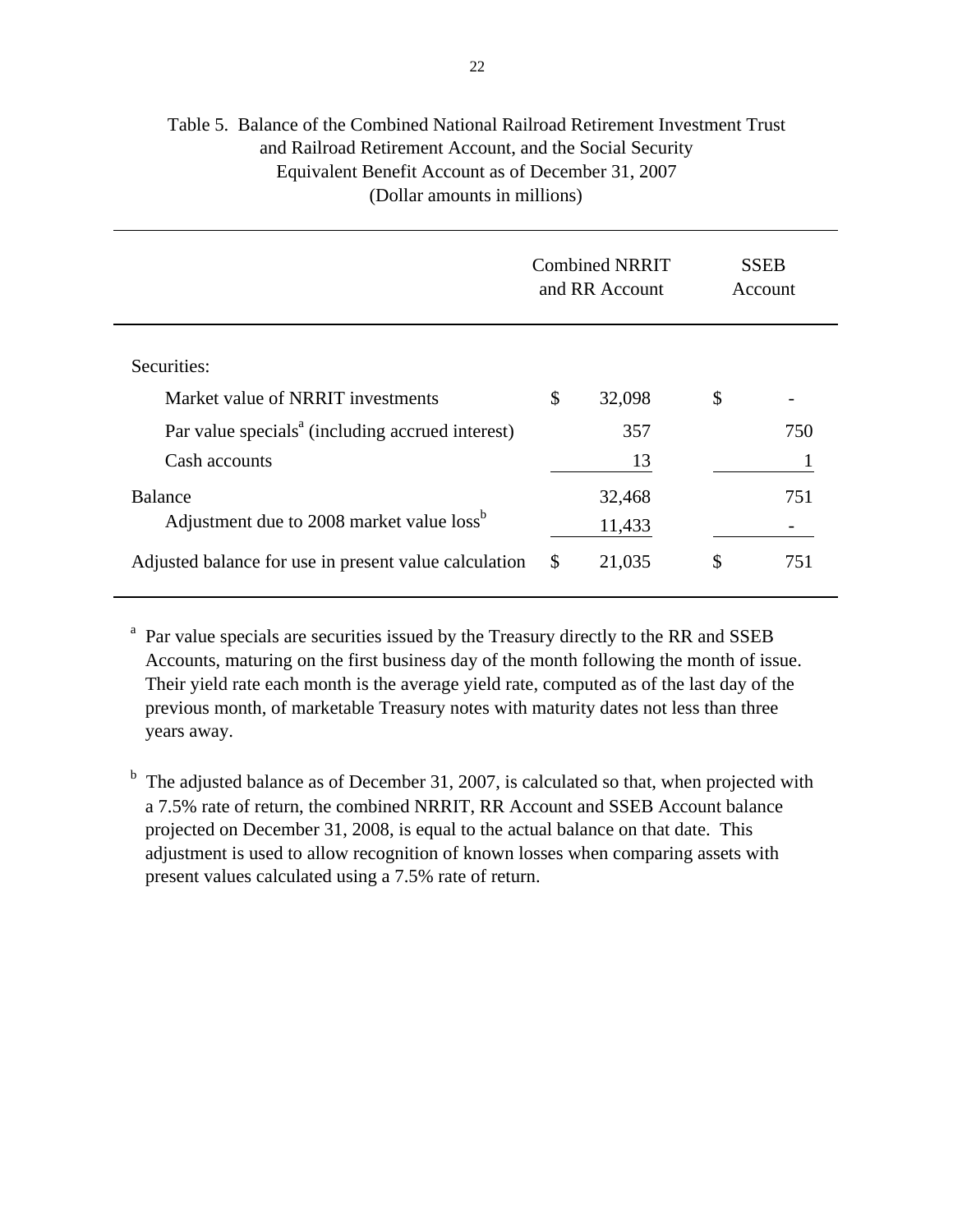| $\mathbf{I}$<br>I<br>$\mathop{\rm III}$<br>Present values in millions of dollars<br>$\mathbb{S}$<br>$\mathcal{S}$<br>$\mathcal{S}$<br>21,035<br>Adjusted funds on hand, 12/31/2007<br>21,035<br>21,035<br><b>Retirement</b> taxes<br>61,286<br>53,739<br>57,820<br>6,002<br>5,783<br>5,590<br>Income taxes on benefits<br><b>Available from SSEB Account</b><br>2,094<br>2,025<br>1,966<br>Total, present and prospective assets<br>90,417<br>86,663<br>82,330<br>86,314<br>83,238<br>80,539<br>Benefit payments<br>Administrative expenses<br>2,702<br>2,355<br>1,869<br><b>Total liabilities</b><br>89,016<br>82,408<br>85,593<br>Actuarial surplus or (deficiency)<br>1,401<br>1,070<br>(78)<br>\$<br>3,713<br>\$<br>3,048<br>\$<br>2,494<br>One percent of tier 2 payroll<br>Present values as a<br>percentage of tier 2 payroll<br>5.67%<br>6.90%<br>8.43%<br>Adjusted funds on hand, 12/31/2007<br><b>Retirement</b> taxes<br>16.51<br>18.97<br>21.54<br>1.62<br>1.90<br>2.24<br>Income taxes on benefits<br><b>Available from SSEB Account</b><br>0.56<br>0.79<br>0.66<br>24.35<br>28.43<br>33.01<br>Total, present and prospective assets<br>Benefit payments<br>23.25<br>27.30<br>32.29<br>0.73<br>0.77<br>0.75<br>Administrative expenses<br><b>Total liabilities</b><br>28.08<br>33.04<br>23.97<br>Actuarial surplus or (deficiency)<br>0.38<br>0.35<br>(0.03) | <b>Employment</b> assumption |  |  |  |  |
|---------------------------------------------------------------------------------------------------------------------------------------------------------------------------------------------------------------------------------------------------------------------------------------------------------------------------------------------------------------------------------------------------------------------------------------------------------------------------------------------------------------------------------------------------------------------------------------------------------------------------------------------------------------------------------------------------------------------------------------------------------------------------------------------------------------------------------------------------------------------------------------------------------------------------------------------------------------------------------------------------------------------------------------------------------------------------------------------------------------------------------------------------------------------------------------------------------------------------------------------------------------------------------------------------------------------------------------------------------------------------|------------------------------|--|--|--|--|
|                                                                                                                                                                                                                                                                                                                                                                                                                                                                                                                                                                                                                                                                                                                                                                                                                                                                                                                                                                                                                                                                                                                                                                                                                                                                                                                                                                           |                              |  |  |  |  |
|                                                                                                                                                                                                                                                                                                                                                                                                                                                                                                                                                                                                                                                                                                                                                                                                                                                                                                                                                                                                                                                                                                                                                                                                                                                                                                                                                                           |                              |  |  |  |  |
|                                                                                                                                                                                                                                                                                                                                                                                                                                                                                                                                                                                                                                                                                                                                                                                                                                                                                                                                                                                                                                                                                                                                                                                                                                                                                                                                                                           |                              |  |  |  |  |
|                                                                                                                                                                                                                                                                                                                                                                                                                                                                                                                                                                                                                                                                                                                                                                                                                                                                                                                                                                                                                                                                                                                                                                                                                                                                                                                                                                           |                              |  |  |  |  |
|                                                                                                                                                                                                                                                                                                                                                                                                                                                                                                                                                                                                                                                                                                                                                                                                                                                                                                                                                                                                                                                                                                                                                                                                                                                                                                                                                                           |                              |  |  |  |  |
|                                                                                                                                                                                                                                                                                                                                                                                                                                                                                                                                                                                                                                                                                                                                                                                                                                                                                                                                                                                                                                                                                                                                                                                                                                                                                                                                                                           |                              |  |  |  |  |
|                                                                                                                                                                                                                                                                                                                                                                                                                                                                                                                                                                                                                                                                                                                                                                                                                                                                                                                                                                                                                                                                                                                                                                                                                                                                                                                                                                           |                              |  |  |  |  |
|                                                                                                                                                                                                                                                                                                                                                                                                                                                                                                                                                                                                                                                                                                                                                                                                                                                                                                                                                                                                                                                                                                                                                                                                                                                                                                                                                                           |                              |  |  |  |  |
|                                                                                                                                                                                                                                                                                                                                                                                                                                                                                                                                                                                                                                                                                                                                                                                                                                                                                                                                                                                                                                                                                                                                                                                                                                                                                                                                                                           |                              |  |  |  |  |
|                                                                                                                                                                                                                                                                                                                                                                                                                                                                                                                                                                                                                                                                                                                                                                                                                                                                                                                                                                                                                                                                                                                                                                                                                                                                                                                                                                           |                              |  |  |  |  |
|                                                                                                                                                                                                                                                                                                                                                                                                                                                                                                                                                                                                                                                                                                                                                                                                                                                                                                                                                                                                                                                                                                                                                                                                                                                                                                                                                                           |                              |  |  |  |  |
|                                                                                                                                                                                                                                                                                                                                                                                                                                                                                                                                                                                                                                                                                                                                                                                                                                                                                                                                                                                                                                                                                                                                                                                                                                                                                                                                                                           |                              |  |  |  |  |
|                                                                                                                                                                                                                                                                                                                                                                                                                                                                                                                                                                                                                                                                                                                                                                                                                                                                                                                                                                                                                                                                                                                                                                                                                                                                                                                                                                           |                              |  |  |  |  |
|                                                                                                                                                                                                                                                                                                                                                                                                                                                                                                                                                                                                                                                                                                                                                                                                                                                                                                                                                                                                                                                                                                                                                                                                                                                                                                                                                                           |                              |  |  |  |  |
|                                                                                                                                                                                                                                                                                                                                                                                                                                                                                                                                                                                                                                                                                                                                                                                                                                                                                                                                                                                                                                                                                                                                                                                                                                                                                                                                                                           |                              |  |  |  |  |
|                                                                                                                                                                                                                                                                                                                                                                                                                                                                                                                                                                                                                                                                                                                                                                                                                                                                                                                                                                                                                                                                                                                                                                                                                                                                                                                                                                           |                              |  |  |  |  |
|                                                                                                                                                                                                                                                                                                                                                                                                                                                                                                                                                                                                                                                                                                                                                                                                                                                                                                                                                                                                                                                                                                                                                                                                                                                                                                                                                                           |                              |  |  |  |  |
|                                                                                                                                                                                                                                                                                                                                                                                                                                                                                                                                                                                                                                                                                                                                                                                                                                                                                                                                                                                                                                                                                                                                                                                                                                                                                                                                                                           |                              |  |  |  |  |
|                                                                                                                                                                                                                                                                                                                                                                                                                                                                                                                                                                                                                                                                                                                                                                                                                                                                                                                                                                                                                                                                                                                                                                                                                                                                                                                                                                           |                              |  |  |  |  |
|                                                                                                                                                                                                                                                                                                                                                                                                                                                                                                                                                                                                                                                                                                                                                                                                                                                                                                                                                                                                                                                                                                                                                                                                                                                                                                                                                                           |                              |  |  |  |  |
|                                                                                                                                                                                                                                                                                                                                                                                                                                                                                                                                                                                                                                                                                                                                                                                                                                                                                                                                                                                                                                                                                                                                                                                                                                                                                                                                                                           |                              |  |  |  |  |
|                                                                                                                                                                                                                                                                                                                                                                                                                                                                                                                                                                                                                                                                                                                                                                                                                                                                                                                                                                                                                                                                                                                                                                                                                                                                                                                                                                           |                              |  |  |  |  |
|                                                                                                                                                                                                                                                                                                                                                                                                                                                                                                                                                                                                                                                                                                                                                                                                                                                                                                                                                                                                                                                                                                                                                                                                                                                                                                                                                                           |                              |  |  |  |  |

Table 6. Actuarial surplus or (deficiency) for National Railroad Retirement Investment Trust and Railroad Retirement Account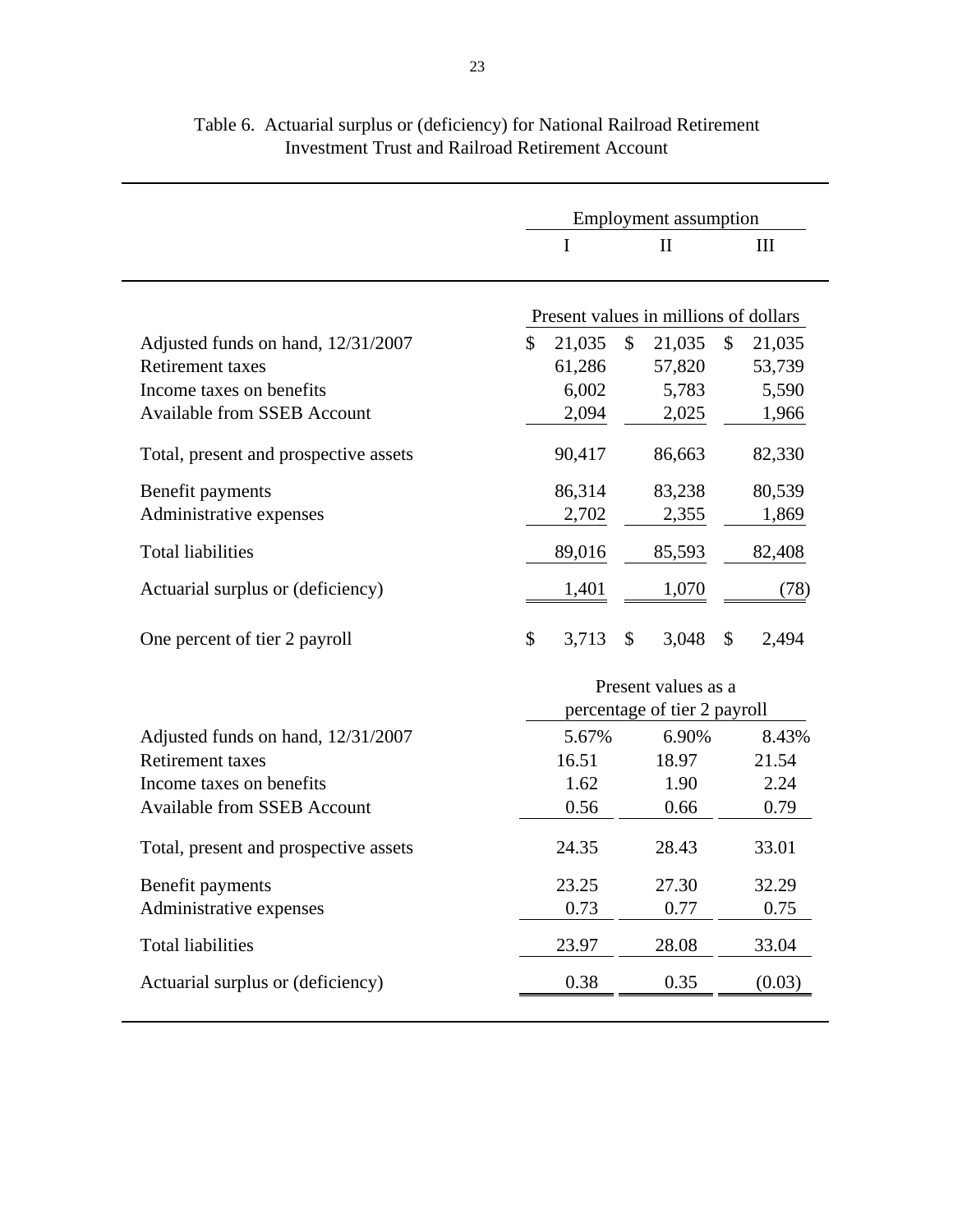|    |                                                                                                  |        | Amount or rate               |        |  |
|----|--------------------------------------------------------------------------------------------------|--------|------------------------------|--------|--|
| 1. | Present value of benefits for former and present employees                                       |        | \$74,438                     |        |  |
| 2. | Present value of administrative expenses for former and present<br>employees                     |        | 2,106                        |        |  |
| 3. | Present value of tier 2 payroll for present employees                                            |        | 128,929                      |        |  |
| 4. | Normal cost as a level percentage of tier 2 payroll                                              |        | 6.26%                        |        |  |
| 5. | Present value of future service costs for present employees $=$<br>(3) x (4)                     |        | 8,071                        |        |  |
| 6. | Accrued liability = $(1) + (2) - (5)$                                                            |        | 68,473                       |        |  |
| 7. | Funds on hand, $12/31/2007^a$                                                                    |        | 21,786                       |        |  |
| 8. | Unfunded accrued liability = $(6) - (7)$                                                         |        | 46,687                       |        |  |
| 9. | Level amount to fund unfunded accrued liability in 30 years                                      |        | 3,800                        |        |  |
|    |                                                                                                  |        | <b>Employment Assumption</b> |        |  |
|    |                                                                                                  |        | $\Pi$                        | III    |  |
|    | 10. Level tax rate to fund unfunded accrued liability and meet<br>normal costs for next 30 years | 24.03% | 26.44%                       | 29.46% |  |
|    | 11. Tax rate after 30 years (normal cost rate)                                                   | 6.26%  | 6.26%                        | 6.26%  |  |

### Table 7. Unfunded accrued liability (Dollar amounts in millions)

<sup>a</sup> The amount shown is the sum of the NRRIT, RR Account and SSEB Account balances shown in Table 5.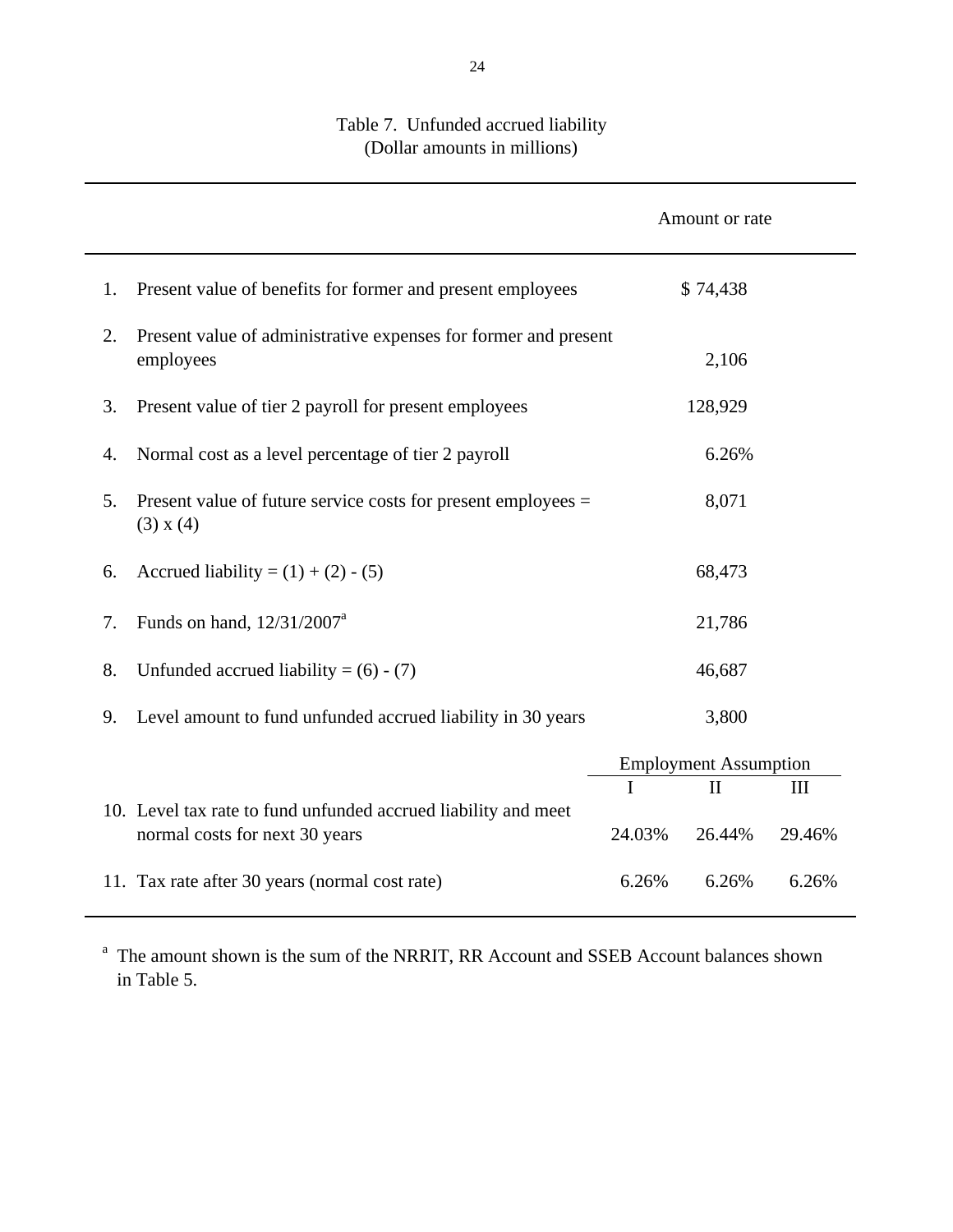| Fiscal<br>year | Vested dual<br>benefit amounts <sup>a</sup><br>(Millions) | Average<br>number of<br>beneficiaries |
|----------------|-----------------------------------------------------------|---------------------------------------|
| 2010           | \$64                                                      | 33,000                                |
| 2011           | 57                                                        | 29,000                                |
| 2012           | 50                                                        | 25,000                                |
| 2013           | 44                                                        | 22,000                                |
| 2014           | 38                                                        | 19,000                                |
| 2015           | 33                                                        |                                       |
|                |                                                           | 17,000                                |
| 2016           | 28                                                        | 14,000                                |
| 2017           | 24                                                        | 12,000                                |
| 2018           | 20                                                        | 10,000                                |
| 2019           | 17                                                        | 9,000                                 |
| 2020           | 14                                                        | 7,000                                 |
| 2021           | 12                                                        | 6,000                                 |
| 2022           | 10                                                        | 5,000                                 |
| 2023           | 8                                                         | 4,000                                 |
| 2024           | 6                                                         | 3,000                                 |
| 2025           | 5                                                         | 3,000                                 |
| 2026           | $\overline{4}$                                            | 2,000                                 |
| 2027           | 3                                                         | 2,000                                 |
| 2028           | 3                                                         | 1,000                                 |
| 2029           | $\overline{c}$                                            | 1,000                                 |
| 2030           | $\overline{2}$                                            | 1,000                                 |

Table 8. Vested dual benefit amounts and average number of beneficiaries

<sup>a</sup> When projected amounts are used to determine the appropriation needed for benefit payments, a margin must be added to ensure payment of full benefits.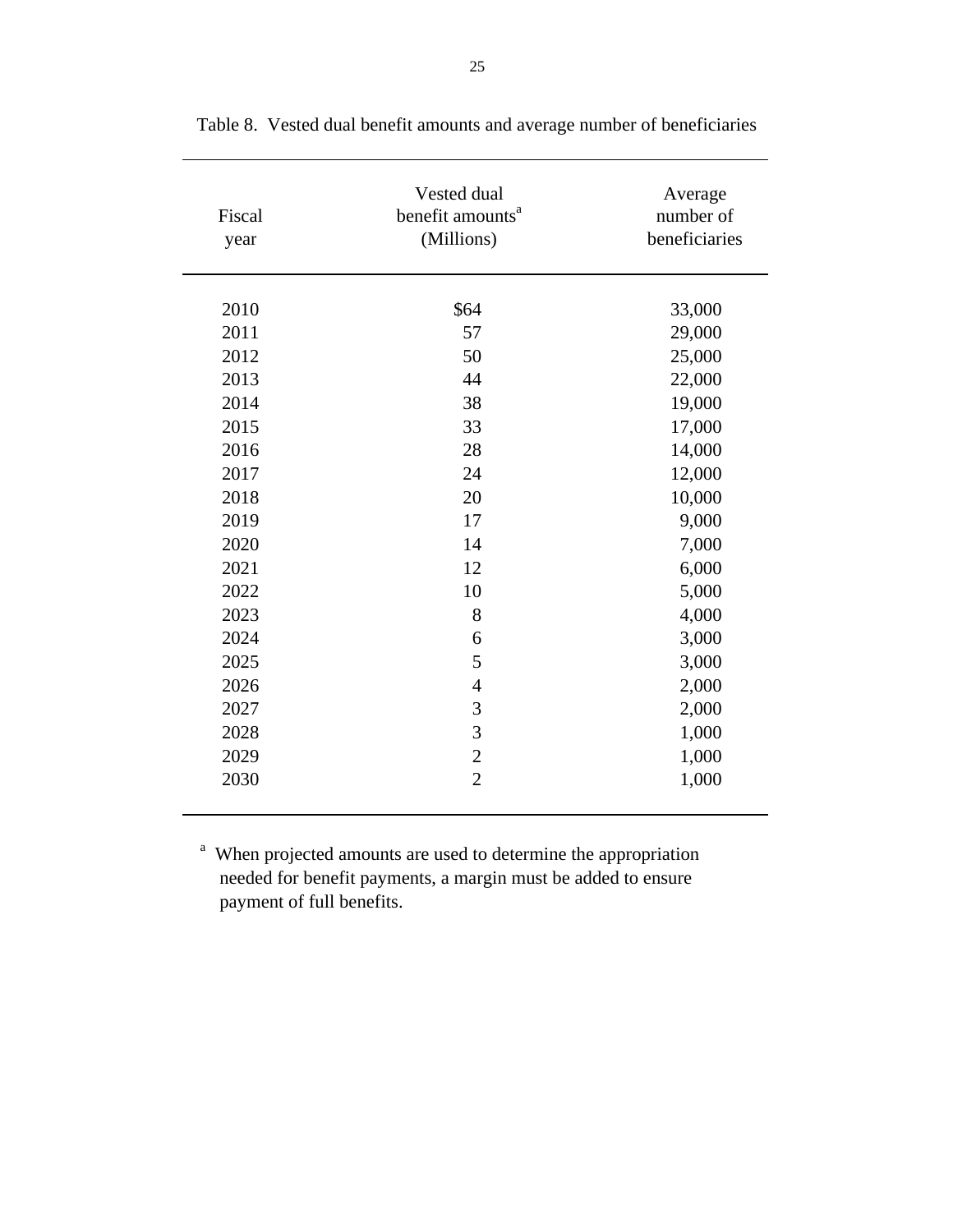| Calendar | Supplemental<br>benefit amounts | Average<br>number of       |
|----------|---------------------------------|----------------------------|
| year     | (Millions)                      | beneficiaries <sup>a</sup> |
| 2009     | \$61                            | 121,000                    |
| 2010     | 61                              | 121,000                    |
| 2011     | 61                              | 121,000                    |
| 2012     | 61                              | 122,000                    |
| 2013     | 61                              | 122,000                    |
| 2014     | 61                              | 121,000                    |
| 2015     | 60                              | 121,000                    |
| 2016     | 60                              | 119,000                    |
| 2017     | 59                              | 118,000                    |
| 2018     | 58                              | 115,000                    |
| 2019     | 56                              | 112,000                    |
| 2020     | 55                              | 109,000                    |
| 2021     | 53                              | 105,000                    |
| 2022     | 50                              | 100,000                    |
| 2023     | 48                              | 96,000                     |
| 2024     | 45                              | 91,000                     |
| 2025     | 43                              | 86,000                     |
| 2026     | 40                              | 81,000                     |
| 2027     | 38                              | 76,000                     |
| 2028     | 36                              | 71,000                     |
| 2029     | 33                              | 66,000                     |
| 2030     | 31                              | 61,000                     |
| 2031     | 28                              | 57,000                     |
| 2032     | 26                              | 52,000                     |
| 2033     | 24                              | 48,000                     |
| 2034     | 22                              | 44,000                     |
| 2035     | 20                              | 39,000                     |
| 2036     | 18                              | 35,000                     |
| 2037     | 16                              | 32,000                     |
| 2038     | 14                              | 28,000                     |
| 2039     | 12                              | 25,000                     |
| 2040     | 11                              | 22,000                     |
| 2041     | 9                               | 19,000                     |
| 2042     | 8                               | 16,000                     |
| 2043     | 7                               | 14,000                     |
| 2044     | 6                               | 12,000                     |

Table 9. Supplemental annuity benefit amounts and average number of beneficiaries

<sup>a</sup> Average number in a year. Excludes cases where the supplemental annuity is totally eliminated because of a private pension. On January 1, 2008, there were about 32,000 of these cases.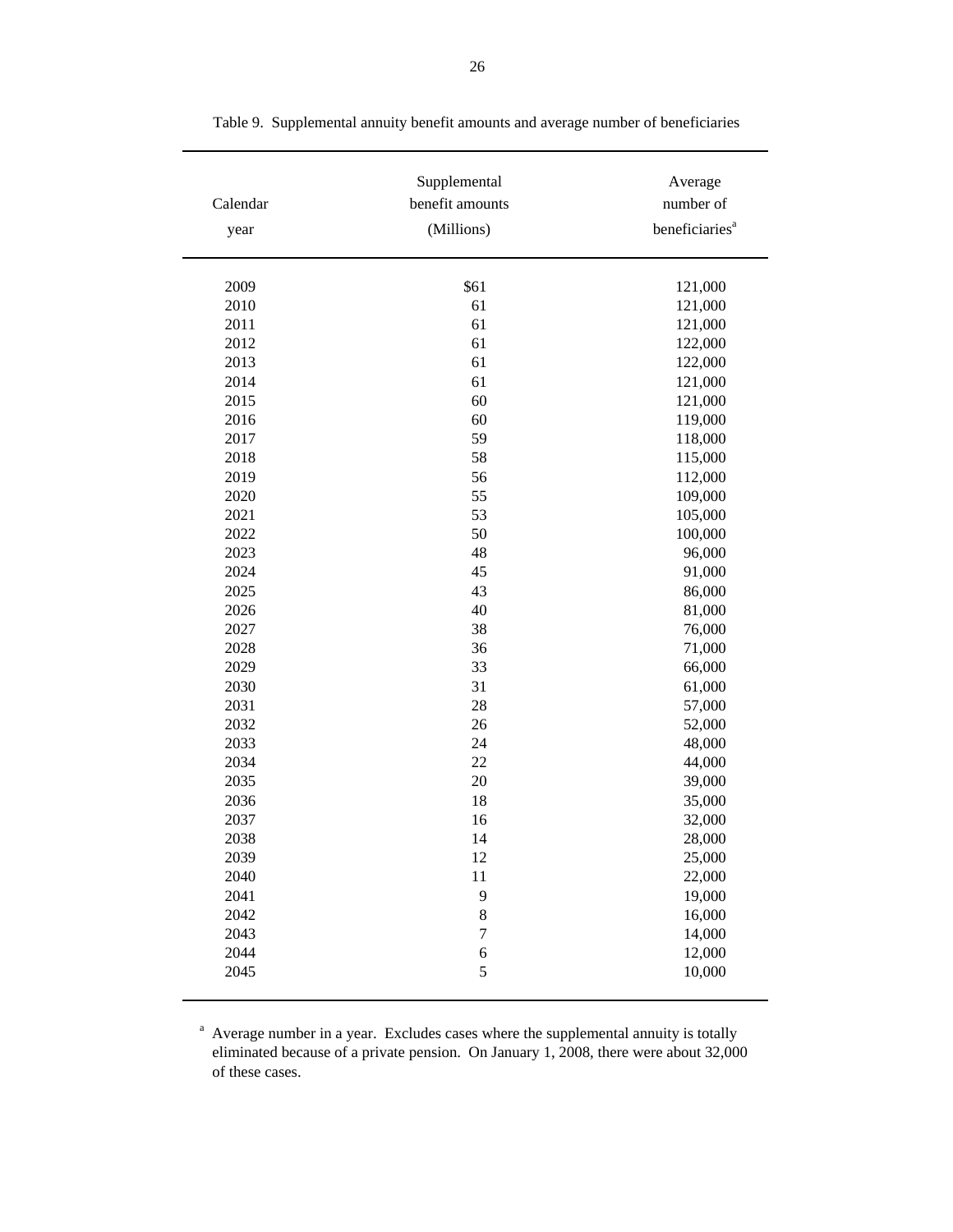| Calendar |         | Average number of annuitants<br>under each employment assumption |           |      | Average number of annuitants<br>per full time employee |           |
|----------|---------|------------------------------------------------------------------|-----------|------|--------------------------------------------------------|-----------|
| year     | I       | $\rm II$                                                         | $\rm III$ | I    | $\rm II$                                               | $\rm III$ |
| 2009     | 559,500 | 559,500                                                          | 559,500   | 2.40 | 2.43                                                   | 2.47      |
| 2010     | 554,100 | 554,100                                                          | 554,100   | 2.39 | 2.45                                                   | 2.52      |
| 2011     | 549,500 | 549,500                                                          | 549,500   | 2.38 | 2.47                                                   | 2.58      |
| 2012     | 545,700 | 545,700                                                          | 545,700   | 2.37 | 2.49                                                   | 2.64      |
| 2013     | 542,100 | 542,100                                                          | 542,100   | 2.37 | 2.52                                                   | 2.71      |
| 2014     | 539,200 | 539,200                                                          | 539,200   | 2.36 | 2.54                                                   | 2.78      |
| 2015     | 536,000 | 535,900                                                          | 535,900   | 2.36 | 2.57                                                   | 2.85      |
| 2016     | 532,500 | 532,400                                                          | 532,400   | 2.35 | 2.59                                                   | 2.92      |
| 2017     | 528,400 | 528,300                                                          | 528,200   | 2.34 | 2.61                                                   | 2.98      |
| 2018     | 523,700 | 523,500                                                          | 523,400   | 2.33 | 2.63                                                   | 3.05      |
| 2019     | 518,100 | 517,900                                                          | 517,600   | 2.32 | 2.65                                                   | 3.11      |
| 2020     | 511,600 | 511,300                                                          | 510,800   | 2.30 | 2.65                                                   | 3.16      |
| 2021     | 504,100 | 503,600                                                          | 503,000   | 2.27 | 2.65                                                   | 3.21      |
| 2022     | 495,800 | 495,100                                                          | 494,200   | 2.24 | 2.65                                                   | 3.25      |
| 2023     | 487,000 | 486,000                                                          | 484,900   | 2.21 | 2.64                                                   | 3.29      |
| 2024     | 478,100 | 476,700                                                          | 475,300   | 2.18 | 2.63                                                   | 3.33      |
| 2025     | 469,000 | 467,300                                                          | 465,500   | 2.15 | 2.62                                                   | 3.35      |
| 2026     | 460,000 | 457,900                                                          | 455,600   | 2.12 | 2.61                                                   | 3.36      |
| 2027     | 451,200 | 448,600                                                          | 445,800   | 2.08 | 2.59                                                   | 3.38      |
| 2028     | 442,900 | 439,800                                                          | 436,300   | 2.05 | 2.58                                                   | 3.39      |
| 2029     | 435,100 | 431,300                                                          | 427,200   | 2.03 | 2.57                                                   | 3.41      |
| 2030     | 427,700 | 423,100                                                          | 418,100   | 2.00 | 2.56                                                   | 3.42      |
| 2031     | 420,600 | 415,100                                                          | 409,200   | 1.97 | 2.55                                                   | 3.44      |
| 2032     | 414,000 | 407,500                                                          | 400,600   | 1.95 | 2.54                                                   | 3.45      |
| 2033     | 407,800 | 400,200                                                          | 392,200   | 1.93 | 2.53                                                   | 3.46      |
| 2034     | 402,200 | 393,400                                                          | 384,000   | 1.91 | 2.52                                                   | 3.47      |
| 2035     | 397,000 | 386,900                                                          | 376,100   | 1.89 | 2.51                                                   | 3.48      |
| 2036     | 391,900 | 380,400                                                          | 368,200   | 1.88 | 2.50                                                   | 3.47      |
| 2037     | 387,100 | 374,000                                                          | 360,400   | 1.86 | 2.49                                                   | 3.47      |
| 2038     | 382,900 | 368,200                                                          | 353,000   | 1.84 | 2.48                                                   | 3.46      |
| 2039     | 379,200 | 362,800                                                          | 345,900   | 1.83 | 2.47                                                   | 3.45      |
| 2040     | 375,800 | 357,500                                                          | 338,700   | 1.82 | 2.46                                                   | 3.44      |
| 2041     | 372,900 | 352,600                                                          | 331,800   | 1.81 | 2.45                                                   | 3.42      |
| 2042     | 370,700 | 348,100                                                          | 325,300   | 1.81 | 2.44                                                   | 3.40      |
| 2043     | 368,900 | 343,900                                                          | 318,800   | 1.80 | 2.43                                                   | 3.38      |
| 2044     | 367,400 | 339,900                                                          | 312,400   | 1.80 | 2.42                                                   | 3.35      |
| 2045     | 366,000 | 335,800                                                          | 305,900   | 1.79 | 2.41                                                   | 3.32      |
| 2046     | 365,000 | 332,100                                                          | 299,600   | 1.79 | 2.40                                                   | 3.29      |
| 2047     | 364,400 | 328,600                                                          | 293,600   | 1.79 | 2.39                                                   | 3.25      |
| 2048     | 364,100 | 325,300                                                          | 287,700   | 1.79 | 2.38                                                   | 3.21      |
| 2049     | 363,900 | 322,100                                                          | 281,800   | 1.80 | 2.37                                                   | 3.17      |
| 2050     | 363,700 | 318,800                                                          | 275,700   | 1.80 | 2.35                                                   | 3.12      |
| 2055     | 363,100 | 302,300                                                          | 246,400   | 1.80 | 2.26                                                   | 2.85      |
| 2060     | 360,200 | 284,700                                                          | 218,400   | 1.79 | 2.13                                                   | 2.53      |
| 2065     | 354,700 | 266,800                                                          | 193,900   | 1.76 | 2.00                                                   | 2.25      |
| 2070     | 348,600 | 251,100                                                          | 174,500   | 1.73 | 1.88                                                   | $2.02\,$  |
| 2075     | 343,500 | 239,200                                                          | 161,100   | 1.70 | 1.79                                                   | 1.87      |
| 2080     | 340,200 | 231,400                                                          | 152,800   | 1.69 | 1.73                                                   | 1.77      |
| 2082     | 339,300 | 229,300                                                          | 150,700   | 1.68 | 1.72                                                   | 1.75      |

Table 10. Average number of railroad retirement annuitants and number of annuitants per full time employee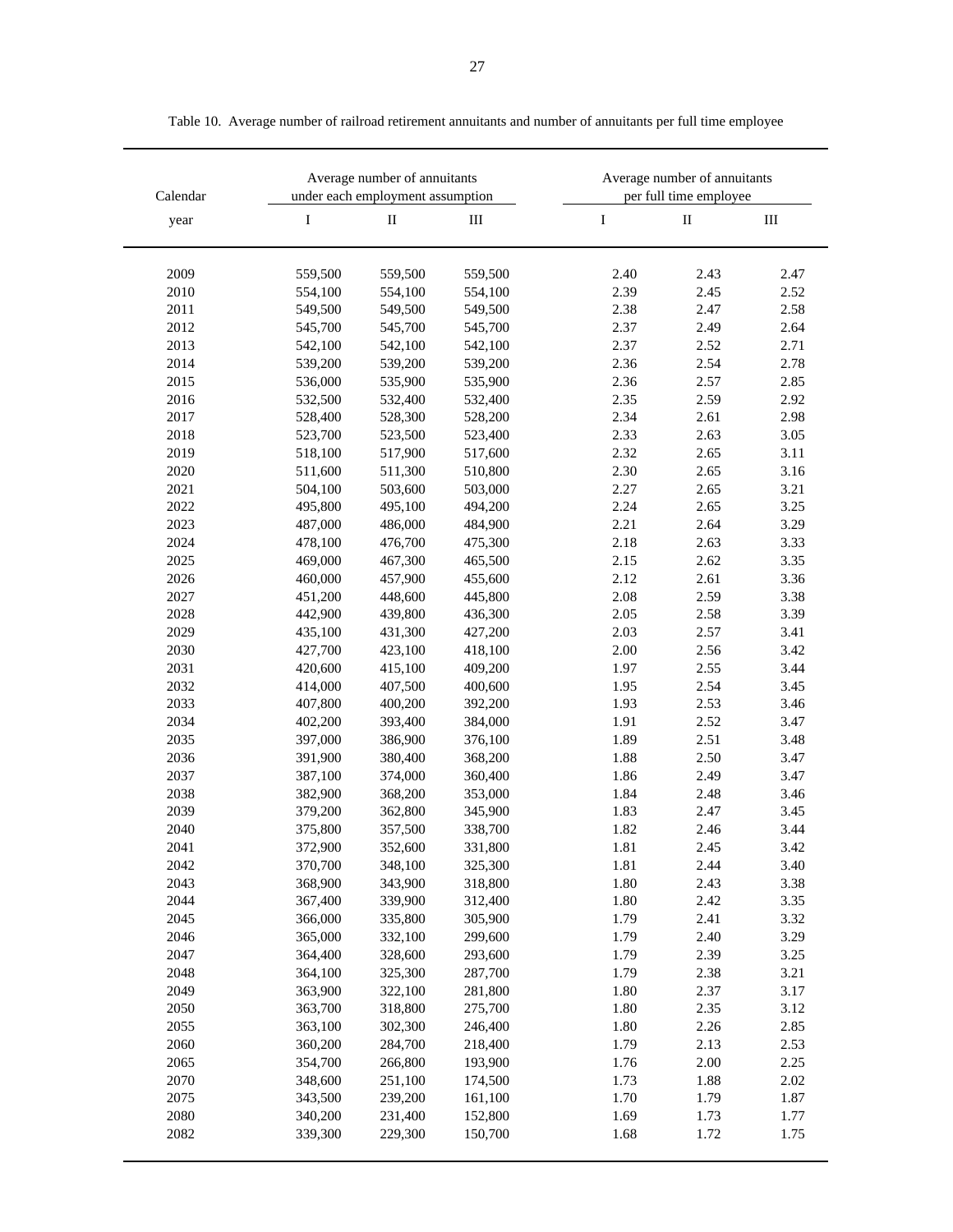|               | Fiscal       | Benefit<br>credits to   | Tax<br>credits to  | Cash transfers to $\rm ^c$<br>railroad retirement |              |
|---------------|--------------|-------------------------|--------------------|---------------------------------------------------|--------------|
| Determination | years        | railroad                | social             |                                                   | Year of      |
| number        | covered      | retirement $\mathbf{b}$ | security           | Amount                                            | transfer     |
| $1-20$        | 1937-71 d    | 12,981.3                | 6,572.3            | $6,636.9$ d                                       | 1953-72 d    |
| 21            | 1972         | 1,217.1                 | 470.9              | 802.5                                             | 1973         |
| 22            | 1973         | 1,412.8                 | 556.4              | 930.9                                             | 1974         |
| 23            | 1974         | 1,575.6                 | 653.5              | 1,010.3                                           | 1975         |
| 24            | 1975         | 1,853.3                 | 718.7              | 1,238.7                                           | 1976         |
| 25            | 1976         | 1,872.2 f               | 772.0              | 1,207.5                                           | 1977         |
| 26            | 1977 e       | 2,556.6 f               | 1,060.8            | 1,618.5                                           | 1978         |
| 27            | 1978         | 2,230.3                 | 902.6              | 1,477.4                                           | 1979         |
| 28            | 1979         | 2,389.5                 | 1,089.9            | 1,429.9                                           | 1980         |
| 29            | 1980         | 2,683.4                 | 1,204.8            | 1,614.4                                           | 1981         |
| 30            | 1981         | 2,973.7                 | 1,322.5            | 1,819.6                                           | 1982         |
| 31            | 1982         | 3,321.9                 | 1,296.0            | 2,278.6                                           | 1983         |
| 32            | 1983         | 3,471.8                 | 1,287.9            | 2,425.6                                           | 1984         |
| 33            | 1984         | 3,524.1                 | 1,472.8            | 2,352.9                                           | 1985         |
| 34            | 1985         | 3,658.5                 | 1,443.1            | 2,652.8                                           | 1986         |
| 35            | 1986         | 3,744.8                 | 1,398.7            | 2,614.2                                           | 1987         |
| 36            | 1987         | 3,864.4                 | 1,305.0            | 2,851.3                                           | 1988         |
| 37            | 1988         | 4,028.8                 | 1,427.3            | 2,933.5                                           | 1989         |
| 38            | 1989         | 4,149.5                 | 1,418.9            | 3,049.1                                           | 1990         |
| 39            | 1990         | 4,415.3                 | 1,451.1            | 3,456.7                                           | 1991         |
| 40            | 1991         | 4,434.7                 | 1,476.5            | 3,206.4                                           | 1992         |
| 41            | 1992         | 4,720.1                 | 1,523.1            | 3,435.4                                           | 1993         |
| 42            | 1993         | 4,796.5                 | 1,583.3            | 3,525.5                                           | 1994         |
| 43            | 1994<br>1995 | 5,199.6                 | 1,515.5            | 4,120.1                                           | 1995         |
| 44<br>45      | 1996         | 4,836.2 f               | 1,545.1            | 3,556.3                                           | 1996<br>1997 |
| 46            | 1997         | 5,008.0                 | 1,566.8            | 3,747.2                                           | 1998         |
| 47            | 1998         | 5,114.1                 | 1,615.4            | 3,819.1                                           | 1999         |
| 48            | 1999         | 5,173.5                 | 1,641.9            | 3,816.0<br>3,697.6                                | 2000         |
| 49            | 2000         | 5,195.6<br>4,767.8 f    | 1,767.5<br>1,750.9 | 3,282.8                                           | 2001         |
| 50            | 2001         | 5,180.5                 | 1,756.9            | 3,646.8                                           | 2002         |
| 51            | 2002         | 5,217.5                 | 1,748.2            | 3,747.3                                           | 2003         |
| 52            | 2003         | 5,350.6                 | 1,731.1            | 3,843.5                                           | 2004         |
| 53            | 2004         | 5,480.8                 | 1,820.0            | 3,917.3                                           | 2005         |
| 54            | 2005         | 5,527.6                 | 1,906.1            | 3,846.3                                           | 2006         |
| 55            | 2006         | 5,746.8                 | 1,976.5            | 4,019.8                                           | 2007         |
| 56            | 2007         | 5,853.6                 | 2,076.6            | 4,049.9                                           | 2008         |
| 57            | 2008         | 6,005.5                 | 2,095.6            | 4,137.3                                           | 2009         |
|               |              |                         |                    |                                                   |              |
| Total         | 1937-2008    | 161,534.0               | 58,922.3           | 111,815.7                                         |              |

Table 11. Transfers to railroad retirement system under financial interchange with social security system, 1937-2009<sup>a</sup> (Millions of dollars)

<sup>a</sup> Financial interchange transactions with the Hospital Insurance Trust Fund are not included. These involve mainly a transfer of collected taxes to the Centers for Medicare & Medicaid Services, with some adjustments for difference in earnings bases under the two systems.

b Amounts include allowances for administrative expenses and adjustments to previous determinations.

 $\frac{c}{c}$  Transfers include interest which is not shown in table.

d First determination covered period January 1937-June 1952. Initial balance of \$488.2 million was never transferred to social security; only interest was paid until debt was liquidated by subsequent offsets in favor of railroad retirement.

<sup>e</sup> 1977 figure covered 15 months (July 1976 - September 1977) because of change in definition of fiscal year.

f Includes adjustment for pre-1957 military service.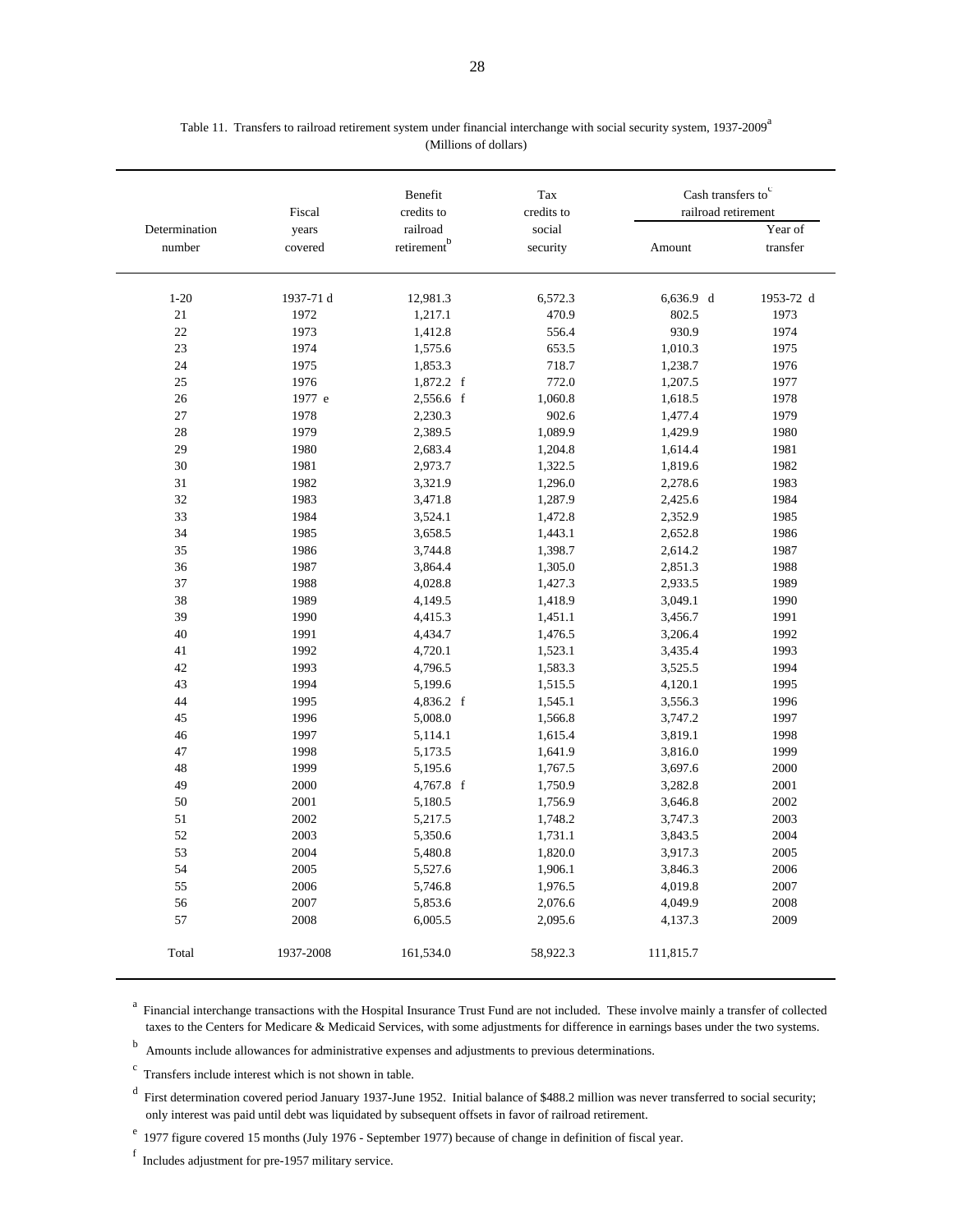## **A P P E N D I X**

# **Outline of the benefit and financing provisions of the railroad retirement system as amended through December 31, 2008**

## **EMPLOYEE BENEFITS**

## 1. Normal age annuity

Requirement of 10 years of service or 5 years of service after 1995 for retirement at social security retirement age (see definition at end of outline). Employees with less than 10 years of service must meet Social Security Act eligibility requirements to receive a tier 1 benefit.

- 2. Prenormal age annuity
	- A. Eligible for unreduced benefit upon later of (1) attainment of age 60 and (2) completion of 30 years of service (60/30 eligibility).
	- B. Eligible for reduced benefit with less than 30 years of service upon later of (1) attainment of age 62 and (2) completion of 10 years of service or 5 years of service after 1995. The benefit is reduced by 1/180 for each of the first 36 months and by 1/240 for each additional month the employee is under social security retirement age. (Reduction for age in excess of 36 months applies only to tier 1 benefit if employee had any service before 8-12-1983.)
- 3. Total and permanent disability annuity

10-year service requirement or 5 years of service after 1995. Benefit may not begin earlier than the later of (1) the first day of the sixth month following date disability begins and (2) the first day of the twelfth month before the month in which the application is filed. Employees with less than 10 years of service and at least 5 years of service after 1995 who meet Social Security eligibility requirements may qualify for a tier 1 benefit only (an age reduced tier 2 benefit would be payable at age 62).

4. Occupational disability annuity

Requirement of 20 years of service or attainment of age 60 with 10 years of service; current connection (see definition at end of outline) required. Benefit may not begin earlier than the later of (1) the first day of the sixth month following date disability begins and (2) the first day of the twelfth month before the month in which the application is filed.

5. Supplemental annuity

Requirement of attainment of age 60 with 30 years of service if retired on or after 7-1-1974, or age 65 with 25 years of service. Must have service before 10-1-1981. Current connection required.

## 6. Vested dual benefit

- A. Requirement of fully insured (see definition at end of outline) status under Social Security Act effective 12-31-1974 and either (1) 25 years of railroad service before 1975 or (2) 10 years of railroad service before 1975, with some railroad work in 1974 or a current connection on 12-31-1974 or at the time the annuity begins, or
- B. Requirement of fully insured status under Social Security Act as of last year of railroad work before 1975 and 10 years of railroad service before 1975.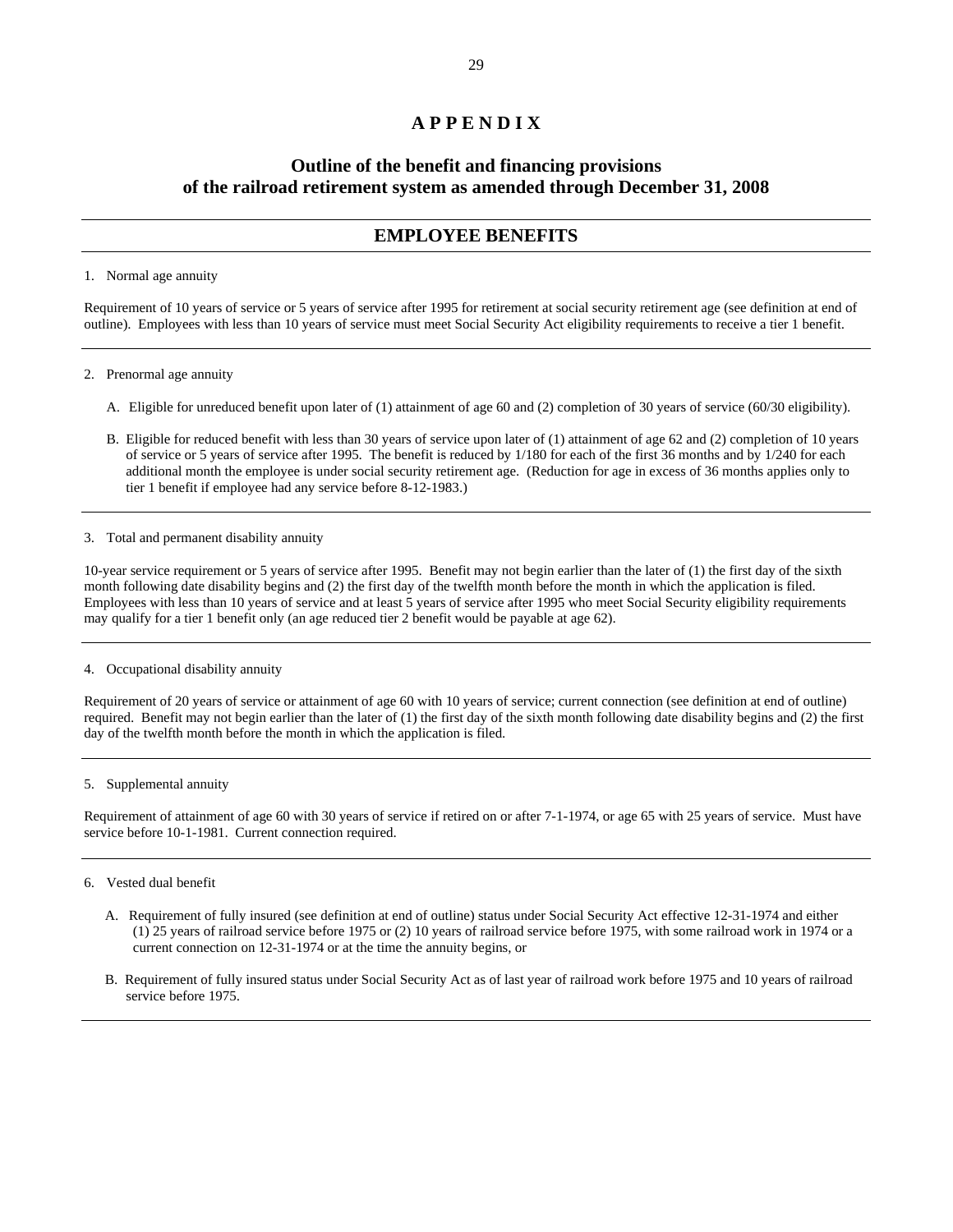## 7. Work restrictions

Suspension of annuity for any month annuitant is employed by a railroad. For disabilities in 2009, loss of one month's annuity for each \$770 in excess of \$9,240 earned in a year with the last \$385 of such excess treated as \$770 (no annuity is lost for any month with earnings below \$770). In addition, the tier 1 portion of a regular annuity based on railroad earnings (see definition at end of outline) after 1974 and all social security earnings (see definition at end of outline) is subject to social security work restrictions, unless a social security benefit is also being paid. If annuitant is employed by last non-railroad employer preceding retirement, the tier 2 portion and the supplemental annuity are also affected, being reduced one dollar for each two dollars of earnings, subject to a maximum reduction of 50 percent. All vested dual benefits are subject to social security work restrictions.

## 8. Creditable service (continuity not required)

All service after December 31, 1936. Service before 1937 may be used if annuitant had employment relation on August 29, 1935 or 6 months of service after August 29, 1935 and before 1946. No limit on service except 30-year maximum if pre-1937 service used. Additional service months may be deemed, for years after 1984, where employee does not work in every month of year, but railroad earnings exceed monthly prorations of annual tier 2 maximum earnings creditable.

#### 9. Creditable and taxable railroad earnings

From 1966 through 1978, the maximum monthly earnings were one-twelfth of the annual social security maximum. The 1977 social security amendments introduced a difference between the maximum monthly earnings creditable for tier 1 and tier 2 benefits starting in 1979.

| before July 1, $1954$        | S<br>300 |      | Tier 1     | Tier 2  |
|------------------------------|----------|------|------------|---------|
| July 1, 1954 - May 31, 1959  | 350      | 1979 | \$1,908.33 | \$1,575 |
| June 1, 1959 – Oct. 31, 1963 | 400      | 1980 | 2,158.33   | 1,700   |
| Nov. 1, 1963 – Dec. 31, 1965 | 450      | 1981 | 2.475      | 1,850   |
| 1966-67                      | 550      | 1982 | 2,700      | 2,025   |
| 1968-71                      | 650      | 1983 | 2,975      | 2,225   |
| 1972                         | 750      | 1984 | 3,150      | 2,350   |
| 1973                         | 900      |      |            |         |
| 1974                         | 1,100    |      |            |         |
| 1975                         | 1,175    |      |            |         |
| 1976                         | 1.275    |      |            |         |
| 1977                         | 1,375    |      |            |         |
| 1978                         | 1,475    |      |            |         |
|                              |          |      |            |         |

Starting in 1985, earnings are credited on an annual rather than a monthly basis. The annual maximums are:

|      | Tier 1   | Tier 2   |      | Tier 1   | Tier 2   |
|------|----------|----------|------|----------|----------|
| 1985 | \$39,600 | \$29,700 | 1998 | \$68,400 | \$50,700 |
| 1986 | 42,000   | 31,500   | 1999 | 72,600   | 53,700   |
| 1987 | 43,800   | 32,700   | 2000 | 76,200   | 56,700   |
| 1988 | 45,000   | 33,600   | 2001 | 80,400   | 59,700   |
| 1989 | 48,000   | 35,700   | 2002 | 84,900   | 63,000   |
| 1990 | 51,300   | 38,100   | 2003 | 87,000   | 64,500   |
| 1991 | 53,400   | 39,600   | 2004 | 87,900   | 65,100   |
| 1992 | 55,500   | 41,400   | 2005 | 90,000   | 66,900   |
| 1993 | 57,600   | 42,900   | 2006 | 94,200   | 69,900   |
| 1994 | 60,600   | 45,000   | 2007 | 97,500   | 72,600   |
| 1995 | 61,200   | 45,300   | 2008 | 102,000  | 75,900   |
| 1996 | 62,700   | 46,500   | 2009 | 106,800  | 79,200   |
| 1997 | 65,400   | 48,600   |      |          |          |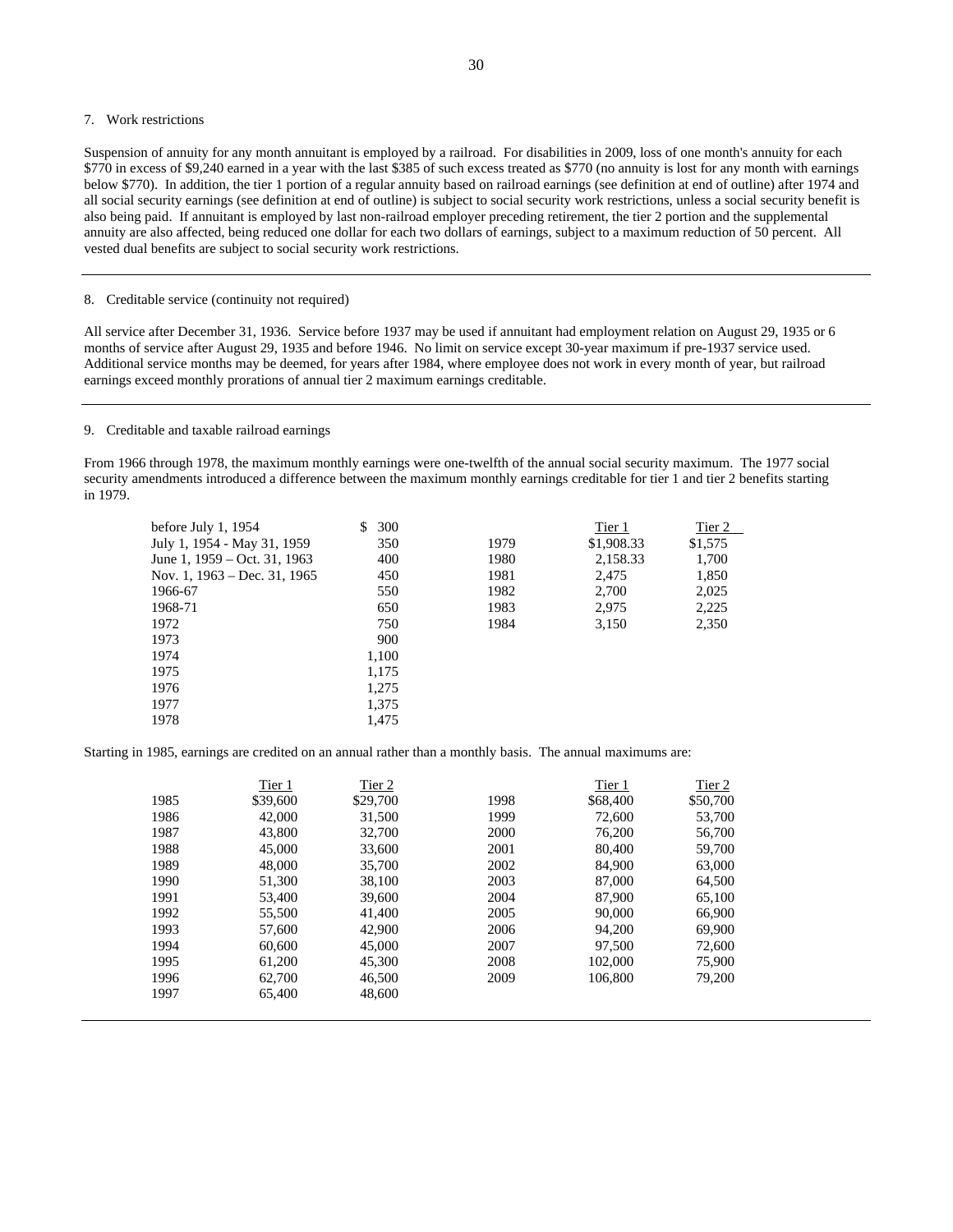#### 10. Creditable military service and earnings

Military service is creditable in war and national emergency periods, and in some cases between June 15, 1948 and December 15, 1950, if preceded by railroad service in the year of entry into military service or the preceding year.

Earnings: \$160 before 1968 \$260 after 1967 but before 1975 For each calendar year after 1974, earnings are the same as that credited under social security.

#### 11. Basic monthly annuity computation

- Tier 1: Social security benefit based on combined railroad and social security earnings, less social security benefit actually payable (based on social security earnings only). See item 2 for computation of tier 1 benefit for employees with 60/30 eligibility.
- Tier 2: 0.7% of the average monthly compensation (AMC) multiplied by the number of years of service. This amount is then reduced by 25% of the employee's gross vested dual benefit. The AMC is the average of an individual's highest 60 months of railroad earnings up to the tier 2 maximum. For each month of service in a year for which the Railroad Retirement Board's records do not show earnings on a monthly basis, the total earnings for the year divided by the months of service in that year will be considered the monthly earnings for each month of service in the year.

#### 12. Vested dual benefit computation

- A. For employees satisfying requirements in item 6.A., benefit is social security benefit based on railroad earnings through 1974, plus social security benefit based on social security earnings through 1974, less social security benefit based on combined railroad and social security earnings through 1974.
- B. For employees satisfying requirements of item 6.B., benefit is the same as in A., except for the exclusion of all earnings after last pre-1975 year employee had railroad employment.

In both cases, benefit might be proportionally reduced so that the total amount paid out in vested dual benefits in any fiscal year does not exceed the total amount appropriated for that year (see item 39).

## 13. Supplemental annuity computation

For employees who were entitled to supplemental annuities or who would have been entitled, but for last person service, prior to 1975, the monthly benefit is a minimum of \$45 increased by \$5 for each year of service over 25, with a maximum benefit of \$70. These employees have a reduction in their regular railroad retirement annuity because of the supplemental annuity. For employees first entitled or potentially entitled after 1974, the monthly benefit is a minimum of \$23 increased by \$4 for each year of service over 25, with a maximum benefit of \$43. These employees have no reduction in their regular railroad retirement annuity. Supplemental annuity will be reduced if employee receives a private pension from railroad employer based on employer contributions.

14. Cost-of-living increases (annually, effective with January 1 payments)

Tier 1: Same as social security increases.

Tier 2: 32.5% of social security increases.

Vested dual benefits: Frozen at the 1974 level, except that social security cost-of-living increases effective between 12-31-1974 and the earlier of January 1, 1982 and the annuity beginning date are included in the benefit computation.

Supplemental annuity: None.

### 15. Tax rebate lump sum

Employee who has at least 10 years of railroad service and is not eligible for the vested dual benefit will receive a lump sum at retirement computed by summing for each year from 1951 through 1974 the product of the social security tax rate for the year times the excess of the employee's combined railroad and social security earnings for the year over (approximately) the maximum creditable for the year under the 1937 Act. Survivors of employee may receive refund if employee dies before receiving it.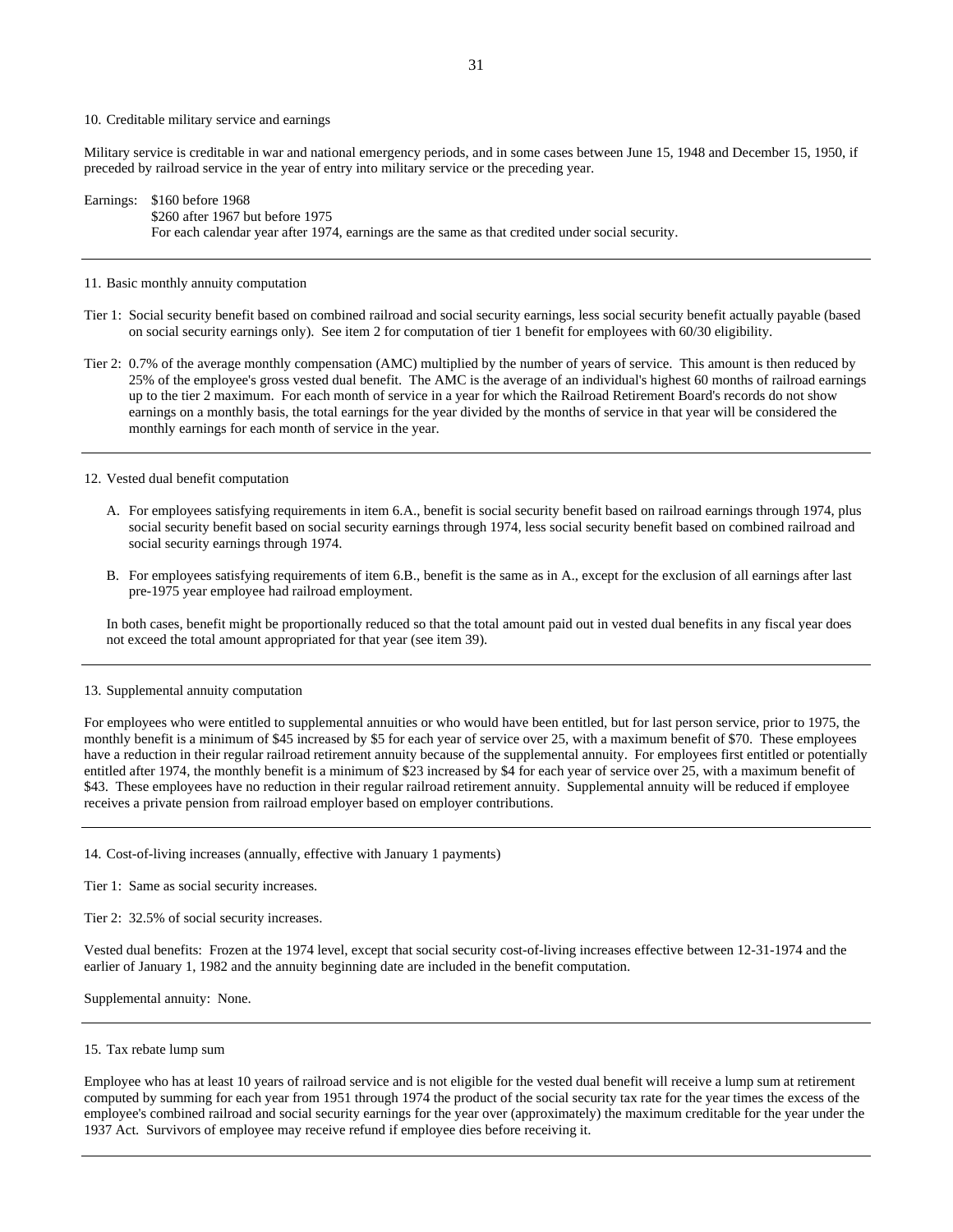#### 16. Separation/severance lump sum

Lump sum, equal to tier 2 payroll taxes deducted from separation or severance payments, will be paid at retirement to employees with at least 10 years of service or 5 years of service after 1995 to the extent that separation or severance payments did not yield additional tier 2 service credits.

## **SPOUSE BENEFITS**

#### 17. Eligibility

- A. Unreduced annuity:
	- 1. Spouse retiring at age 60 (or any age with a child in care), if (a) employee attained 60/30 eligibility before 7-1-1984 and retired at age 60 or later, (b) employee attained 60/30 eligibility after 6-30-1984 and retired at age 62 or later, (c) employee has 30 or more years of service and retired after 12-31-2001 at age 60 or later, or (d) spouse retired after 12-31-2001, and employee retired from disability, has 30 or more years of service and is age 60 or over.
	- 2. Spouse retiring at social security normal retirement age (or any age with a child in care), if (a) employee retired before 1-1- 1975 and is age 65 or over, (b) employee retired after 12-31-1974 and is age 62 or over, or (c) employee retired after 6-30- 1974, has 30 or more years of service and is age 60 or over.
- B. Reduced annuity:
	- 1. Spouse retiring at age 60 if employee attained 60/30 eligibility after 6-30-1984 and retired with an age annuity before 1-1-2002 before attaining age 62.
	- 2. Spouse retiring at age 62, if employee has less than 30 years of service, is retired, and has attained age 62. Age reduction is 1/144 for each of the first 36 months spouse is under social security retirement age and 1/240 for each month in excess of 36 that spouse is under retirement age. (Reduction for age in excess of 36 months applies to tier 1, but not tier 2, if employee had any service before 8-12-1983.)

#### 18. Work restrictions

Same as employee; in addition, spouse is not paid for any month employee annuity is not payable by virtue of work restrictions, and spouse is reduced \$1 for each \$2 of employee's earnings for last non-railroad employer preceding employee's retirement (see item 7).

### 19. Annuity computation

- Tier 1: One-half of social security benefit based on employee's combined railroad and social security earnings. See item 17 for computation of spouse tier 1 in cases where employee is receiving a reduced 60/30 benefit. If spouse is entitled to a social security benefit, tier 1 is reduced by the amount of the benefit, but not below 0. If spouse is entitled to employee annuity or a public service pension, certain additional restrictions apply.
- Tier 2: 45% of employee's tier 2 benefit. Spouse receives additional benefit if spouse is also an employee annuitant and either the employee or spouse has railroad service prior to 1975.

### 20. Vested dual benefit

A spouse receiving a vested dual benefit on August 13, 1981 will continue to receive a benefit (adjusted as described in item 12). No vested dual benefits will be awarded after that date.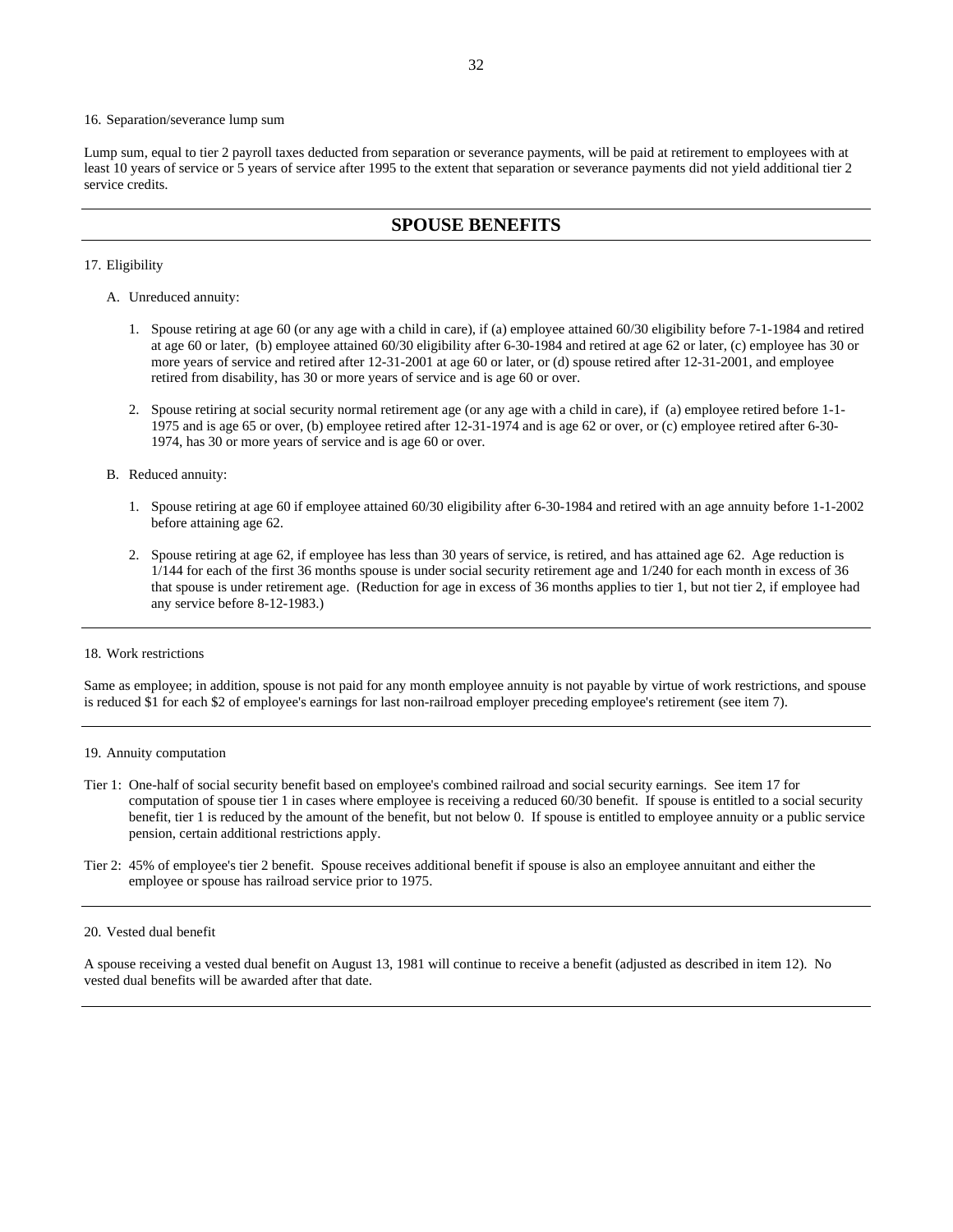21. Divorced spouse, partitioned spouse and partitioned divorced spouse

A divorced spouse is entitled to a tier 1 benefit if the employee is retired, the employee and divorced spouse have been married for at least 10 consecutive years and have both attained age 62, and the divorced spouse is unmarried. If the employee is not retired, but has sufficient railroad service to otherwise be eligible for an annuity, the divorced spouse can receive a tier 1 benefit if the above conditions are met and the parties have been divorced for a period of not less than 2 years, and the employee is fully insured under the Social Security Act using combined railroad and social security earnings.

If the employee is retired, court ordered partition of tier 2, supplemental annuity, vested dual benefit and minimum guarantee amounts (see item 42) are payable, and the employee's monthly annuity is reduced by the amount of the partition payment. If the employee is not retired, court ordered partition of tier 2 and vested dual benefit payments are payable if (1) the employee has 10 years of service or 5 years of service after 1995, and (2) both the employee and former spouse have attained age 62.

#### 22. Cost-of-living increases for spouses

Each tier is subject to same percentage increase as corresponding tier of employee benefit.

# **SURVIVOR AND DEATH BENEFITS**

### 23. Residual lump sum death benefit

Payable when it appears no further benefits will derive from deceased employee except possibly to a widow, widower or parent at a future date. In this case, survivor must waive the right to all future benefits based on the deceased employee's railroad service. The amount payable is the sum of 4% of taxable railroad earnings from 1-1-1937 to 12-31-1946, 7% from 1-1-1947 to 12-31-1958, 7-1/2% from 1-1-1959 to 12-31-1961, 8% from 1-1-1962 to 12-31-1965, 8.1% from 1-1-1966 to 12-31-1966, 8.65% from 1-1-1967 to 12-31-1967, 8.8% from 1-1-1968 to 12-31-1968, 9.45% from 1-1-1969 to 12-31-1970, 9.85% from 1-1-1971 to 12-31-1972, 10.1% from 1-1-1973 to 9-30-1973, 5.35% from 10-1-1973 to 12-31-1973, and 5.45% from 1-1-1974 to 12-31-1974. Railroad earnings after 1974 are not taken into account. The amount actually paid is reduced by the amount of benefits paid deriving from the deceased employee.

24. Employee requirement for survivor benefits

All benefits except residual lump sum require deceased employee to have 10 years of railroad service or 5 years of service after 1995 and a current connection. If employee does not meet above conditions, his earnings record is transferred to social security, which pays any survivor benefits.

#### 25. Aged widow's and widower's eligibility

A widow or widower must be age 60 and unremarried. Those age 60-61 are deemed age 62 in computing the benefit. For those born before 1940, the benefit reduction is 19/40% for each month of age under 65 when benefits begin. For those born after 1939, the age reduction depends on the age at retirement and the social security retirement age. In this case, the monthly reduction factor is that percentage which would cause retirement at age 60 to result in a 28.5 percent reduction.

26. Disabled widow's and widower's eligibility

A widow or widower must be at least age 50 and under age 60, unremarried, and totally and permanently disabled if disability occurs within 7 years of employee's death or within 7 years after widowed mother's or father's status terminated. Age reduction is 28.5%. Benefit may not begin earlier than the later of (1) the first day of the sixth month following the date disability begins and (2) the first day of the twelfth month before the month in which the application is filed.

#### 27. Widowed mother's and father's eligibility

Unremarried surviving spouse of a deceased employee who is under social security retirement age and who at the time of filing an application has in his or her care a minor or disabled child of the deceased employee.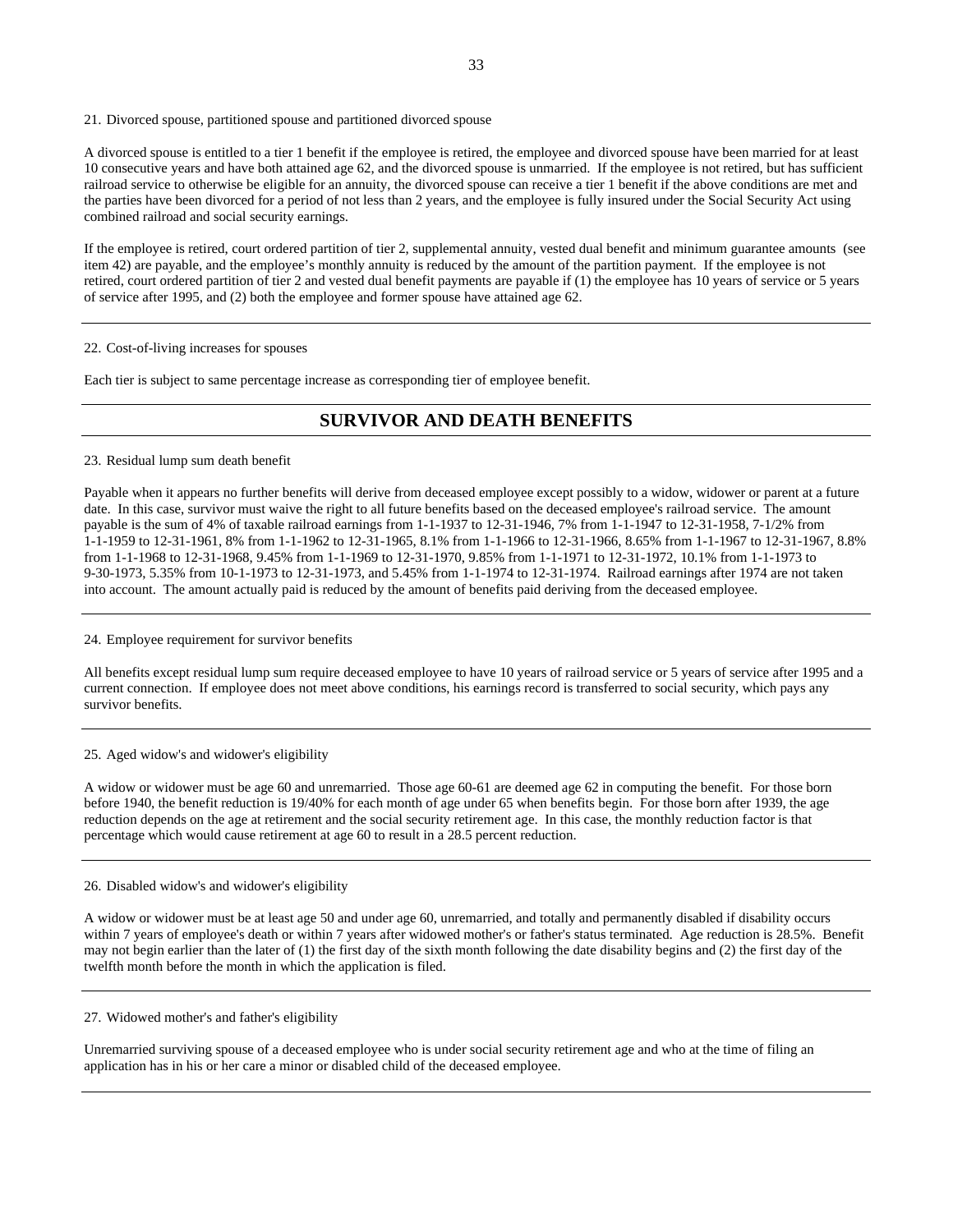28. Divorced widow(er)'s, remarried widow(er)'s eligibility, partitioned surviving spouse and partitioned surviving divorced spouse

The following are eligible for a tier 1 benefit.

- A. Divorced widow(er) must (1) have been married to employee at least 10 years, be unmarried or remarried after age 60 (after age 50 and disability onset if disabled), and have attained age 60 or age 50 if disabled, or (2) be unmarried at any age with a child of the employee in care.
- B. Remarried widow(er) must have remarried after age 60 (after age 50 and disability onset if disabled), or the remarriage must have ended. Widow(er) must have attained age 60, be between 50 and 59 and disabled or be any age with a child in care.

Benefits for divorced aged widow(er)s and remarried aged widow(er)s are reduced for the full number of months under social security retirement age.

Where court ordered partition of tier 2, supplemental annuity and vested dual benefit payments are in effect at the time of the employee's death, such payments will continue after the employee's death unless the court order requires termination upon the employee's death. Where the employee dies before partition payments are initiated, and the employee acquired 120 months of railroad service, or 60 months of service after 1995, such payments may be made when both the spouse/divorced spouse, and the employee if he had survived, would be 62.

### 29. Child's eligibility

A child of a deceased employee must be under 18 or under 19 and a full-time elementary or secondary school student. Unmarried children continuously disabled since before age 22 are also eligible, regardless of age.

## 30. Parent's eligibility

A parent of a deceased employee who has attained age 60 and received at least one-half of his or her support from the employee will be eligible for an annuity. If the employee died leaving a widow, widower or child who is or might become eligible in the future, the parent will be eligible for a tier 1 benefit only. In certain instances, a remarried parent of a deceased employee will be eligible for a tier 1 benefit.

### 31. Work restrictions

Annuity not payable for any month in which survivor engages in railroad employment. Entire benefit subject to social security work restrictions.

#### 32. Annuity computation

- Tier 1: Amount payable to survivor under Social Security Act, based on the deceased employee's combined railroad and social security earnings after 12-31-1936, less the amount of any social security benefit received. Additional restrictions exist for a widow or widower who also receives an annuity as a railroad employee or who receives a public service pension.
- Tier 2: Widow or widower 50% of employee tier 2 benefit
	- Parent 35% of employee tier 2 benefit
	- Children 15% of employee tier 2 benefit for each child
	- The total family tier 2 benefit has a minimum of 35% and a maximum of 80% of the employee's tier 2 benefit (a maximum of 130% is used for the purpose of calculating the widow(er) intitial minimum amount).

For a widow or widower an "initial minimum amount" based on the two-tier annuity amount that would have been payable to the railroad employee at the time the widow(er)'s annuity is awarded is computed with a widow(er)'s tier 2 amount equal to 100 percent of the employee's tier 2 amount. Widow(er)s' annuities computed on the basis of the initial minimum amount are not adjusted for annual cost-ofliving increases until the total annuity amount is exceeded by the annuity amount the widow(er) would have been paid under prior law (tier 2 amount equal to 50 percent of the employee's tier 2 amount), with all interim cost-of-living increases otherwise payable.

For an aged widow or widower, the total benefit exclusive of any vested dual benefit may not be less than amount received as spouse in month before employee's death.

All percentages are before deductions for work or entitlement to social security benefit or railroad retirement employee annuity.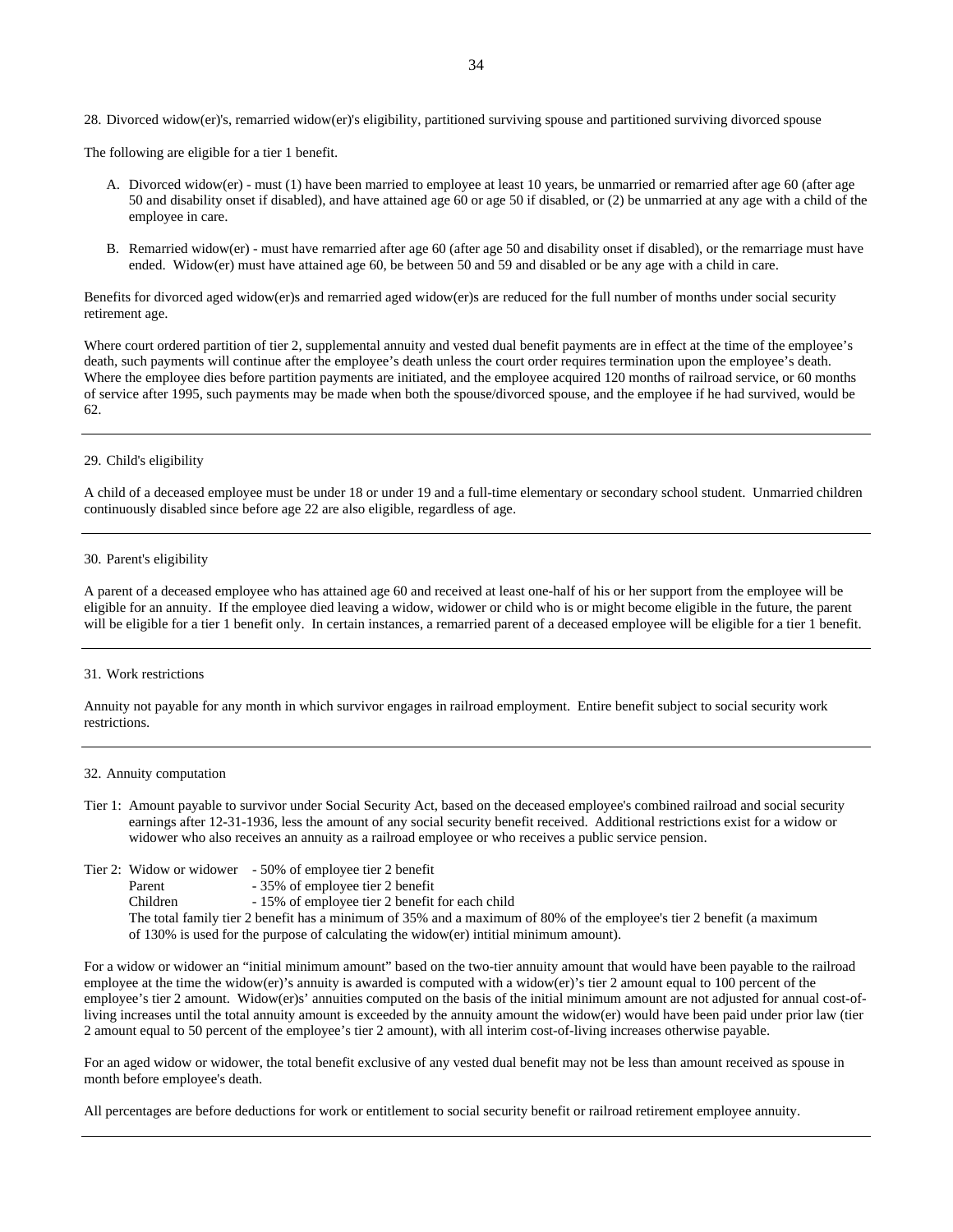33. Vested dual benefit for widow or widower

A widow or widower receiving a vested dual benefit on August 13, 1981 will continue to receive a benefit (adjusted as described in item 12). No vested dual benefits will be awarded after that date.

#### 34. Insurance lump sum

Payable if employee leaves no survivor eligible for monthly benefits in the month of his death.

- A. If employee had 10 years of service before 1-1-1975, the benefit is 10 times the basic amount. The basic amount is 52.4% of the first \$75 of average monthly remuneration (AMR), plus 12.8% of the remainder, increased by 1% for each year before 1975 with earnings of \$200 or more. The AMR is combined railroad and social security earnings before 1975 divided by the number of months after 1936 or age 22 and up to retirement or death.
- B. If employee had less than 10 years of service as of 12-31-1974, the amount will be the amount social security would have paid (currently \$255). This amount will only be paid to a widow or widower living with the employee at the time of the employee's death.

35. Cost-of-living increases for survivors

Each tier is subject to same percentage increase as corresponding tier of employee benefit.

## **FINANCING, INVESTMENTS AND TAXATION OF BENEFITS**

36. Employee and employer payroll taxes

Employees and employers contribute at the prevailing social security rate up to the tier 1 earnings limit. In addition, employees and employers pay a tier 2 tax up to the tier 2 earnings limit. Tier 2 taxes on both employers and employees are based on the ratio of certain asset balances to the sum of benefits and administrative expenses (the average account benefits ratio).

At the end of each fiscal year (September 30), an Account Benefits Ratio (ABR) is calculated by dividing the fair market value of the assets in the RR Account and the NRRIT (and for years before 2002, the SSEB Account) as of the close of such fiscal year by the total benefits and administrative expenses paid from the RR Account and the NRRIT during such fiscal year. The Average Account Benefits Ratio (AABR), with respect to any calendar year, is then calculated as the average of the account benefits ratios for the 10 most recent fiscal years ending before such calendar year. If the AABR is not a multiple of 0.1, it is increased to the next highest multiple of 0.1. The tier 2 tax rate is determined from a tax rate table based on the AABR.

|          | AABR          | Tier 2 tax rate |          |  |
|----------|---------------|-----------------|----------|--|
| At least | But less than | Employer        | Employee |  |
|          | 2.5           | 22.1            | 4.9      |  |
| 2.5      | 3.0           | 18.1            | 4.9      |  |
| 3.0      | 3.5           | 15.1            | 4.9      |  |
| 3.5      | 4.0           | 14.1            | 4.9      |  |
| 4.0      | 6.1           | 13.1            | 4.9      |  |
| 6.1      | 6.5           | 12.6            | 4.4      |  |
| 6.5      | 7.0           | 12.1            | 3.9      |  |
| 7.0      | 7.5           | 11.6            | 3.4      |  |
| 7.5      | 8.0           | 11.1            | 2.9      |  |
| 8.0      | 8.5           | 10.1            | 1.9      |  |
| 8.5      | 9.0           | 9.1             | 0.9      |  |
| 9.0      |               | 8.2             | 0.0      |  |

Contributions to 401(k) deferred compensation plans and the value of employer-paid premiums for group term life insurance coverage in excess of \$50,000 are included in railroad earnings for payroll tax purposes.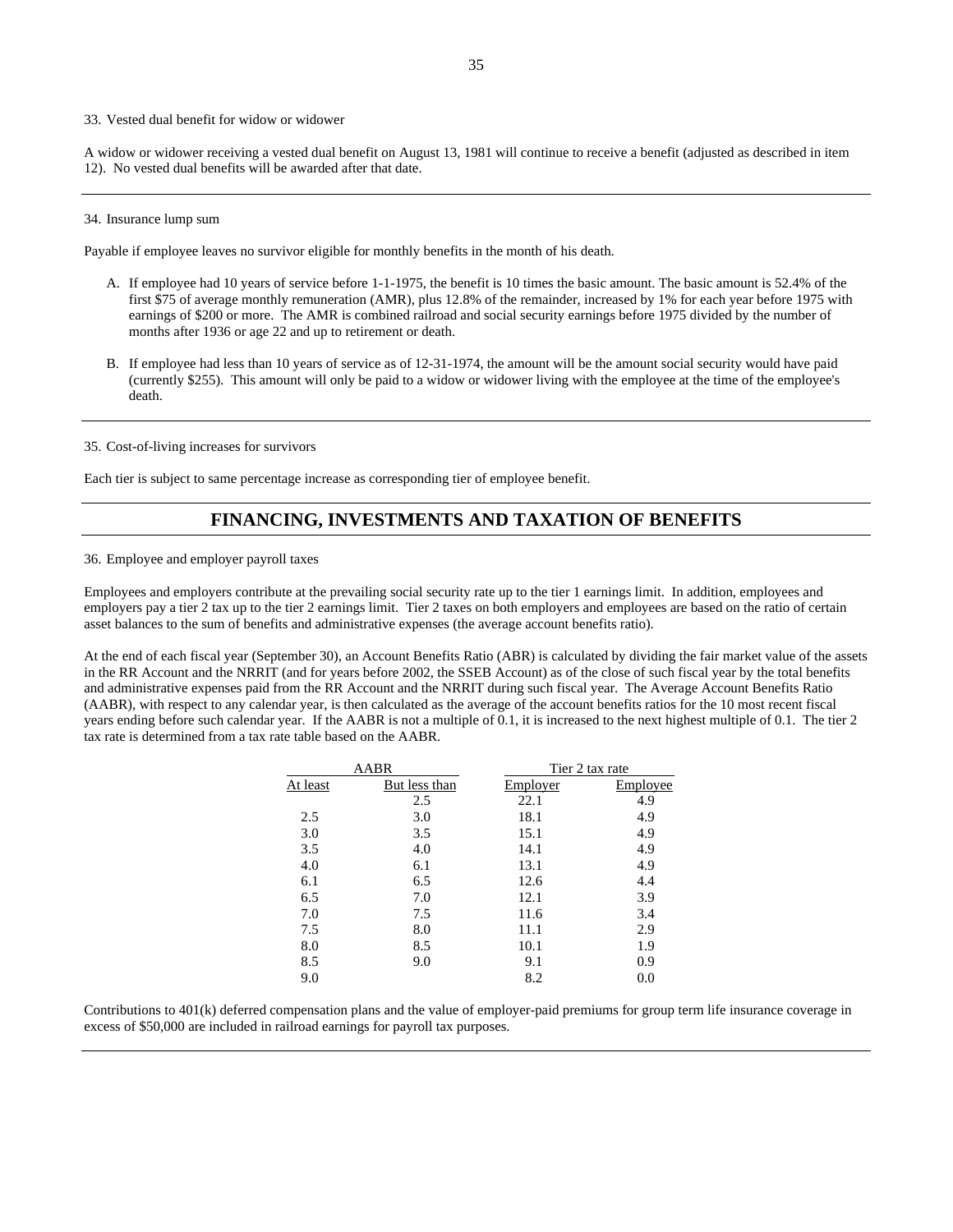#### 37. Financial interchange

Railroad retirement system pays to social security system the taxes social security would have collected and receives the additional amount of benefits and administrative expenses social security would have paid if railroad employment had been covered under social security. The net difference (including interest) is transferred in the June after the fiscal year for which the transfer is made.

The Railroad Retirement Board estimates the amount and direction of the financial interchange transfer that would be made for each month if transfers were on a current monthly basis. If this estimate favors the railroad retirement system, Treasury advances the amount with interest to the Railroad Retirement Account, as a loan from the general fund, by the middle of the succeeding month. Within 10 days after receipt of the annual financial interchange for a fiscal year, the RRB must repay the amount, with interest, advanced during the fiscal year.

#### 38. Investments

Amounts in the Railroad Retirement Account not needed to pay current administrative expenses and amounts in the Social Security Equivalent Benefit Account not needed to pay current benefits and administrative expenses are transferred to the National Railroad Retirement Investment Trust, whose Board of seven trustees is empowered to invest Trust assets in non-governmental assets, such as equities and debt, as well as in governmental securities. The Trust may transfer funds back to the Railroad Retirement Account for the payment of benefits.

#### 39. Financing of vested dual benefits

General revenue appropriations finance all vested dual benefit payments since September 1981. Beginning October 1, 1981, each annual appropriation is placed in the Dual Benefits Payments Account. Total benefits paid in any fiscal year (starting with 1982) may not exceed the total available in the account. The account may borrow at the end of a fiscal year the amount that the Railroad Retirement Board estimates will be necessary to pay vested dual benefits for the first month of the next fiscal year.

#### 40. Taxability of benefits

The portion of tier 1 benefits equivalent to social security benefits is taxed under the same rules as are social security benefits. Tier 1 benefits in excess of social security equivalent benefits, tier 2 benefits, vested dual benefits, and supplemental annuities are taxed under the rules by which private pensions are taxed.

Revenues from taxes on social security equivalent benefits are transferred to the social security system through the financial interchange. Revenues from taxes on tier 1 benefits in excess of social security equivalent benefits and tier 2 benefits are transferred to the Railroad Retirement Account. Revenues from taxes on vested dual benefits are transferred to the Dual Benefits Payments Account.

## **MISCELLANEOUS PROVISIONS**

#### 41. Benefit preservation

Each year the Railroad Retirement Board must report to the President and Congress the results of a five-year projection of anticipated revenues to and payments from the railroad retirement account. If the results show that the funds in the account will be insufficient to pay full benefits at any time during the five-year period, the report must indicate (1) the first fiscal year in which benefits would have to be reduced because of insufficient funds in the absence of any changes, and (2) the amount of adjustments necessary to preserve financial solvency. Within 180 days after publication of this report, representatives of railroad labor and management are obligated to submit proposals designed to preserve the fund's solvency. The Railroad Retirement Board will publish regulations necessary to provide a constant level of benefits at the maximum level possible and to insure that no individual receives less than what he would have had all his earnings been covered under social security. The Railroad Retirement Board's regulations will take effect beginning with the first year in which benefit reductions will be necessary and continue until legislative action supersedes them.

#### 42. Minimum annuity

The overall minimum guaranty for employees and dependents is 100% of the amount, or the additional amount, the family would receive under the Social Security Act if the employee's railroad earnings after 1936 were credited as social security earnings.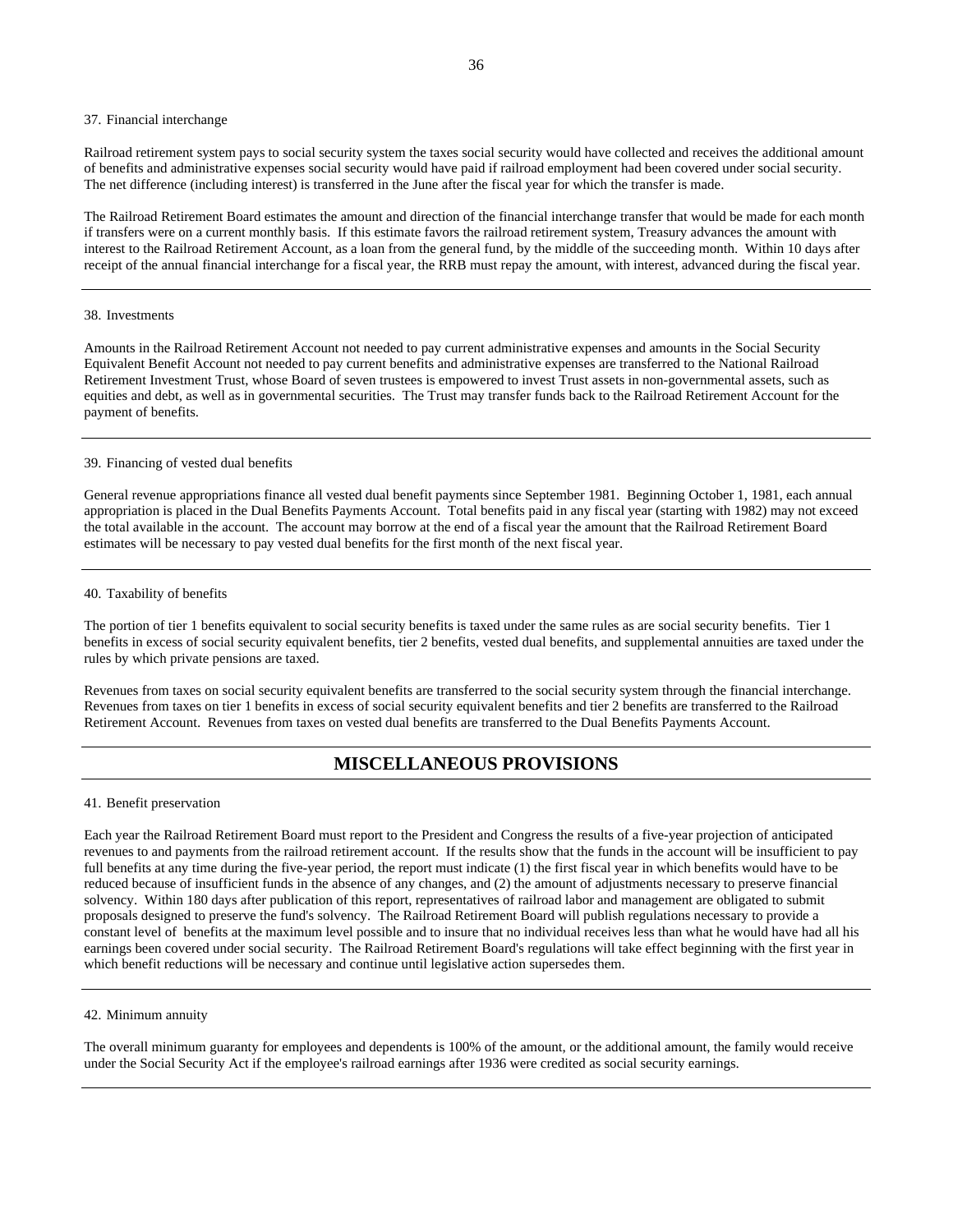### 43. Automatic benefit eligibility adjustments

A liberalization of entitlement provisions enacted for title II of the Social Security Act will be applied to provide entitlement to a Tier 1 benefit under the Railroad Retirement Act.

#### 44. Transfer of credits

Transfer of railroad retirement credits is made to social security if an employee had less than 10 years of railroad service and less than 5 years of service after 1995 or, in the case of a survivor, if the employee lacked a current connection.

## **DEFINITIONS**

The meanings of terms used in the outline are defined below:

Railroad earnings - earnings derived from covered railroad employment, up to the maximums specified in item 9.

Social security earnings - earnings derived from employment covered under the Social Security Act (excludes railroad earnings), up to the maximums allowed.

Current connection - generally defined as having at least 12 months of railroad service in the 30 months preceding death or retirement. An employee whose last 12 months of railroad service occurred prior to the 30 months before retirement or death may maintain a current connection if the employee did not perform any regular employment between the end of the 30 month period containing the last 12 months of railroad service and the month of retirement or death. For purposes of the supplemental annuity or survivors' benefits, an employee who was terminated involuntarily and without fault on or after October 1, 1975, after 25 years of service and did not thereafter decline an offer of employment in the same class or craft in the railroad industry is deemed to have a current connection.

Fully insured - insured for retirement at age 62 under social security; does not necessarily imply an insured status for disability benefits or for survivor benefits for death before age 62.

Social security benefit - when used in describing the computation of the vested dual benefit, the term "social security benefit" means a primary insurance amount computed by using the social security formula in effect in 1974 and the specified earnings; it does not imply an actual benefit.

Social security retirement age - the age at which an individual may receive an unreduced benefit at retirement under the Social Security Act, as follows:

| Year of attainment             |                             |
|--------------------------------|-----------------------------|
| of early retirement age.       |                             |
| (62 for employees and spouses, | Retirement age              |
| 60 for widows and widowers)    | (age for unreduced benefit) |
| 1999 or earlier                | 65 years, 0 months          |
| 2000                           | 65 years, 2 months          |
| 2001                           | 65 years, 4 months          |
| 2002                           | 65 years, 6 months          |
| 2003                           | 65 years, 8 months          |
| 2004                           | 65 years, 10 months         |
| 2005-2016                      | 66 years, 0 months          |
| 2017                           | 66 years, 2 months          |
| 2018                           | 66 years, 4 months          |
| 2019                           | 66 years, 6 months          |
| 2020                           | 66 years, 8 months          |
| 2021                           | 66 years, 10 months         |
| 2022 or later                  | 67 years, 0 months          |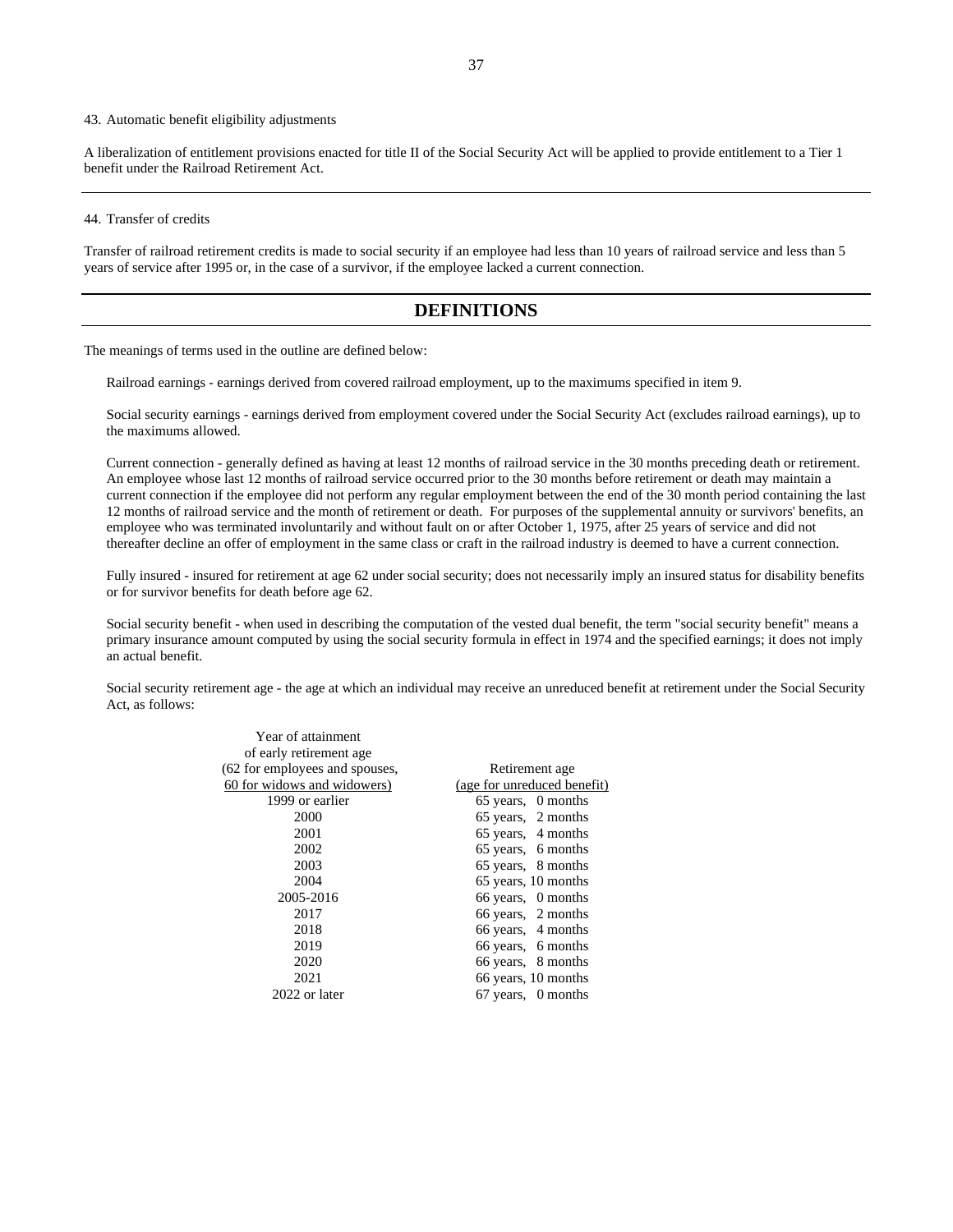# **TECHNICAL SUPPLEMENT**

# GENERAL METHODOLOGY AND ASSUMPTIONS

1. Approach. The  $24<sup>th</sup>$  valuation presents results under three different employment assumptions. The same set of earnings inflation, price inflation, and interest rate assumptions was used with each of the three employment assumptions. This set of assumptions is discussed in Section V and listed in Table 1 of the valuation report.

A projection of the progress of the railroad retirement fund through 2082 is shown under each of the three employment assumptions. All the projections are based on an open group (that is, they include future entrants). The calculations were arranged so that closed-group valuations, limited to former and present employees, could be obtained as a by-product. A balance sheet deriving actuarial surplus or deficiency is also shown.

2. Basic data. All data concerning current beneficiaries were derived from a "universe" file (file including all beneficiaries as of December 31, 2007). This included information needed to project benefits for this group. Information needed to derive exposures and terminations for mortality and remarriage studies was obtained from a similar universe file created at an earlier date.

Active and inactive census data and data needed to study the withdrawal, mortality, and age and disability retirement experience of active employees were also compiled from universe files.

3. Service tables. For the projections of employees in active service and new entrants, a service month table was prepared.

Five sets of withdrawal rates were used with the differentiation made by attained age. Four sets of rates for disability retirement and two sets of rates for age retirement were used, with the differentiation made by completed years of service. Rates of death in active service are aggregate.

4. Actuarial assumptions.

Mortality after age retirement. Mortality studies for nondisability retirements covering the period 2003-2006 showed that the pattern of improved mortality at the younger ages found in the 2000-2003 experience continued. Based on the thinning of margin and the degree of fit by attained age, a new table, the 2007 RRB Annuitants Mortality Table, was constructed.

Mortality after disability retirement. The overall ratio of actual to expected deaths after disability retirement based on the  $23<sup>rd</sup>$  valuation standard was 97.0% and 99.8% for annuitants with and without disability freeze, respectively. Based on the improvement in mortality and the degree of fit by five-year age group, two new tables, the 2007 RRB Disabled Mortality Table for Annuitants with Disability Freeze and the 2007 RRB Disabled Mortality Table for Annuitants without Disability Freeze, were constructed.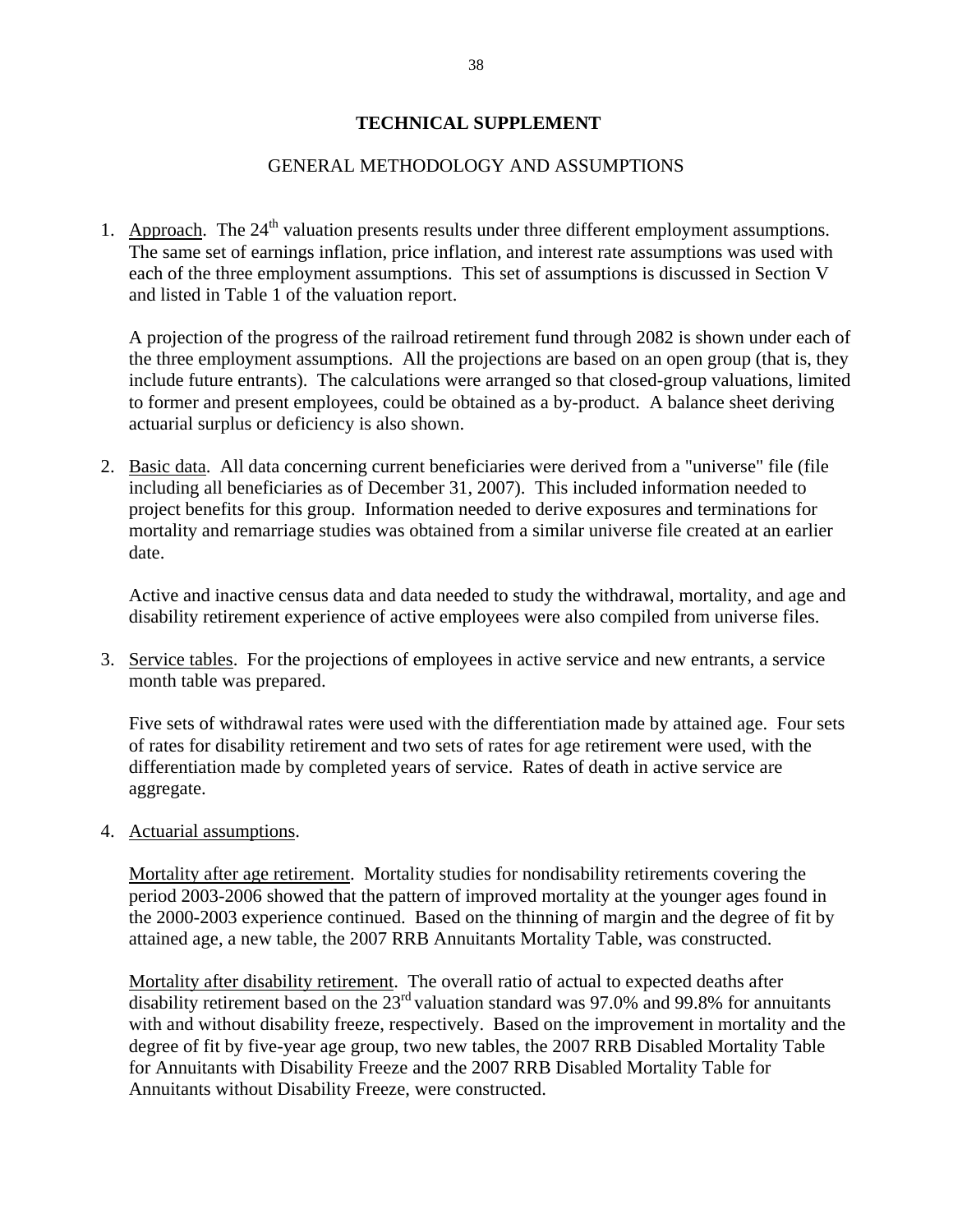Mortality of employees in active service. Mortality studies for active employees showed an overall ratio of actual to expected deaths of 90.3%. Based on the continued improvement in the mortality experience, a new table, the 2003 Active Service Mortality Table, was constructed.

Total termination for spouses. Total termination rates are used in projecting future tier 1 and tier 2 benefits for spouses receiving these benefits on the valuation date. Spouse benefits terminate at either the spouse's or the employee's death. A spouse receiving benefits at the time of the employee's death would begin to receive survivor benefits if the employee maintained a current connection.

The overall ratio of actual terminations to those expected on the basis of the  $23<sup>rd</sup>$  valuation standard was 99.6%. Based on the improvement in spouse termination since the 2000-2003 period, a new table, the 2007 RRB Spouse Total Termination Table, was constructed.

Probability of a retired employee having an eligible spouse. Projected tier 1 and tier 2 benefits for spouses of active employees and future entrants were determined by applying factors to the projected employee tier 1 and tier 2 benefits, respectively. These factors, shown in Table S-6, reflect the age-by-age probability that an employee annuitant has a spouse receiving benefits. Although the overall ratio of the actual number of spouses on December 31, 2006, to the expected number based on the  $23<sup>rd</sup>$  valuation standard was 104.3% and 100.6%, for employees with fewer than 30 years of service and employees with 30 or more years of service, respectively, it has been past practice to update this table for each new valuation.

Mortality of widow annuitants. The ratio of actual to expected deaths for widow annuitants was  $111.4\%$  based on the  $23<sup>rd</sup>$  valuation standard, the 1995 RRB Mortality Table for Widows. Since the current standard provides adequate margin for mortality improvement, both overall and at most ages, the 23<sup>rd</sup> valuation standard was retained.

Remarriage of widows. The overall ratio of actual to expected remarriages on the basis of the 23<sup>rd</sup> valuation standard, the 1997 RRB Remarriage Table, was 97.8%. Based on the degree of fit, newness of the current standard, relatively small number of remarriages, and relatively small impact of a change in remarriage rates on the valuation results, the 23rd valuation standard was retained.

Total termination for disabled children. The overall ratio of actual terminations to those expected on the basis of the  $23<sup>rd</sup>$  valuation standard, the 2004 RRB Total Termination Table for Disabled Children, was 112.1%. Based on the relatively small number of terminations, the accompanying higher volatility of termination rates, and the adequate margin in the current standard, the  $23<sup>rd</sup>$  valuation standard was retained.

Withdrawal from the railroad industry. The overall ratio of actual final withdrawals (withdrawals net of re-entrants) to those expected on the basis of the  $23<sup>rd</sup>$  valuation standard was 83.3%. Based on the volatility of withdrawal rates, the lack of any clear trend in withdrawal patterns, and the reasonable overall fit of the  $23<sup>rd</sup>$  valuation rates, the  $23<sup>rd</sup>$  valuation standard was retained.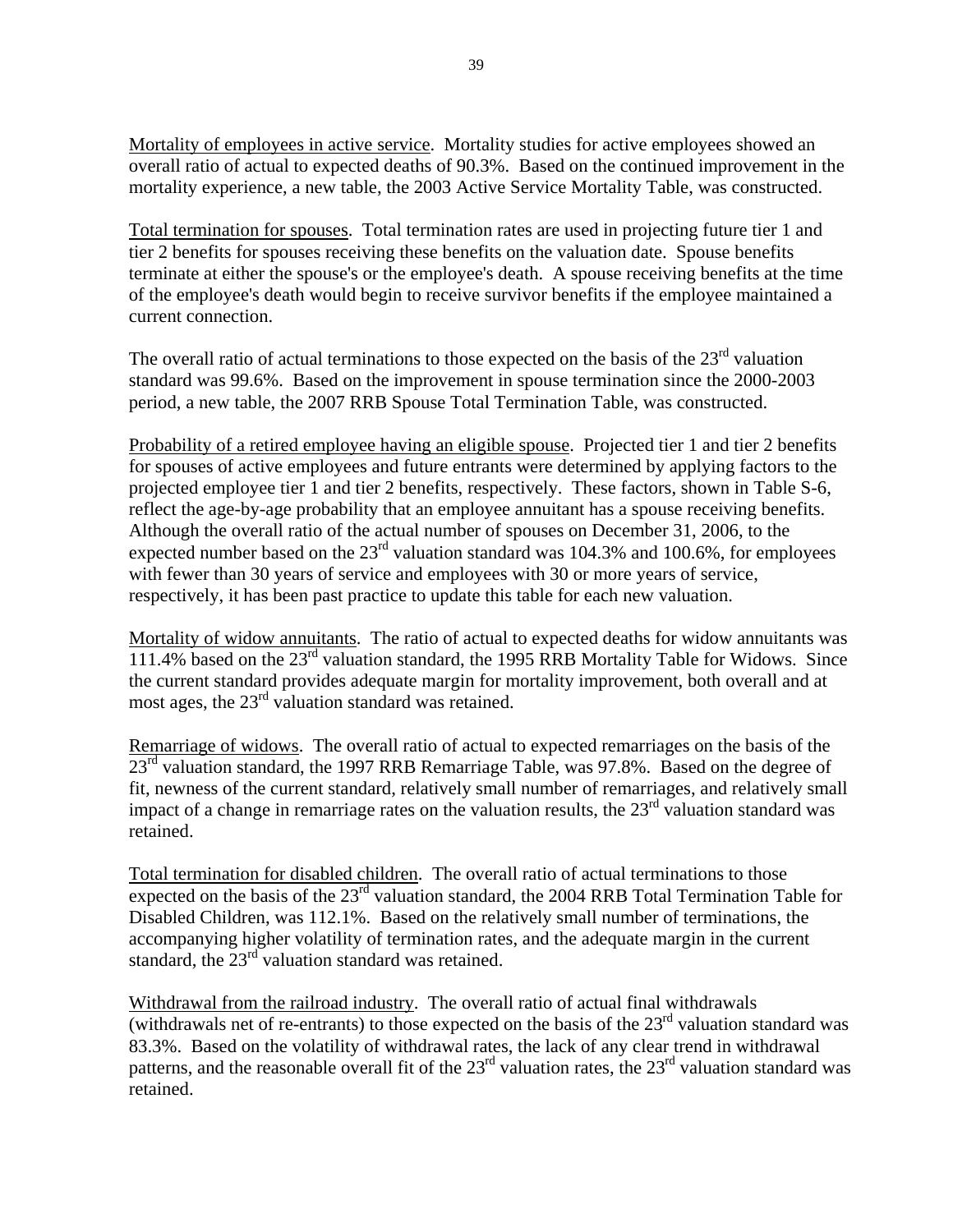Age retirement. A normal age annuity is payable at social security normal retirement age (SSNRA) with 10 years of total service or 5 years of service after 1995. For employees with 30 or more years of service, an unreduced benefit is payable to those who retire after the attainment of age 60. Benefits are reduced for employees who retire from age 62 to SSNRA with 5-29 years of service. A supplemental annuity is payable to employees with service before October, 1981, who have attained age 60 with 30 or more years of service, or attained age 65 with 25 or more years of service.

A comparison between the rates of age retirements assumed in the  $23<sup>rd</sup>$  and  $24<sup>th</sup>$  valuations and the crude rates during calendar years 2004-2006 is shown in Table S-28. For employees with 5- 29 years of service, the assumed  $24<sup>th</sup>$  valuation rates are close to the 2004-2006 crude rates at ages under 67 and constant for ages over 66. For employees with 30 or more years of service, the assumed  $24<sup>th</sup>$  valuation rates are close to the crude rates for ages 60-71 and constant for ages over 71.

Disability retirement. An employee is eligible for disability retirement based on total and permanent disability at any age with at least 10 years of service or 5 years of service after 1995. Eligibility for occupational disability requires (i) permanent disability for an employee's regular railroad occupation, (ii) attainment of age 60 with 10 years of service or any age with 20 years of service, and (iii) a current connection.

For employees with 10-19 years of service, the ratio of actual disability retirements during 2004-2006 to those expected based on the  $23<sup>rd</sup>$  valuation standard was 82.7%. The ratio of actual to expected disability retirements for employees with 20-24 years of service was 113.8%, and for employees with 25-29 years of service it was 66.3%. For employees with 30 or more years of service the ratio of actual to expected disability retirements was 92.3%. The overall ratio of actual to expected disability retirements for all employees was 85.7%. Because of the recent volatility of experience, current experience was combined with that of the period 2001- 2003, and a new table of rates of disability retirement was constructed based on the combined 2001-2006 experience.

Disability retirements are not projected for participants with 5-9 years of service because the benefits are limited to what social security would pay and are reimbursed through the financial interchange. These employees become eligible for tier 2 benefits at age 62 and are treated as vested withdrawals in our projections.

The ratio of actual to expected disability retirements qualifying for a disability freeze based on the  $23<sup>rd</sup>$  valuation standard was 99.9% and 100.4% for employees with 10-19 years of service and 20 or more years of service, respectively. A new table of percentages eligible for a disability freeze was constructed for the  $24<sup>th</sup>$  valuation. In the current experience, the disability freeze rates for the 20-24 years of service group, the 25-29 years of service group, and the 30 or more years of service group are close, and there is a single set of rates for employees with 20 or more years of service. These rates are shown in Table S-11.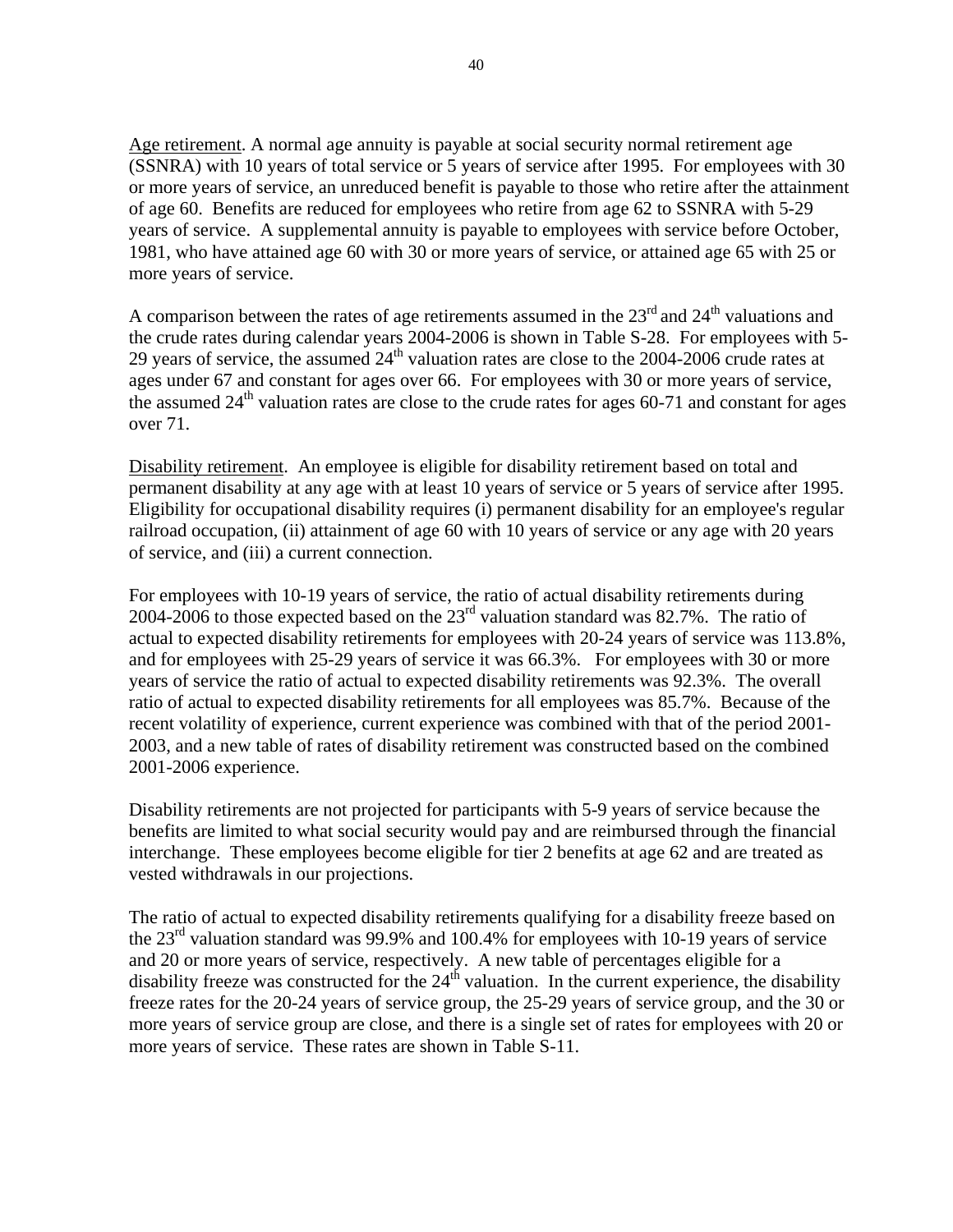Other assumptions. Assumptions involving (1) service months and salary scales, (2) family composition, and (3) the age distribution of new entrants are shown in Tables S-13, S-14, and S-42, respectively.

Investment and administrative expenses. For investment and administrative expenses, best estimates are used in the initial projection years. Thereafter, investment expenses are assumed to equal 0.3% (30 basis points) of the prior year end combined NRRIT and RR Account fund balance. Administrative expenses are assumed to increase at the same rate as the wage increase assumption shown in Table 1 of the valuation report, subject to the following limits. Administrative expenses for the RR Account are limited to 2% of benefits paid from the RR Account and NRRIT. Administrative expenses for the SSEB Account are limited to 0.7% of benefits paid from the SSEB Account.

A complete list of the assumptions and the tables that present them follows.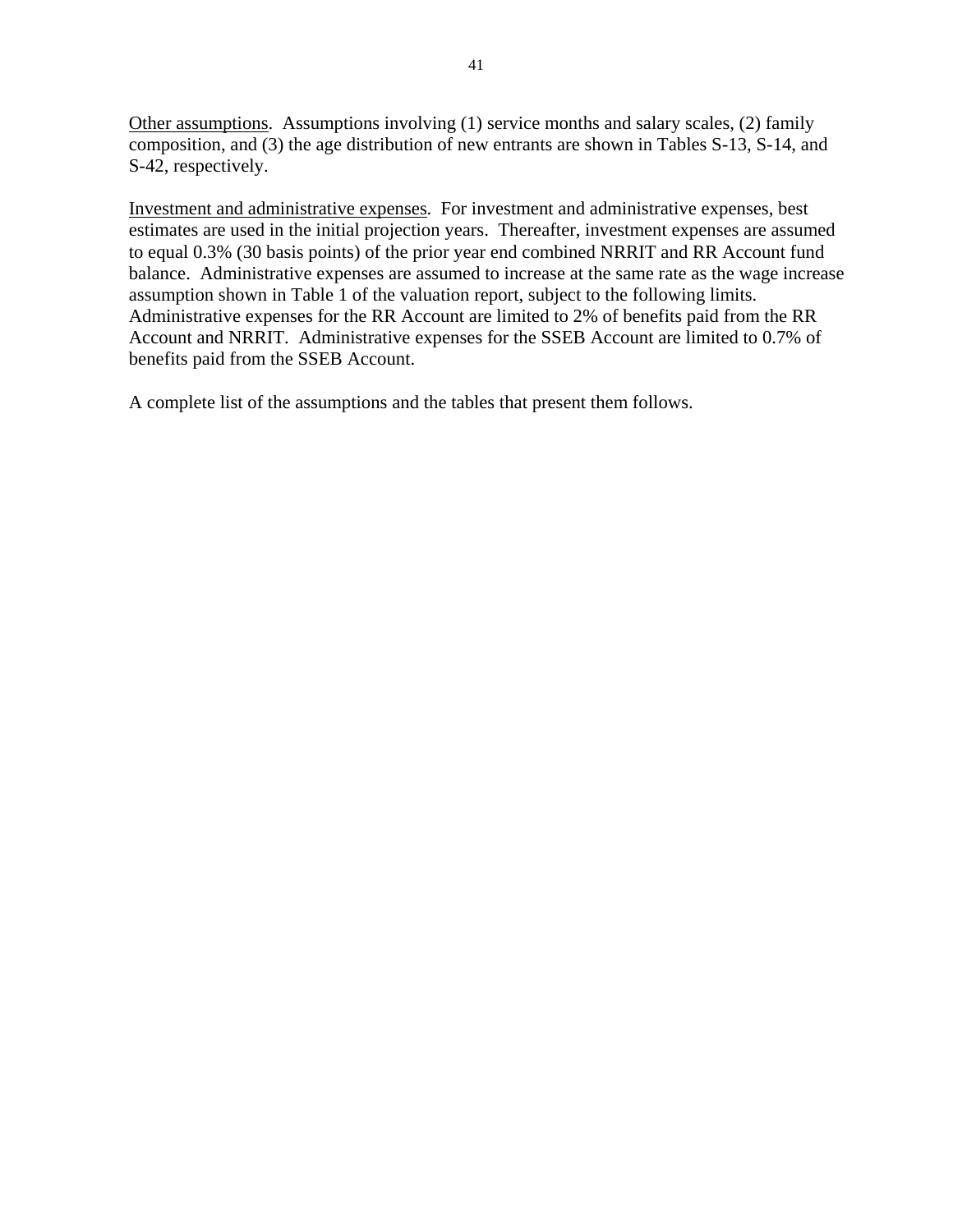|    | Item                                     | Assumption or table                      |
|----|------------------------------------------|------------------------------------------|
|    | A. Mortality and total termination rates |                                          |
|    | 1. After age retirement                  |                                          |
|    | (a) Current retirements                  | Table S-1                                |
|    | (b) Future retirements                   | Table S-1 with a 1-year rateback in age. |
|    | 2. After disability retirement           |                                          |
|    | (a) with Disability Freeze               | Table S-2                                |
|    | (b) without Disability Freeze            | Table S-3                                |
| 3. | Employees in active service              | Table S-4                                |
| 4. | <b>Spouses</b>                           | Table S-5                                |
| 5. | Nondisabled widows                       |                                          |
|    | (a) Widows of deceased employees         | Table S-7                                |
|    | (b) Widows coming from future            | Table S-7 with a 1-year rateback in age. |
|    | employee deaths                          |                                          |
| 6. | Disabled widows                          | Table S-2                                |
| 7. | Children under age 18                    | Disregarded                              |
| 8. | Disabled children age 18 and over        | Table S-9                                |
|    | B. Remarriage rates for widows           | Table S-8                                |
|    | C. Retirement rates                      |                                          |
|    | 1. Age retirement                        | Table S-10                               |
| 2. | Disability (with "disability"            | Table S-11                               |
|    | freeze" percentages)                     |                                          |
|    | D. Withdrawal rates                      | Table S-12                               |
|    | E. Other assumptions                     |                                          |
|    | 1. Probability of a retired employee     | Table S-6                                |
|    | having an eligible spouse                |                                          |
|    | 2. Economic assumptions                  | Table 1 of valuation report              |
| 3. | Service months and salary scales         | Table S-13                               |
| 4. | Family composition                       | Table S-14                               |
| 5. | Age distribution of future entrants      | Table S-42                               |

List of assumptions and tables used in the  $24^{\text{th}}$  valuation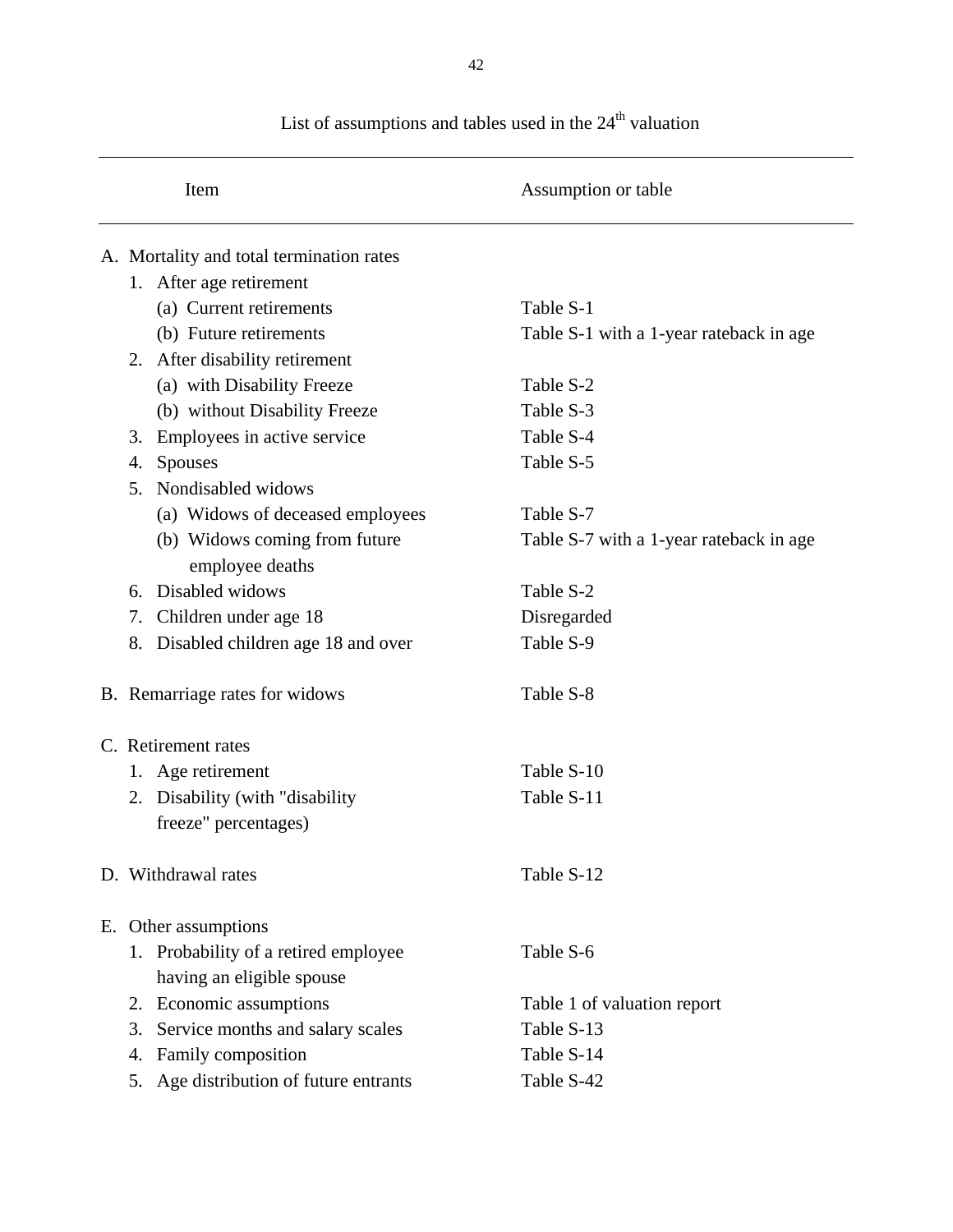| Age <sup>a</sup> | $1,000q_{x}$ | Age <sup>a</sup> | $1,000q_x$ |
|------------------|--------------|------------------|------------|
| 60               | 6.24         | 95               | 268.71     |
| 61               | 7.07         | 96               | 289.17     |
| 62               | 8.01         | 97               | 308.70     |
| 63               | 9.06         | 98               | 326.87     |
| 64               | 10.24        | 99               | 343.32     |
| 65               | 11.57        | 100              | 357.71     |
| 66               | 13.05        | 101              | 369.73     |
| 67               | 14.72        | 102              | 379.10     |
| 68               | 16.58        | 103              | 385.52     |
| 69               | 18.66        | 104              | 388.66     |
| 70               | 20.98        | 105              | 390.05     |
| 71               | 23.57        | 106              | 391.43     |
| 72               | 26.45        | 107              | 392.81     |
| 73               | 29.66        | 108              | 394.18     |
| 74               | 33.22        | 109              | 395.55     |
| 75               | 37.17        | 110              | 1,000.00   |
| 76               | 41.55        |                  |            |
| 77               | 46.40        |                  |            |
| 78               | 51.76        |                  |            |
| 79               | 57.66        |                  |            |
| 80               | 64.17        |                  |            |
| 81               | 71.33        |                  |            |
| 82               | 79.19        |                  |            |
| 83               | 87.81        |                  |            |
| 84               | 97.24        |                  |            |
| 85               | 107.53       |                  |            |
| 86               | 118.74       |                  |            |
| 87               | 130.93       |                  |            |
| 88               | 144.16       |                  |            |
| 89               | 158.47       |                  |            |
| 90               | 173.91       |                  |            |
| 91               | 190.53       |                  |            |
| 92               | 208.36       |                  |            |
| 93               | 227.44       |                  |            |
| 94               | 247.79       |                  |            |

Table S-1. 2007 RRB Annuitants Mortality Table

 $\overline{a}$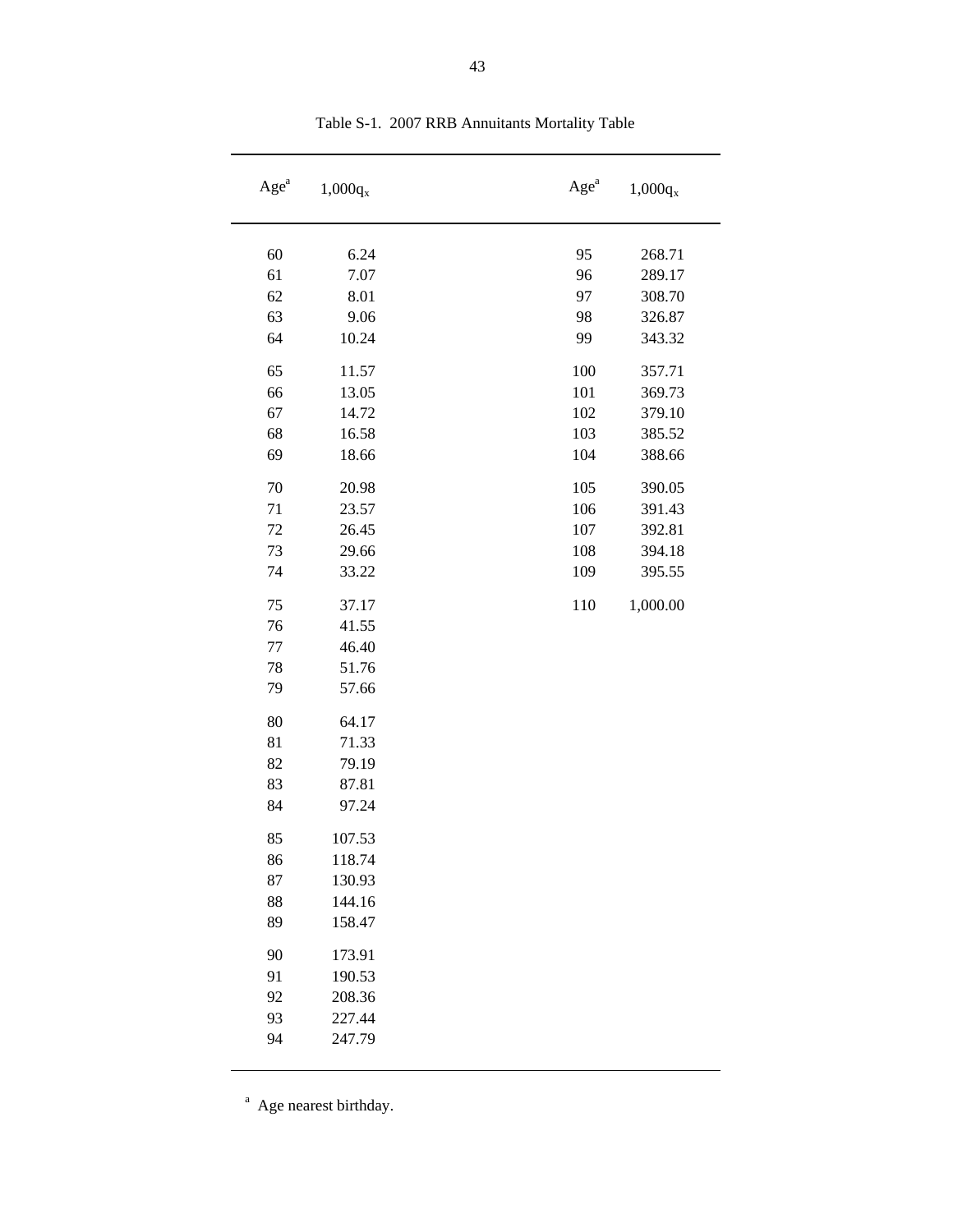| Ageb | $1,000q_{x}$ | $Age^b$ | $1{,}000q_x$ | $Age^b$ | $1,000q_{x}$ |
|------|--------------|---------|--------------|---------|--------------|
| 30   | 15.44        | 65      | 33.91        | 100     | 367.77       |
| 31   | 15.59        | 66      | 36.30        | 101     | 377.91       |
| 32   | 15.75        | 67      | 38.89        | 102     | 385.86       |
| 33   | 15.90        | 68      | 41.70        | 103     | 391.37       |
| 34   | 16.06        | 69      | 44.74        | 104     | 394.18       |
| 35   | 16.22        | 70      | 48.04        | 105     | 395.55       |
| 36   | 16.38        | 71      | 51.61        | 106     | 396.92       |
| 37   | 16.54        | 72      | 55.47        | 107     | 398.29       |
| 38   | 16.71        | 73      | 59.65        | 108     | 399.65       |
| 39   | 16.87        | 74      | 64.17        | 109     | 401.01       |
| 40   | 17.04        | 75      | 69.05        | 110     | 1,000.00     |
| 41   | 17.30        | 76      | 74.33        |         |              |
| 42   | 17.56        | 77      | 80.04        |         |              |
| 43   | 17.83        | 78      | 86.20        |         |              |
| 44   | 18.10        | 79      | 92.84        |         |              |
| 45   | 18.38        | 80      | 100.00       |         |              |
| 46   | 18.66        | 81      | 107.72       |         |              |
| 47   | 18.94        | 82      | 116.03       |         |              |
| 48   | 19.23        | 83      | 124.97       |         |              |
| 49   | 19.52        | 84      | 134.57       |         |              |
| 50   | 19.82        | 85      | 144.89       |         |              |
| 51   | 20.12        | 86      | 155.95       |         |              |
| 52   | 20.43        | 87      | 167.80       |         |              |
| 53   | 20.74        | 88      | 180.47       |         |              |
| 54   | 21.06        | 89      | 194.02       |         |              |
| 55   | 21.38        | 90      | 208.47       |         |              |
| 56   | 21.70        | 91      | 223.86       |         |              |
| 57   | 22.03        | 92      | 240.34       |         |              |
| 58   | 22.37        | 93      | 257.69       |         |              |
| 59   | 23.05        | 94      | 275.42       |         |              |
| 60   | 24.48        | 95      | 293.08       |         |              |
| 61   | 26.08        | 96      | 310.28       |         |              |
| 62   | 27.80        | 97      | 326.66       |         |              |
| 63   | 29.68        | 98      | 341.89       |         |              |
| 64   | 31.71        | 99      | 355.68       |         |              |
|      |              |         |              |         |              |

Table S-2. 2007 RRB Disabled Mortality Table for Annuitants with Disability Freeze<sup>a</sup>

<sup>a</sup> Qualified under social security definition of disability.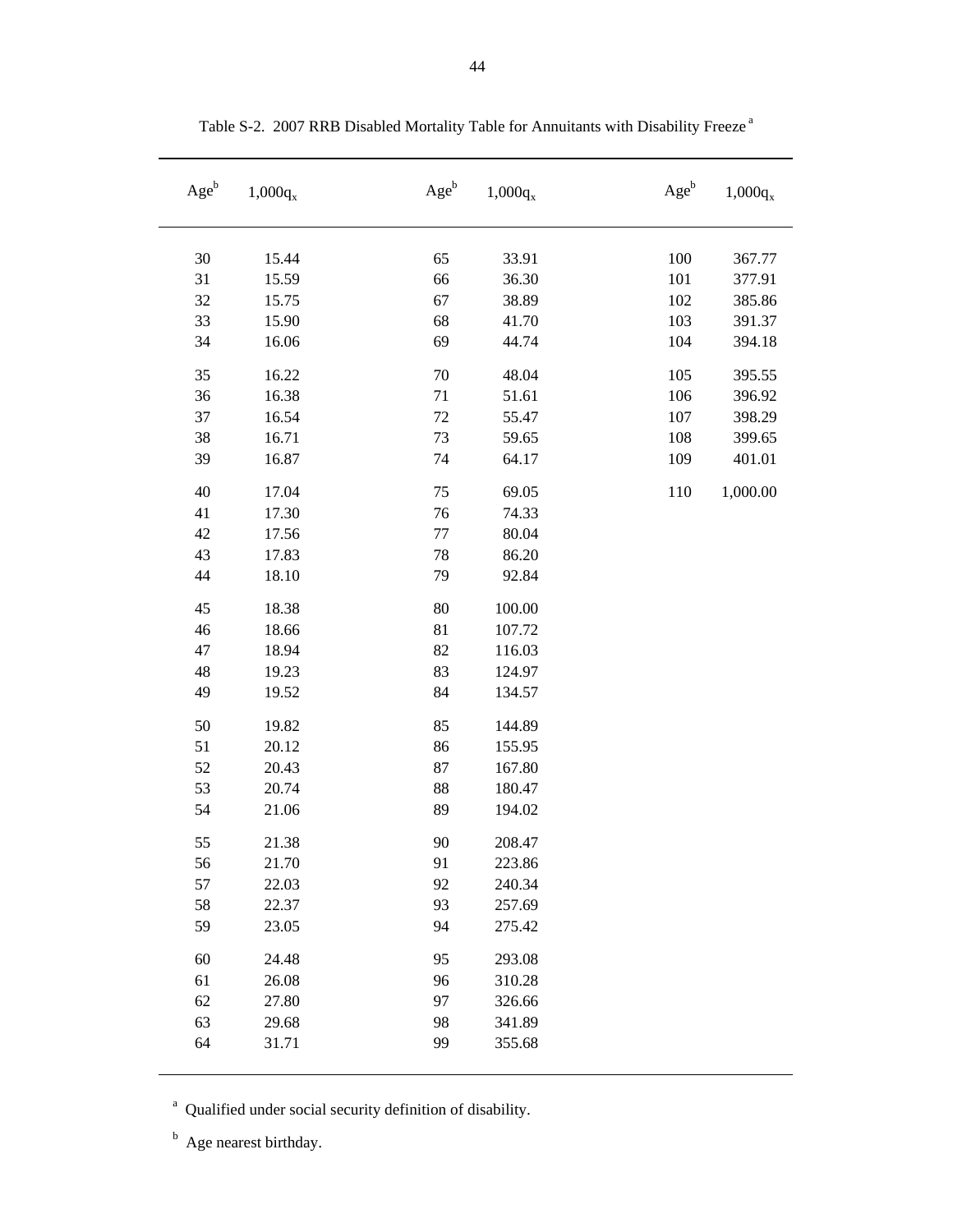| $Age^b$ | $1,000q_x$ | $Age^b$ | $1,000q_x$ | $\rm{Age}^b$ | $1,000q_x$ |
|---------|------------|---------|------------|--------------|------------|
|         |            |         |            |              |            |
| 40      | 3.77       | 70      | 34.75      | 100          | 366.45     |
| 41      | 3.89       | 71      | 37.99      | 101          | 376.04     |
| 42      | 4.00       | 72      | 41.54      | 102          | 383.53     |
| 43      | 4.12       | 73      | 45.40      | 103          | 388.73     |
| 44      | 4.24       | 74      | 49.62      | 104          | 391.43     |
| 45      | 4.36       | 75      | 54.23      | 105          | 392.81     |
| 46      | 4.49       | 76      | 59.27      | 106          | 394.18     |
| 47      | 4.62       | 77      | 64.78      | 107          | 395.55     |
| 48      | 4.76       | 78      | 70.79      | 108          | 396.92     |
| 49      | 5.21       | 79      | 77.36      | 109          | 398.29     |
| 50      | 5.70       | 80      | 84.54      | 110          | 1,000.00   |
| 51      | 6.25       | 81      | 92.36      |              |            |
| 52      | 6.84       | 82      | 100.90     |              |            |
| 53      | 7.49       | 83      | 110.19     |              |            |
| 54      | 8.20       | 84      | 120.31     |              |            |
| 55      | 8.98       | 85      | 131.32     |              |            |
| 56      | 9.83       | 86      | 143.29     |              |            |
| 57      | 10.77      | 87      | 156.27     |              |            |
| 58      | 11.79      | 88      | 170.34     |              |            |
| 59      | 12.90      | 89      | 185.57     |              |            |
| 60      | 14.13      | 90      | 202.02     |              |            |
| 61      | 15.46      | 91      | 219.76     |              |            |
| 62      | 16.92      | 92      | 238.37     |              |            |
| 63      | 18.52      | 93      | 257.13     |              |            |
| 64      | 20.27      | 94      | 275.39     |              |            |
| 65      | 22.18      | 95      | 293.06     |              |            |
| 66      | 24.27      | 96      | 310.26     |              |            |
| 67      | 26.55      | 97      | 326.63     |              |            |
| 68      | 29.05      | 98      | 341.72     |              |            |
| 69      | 31.77      | 99      | 354.95     |              |            |
|         |            |         |            |              |            |

Table S-3. 2007 RRB Disabled Mortality Table for Annuitants without Disability Freeze<sup>a</sup>

<sup>a</sup> Not qualified under social security definition of disability.

<sup>b</sup> Age nearest birthday.

 $\overline{\phantom{0}}$ 

 $\overline{\phantom{a}}$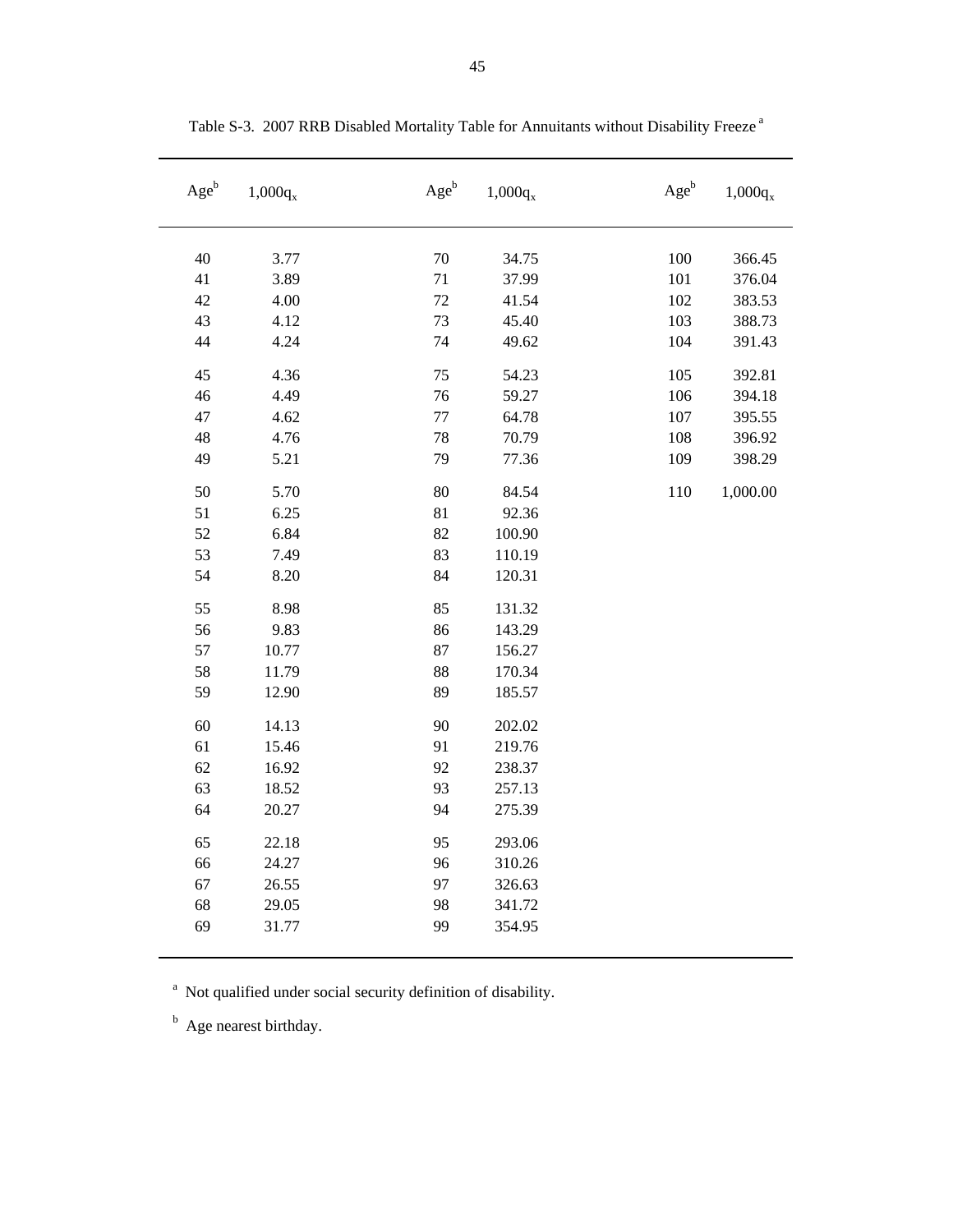| $Age^b$ | $1,000q_{x-1/2}$ | $Age^b$ | $1,000q_{x-1/2}$ |
|---------|------------------|---------|------------------|
|         |                  | 45      | 1.72             |
|         |                  | 46      | 1.81             |
| 17      | 1.11             | 47      | 1.91             |
| 18      | 1.11             | 48      | 2.03             |
| 19      | 1.11             | 49      | 2.16             |
|         |                  |         |                  |
| 20      | 1.11             | 50      | 2.30             |
| 21      | 1.11             | 51      | 2.47             |
| 22      | 1.11             | 52      | 2.65             |
| 23      | 1.11             | 53      | 2.85             |
| 24      | 1.11             | 54      | 3.08             |
| 25      | 1.11             | 55      | 3.34             |
| 26      | 1.11             | 56      | 3.63             |
| $27\,$  | 1.11             | 57      | 3.96             |
| 28      | 1.11             | 58      | 4.33             |
| 29      | 1.11             | 59      | 4.74             |
| 30      | 1.11             | 60      | 5.20             |
| 31      | 1.12             | 61      | 5.72             |
| 32      | 1.14             | 62      | 6.30             |
| 33      | 1.16             | 63      | 6.96             |
| 34      | 1.18             | 64      | 7.69             |
| 35      | 1.21             | 65      | 8.52             |
| 36      | 1.24             | 66      | 9.44             |
| 37      | 1.27             | 67      | 10.48            |
| 38      | 1.31             | 68      | 11.65            |
| 39      | 1.35             | 69      | 12.96            |
| 40      | 1.39             | 70      | 14.43            |
| 41      | 1.44             | 71      | 16.08            |
| 42      | 1.50             | 72      | 17.94            |
| 43      | 1.57             | 73      | 20.02            |
| 44      | 1.64             | 74      | 22.36            |
|         |                  | 75      | 24.99            |

Table S-4. 2003 RRB Active Service Mortality Table<sup>a</sup>

<sup>a</sup> Deaths in active service are those of employees who last worked in the railroad industry in the year in which death occurred or in the preceding calendar year. The exposures correspond to this definition.

<sup>b</sup> Age attained in calendar year of exposure.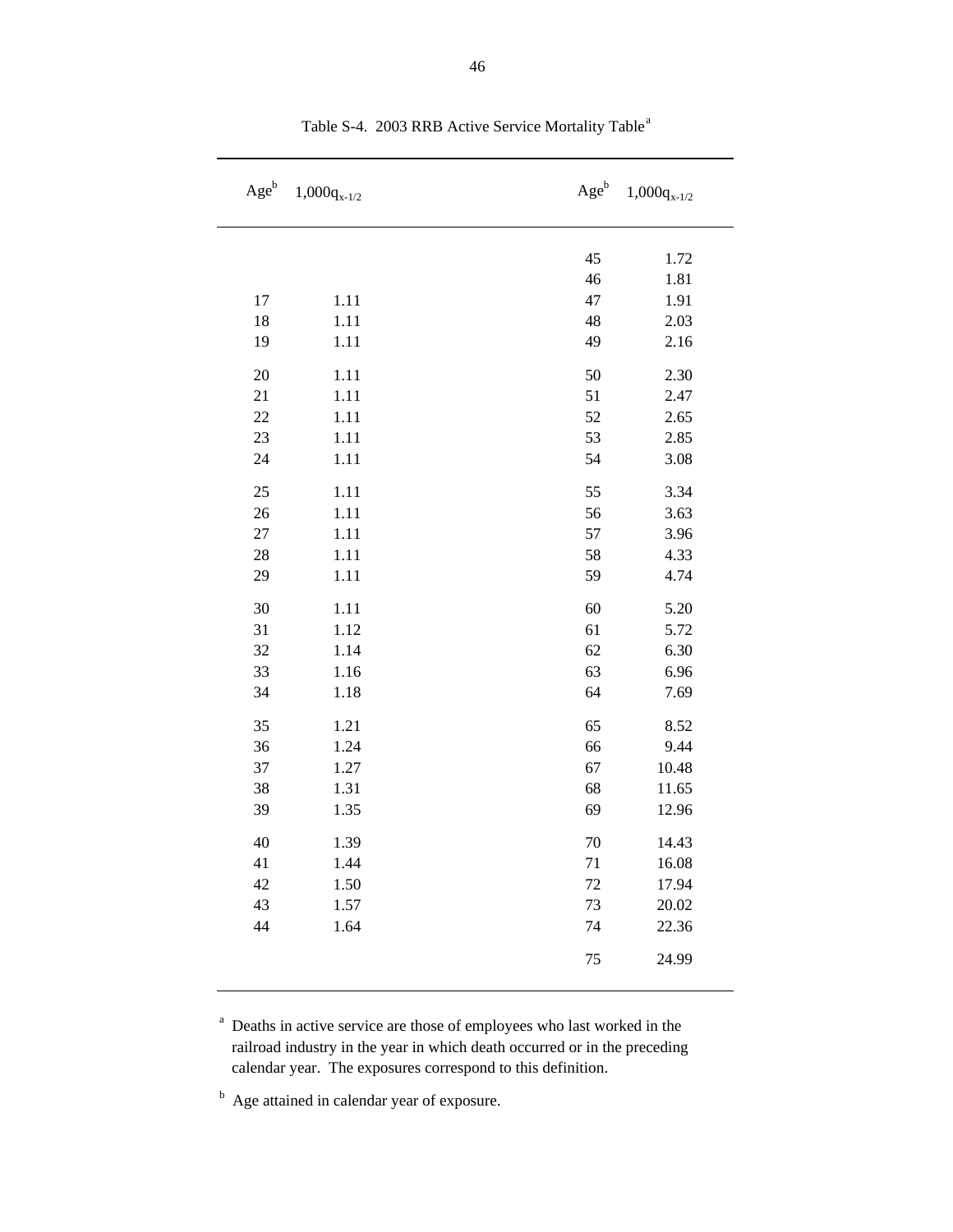| $Age^b$ | $1,000q_x^t$ | $Age^b$ | $1,000q_x^t$ |
|---------|--------------|---------|--------------|
| 60      | 23.06        | 95      | 368.07       |
| 61      | 24.83        | 96      | 387.77       |
| 62      | 26.76        | 97      | 407.05       |
| 63      | 28.85        | 98      | 425.90       |
| 64      | 31.13        | 99      | 444.30       |
|         |              |         |              |
| 65      | 33.61        | 100     | 462.26       |
| 66      | 36.32        | 101     | 479.76       |
| 67      | 39.26        | 102     | 496.80       |
| 68      | 42.47        | 103     | 513.38       |
| 69      | 45.98        | 104     | 529.50       |
| 70      | 49.80        | 105     | 545.16       |
| 71      | 53.96        | 106     | 560.36       |
| 72      | 58.51        | 107     | 575.10       |
| 73      | 63.48        | 108     | 589.38       |
| 74      | 68.90        | 109     | 603.21       |
|         |              |         |              |
| 75      | 74.82        | 110     | 1,000.00     |
| 76      | 81.29        |         |              |
| 77      | 88.35        |         |              |
| 78      | 96.06        |         |              |
| 79      | 104.47       |         |              |
| 80      | 113.66       |         |              |
| 81      | 123.67       |         |              |
| 82      | 134.60       |         |              |
| 83      | 146.50       |         |              |
| 84      | 159.45       |         |              |
| 85      | 173.55       |         |              |
| 86      | 188.86       |         |              |
| 87      | 205.47       |         |              |
| 88      | 223.47       |         |              |
| 89      | 242.92       |         |              |
| 90      | 263.69       |         |              |
| 91      | 285.29       |         |              |
| 92      | 306.55       |         |              |
| 93      | 327.44       |         |              |
| 94      | 347.95       |         |              |
|         |              |         |              |

Table S-5. 2007 RRB Spouse Total Termination<sup>a</sup> Table

<sup>a</sup> Mainly death of employee or death of spouse.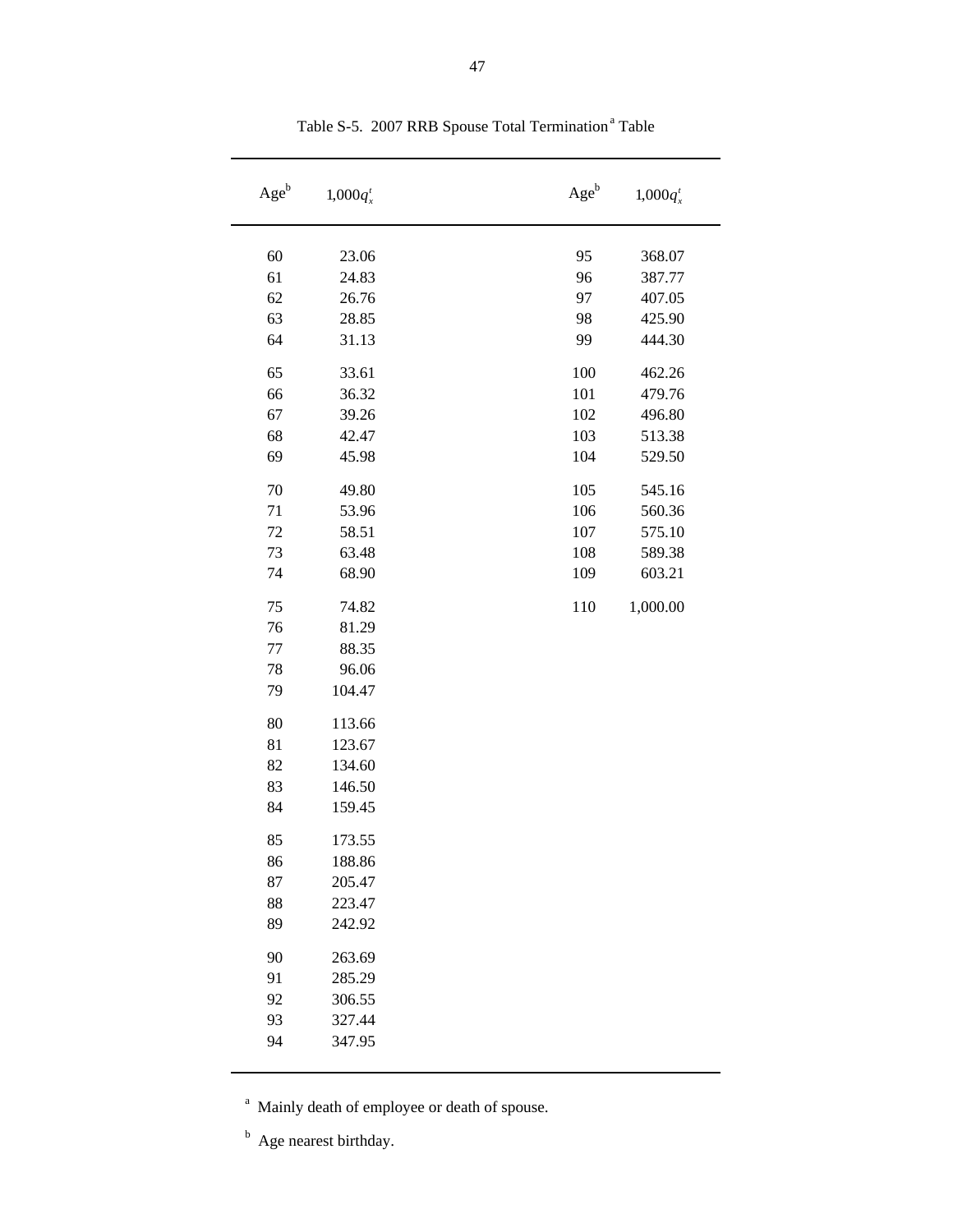| Age $a$ of<br>employee | Employees with<br>30 or more<br>years of service | Employees with<br>less than 30<br>years of service |
|------------------------|--------------------------------------------------|----------------------------------------------------|
| 59 and under           | 0.000                                            | 0.000                                              |
| 60                     | 0.196                                            | 0.000                                              |
| 61                     | 0.300                                            | 0.000                                              |
| 62                     | 0.414                                            | 0.087                                              |
| 63                     | 0.507                                            | 0.192                                              |
| 64                     | 0.580                                            | 0.276                                              |
| 65                     | 0.637                                            | 0.349                                              |
| 66                     | 0.681                                            | 0.412                                              |
| 67                     | 0.713                                            | 0.466                                              |
| 68                     | 0.738                                            | 0.510                                              |
| 69                     | 0.756                                            | 0.546                                              |
| 70                     | 0.770                                            | 0.574                                              |
| 71                     | 0.779                                            | 0.594                                              |
| 72                     | 0.784                                            | 0.609                                              |
| 73                     | 0.785                                            | 0.616                                              |
| 74                     | 0.781                                            | 0.619                                              |
| 75                     | 0.775                                            | 0.616                                              |
| 76                     | 0.765                                            | 0.610                                              |
| $77 \,$                | 0.753                                            | 0.599                                              |
| 78                     | 0.738                                            | 0.585                                              |
| 79                     | 0.721                                            | 0.569                                              |
| 80                     | 0.703                                            | 0.551                                              |
| 81                     | 0.682                                            | 0.531                                              |
| 82                     | 0.661                                            | 0.510                                              |
| 83                     | 0.638                                            | 0.490                                              |
| 84                     | 0.616                                            | 0.469                                              |
| 85                     | 0.592                                            | 0.449                                              |
| 86                     | 0.568                                            | 0.429                                              |
| 87                     | 0.543                                            | 0.408                                              |
| 88                     | 0.517                                            | 0.387                                              |
| 89                     | 0.490                                            | 0.366                                              |
| 90                     | 0.462                                            | 0.344                                              |
| 91                     | 0.432                                            | 0.322                                              |
| 92                     | 0.402                                            | 0.298                                              |
| 93                     | 0.370                                            | 0.273                                              |
| 94                     | 0.337                                            | 0.247                                              |
| 95                     | 0.303                                            | 0.220                                              |
| 96                     | 0.266                                            | 0.190                                              |
| 97                     | 0.228                                            | 0.159                                              |
| 98                     | 0.189                                            | 0.126                                              |
| 99 & over              | 0.147                                            | 0.091                                              |

Table S-6. Probability of a retired employee having a spouse eligible for railroad retirement benefits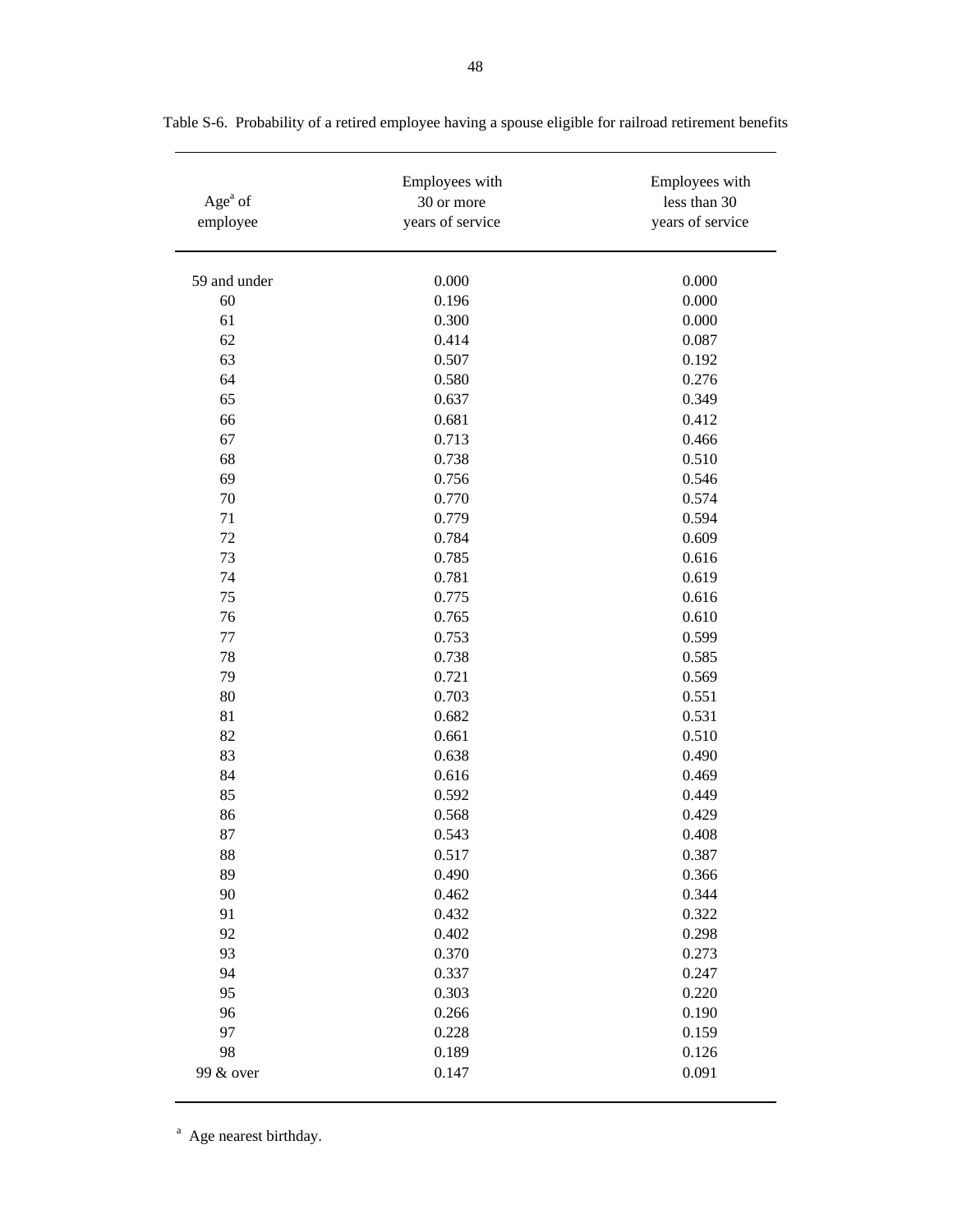| Age <sup>a</sup> | $1,000q_x$   | Age <sup>a</sup> | $1,000q_x$ | Age <sup>a</sup> | $1,000q_x$       |
|------------------|--------------|------------------|------------|------------------|------------------|
| 20               | 0.23         | 55               | 5.42       | 90               | 128.50           |
| 21               | 0.25         | 56               | 5.93       | 91               | 140.66           |
| $22\,$           | 0.27         | 57               | 6.49       | 92               | 153.98           |
| 23               | 0.30         | 58               | 7.11       | 93               | 168.56           |
| 24               | 0.33         | 59               | 7.78       | 94               | 184.52           |
| 25               | 0.36         | 60               | 8.52       | 95               | 201.99           |
| 26               | 0.39         | 61               | 9.32       | 96               | 221.00           |
| $27\,$           | 0.43         | 62               | 10.21      | 97               | 241.15           |
| 28               | 0.47         | 63               | 11.17      | 98               | 261.92           |
| 29               | 0.52         | 64               | 12.23      | 99               | 282.85           |
| 30               | 0.56         | 65               | 13.39      | 100              | 303.44           |
| 31               | 0.62         | 66               | 14.66      | 101              | 323.26           |
| 32               | 0.68         | 67               | 16.04      | 102              | 341.87           |
| 33               | 0.74         | 68               | 17.56      | 103              | 358.88           |
| 34               | 0.81         | 69               | 19.23      | 104              | 373.89           |
| 35               | 0.89         | 70               | 21.05      | 105              | 386.55           |
| 36               | 0.97         | 71               | 23.04      | 106              | 396.55           |
| 37               |              | 72               | 25.22      | 107              |                  |
| 38               | 1.06         | 73               | 27.61      | 108              | 403.60           |
| 39               | 1.16<br>1.27 | 74               | 30.22      | 109              | 407.43<br>407.86 |
|                  |              |                  |            |                  |                  |
| 40               | 1.39         | 75               | 33.08      | 110              | 1,000.00         |
| 41               | 1.53         | 76               | 36.21      |                  |                  |
| 42               | 1.67         | 77               | 39.64      |                  |                  |
| 43               | 1.83         | 78               | 43.40      |                  |                  |
| 44               | 2.00         | 79               | 47.51      |                  |                  |
| 45               | 2.19         | 80               | 52.00      |                  |                  |
| 46               | 2.40         | 81               | 56.93      |                  |                  |
| 47               | 2.63         | 82               | 62.32      |                  |                  |
| 48               | 2.88         | 83               | 68.22      |                  |                  |
| 49               | 3.15         | 84               | 74.67      |                  |                  |
| 50               | 3.45         | 85               | 81.74      |                  |                  |
| 51               | 3.77         | 86               | 89.48      |                  |                  |
| 52               | 4.13         | $87\,$           | 97.96      |                  |                  |
| 53               | 4.52         | 88               | 107.23     |                  |                  |
| 54               | 4.95         | 89               | 117.38     |                  |                  |

Table S-7. 1995 RRB Mortality Table for Widows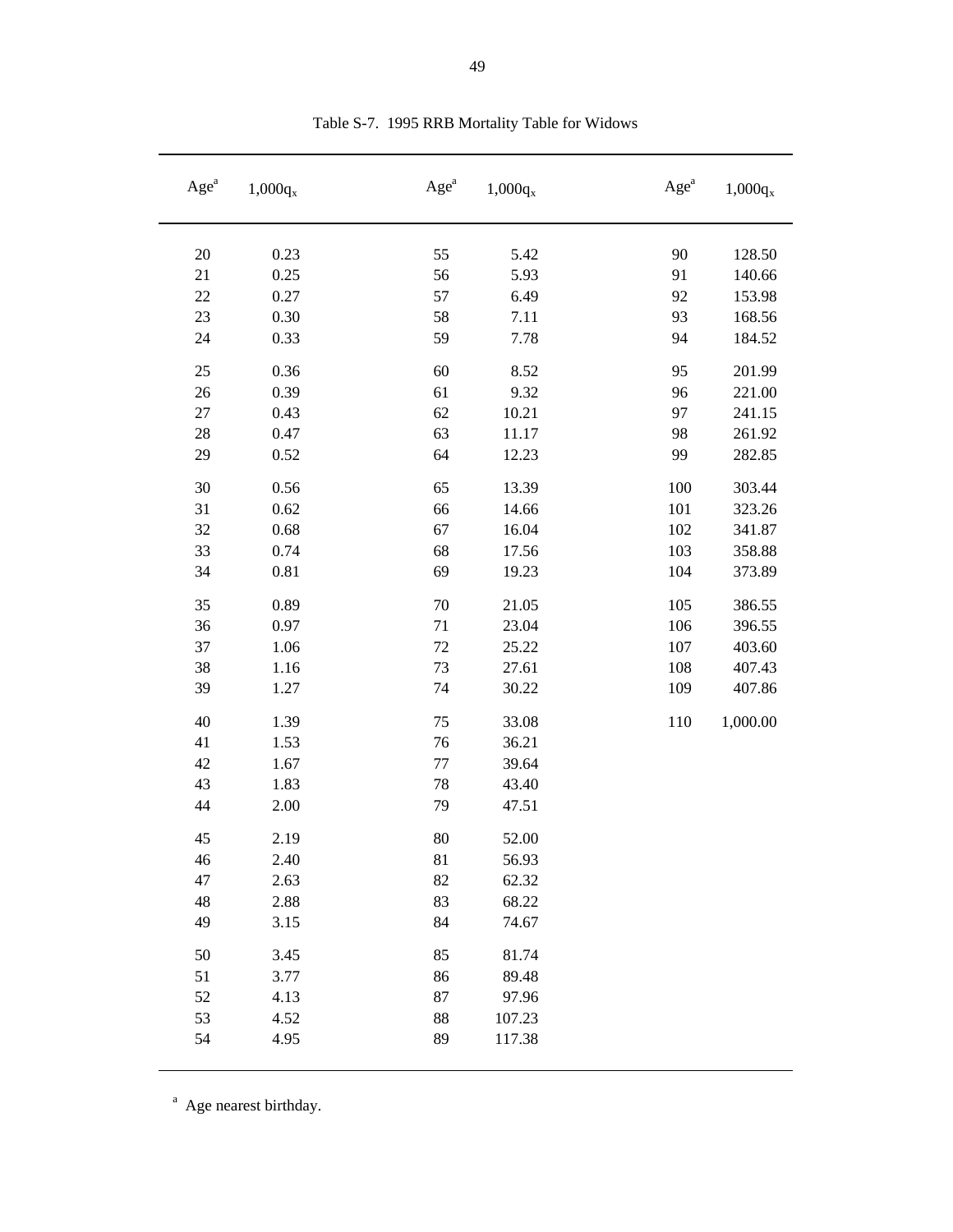|  | Table S-8. 1997 RRB Remarriage Table |  |
|--|--------------------------------------|--|
|  | (Probabilities of remarriage)        |  |

| Age <sup>a</sup> at |                  |                | 1,000 $q''_{[x]+n}$ for <u>n equal to</u> |                |                |                    |              |
|---------------------|------------------|----------------|-------------------------------------------|----------------|----------------|--------------------|--------------|
| widowhood [x]       | $\boldsymbol{0}$ | $\mathbf{1}$   | $\overline{\mathbf{c}}$                   | $\sqrt{3}$     | $\overline{4}$ | Age <sup>a</sup> x | 1,000q''     |
| 20                  | 24.76            | 56.57          | 66.98                                     | 72.11          | 61.24          | 25                 | 45.66        |
| $21\,$              | 23.57            | 53.82          | 63.69                                     | 68.54          | 58.18          | 26                 | 43.35        |
| 22                  | 22.42            | 51.18          | 60.54                                     | 65.12          | 55.24          | 27                 | 41.14        |
| 23                  | 21.32            | 48.64          | 57.51                                     | 61.83          | 52.42          | 28                 | 39.02        |
| 24                  | 20.27            | 46.21          | 54.61                                     | 58.67          | 49.71          | 29                 | 36.98        |
| 25                  | 19.25            | 43.88          | 51.82                                     | 55.64          | 47.12          | 30                 | 35.02        |
| 26                  | 18.28            | 41.64          | 49.14                                     | 52.73          | 44.62          | 31                 | 33.14        |
| $27\,$              | 17.35            | 39.49          | 46.58                                     | 49.94          | 42.23          | 32                 | 31.34        |
| 28                  | 16.45            | 37.42          | 44.11                                     | 47.27          | 39.93          | 33                 | 29.61        |
| 29                  | 15.59            | 35.44          | 41.74                                     | 44.69          | 37.73          | 34                 | 27.95        |
| 30                  | 14.77            | 33.54          | 39.47                                     | 42.23          | 35.61          | 35                 | 26.36        |
| 31                  | 13.97            | 31.72          | 37.29                                     | 39.86          | 33.58          | 36                 | 24.83        |
| 32                  | 13.21            | 29.97          | 35.20                                     | 37.59          | 31.63          | 37                 | 23.36        |
| 33                  | 12.48            | 28.29          | 33.20                                     | 35.40          | 29.76          | 38                 | 21.95        |
| 34                  | 11.78            | 26.67          | 31.27                                     | 33.31          | 27.97          | 39                 | 20.60        |
| 35                  | 11.11            | 25.13          | 29.42                                     | 31.30          | 26.24          | 40                 | 19.30        |
| 36                  | 10.47            | 23.64          | 27.64                                     | 29.37          | 24.59          | 41                 | 18.05        |
| 37                  | 9.85             | 22.21          | 25.94                                     | 27.52          | 23.00          | 42                 | 16.86        |
| 38                  | 9.25             | 20.84          | 24.31                                     | 25.74          | 21.48          | 43                 | 15.71        |
| 39                  | 8.68             | 19.53          | 22.74                                     | 24.04          | 20.02          | 44                 | 14.61        |
| 40                  | 8.14             | 18.27          | 21.23                                     | 22.40          | 18.61          | 45                 | 13.55        |
| 41                  | 7.61             | 17.06          | 19.79                                     | 20.83          | 17.26          | 46                 | 12.53        |
| 42                  | 7.11             | 15.90          | 18.40                                     | 19.32          | 15.97          | 47                 | 11.56        |
| 43                  | 6.62             | 14.78          | 17.07                                     | 17.88          | 14.73          | 48                 | 10.63        |
| 44                  | 6.16             | 13.71          | 15.79                                     | 16.49          | 13.54          | 49                 | 9.73         |
| 45                  | 5.71<br>5.29     | 12.69          | 14.56                                     | 15.15          | 12.40<br>11.30 | 50                 | 8.87<br>8.04 |
| 46<br>47            | 4.87             | 11.70<br>10.75 | 13.38                                     | 13.87          | 10.25          | 51<br>52           | 7.25         |
| 48                  | 4.48             | 9.85           | 12.25<br>11.17                            | 12.65<br>11.47 | 9.24           | 53                 | 6.49         |
| 49                  | 4.10             | 8.98           | 10.13                                     | 10.34          | 8.27           | 54                 | 5.76         |
| 50                  | 3.74             | 8.14           | 9.13                                      | 9.25           | 7.33           | 55                 | 5.06         |
| 51                  | 3.39             | 7.34           | 8.17                                      | 8.21           | 6.44           | 56                 | 4.38         |
| 52                  | 3.06             | 6.57           | 7.25                                      | 7.21           | 5.58           | 57                 | 3.74         |
| 53                  | 2.74             | 5.83           | 6.37                                      | 6.25           | 4.76           | 58                 | 3.12         |
| 54                  | 2.43             | 5.12           | 5.52                                      | 5.33           | 3.97           | 59                 | 2.52         |
| 55                  | 2.13             | 4.44           | 4.71                                      | 4.44           | 3.21           | 60                 | 8.29         |
| 56                  | 1.85             | 3.78           | 3.93                                      | 3.60           | 14.84          | 61                 | 4.17         |
| 57                  | 1.58             | 3.15           | 3.18                                      | 15.76          | 8.28           | 62                 | 5.24         |
| 58                  | 1.31             | 2.55           | 14.26                                     | 8.24           | 9.93           | 63                 | 4.67         |
| 59                  | 1.06             | 13.76          | 8.54                                      | 10.16          | 8.98           | 64                 | 4.16         |
| 60                  | 7.27             | 8.49           | 9.95                                      | 9.11           | 8.13           | 65                 | 3.71         |
| 61                  | 3.77             | 9.78           | 9.10                                      | 8.16           | 7.35           | 66                 | 3.31         |
| 62                  | 4.67             | 8.98           | 8.32                                      | 7.32           | 6.65           | 67                 | 2.95         |
| 63                  | 4.18             | 8.24           | 7.60                                      | 6.56           | 6.01           | 68                 | 2.63         |
| 64                  | 3.74             | 7.56           | 6.95                                      | 5.88           | 5.44           | 69                 | 2.34         |
| 65                  | 3.35<br>3.00     | 6.94           | 6.35<br>5.81                              | 5.27<br>4.72   | 4.92<br>4.45   | $70\,$<br>$71\,$   | 2.08<br>1.85 |
| 66<br>67            | 2.68             | 6.38<br>5.86   | 5.31                                      | 4.23           | 4.03           | $72\,$             | 1.64         |
| 68                  | 2.40             | 5.38           | 4.85                                      | 3.79           | 3.60           | 73                 | 1.45         |
| 69                  | 2.15             | 4.94           | 4.43                                      | 3.36           | 3.17           | 74                 | 1.27         |
| 70                  | 1.92             | 4.54           | 4.02                                      | 2.95           | 2.77           | 75                 | 1.10         |
| 71                  | 1.72             | 4.13           | 3.60                                      | 2.56           | 2.38           | 76                 | 0.94         |
| 72                  | 1.54             | 3.73           | 3.21                                      | 2.20           | 2.03           | $77\,$             | 0.81         |
| 73                  | 1.39             | 3.34           | 2.83                                      | 1.86           | 1.70           | 78                 | 0.69         |
| 74                  | 1.26             | 2.96           | 2.47                                      | 1.57           | 1.42           | 79                 | 0.58         |
| 75                  | 1.14             | 2.61           | 2.14                                      | 1.30           | 1.16           | $80\,$             | 0.49         |
| 76                  | 1.04             | 2.28           | 1.84                                      | 1.08           | 0.95           | 81                 | 0.40         |
| $77 \,$             | 0.95             | 1.97           | 1.57                                      | 0.88           | 0.76           | 82                 | 0.33         |
| 78                  | 0.87             | 1.70           | 1.33                                      | 0.71           | 0.60           | 83                 | 0.27         |
| 79                  | 0.79             | $1.45\,$       | 1.11                                      | 0.57           | 0.47           | 84                 | 0.22         |
| 80                  | 0.73             | 1.22           | 0.92                                      | 0.45           | 0.37           | 85                 | 0.18         |
| $8\sqrt{1}$         | 0.68             | $1.03\,$       | 0.76                                      | 0.35           | 0.28           | 86                 | 0.15         |
| 82                  | 0.63             | 0.85           | 0.62                                      | 0.27           | 0.22           | 87                 | 0.12         |
| 83                  | 0.59             | 0.71           | 0.50                                      | 0.21           | 0.16           | 88                 | 0.09         |
| 84                  | 0.48             | 0.38           | 0.32                                      | 0.16           | 0.12           | 89                 | 0.06         |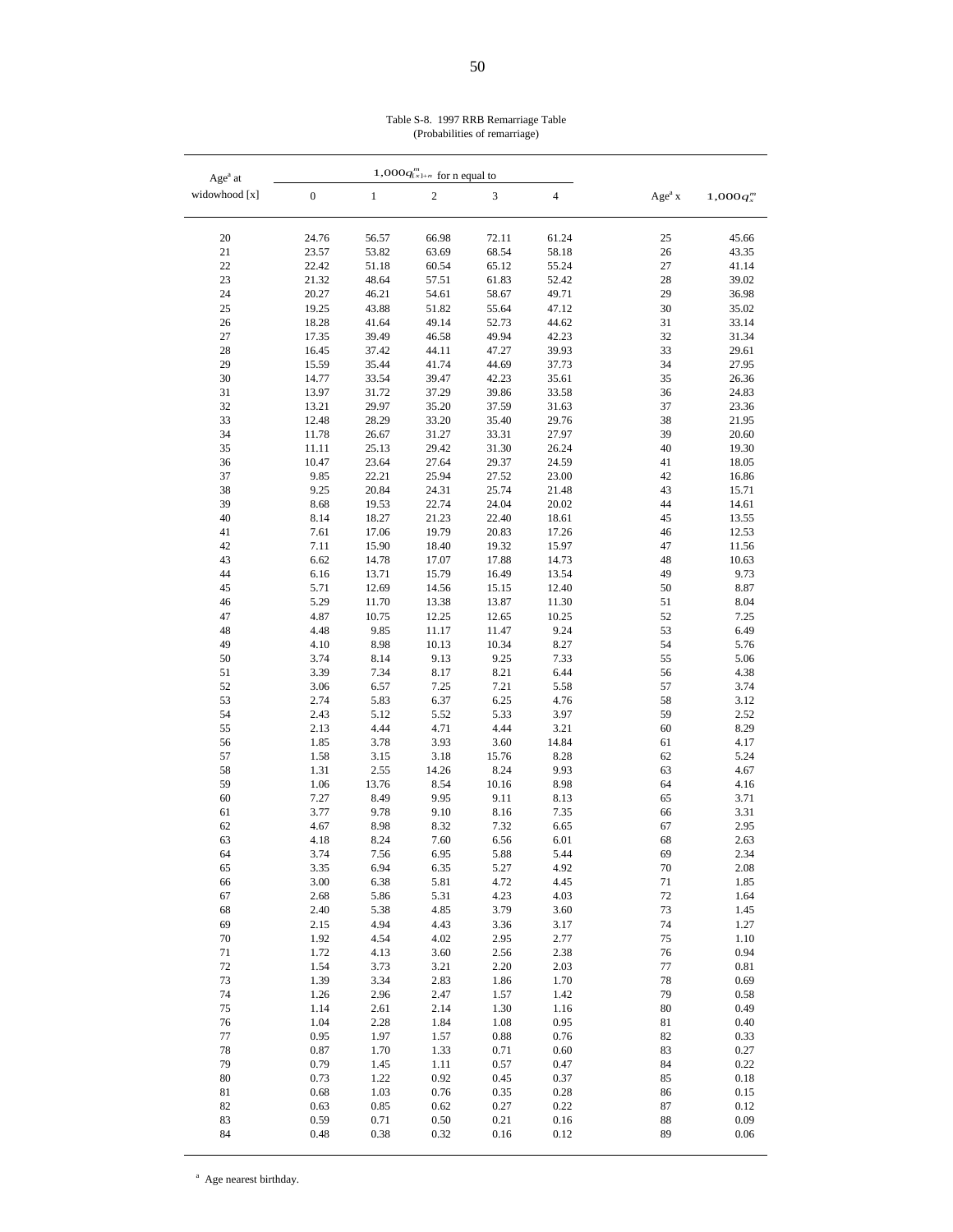| Age <sup>a</sup> | $1,000q_x^t$ | Age <sup>a</sup> | $1,000q_x^t$ | Age <sup>a</sup> | $1,000q_x^t$ |
|------------------|--------------|------------------|--------------|------------------|--------------|
|                  |              | 50               | 16.97        | 85               | 142.28       |
|                  |              | 51               | 17.85        | 86               | 152.12       |
|                  |              | 52               | 18.79        | 87               | 162.66       |
| 18               | 21.92        | 53               | 19.79        | 88               | 173.96       |
| 19               | 21.83        | 54               | 20.87        | 89               | 186.07       |
| 20               | 21.54        | 55               | 22.03        | 90               | 199.04       |
| 21               | 21.06        | 56               | 23.27        | 91               | 212.94       |
| 22               | 20.39        | 57               | 24.59        | 92               | 227.83       |
| 23               | 19.53        | 58               | 26.01        | 93               | 243.79       |
| 24               | 18.50        | 59               | 27.54        | 94               | 260.90       |
| 25               | 17.30        | 60               | 29.17        | 95               | 279.22       |
| 26               | 15.95        | 61               | 30.92        | 96               | 298.86       |
| 27               | 14.45        | 62               | 32.79        | 97               | 319.90       |
| 28               | 13.19        | 63               | 34.80        | 98               | 342.44       |
| 29               | 12.14        | 64               | 36.96        | 99               | 366.60       |
| 30               | 11.30        | 65               | 39.26        | 100              | 379.29       |
| 31               | 10.65        | 66               | 41.73        | 101              | 384.08       |
| 32               | 10.17        | 67               | 44.38        | 102              | 386.52       |
| 33               | 9.85         | 68               | 47.22        | 103              | 387.90       |
| 34               | 9.68         | 69               | 50.26        | 104              | 389.28       |
| 35               | 9.63         | 70               | 53.52        | 105              | 390.66       |
| 36               | 9.70         | 71               | 57.01        | 106              | 392.03       |
| 37               | 9.88         | 72               | 60.75        | 107              | 393.39       |
| 38               | 10.14        | 73               | 64.76        | 108              | 394.76       |
| 39               | 10.47        | 74               | 69.05        | 109              | 396.12       |
| 40               | 10.86        | 75               | 73.65        | 110              | 1,000.00     |
| 41               | 11.30        | 76               | 78.58        |                  |              |
| 42               | 11.77        | 77               | 83.87        |                  |              |
| 43               | 12.27        | 78               | 89.53        |                  |              |
| 44               | 12.81        | 79               | 95.60        |                  |              |
| 45               | 13.39        | 80               | 102.10       |                  |              |
| 46               | 14.01        | 81               | 109.06       |                  |              |
| 47               | 14.68        | 82               | 116.53       |                  |              |
| 48               | 15.39        | 83               | 124.53       |                  |              |
| 49               | 16.15        | 84               | 133.10       |                  |              |

Table S-9. 2004 RRB Total Termination Table for Disabled Children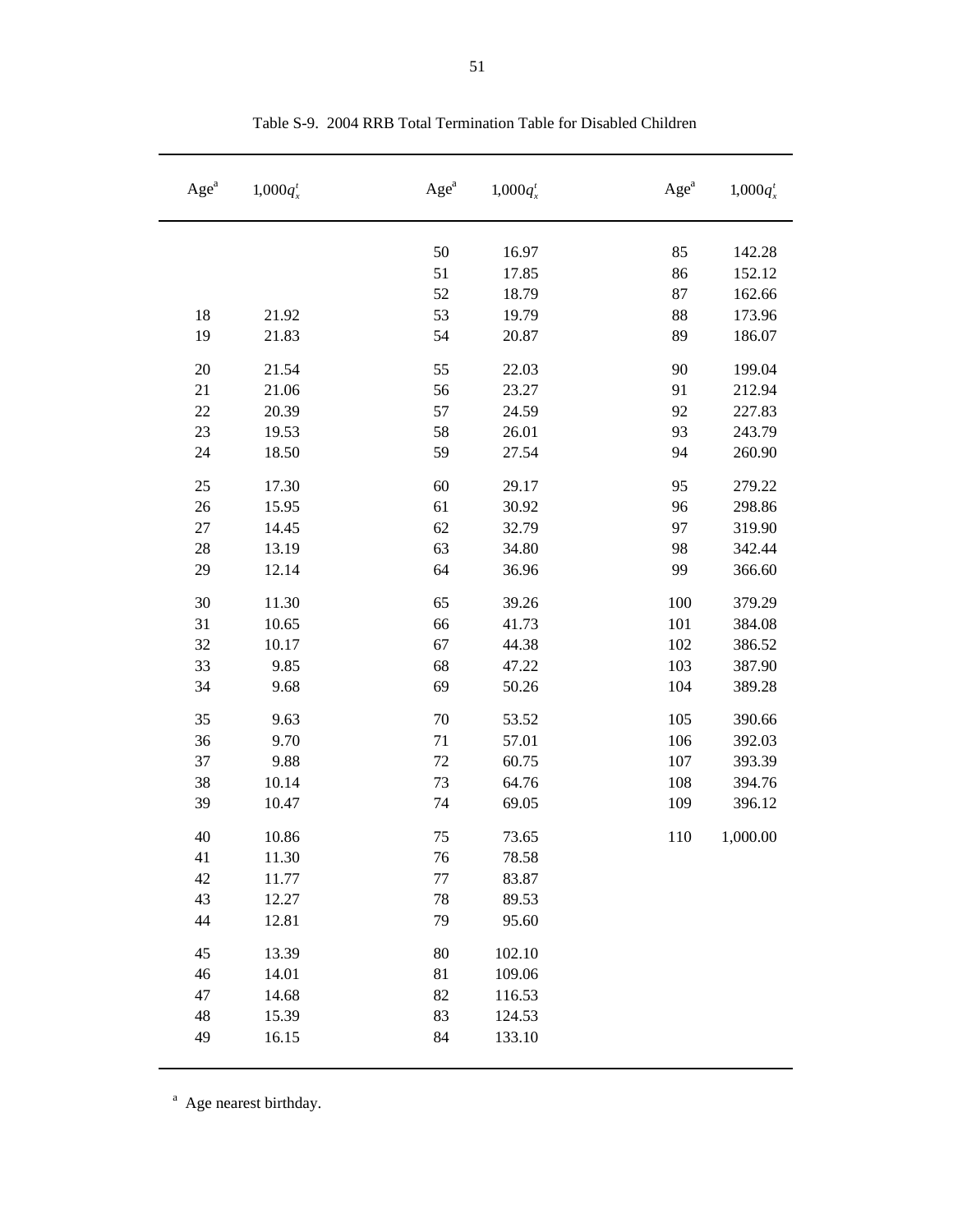|           |          | Years of service |  |
|-----------|----------|------------------|--|
| $Age^c$   | $5 - 29$ | 30 & over        |  |
| 60        |          | 620              |  |
| 61        |          | 490              |  |
| 62        | 100      | 400              |  |
| 63        | 90       | 400              |  |
| 64        | $90\,$   | 400              |  |
| 65        | 230      | 430              |  |
| 66        | 380      | 330              |  |
| 67        | 250      | 330              |  |
| 68        | 250      | 300              |  |
| 69        | 250      | 300              |  |
| $70\,$    | 250      | 300              |  |
| $71\,$    | 250      | 300              |  |
| 72        | 250      | 250              |  |
| 73        | 250      | 250              |  |
| 74        | 250      | 250              |  |
| 75 & over | 250      | 250              |  |

Table S-10. Calendar year rates<sup> $a$ </sup> of immediate<sup>b</sup> age retirement (Retirements per 1,000 exposed)

<sup>a</sup> Technically probabilities.

<sup>b</sup> Immediate retirements are defined as those for which the calendar year of retirement is the same as, or the year following, the calendar year of last employment in the railroad industry.

The age interval is from x-.5 to x+.5, except as indicated below:

|     |                  | Interval for  |             |  |
|-----|------------------|---------------|-------------|--|
| Age | Years of service | Exposure      | Retirements |  |
| 60  | 30 or more       | 59.5-60.5     | $60 - 60.5$ |  |
| 62  | 5-29             | $61.5 - 62.5$ | $62 - 62.5$ |  |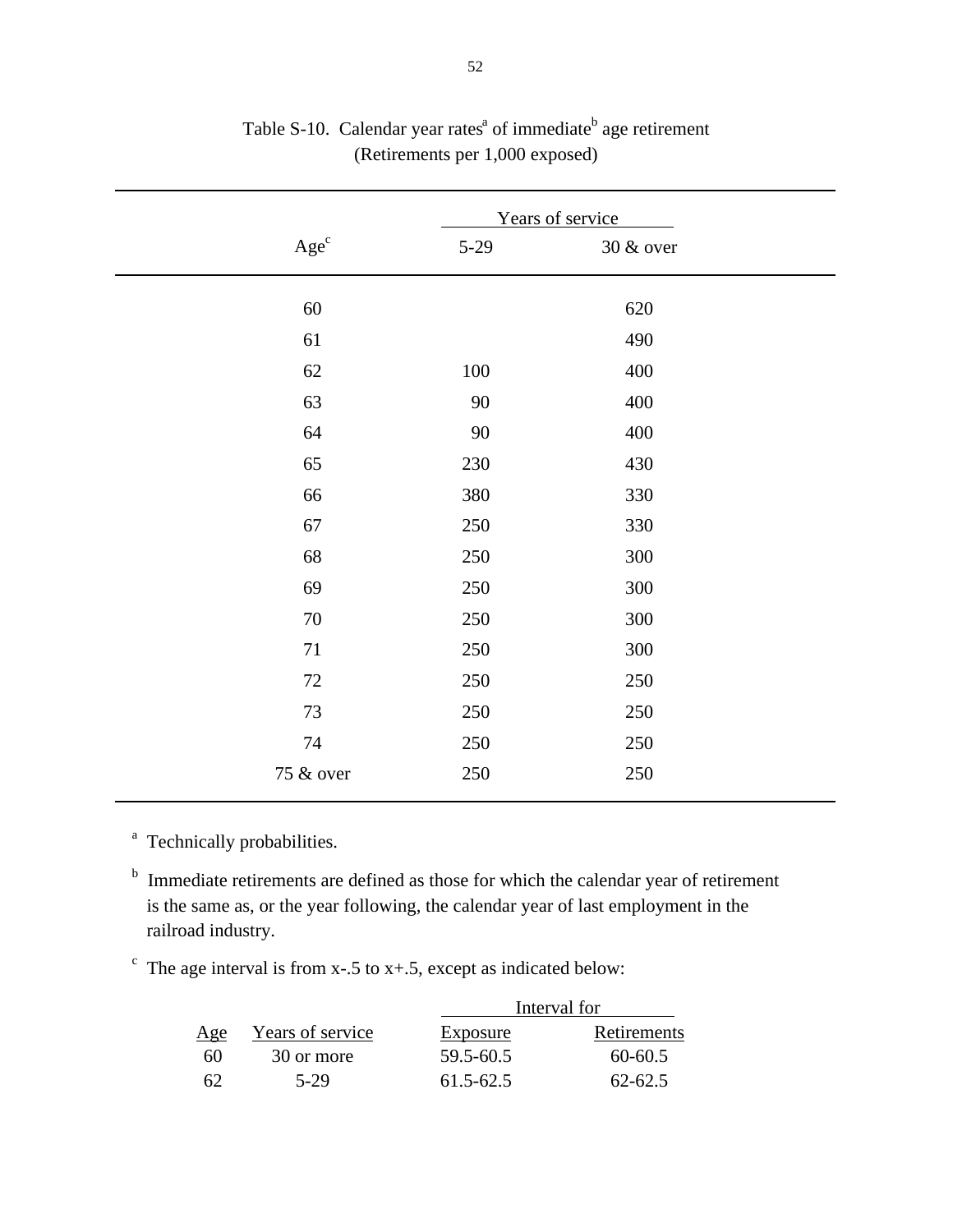|                           |                             | Calendar year rates per 1,000 exposed |                             |                                |                             | Percent of retirements eligible<br>for disability freeze |
|---------------------------|-----------------------------|---------------------------------------|-----------------------------|--------------------------------|-----------------------------|----------------------------------------------------------|
| $\mathbf{Age}^{\text{d}}$ | $10-19$ years<br>of service | $20-24$ years<br>of service           | $25-29$ years<br>of service | 30 or more<br>years of service | $10-19$ years<br>of service | 20 or more<br>years of service                           |
| Under 35                  | 1.2                         | 4.6                                   | 2.6                         | 2.6                            | 98.5%                       | 36.3%                                                    |
| 35                        | 1.5                         | 5.4                                   | 3.0                         | 3.0                            | 98.5                        | 36.3                                                     |
| 36                        | 1.7                         | 6.3                                   | 3.5                         | 3.5                            | 98.5                        | 36.3                                                     |
| 37                        | 2.0                         | 7.3                                   | 4.1                         | 4.1                            | 98.5                        | 36.3                                                     |
| 38                        | 2.4                         | 8.4                                   | 4.7                         | 4.7                            | 98.5                        | 36.3                                                     |
| 39                        | 2.7                         | 9.6                                   | 5.3                         | 5.3                            | 98.5                        | 36.4                                                     |
| 40                        | 3.2                         | 10.9                                  | 6.0                         | 6.0                            | 98.5                        | 36.4                                                     |
| 41                        | 3.6                         | 12.3                                  | 6.8                         | 6.8                            | 98.5                        | 36.5                                                     |
| 42                        | 4.1                         | 13.9                                  | 7.7                         | 7.7                            | 98.5                        | 36.6                                                     |
| 43                        | 4.7                         | 15.5                                  | 8.6                         | 8.6                            | 98.5                        | 36.8                                                     |
| 44                        | 5.3                         | 17.3                                  | 9.6                         | 9.6                            | 98.5                        | 37.0                                                     |
| 45                        | 6.0                         | 19.2                                  | 11.2                        | 11.2                           | 98.5                        | 37.4                                                     |
| 46                        | 6.8                         | 21.3                                  | 12.7                        | 12.7                           | 98.5                        | 37.9                                                     |
| 47                        | 7.6                         | 23.5                                  | 14.3                        | 14.3                           | 98.5                        | 38.7                                                     |
| 48                        | 8.6                         | 25.9                                  | 15.9                        | 15.9                           | 98.5                        | 39.9                                                     |
| 49                        | 9.6                         | 28.4                                  | 17.6                        | 17.6                           | 98.5                        | 41.6                                                     |
| 50                        | 10.8                        | 31.2                                  | 19.2                        | 19.2                           | 98.5                        | 44.3                                                     |
| 51                        | 12.0                        | 34.2                                  | 21.0                        | 21.0                           | 98.5                        | 48.2                                                     |
| 52                        | 13.5                        | 37.4                                  | 22.7                        | 22.7                           | 98.5                        | 54.1                                                     |
| 53                        | 15.0                        | 40.9                                  | 24.5                        | 24.5                           | 98.5                        | 62.9                                                     |
| 54                        | 16.8                        | 44.7                                  | 26.3                        | 26.3                           | 98.5                        | 76.1                                                     |
| 55                        | 18.7                        | 48.7                                  | 28.2                        | 28.2                           | 98.5                        | 89.5                                                     |
| 56                        | 20.9                        | 53.1                                  | 30.1                        | 30.1                           | 98.5                        | 89.5                                                     |
| 57                        | 23.2                        | 57.8                                  | 32.0                        | 32.0                           | 98.5                        | 89.5                                                     |
| 58                        | 25.9                        | 62.8                                  | 34.0                        | 34.0                           | 98.5                        | 89.5                                                     |
| 59                        | 28.8                        | 68.3                                  | 36.0                        | 36.0                           | 98.5                        | 89.5                                                     |
| 60                        | 50.1                        | 74.2                                  | 38.0                        | 18.4                           | 91.9                        | 89.5                                                     |
| 61                        | 49.3                        | 80.5                                  | 40.1                        | 14.8                           | 91.9                        | 89.5                                                     |
| 62                        | 47.3                        | 86.2                                  | 56.6                        | 11.4                           | 91.9                        | 89.5                                                     |
| 63                        | 42.7                        | 82.5                                  | 52.9                        | 8.2                            | 91.9                        | 89.5                                                     |
| 64                        | 32.1                        | 71.8                                  | 42.2                        | 5.4                            | 91.9                        | 89.5                                                     |
| 65                        | 7.7                         | 40.5                                  | 10.9                        | 2.8                            | 91.9                        | 89.5                                                     |

Table S-11. Rates<sup>a</sup> of immediate<sup>b</sup> disability retirement and of eligibility for disability freeze<sup>c</sup>

<sup>a</sup> Technically probabilities.

<sup>b</sup> Immediate retirements are defined as those for which the calendar year of retirement is the same as, or the year following, the calendar year of last employment in the railroad industry.

 $\epsilon$  Qualified under the social security definition of disability.

<sup>d</sup> Age attained in calendar year of exposure.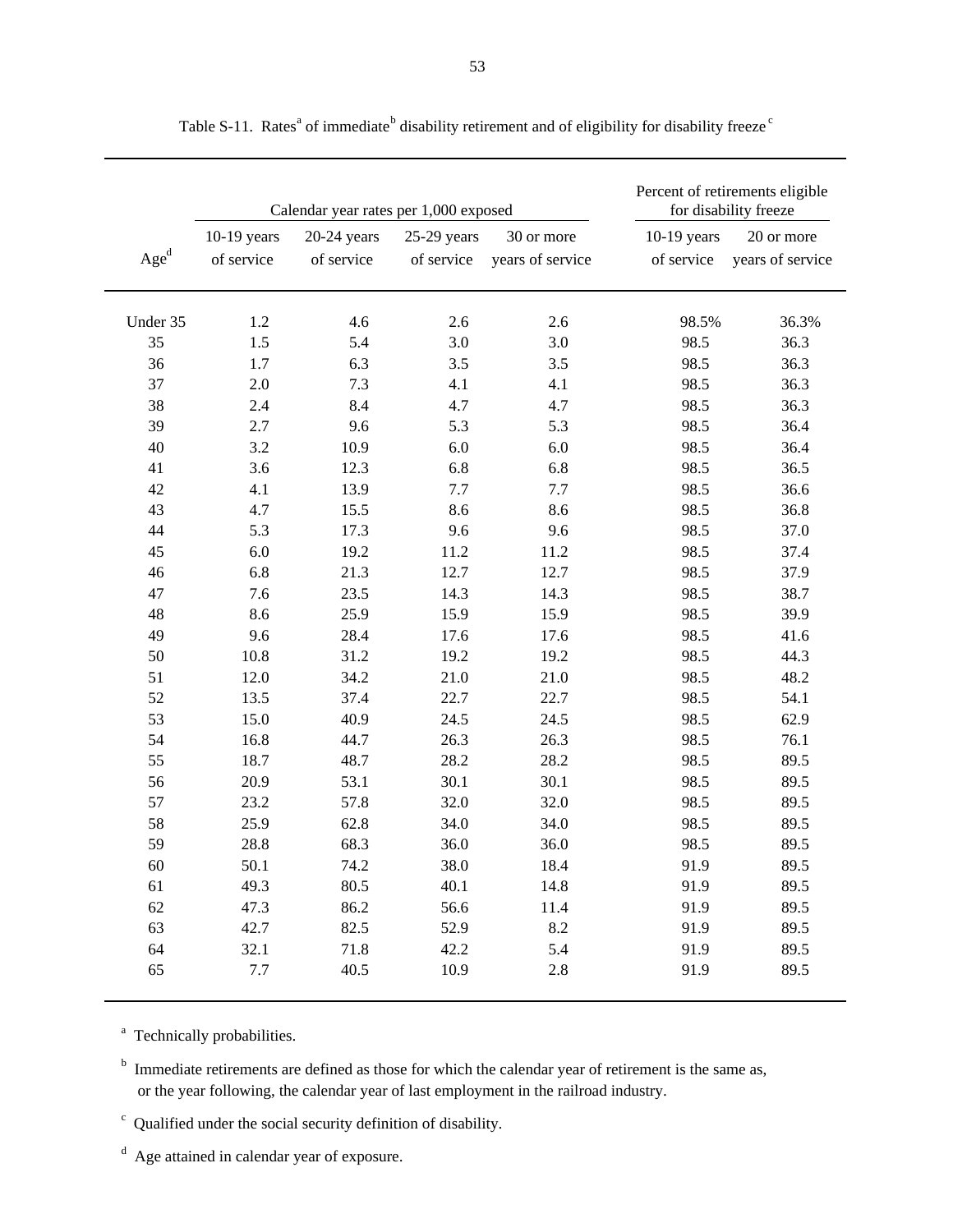| Years of             |          |       | Attained age <sup>c</sup> |       |           |
|----------------------|----------|-------|---------------------------|-------|-----------|
| service <sup>b</sup> | Under 25 | 25-34 | 35-44                     | 45-54 | 55 & over |
| $\boldsymbol{0}$     | 0.196    | 0.148 | 0.177                     | 0.208 | 0.269     |
| $\mathbf{1}$         | 0.171    | 0.116 | 0.115                     | 0.106 | 0.116     |
| $\overline{c}$       | 0.097    | 0.087 | 0.077                     | 0.072 | 0.110     |
| 3                    | 0.072    | 0.072 | 0.059                     | 0.058 | 0.103     |
| $\overline{4}$       | 0.062    | 0.062 | 0.052                     | 0.047 | 0.093     |
| 5                    | 0.054    | 0.054 | 0.046                     | 0.039 | 0.082     |
| 6                    | 0.049    | 0.049 | 0.042                     | 0.032 | 0.071     |
| $\overline{7}$       | 0.044    | 0.044 | 0.038                     | 0.028 | 0.060     |
| 8                    | 0.041    | 0.041 | 0.035                     | 0.024 | 0.049     |
| 9                    | 0.038    | 0.038 | 0.032                     | 0.022 | 0.040     |
| 10                   | 0.036    | 0.036 | 0.030                     | 0.021 | 0.032     |
| 11                   | 0.034    | 0.034 | 0.028                     | 0.020 | 0.027     |
| 12                   | 0.032    | 0.032 | 0.026                     | 0.019 | 0.023     |
| 13                   | 0.030    | 0.030 | 0.024                     | 0.018 | 0.020     |
| 14                   | 0.028    | 0.028 | 0.023                     | 0.017 | 0.019     |
| 15                   | 0.026    | 0.026 | 0.021                     | 0.016 | 0.018     |
| 16                   | 0.024    | 0.024 | 0.019                     | 0.015 | 0.017     |
| 17                   | 0.022    | 0.022 | 0.017                     | 0.014 | 0.017     |
| 18                   | 0.021    | 0.021 | 0.016                     | 0.013 | 0.016     |
| 19                   | 0.019    | 0.019 | 0.014                     | 0.013 | 0.016     |
| 20                   | 0.017    | 0.017 | 0.013                     | 0.012 | 0.015     |
| 21                   | 0.015    | 0.015 | 0.011                     | 0.011 | 0.014     |
| 22                   | 0.013    | 0.013 | 0.010                     | 0.010 | 0.014     |
| 23                   | 0.011    | 0.011 | 0.009                     | 0.009 | 0.013     |
| 24                   | 0.010    | 0.010 | 0.008                     | 0.009 | 0.012     |
| 25                   | 0.008    | 0.008 | 0.008                     | 0.008 | 0.011     |
| 26                   | 0.007    | 0.007 | 0.007                     | 0.007 | 0.010     |
| 27                   | 0.007    | 0.007 | 0.007                     | 0.007 | 0.010     |
| 28                   | 0.006    | 0.006 | 0.006                     | 0.006 | 0.009     |
| 29                   | 0.006    | 0.006 | 0.006                     | 0.005 | 0.008     |
| 30 & over            | 0.014    | 0.014 | 0.014                     | 0.014 | 0.022     |

Table S-12. Calendar year rates<sup>a</sup> of final withdrawal

<sup>a</sup> Technically probabilities.

<sup>b</sup> Rounded up to nearest whole year.

 $\degree$  Age attained in calendar year of exposure.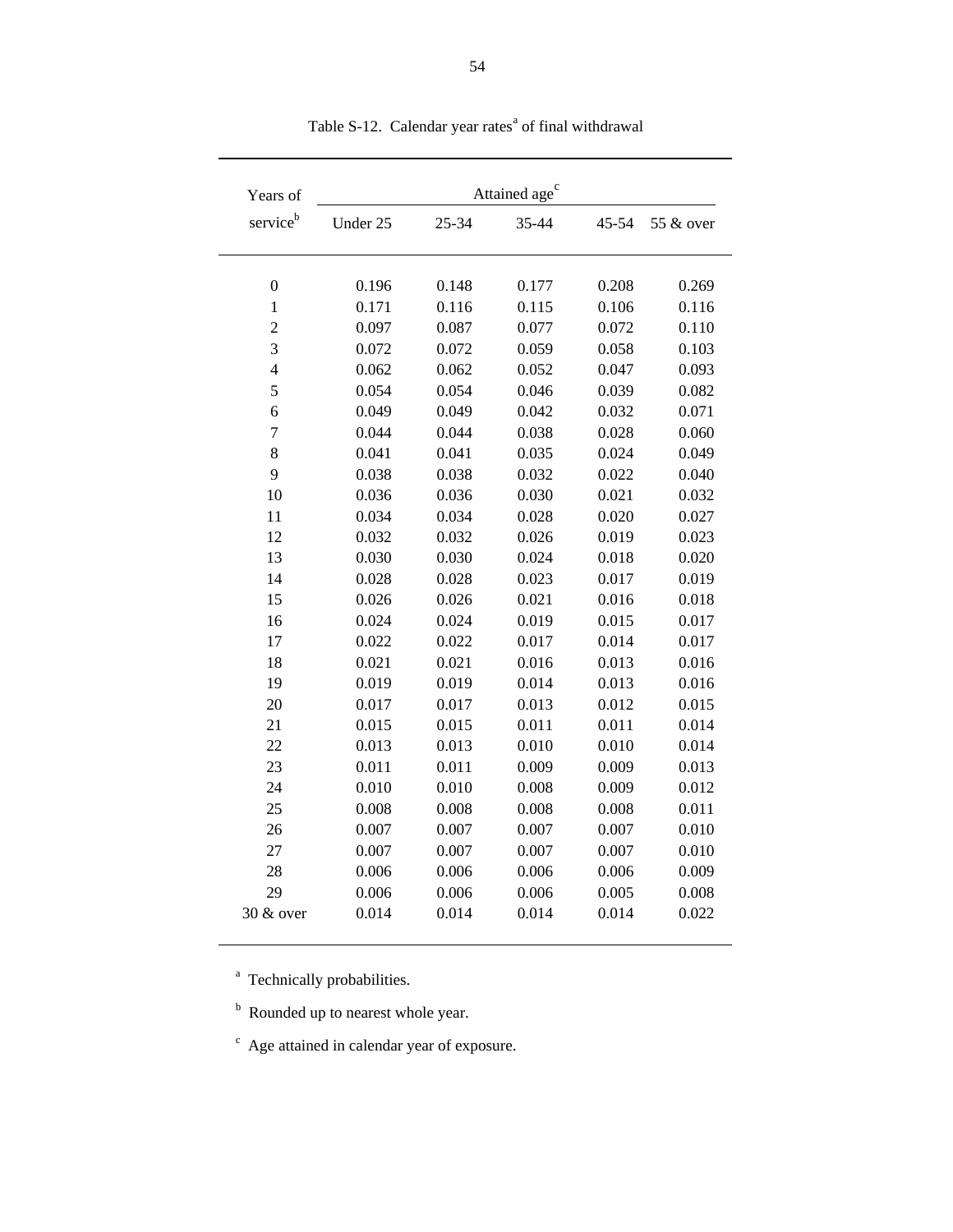| Years<br>$_{\mathrm{of}}$ | Service | Increase in average monthly salary<br>from prior service level |         |  |  |
|---------------------------|---------|----------------------------------------------------------------|---------|--|--|
| service <sup>a</sup>      | months  | Tier 1                                                         | Tier 2  |  |  |
| $\boldsymbol{0}$          | 6.6     |                                                                |         |  |  |
| $\mathbf{1}$              | 11.5    | 17.8%                                                          | 15.4%   |  |  |
| $\overline{c}$            | 11.6    | 11.2%                                                          | 9.7%    |  |  |
| 3                         | 11.6    | 7.1%                                                           | 6.1%    |  |  |
| $\overline{\mathbf{4}}$   | 11.6    | 4.3%                                                           | 3.7%    |  |  |
| 5                         | 11.6    | 2.5%                                                           | 2.0%    |  |  |
| $\epsilon$                | 11.7    | 1.4%                                                           | 1.0%    |  |  |
| 7                         | 11.7    | 0.8%                                                           | 0.5%    |  |  |
| $\,8\,$                   | 11.7    | 0.7%                                                           | 0.4%    |  |  |
| 9                         | 11.7    | 0.7%                                                           | 0.4%    |  |  |
| 10                        | 11.7    | $0.7\%$                                                        | 0.4%    |  |  |
| 11                        | 11.7    | 0.7%                                                           | $0.4\%$ |  |  |
| 12                        | 11.7    | 0.7%                                                           | 0.4%    |  |  |
| 13                        | 11.7    | 0.7%                                                           | $0.4\%$ |  |  |
| 14                        | 11.7    | 0.7%                                                           | 0.4%    |  |  |
| 15                        | 11.7    | 0.7%                                                           | $0.4\%$ |  |  |
| 16                        | 11.7    | 0.6%                                                           | $0.4\%$ |  |  |
|                           |         |                                                                |         |  |  |
| 17                        | 11.7    | 0.6%                                                           | 0.4%    |  |  |
| 18                        | 11.8    | 0.6%                                                           | 0.4%    |  |  |
| 19                        | 11.8    | 0.6%                                                           | 0.4%    |  |  |
| 20                        | 11.8    | 0.6%                                                           | 0.4%    |  |  |
| 21                        | 11.8    | 0.6%                                                           | 0.3%    |  |  |
| 22                        | 11.8    | 0.6%                                                           | 0.3%    |  |  |
| 23                        | 11.8    | 0.6%                                                           | 0.3%    |  |  |
| 24                        | 11.8    | 0.6%                                                           | 0.3%    |  |  |
| 25                        | 11.8    | 0.6%                                                           | 0.3%    |  |  |
| 26                        | 11.9    | 0.5%                                                           | 0.3%    |  |  |
| $27\,$                    | 11.9    | 0.5%                                                           | 0.3%    |  |  |
| 28                        | 11.9    | 0.5%                                                           | 0.3%    |  |  |
| 29                        | 11.9    | 0.5%                                                           | 0.3%    |  |  |
| 30                        | 11.9    | 0.5%                                                           | 0.3%    |  |  |
| 31                        | 11.9    | 0.5%                                                           | 0.3%    |  |  |
| 32                        | 11.9    | 0.5%                                                           | 0.3%    |  |  |
| 33                        | 11.9    | 0.5%                                                           | 0.3%    |  |  |
| 34                        | 11.9    | 0.5%                                                           | 0.3%    |  |  |
| 35                        | 11.9    | 0.5%                                                           | 0.3%    |  |  |
| 36                        | 11.9    | 0.5%                                                           | 0.3%    |  |  |
| 37                        | 11.9    | 0.5%                                                           | 0.3%    |  |  |
| 38                        | 11.9    | 0.5%                                                           | 0.3%    |  |  |
| 39                        | 11.9    | 0.4%                                                           | 0.3%    |  |  |
| 40                        | 11.9    | 0.4%                                                           | 0.3%    |  |  |
| 41                        | 11.9    | 0.4%                                                           | 0.3%    |  |  |
| 42                        | 11.9    | 0.4%                                                           | 0.3%    |  |  |
| 43                        | 11.9    | 0.4%                                                           | 0.3%    |  |  |
| 44                        | 11.9    | 0.4%                                                           | 0.3%    |  |  |
| 45 & over                 | 11.9    | 0.4%                                                           | 0.3%    |  |  |

Table S-13. Service months and salary scales

<sup>a</sup> Rounded up to nearest whole year.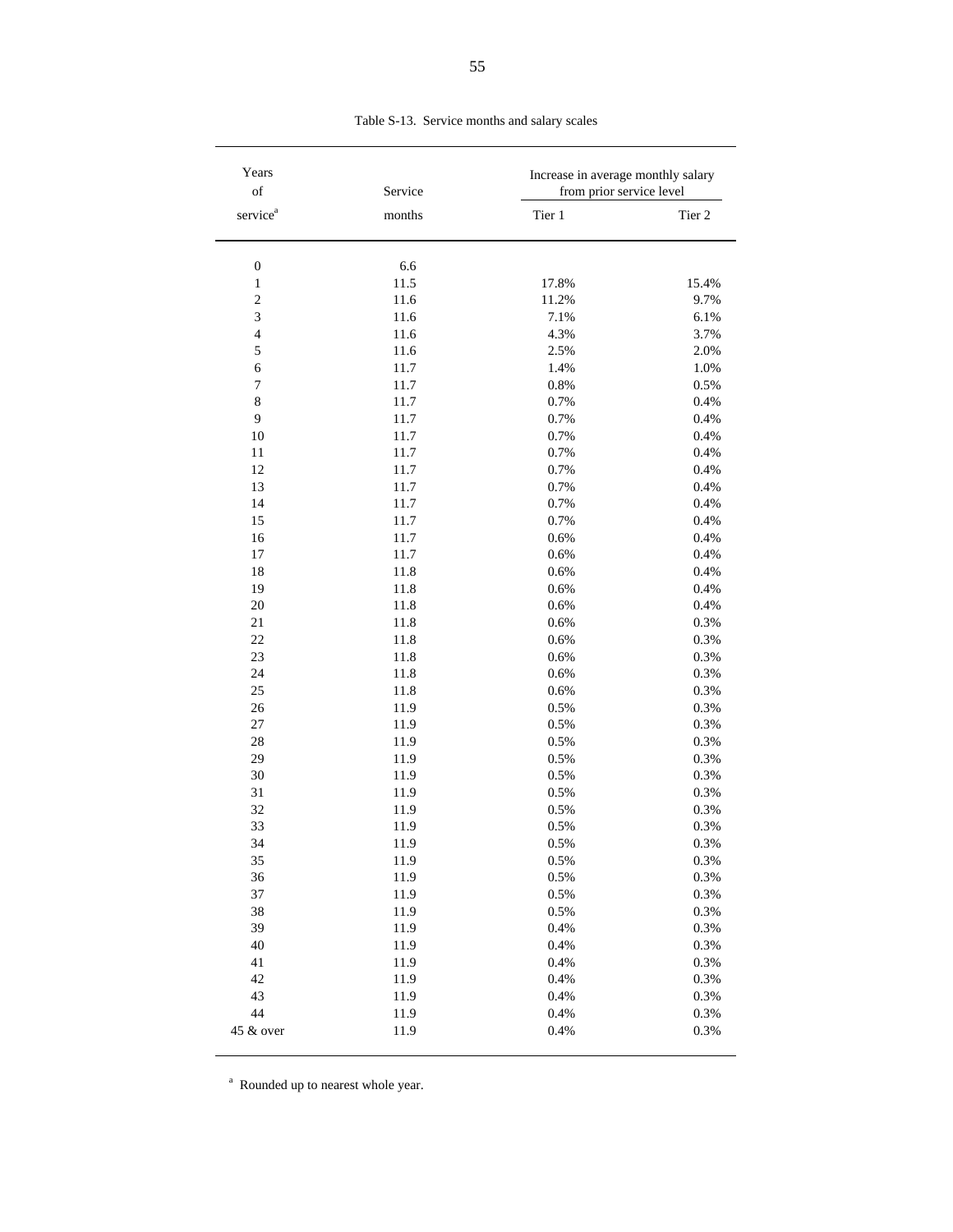|                                 |       |                                |                          | Percent married |                                       |                    |                          |                |                   |
|---------------------------------|-------|--------------------------------|--------------------------|-----------------|---------------------------------------|--------------------|--------------------------|----------------|-------------------|
|                                 |       |                                |                          |                 | Widow under 60 with<br>eligible child |                    |                          |                | Percent with      |
|                                 |       | Widow                          | Widow                    | Widow           | Youngest                              | Youngest           | Youngest                 |                | eligible child    |
| Age of<br>employee <sup>a</sup> | Total | age<br>$62 \& 0 \nvert \nvert$ | age<br>60-61             | under<br>age 60 | child<br>under 16                     | child<br>age 16-17 | child<br>disabled        | Minor<br>child | Disabled<br>child |
| Under 35                        | 71.0  |                                |                          | 71.0            | 58.6                                  |                    | $\overline{\phantom{0}}$ | 82.5           |                   |
| $35 - 39$                       | 71.0  |                                |                          | 71.0            | 58.6                                  | 3.2                | $\overline{\phantom{a}}$ | 86.7           | 2.0               |
| $40 - 44$                       | 71.0  |                                | $\overline{\phantom{0}}$ | 71.0            | 52.1                                  | 7.2                | 0.2                      | 79.2           | 2.0               |
| $45 - 49$                       | 71.0  |                                | $\overline{\phantom{a}}$ | 71.0            | 29.1                                  | 10.1               | 0.5                      | 51.2           | 2.0               |
| $50 - 54$                       | 71.0  | 1.6                            | 0.6                      | 68.8            | 14.6                                  | 5.1                | 1.1                      | 26.3           | 2.0               |
| $55 - 59$                       | 71.0  | 3.5                            | 2.8                      | 64.7            | 5.5                                   | 2.2                | 1.3                      | 11.0           | 2.0               |
| $60 - 64$                       | 71.0  | 18.6                           | 15.3                     | 37.1            | 2.3                                   | 0.6                | 0.7                      | 4.7            | 2.0               |
| $65 - 69$                       | 71.0  | 51.6                           | 7.5                      | 11.9            | 0.7                                   | 0.3                | 0.2                      | 1.9            | 1.6               |
| $70 - 74$                       | 71.0  | 65.0                           | 2.1                      | 3.9             | 0.4                                   | 0.1                | 0.1                      | 0.9            | 1.4               |
| $75 - 79$                       | 66.8  | 64.2                           | 0.8                      | 1.8             | 0.2                                   |                    |                          | 0.4            | 1.0               |
| $80 - 84$                       | 60.8  | 59.7                           | 0.3                      | 0.8             | 0.1                                   |                    |                          | 0.2            | 0.8               |
| $85 - 89$                       | 50.2  | 49.6                           | 0.1                      | 0.5             | 0.1                                   |                    | $\overline{\phantom{0}}$ | 0.1            | 0.8               |
| $90 \& over$                    | 31.9  | 31.5                           | 0.1                      | 0.3             | $\overline{\phantom{a}}$              |                    |                          |                | 0.6               |

|                                 | Average ages of widows                  |                          |                          |                               |                                |                               |                                  |                          |                             |                                             |
|---------------------------------|-----------------------------------------|--------------------------|--------------------------|-------------------------------|--------------------------------|-------------------------------|----------------------------------|--------------------------|-----------------------------|---------------------------------------------|
|                                 | Widow under 60 with<br>eligible child   |                          |                          |                               |                                | Average ages of children      |                                  |                          | Average                     |                                             |
| Age of<br>employee <sup>a</sup> | Widow<br>age<br>$62 \& 0 \nvert \nvert$ | Widow<br>age<br>60-61    | Widow<br>under<br>age 60 | Youngest<br>child<br>under 16 | Youngest<br>child<br>age 16-17 | Youngest<br>child<br>disabled | Youngest<br>child<br>under $16b$ | All<br>minor<br>children | All<br>disabled<br>children | number<br>of minor<br>children <sup>c</sup> |
| Under 35                        |                                         |                          | 31                       | 31                            |                                |                               | 4                                | 6                        |                             | 2.5                                         |
| $35 - 39$                       | $\qquad \qquad \blacksquare$            |                          | 36                       | 36                            | 38                             |                               |                                  | 8                        | 20                          | 2.1                                         |
| $40 - 44$                       |                                         |                          | 41                       | 40                            | 42                             | 44                            | 10                               | 11                       | 20                          | 2.0                                         |
| $45 - 49$                       | $\qquad \qquad \blacksquare$            | $\overline{\phantom{a}}$ | 45                       | 43                            | 47                             | 48                            | 11                               | 12                       | 21                          | 1.6                                         |
| $50 - 54$                       | 64                                      | 61                       | 50                       | 46                            | 48                             | 52                            | 11                               | 12                       | 24                          | 1.5                                         |
| $55 - 59$                       | 65                                      | 61                       | 53                       | 49                            | 51                             | 54                            | 11                               | 12                       | 28                          | 1.4                                         |
| $60 - 64$                       | 66                                      | 61                       | 56                       | 50                            | 53                             | 55                            | 11                               | 12                       | 31                          | 1.4                                         |
| $65 - 69$                       | 67                                      | 61                       | 56                       | 50                            | 53                             | 56                            | 11                               | 12                       | 35                          | 1.3                                         |
| $70 - 74$                       | 70                                      | 61                       | 55                       | 46                            | 53                             | 57                            | 11                               | 12                       | 39                          | 1.3                                         |
| $75 - 79$                       | 74                                      | 61                       | 54                       | 46                            |                                |                               | 11                               | 12                       | 43                          | 1.3                                         |
| $80 - 84$                       | 78                                      | 61                       | 54                       | 46                            | $\overline{\phantom{a}}$       | $\overline{\phantom{a}}$      | 11                               | 12                       | 47                          | 1.3                                         |
| $85 - 89$                       | 82                                      | 61                       | 54                       | 46                            |                                | $\overline{\phantom{a}}$      | 11                               | 12                       | 50                          | 1.3                                         |
| $90 &$ over                     | 86                                      | 61                       | 54                       |                               |                                |                               |                                  |                          | 55                          |                                             |

<sup>a</sup> Age nearest birthday at time of death.

 $b$  Includes families with widows under 60 and children under 16 only.

 $\degree$  Includes families with minor children only.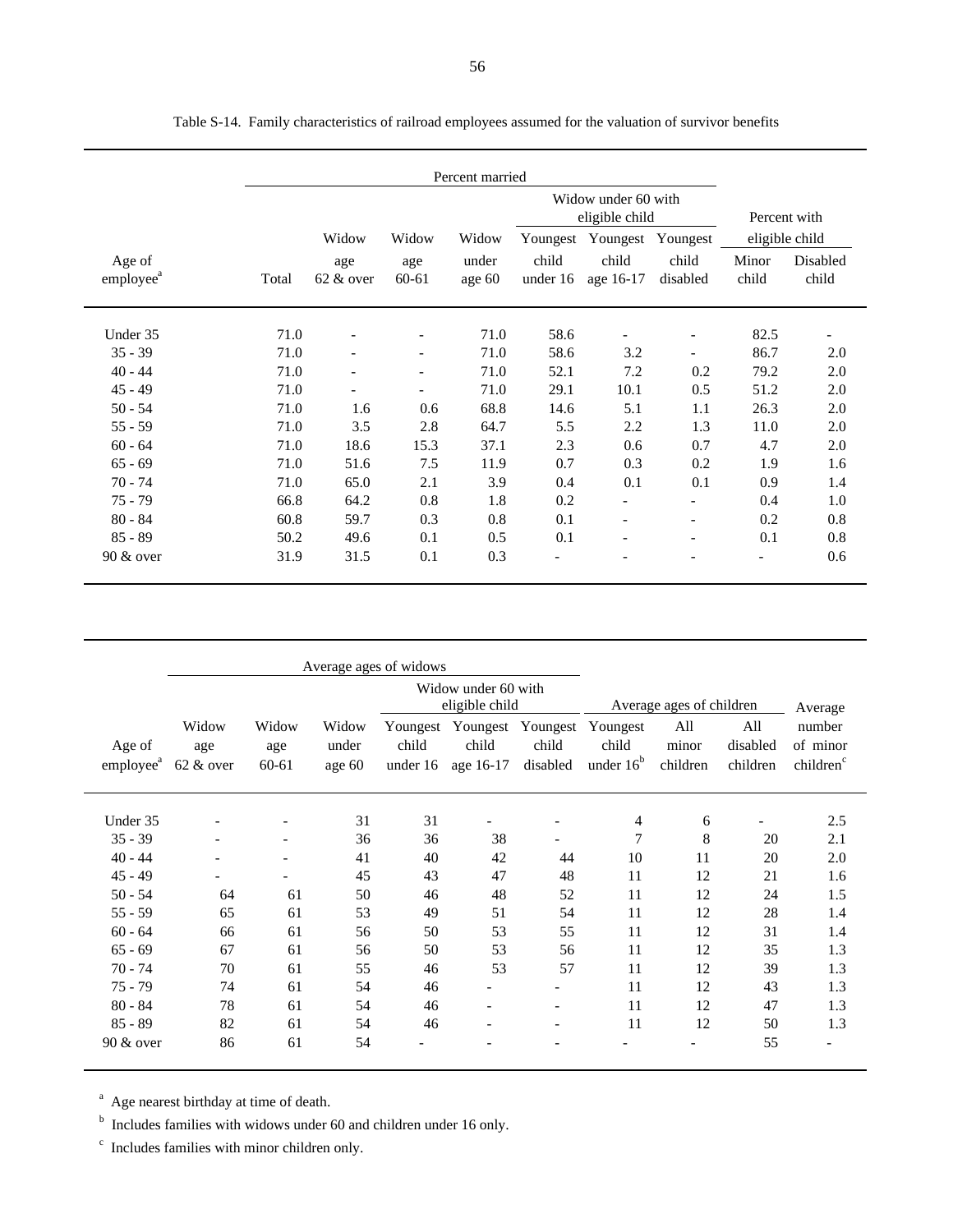# MORTALITY, REMARRIAGE, AND RELATED EXPERIENCE

- 1. Mortality of age annuitants. The mortality studies conducted for age annuitants are summarized in Tables S-15 through S-17. The tables show actual-to-expected ratios by age, sex, year and duration on the basis of the  $23<sup>rd</sup>$  and  $24<sup>th</sup>$  valuation standards.
- 2. Mortality after disability retirement. The mortality studies conducted for disability annuitants are summarized in Tables S-18 through S-20. The tables show select, ultimate and aggregate crude death rates, actual-to-expected ratios, and disability freeze percentages.
- 3. Mortality in active service. The mortality experience of active railroad employees is shown in Table S-21. The table provides crude rates and actual-to-expected ratios.
- 4. Total termination, mortality and probability of spouse. Tables S-22 and S-23 show, respectively, the total termination and mortality experience of spouse annuitants between anniversaries of retirement in 2003 and 2006. Spouse mortality is not used directly in any part of the valuation. Table S-24 shows, as of December 31, 2006, the number of retired employees and the number of eligible spouses of employees, by age of employee. The probabilities shown in Table S-6 are based on the results shown in Table S-24.
- 5. Mortality and remarriage of widows. Table S-25 shows ratios of actual deaths of widow annuitants to those expected on the basis of the 23<sup>rd</sup> valuation standard, which was retained for the  $24<sup>th</sup>$  valuation. Table S-26 shows ratios of actual remarriages to those expected on the basis of the 1997 RRB Remarriage Table.
- 6. Termination of disabled children. Table S-27 shows ratios of actual terminations of disabled children annuitants to those expected on the basis of the 2004 RRB Total Termination Table for Disabled Children.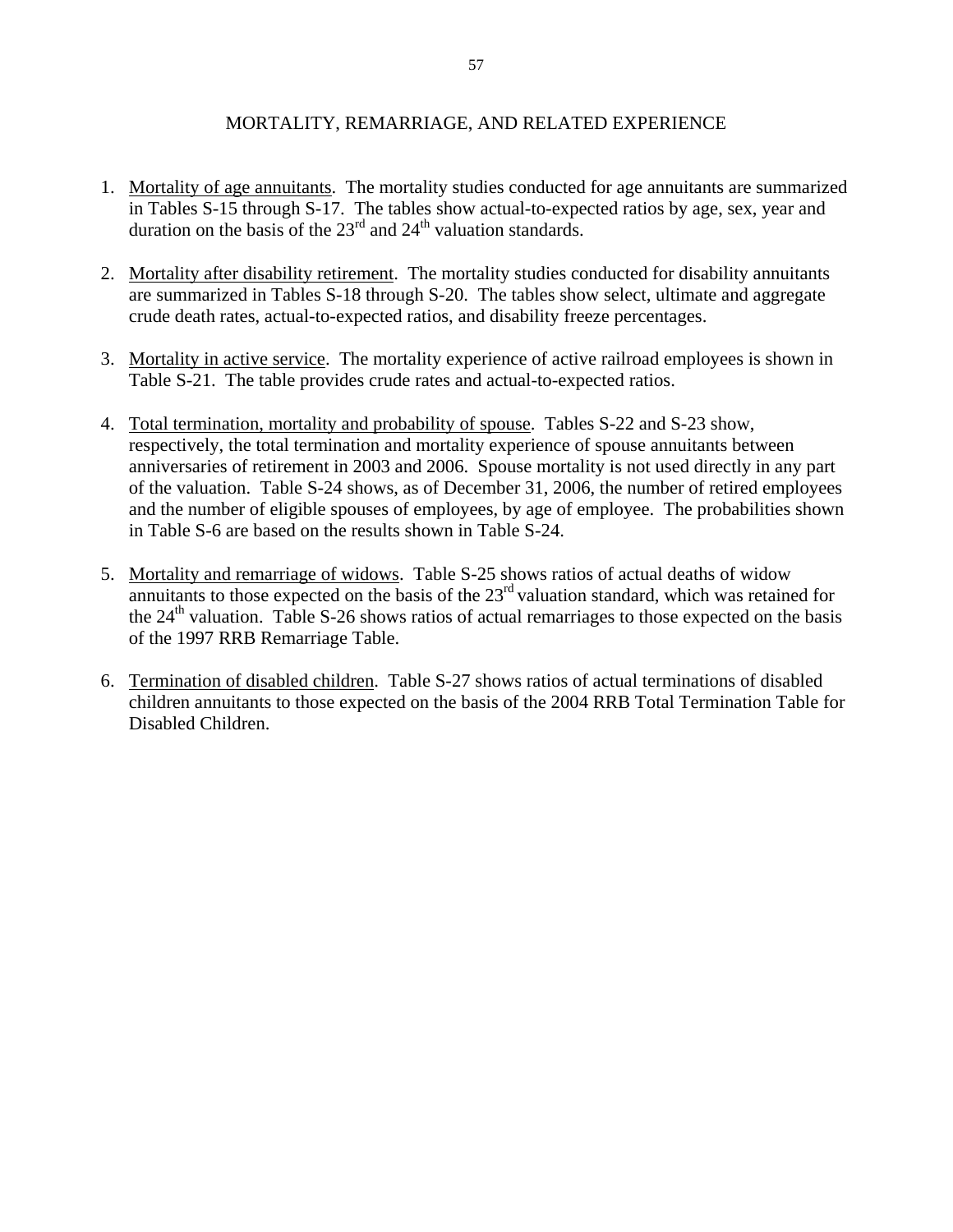Age<sup>b</sup> All ages 60-64 65-69 70-74 75-79 80-84 85-89 90-94 95 & over A. Both sexes combined Exposed 630,670 72,165 91,813 107,896 141,549 118,621 67,190 24,217 7,219 Actual deaths 38,750 621 1,484 3,149 7,053 9,723 9,205 5,185 2,330 Age specific death rates (per thousand) 61.4 8.6 16.2 29.2 49.8 82.0 137.0 214.1 322.8 Ratio of actual to expected deaths 1994 GAM males<sup>c</sup> 111.5% 82.0% 88.8% 100.8% 108.2% 110.1% 120.4% 121.7% 120.0%  $2004 \text{ RRB}^{\text{d}}$   $99.9\%$   $96.6\%$   $98.3\%$   $98.0\%$   $96.7\%$   $97.2\%$   $102.2\%$   $105.5\%$   $106.2\%$ 2007 RRB<sup>e</sup> 106.0% 106.0% 104.0% 107.5% 107.8% 105.7% 104.5% 106.9% 106.6% 105.6% B. Male Exposed 6565,241 66,808 83,294 98,675 127,107 103,921 59,500 20,565 5,371 Actual deaths 25,081 595 1,392 2,969 6,546 8,866 8,430 4,526 1,757 Age specific death rates (per thousand) 62.1 8.9 16.7 30.1 51.5 85.3 141.7 220.1 327.1 Ratio of actual to expected deaths 1994 GAM males<sup>c</sup> 115.2% 85.0% 91.8% 103.9% 112.2% 114.5% 124.5% 125.5% 122.1%  $2004 \text{ RRB}^{\text{d}}$  103.3% 100.2% 101.6% 100.9% 100.3% 101.1% 105.8% 108.8% 107.9% 2007 RRB<sup>e</sup> 109.7% 107.8% 111.2% 111.0% 109.6% 108.6% 110.6% 110.0% 107.3% C. Female Exposed 65,429 5,357 8,519 9,221 14,442 14,700 7,690 3,652 1,848 Actual deaths 3,669 26 92 180 507 857 775 659 573 Age specific death rates (per thousand) 56.1 4.9 10.8 19.5 35.1 58.3 100.8 180.4 310.1 Ratio of actual to expected deaths 1995 RRB Widows<sup>f</sup> , 1-year rateback 109.1% 50.1% 72.7% 83.9% 93.3% 104.0% 114.5% 130.4% 136.7%  $2004 \text{ RRB}^d$  76.3% 53.2% 65.7% 66.1% 69.7% 75.0% 87.4% 101.3% 2007 RRB<sup>e</sup> 80.3% 57.3% 71.9% 72.7% 72.2% 74.9% 78.4% 88.2% 100.7% D. Immediate<sup>g</sup> Exposed 51,722 404,621 54,769 61,814 86,009 79,928 48,098 17,365 4,916 Actual deaths 26,050 428 837 1,780 4,363 6,652 6,653 3,719 1,618 Age specific death rates (per thousand) 64.4 8.3 15.3 28.8 50.7 83.2 138.3 214.2 329.1 Ratio of actual to expected deaths  $2004 \text{ RRB}^d$  100.7% 94.5% 93.1% 96.7% 98.1% 98.2% 103.1% 105.8% 108.1% 2007 RRB<sup>e</sup> 106.6% 101.6% 101.8% 106.4% 107.2% 105.6% 107.9% 106.8% 107.5% E. Deferred<sup>g</sup> Exposed 20,443 226,049 37,044 46,082 55,540 38,693 19,092 6,852 2,303 Actual deaths 12,700 193 647 1,369 2,690 3,071 2,552 1,466 712 Age specific death rates (per thousand) 56.2 9.4 17.5 29.7 48.4 79.4 133.7 214.0 309.2 Ratio of actual to expected deaths  $2004 \text{ RRB}^{\text{d}}$   $98.5\%$   $101.8\%$   $106.0\%$   $99.7\%$   $94.5\%$   $95.1\%$   $100.0\%$   $105.0\%$   $102.0\%$ 2007 RRB<sup>e</sup> 104.8% 104.8% 109.7% 116.0% 109.6% 103.3% 102.2% 104.6% 106.0% 101.4%

Table S-15. Mortality experience of railroad age annuitants<sup>a</sup> between anniversaries of retirement in 2003 and 2006, by sex and type of retirement

<sup>a</sup> Nondisability retirement.

<sup>b</sup> Age nearest birthday at the beginning of the year of exposure.

<sup>c</sup> 1994 Group Annuity Mortality Static Table.

d 2004 RRB Annuitants Mortality Table.

e 2007 RRB Annuitants Mortality Table.

f 1995 RRB Mortality Table for Widows.

Immediate retirements are those which occur in the same calendar year as, or the calendar year following, the year of last employment in the railroad industry; all others are deferred retirements.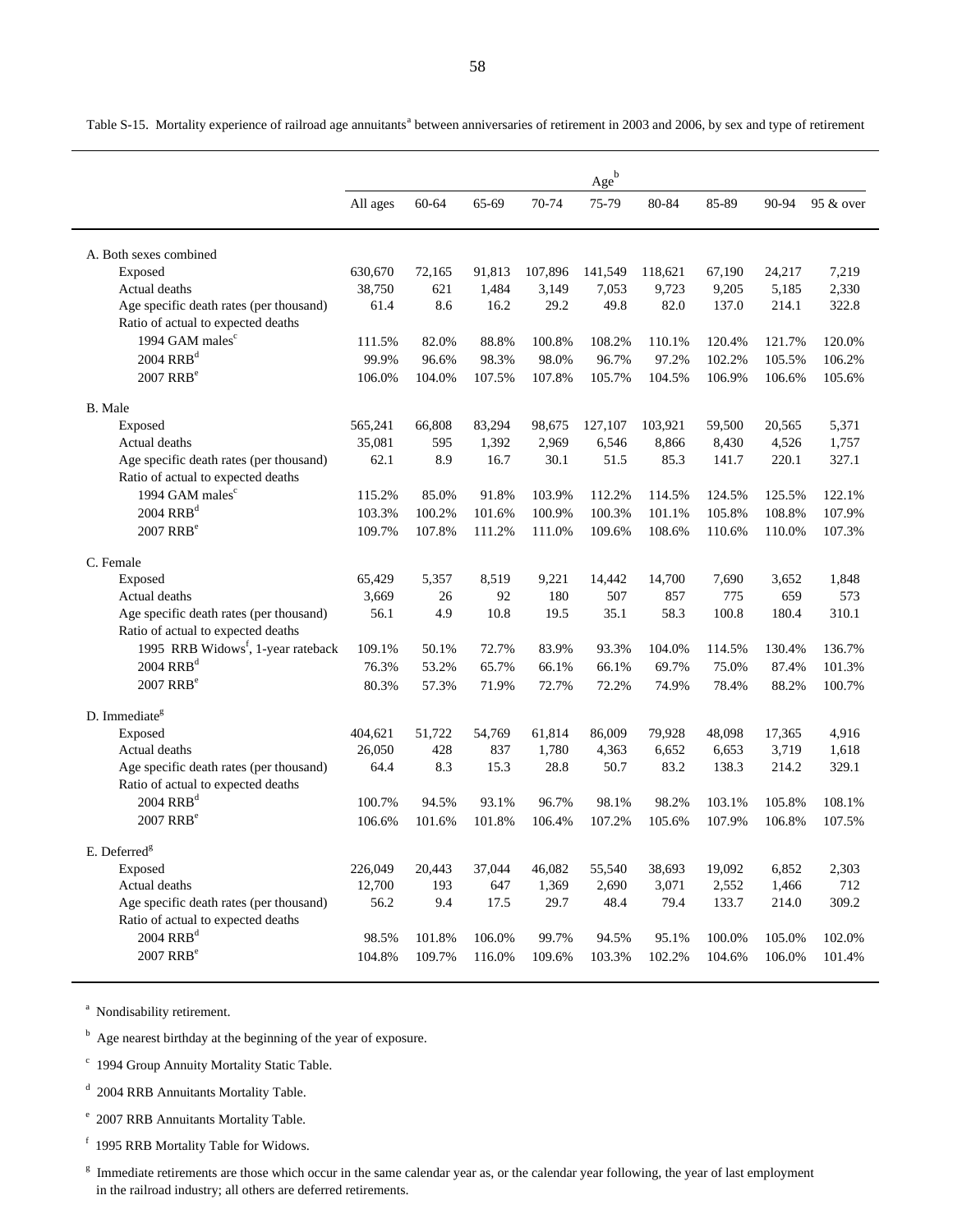|                                     |          |        |        |         | $Age^b$ |         |        |        |           |
|-------------------------------------|----------|--------|--------|---------|---------|---------|--------|--------|-----------|
|                                     | All ages | 60-64  | 65-69  | 70-74   | 75-79   | 80-84   | 85-89  | 90-94  | 95 & over |
|                                     |          |        |        |         |         |         |        |        |           |
|                                     |          |        |        |         |         |         |        |        |           |
| 1. 2003-2006 experience             |          |        |        |         |         |         |        |        |           |
| Exposed                             | 630,670  | 72,165 | 91,813 | 107,896 | 141,549 | 118,621 | 67,190 | 24,217 | 7,219     |
| Actual deaths                       | 38,750   | 621    | 1,484  | 3,149   | 7,053   | 9,723   | 9,205  | 5,185  | 2,330     |
| Crude rate per 1,000                | 61.4     | 8.6    | 16.2   | 29.2    | 49.8    | 82.0    | 137.0  | 214.1  | 322.8     |
| Ratio Act./Exp. <sup>c</sup>        | 99.9%    | 96.6%  | 98.3%  | 98.0%   | 96.7%   | 97.2%   | 102.2% | 105.5% | 106.2%    |
| Ratio Act./Exp. <sup>d</sup>        | 106.0%   | 104.0% | 107.5% | 107.8%  | 105.7%  | 104.5%  | 106.9% | 106.6% | 105.6%    |
| 2. Crude rate per 1,000 for         |          |        |        |         |         |         |        |        |           |
| individual years <sup>e</sup>       |          |        |        |         |         |         |        |        |           |
| $2003 - 2004$                       | 62.6     | 8.0    | 17.4   | 31.7    | 51.1    | 84.1    | 138.2  | 217.4  | 322.4     |
| $2004 - 2005$                       | 60.9     | 9.7    | 15.5   | 27.7    | 49.0    | 80.7    | 138.6  | 210.8  | 327.8     |
| $2005 - 2006$                       | 60.8     | 8.1    | 15.4   | 27.8    | 49.3    | 81.1    | 134.2  | 214.1  | 317.8     |
|                                     |          |        |        |         |         |         |        |        |           |
| 3. Ratio Act./Exp. <sup>c</sup> for |          |        |        |         |         |         |        |        |           |
| individual years <sup>e</sup>       |          |        |        |         |         |         |        |        |           |
| 2003 - 2004                         | 102.6%   | 90.9%  | 106.2% | 106.2%  | 99.7%   | 99.9%   | 103.5% | 107.0% | 106.2%    |
| $2004 - 2005$                       | 99.0%    | 109.8% | 94.5%  | 93.1%   | 95.0%   | 95.8%   | 103.3% | 103.9% | 107.8%    |
| $2005 - 2006$                       | 98.1%    | 89.6%  | 93.7%  | 93.8%   | 95.2%   | 95.9%   | 100.0% | 105.7% | 104.4%    |
|                                     |          |        |        |         |         |         |        |        |           |
| 4. Ratio Act./Exp. <sup>d</sup> for |          |        |        |         |         |         |        |        |           |
| individual years <sup>e</sup>       |          |        |        |         |         |         |        |        |           |
| 2003 - 2004                         | 108.9%   | 97.8%  | 116.1% | 116.8%  | 109.0%  | 107.4%  | 108.3% | 108.0% | 105.5%    |
| $2004 - 2005$                       | 105.0%   | 118.1% | 103.4% | 102.3%  | 103.8%  | 102.9%  | 108.0% | 105.0% | 107.2%    |
| $2005 - 2006$                       | 104.0%   | 96.5%  | 102.5% | 103.1%  | 104.0%  | 103.1%  | 104.5% | 106.8% | 103.9%    |
|                                     |          |        |        |         |         |         |        |        |           |

Table S-16. Mortality experience of railroad age annuitants<sup>a</sup> between anniversaries of retirement in 2003 and 2006, by year

<sup>a</sup> Nondisability retirement.

<sup>b</sup> Age nearest birthday at the beginning of the year of exposure.

 $\epsilon$  Expected based on 2004 RRB Annuitants Mortality Table.

 $^{\rm d}$  Expected based on 2007 RRB Annuitants Mortality Table.

e Exposure is between anniversaries of retirement in indicated years.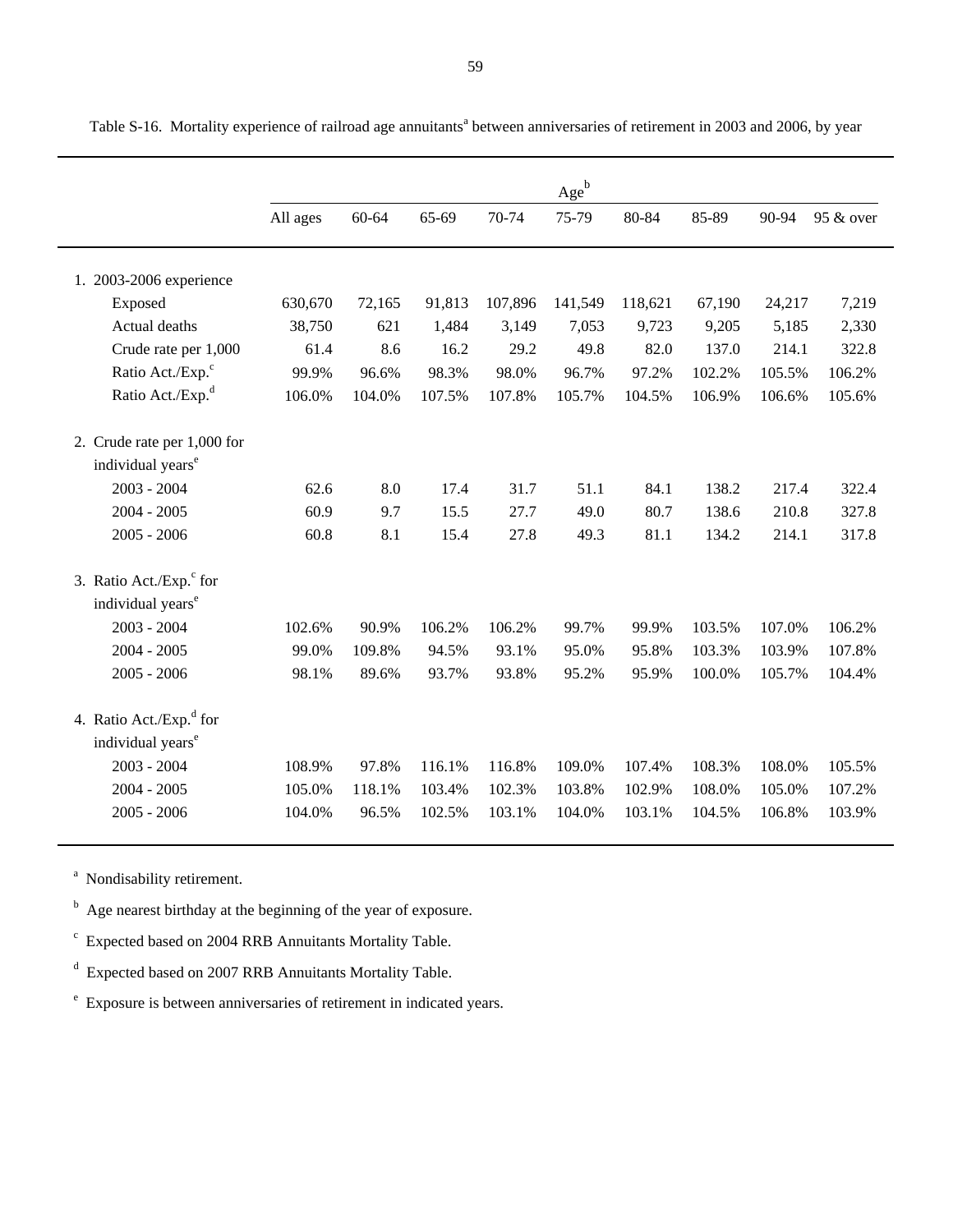| Duration       | Exposure | Actual<br>deaths | Crude rate<br>per 1,000 | Ratio<br>Act./Exp. <sup>a</sup> | Ratio<br>Act./Exp. <sup>b</sup> |
|----------------|----------|------------------|-------------------------|---------------------------------|---------------------------------|
| $\overline{0}$ |          |                  |                         |                                 |                                 |
|                | 23,653   | 187              | 7.9                     | 89.1%                           | 95.8%                           |
| $\mathbf{1}$   | 27,400   | 272              | 9.9                     | 100.7                           | 108.6                           |
| $\overline{2}$ | 25,107   | 267              | 10.6                    | 92.6                            | 100.3                           |
| 3              | 23,571   | 300              | 12.7                    | 94.1                            | 102.4                           |
| $\overline{4}$ | 18,626   | 310              | 16.6                    | 101.5                           | 110.9                           |
| 5              | 19,002   | 341              | 17.9                    | 97.8                            | 107.0                           |
| 6              | 19,049   | 389              | 20.4                    | 99.7                            | 109.3                           |
| 7              | 18,834   | 379              | 20.1                    | 88.0                            | 96.5                            |
| 8              | 19,443   | 493              | 25.4                    | 99.2                            | 108.9                           |
| 9              | 19,735   | 517              | 26.2                    | 91.8                            | 100.8                           |
| $10 \& over$   | 416,250  | 35,295           | 84.8                    | 100.4                           | 106.2                           |
| All durations  | 630,670  | 38,750           | 61.4                    | 99.9%                           | 106.0%                          |

Table S-17. Mortality ratios for railroad age annuitants on a select and ultimate basis between anniversaries of retirement in 2003 and 2006

<sup>a</sup> Expected based on 2004 RRB Annuitants Mortality Table.

<sup>b</sup> Expected based on 2007 RRB Annuitants Mortality Table.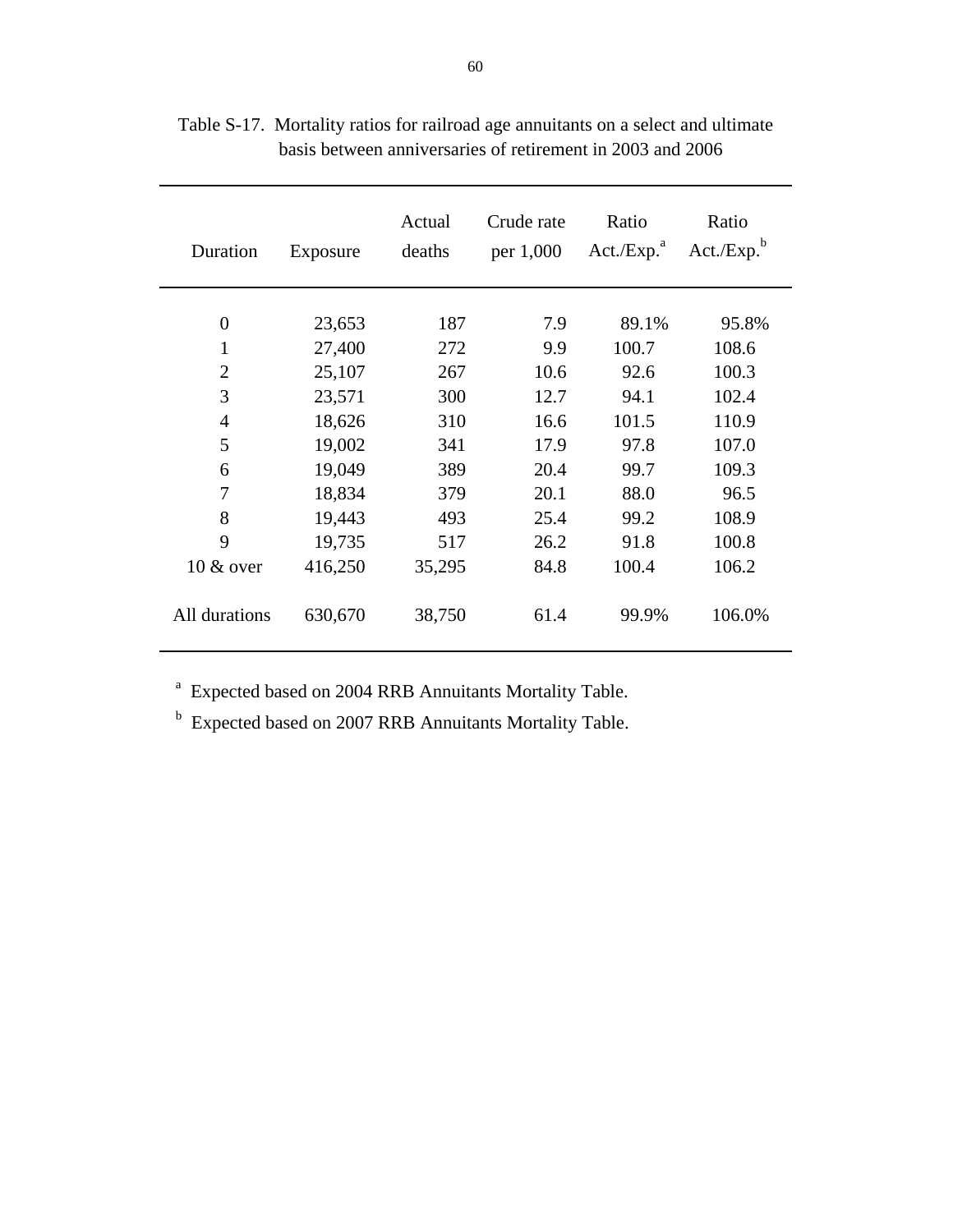| Table S-18. Age specific death rates of railroad disability annuitants between anniversaries |  |
|----------------------------------------------------------------------------------------------|--|
| of retirement in 2003 and 2006, by age and duration                                          |  |

| Select section |
|----------------|
|                |

|                      | Age at retirement <sup>a</sup>                                                |     |             |       |       |       |       |  |
|----------------------|-------------------------------------------------------------------------------|-----|-------------|-------|-------|-------|-------|--|
|                      | $40 - 44$<br>45-49<br>$50-54$<br>$60 &$ over<br>All ages<br>Under 40<br>55-59 |     |             |       |       |       |       |  |
|                      |                                                                               |     |             |       |       |       |       |  |
| Exposed              |                                                                               |     |             |       |       |       |       |  |
| Duration 0           | 13,455                                                                        | 181 | 378         | 1,774 | 4,355 | 5,029 | 1,738 |  |
| 1                    | 13,986                                                                        | 192 | 488         | 2,085 | 4,635 | 4,793 | 1,795 |  |
| $\overline{c}$       | 14,296                                                                        | 147 | 590         | 2,368 | 4,776 | 4,626 | 1,789 |  |
| 3                    | 13,944                                                                        | 112 | 705         | 2,448 | 4,585 | 4,291 | 1,804 |  |
| $\overline{4}$       | 13,305                                                                        | 88  | 831         | 2,451 | 4,252 | 3,935 | 1,748 |  |
| Actual deaths        |                                                                               |     |             |       |       |       |       |  |
| Duration 0           | 382                                                                           | b   | $\mathbf b$ | 37    | 96    | 174   | 62    |  |
| 1                    | 325                                                                           | b   | $\mathbf b$ | 27    | 99    | 127   | 64    |  |
| 2                    | 268                                                                           | b   | b           | 34    | 71    | 100   | 56    |  |
| 3                    | 280                                                                           | b   | 13          | 29    | 73    | 111   | 53    |  |
| $\overline{4}$       | 244                                                                           | b   | $\mathbf b$ | 28    | 73    | 75    | 61    |  |
| Crude rate per 1,000 |                                                                               |     |             |       |       |       |       |  |
| Duration 0           | 28.4                                                                          | b   | $\mathbf b$ | 20.9  | 22.0  | 34.6  | 35.7  |  |
| 1                    | 23.2                                                                          | b   | $\mathbf b$ | 13.0  | 21.4  | 26.5  | 35.7  |  |
| 2                    | 18.7                                                                          | b   | $\mathbf b$ | 14.4  | 14.9  | 21.6  | 31.3  |  |
| 3                    | 20.1                                                                          | b   | 18.4        | 11.8  | 15.9  | 25.9  | 29.4  |  |
| 4                    | 18.3                                                                          | b   | b           | 11.4  | 17.2  | 19.1  | 34.9  |  |

| Ultimate section, durations 5 and over |         |                  |                         |  |  |  |  |  |
|----------------------------------------|---------|------------------|-------------------------|--|--|--|--|--|
| $Age^c$                                | Exposed | Actual<br>deaths | Crude rate<br>per 1,000 |  |  |  |  |  |
| Under 50                               | 4,970   | 59               | 11.9                    |  |  |  |  |  |
| 50-54                                  | 16,958  | 238              | 14.0                    |  |  |  |  |  |
| 55-59                                  | 30,132  | 493              | 16.4                    |  |  |  |  |  |
| 60-64                                  | 32,810  | 849              | 25.9                    |  |  |  |  |  |
| 65-69                                  | 31,278  | 1,193            | 38.1                    |  |  |  |  |  |
| 70-74                                  | 28,471  | 1,460            | 51.3                    |  |  |  |  |  |
| 75-79                                  | 26,951  | 2,121            | 78.7                    |  |  |  |  |  |
| 80-84                                  | 14.888  | 1,691            | 113.6                   |  |  |  |  |  |
| $85 \& 0$ ver                          | 9,288   | 1,825            | 196.5                   |  |  |  |  |  |
| All ages                               | 195,745 | 9.929            | 50.7                    |  |  |  |  |  |

<sup>a</sup> Age nearest birthday. Those retiring prior to attainment of normal retirement age are included in 60 & over group.

b Fewer than 10 actual deaths.

 $\degree$  Age nearest birthday at the beginning of the year of exposure.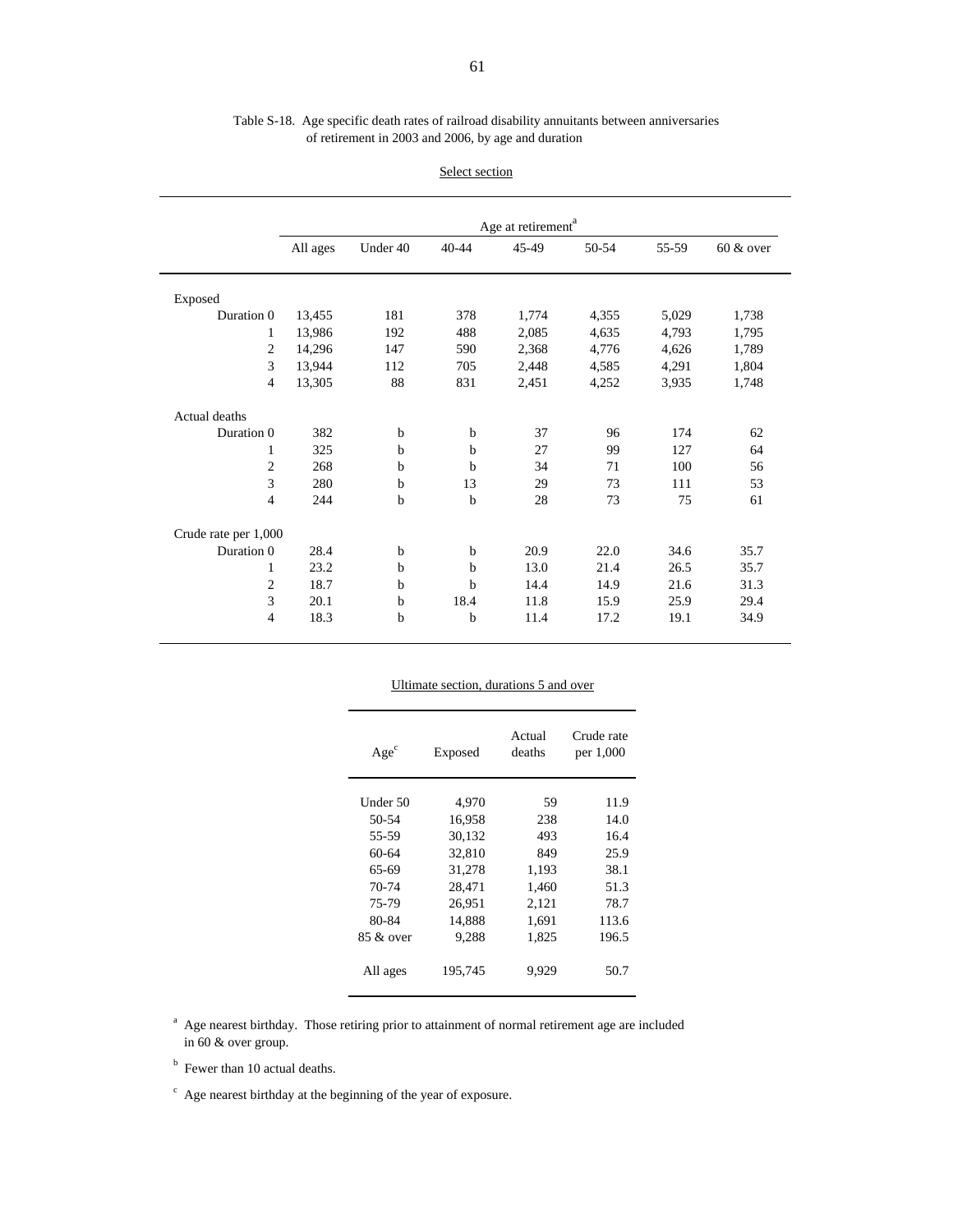|                  | All disability annuitants |             |             |         | Annuitants with disability freeze |             |                                       | Annuitants without disability freeze |         |             |             |             |                                                       |
|------------------|---------------------------|-------------|-------------|---------|-----------------------------------|-------------|---------------------------------------|--------------------------------------|---------|-------------|-------------|-------------|-------------------------------------------------------|
| Attained         |                           | Actual      | Crude rate  |         | Actual                            | Crude rate  | Ratio                                 | Ratio                                |         | Actual      | Crude rate  | Ratio       | Ratio                                                 |
| age <sup>a</sup> | Exposed                   | deaths      | per 1,000   | Exposed | deaths                            |             | per 1,000 Act./ $Exp^b$ Act./ $Exp^c$ |                                      | Exposed | deaths      |             |             | per 1,000 Act./Exp <sup>d</sup> Act./Exp <sup>e</sup> |
|                  |                           |             |             |         |                                   |             |                                       |                                      |         |             |             |             |                                                       |
| Under 40         | 516                       | $\mathbf f$ | $\mathbf f$ | 506     | $\mathbf f$                       | $\mathbf f$ | $\mathbf f$                           | $\mathbf f$                          | 11      | $\mathbf f$ | $\mathbf f$ | $\mathbf f$ | f                                                     |
| 40-44            | 1,653                     | 20          | 12.1        | 1,311   | 18                                | 13.7        | 71.7%                                 | 77.4%                                | 342     | $\mathbf f$ | $\mathbf f$ | $\mathbf f$ | $\mathbf f$                                           |
| 45-49            | 12,144                    | 165         | 13.6        | 7,321   | 141                               | 19.3        | 93.8                                  | 100.8                                | 4,823   | 24          | 5.0         | 101.9%      | 103.1%                                                |
| 50-54            | 35,695                    | 558         | 15.6        | 20,759  | 452                               | 21.8        | 99.0                                  | 106.1                                | 14,936  | 106         | 7.1         | 95.2        | 100.6                                                 |
| 55-59            | 54,303                    | 1,052       | 19.4        | 36,085  | 849                               | 23.5        | 96.0                                  | 106.3                                | 18,218  | 203         | 11.1        | 97.1        | 103.4                                                 |
| 60-64            | 47,447                    | 1,263       | 26.6        | 33,740  | 1,003                             | 29.7        | 94.6                                  | 107.1                                | 13,707  | 260         | 19.0        | 105.2       | 112.8                                                 |
| 65-69            | 33,376                    | 1,266       | 37.9        | 22,971  | 973                               | 42.4        | 98.1                                  | 109.4                                | 10,405  | 293         | 28.2        | 97.6        | 105.5                                                 |
| 70-74            | 28,471                    | 1,460       | 51.3        | 17,567  | 972                               | 55.3        | 90.7                                  | 99.8                                 | 10,904  | 488         | 44.8        | 98.3        | 106.6                                                 |
| 75-79            | 26,951                    | 2,121       | 78.7        | 14,923  | 1,293                             | 86.6        | 100.2                                 | 108.8                                | 12,028  | 828         | 68.8        | 98.7        | 106.4                                                 |
| 80-84            | 14,888                    | 1,691       | 113.6       | 8,931   | 1,088                             | 121.8       | 98.9                                  | 106.2                                | 5,957   | 603         | 101.2       | 97.1        | 102.8                                                 |
| 85-89            | 6,689                     | 1,138       | 170.1       | 4,495   | 789                               | 175.5       | 100.7                                 | 107.0                                | 2,194   | 349         | 159.1       | 102.6       | 105.2                                                 |
| 90-94            | 2,095                     | 520         | 248.2       | 1,396   | 338                               | 242.1       | 98.9                                  | 104.1                                | 699     | 182         | 260.4       | 114.4       | 112.9                                                 |
| 95 & over        | 504                       | 167         | 331.3       | 255     | 81                                | 317.6       | 94.8                                  | 99.9                                 | 249     | 86          | 345.4       | 103.6       | 104.4                                                 |
| All ages         | 264,730                   | 11,428      | 43.2        | 170,259 | 8,004                             | 47.0        | 97.0%                                 | 106.0%                               | 94,471  | 3,424       | 36.2        | 99.8%       | 105.9%                                                |

Table S-19. Mortality experience of railroad disability annuitants between anniversaries of retirement in 2003 and 2006, by disability freeze status

aAge nearest birthday at the beginning of the year of exposure.

 $\int_{c}^{b}$  Expected based on 2004 RRB Disabled Mortality Table for Annuitants with Disability Freeze.

Expected based on 2007 RRB Disabled Mortality Table for Annuitants with Disability Freeze.

Expected based on 2004 RRB Disabled Mortality Table for Annuitants without Disability Freeze.

<sup>e</sup> Expected based on 2007 RRB Disabled Mortality Table for Annuitants without Disability Freeze.

f Fewer than 10 actual deaths.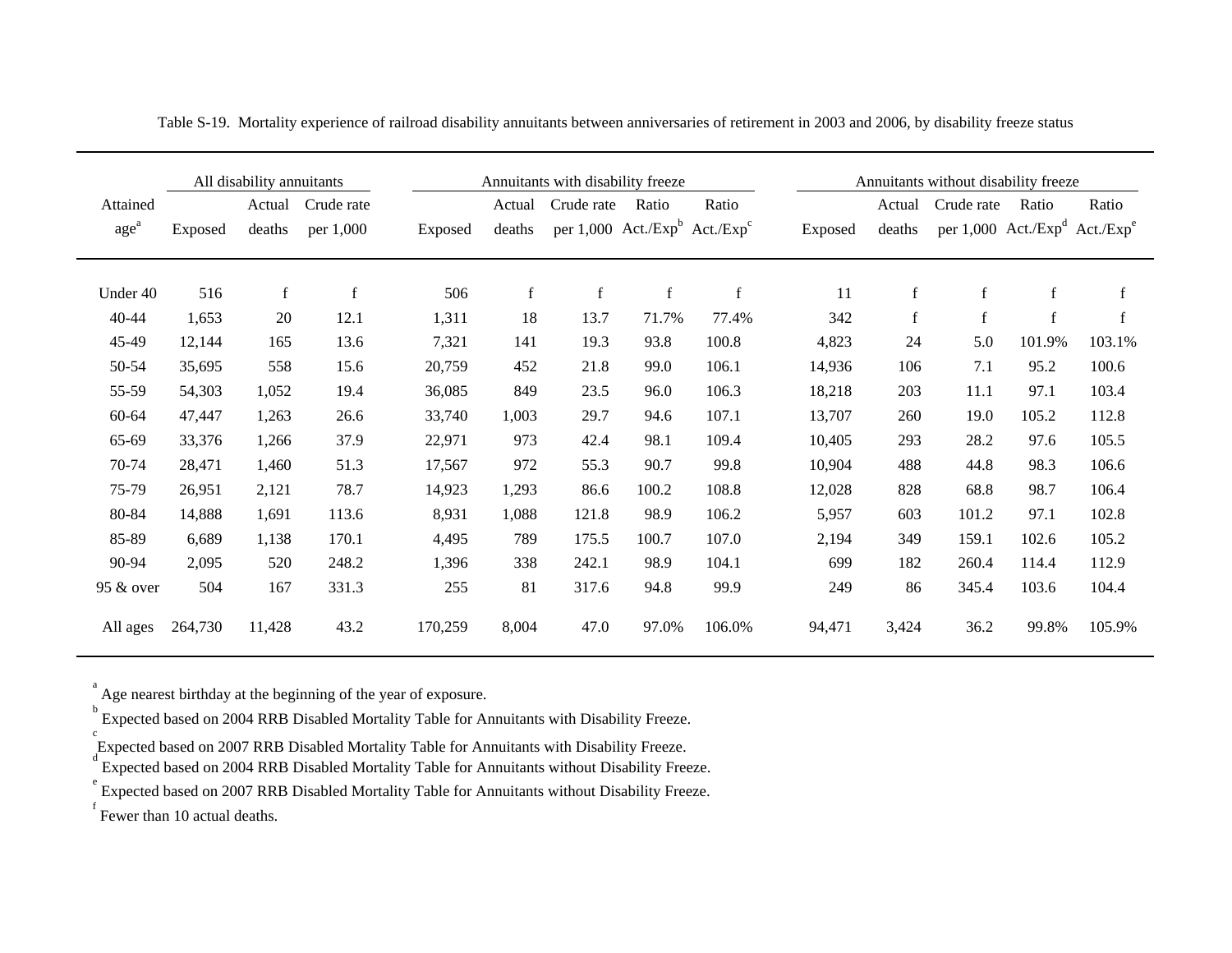|                                         |           |                  | Period between anniversaries of retirement |                  |           |                  |  |
|-----------------------------------------|-----------|------------------|--------------------------------------------|------------------|-----------|------------------|--|
|                                         | 2003-2004 |                  | 2004-2005                                  |                  | 2005-2006 |                  |  |
| Duration and type<br>of freeze decision | Exposures | Actual<br>deaths | Exposures                                  | Actual<br>deaths | Exposures | Actual<br>deaths |  |
| Duration 0                              |           |                  |                                            |                  |           |                  |  |
| Freeze allowed                          | 77.1%     | 92.9%            | 76.8%                                      | 94.9%            | 75.4%     | 93.3%            |  |
| Freeze disallowed                       | 22.9      | 7.1              | 23.1                                       | 5.1              | 23.4      | 6.7              |  |
| No freeze decision                      | 0.0       | 0.0              | 0.1                                        | 0.0              | 1.1       | 0.0              |  |
| Duration 1                              |           |                  |                                            |                  |           |                  |  |
| Freeze allowed                          | 75.5      | 87.9             | 76.7                                       | 89.3             | 76.2      | 89.6             |  |
| Freeze disallowed                       | 24.5      | 12.1             | 23.3                                       | 10.7             | 23.6      | 10.4             |  |
| No freeze decision                      | 0.0       | 0.0              | 0.0                                        | 0.0              | 0.1       | 0.0              |  |
| Duration 2                              |           |                  |                                            |                  |           |                  |  |
| Freeze allowed                          | 73.3      | 82.2             | 75.3                                       | 84.4             | 76.5      | 80.7             |  |
| Freeze disallowed                       | 26.6      | 17.8             | 24.7                                       | 15.6             | 23.5      | 19.3             |  |
| No freeze decision                      | 0.0       | 0.0              | 0.0                                        | 0.0              | 0.0       | 0.0              |  |
| Duration 3                              |           |                  |                                            |                  |           |                  |  |
| Freeze allowed                          | 71.6      | 86.7             | 73.2                                       | 87.3             | 75.3      | 88.3             |  |
| Freeze disallowed                       | 28.4      | 13.3             | 26.7                                       | 12.7             | 24.7      | 11.7             |  |
| No freeze decision                      | 0.0       | 0.0              | 0.0                                        | 0.0              | 0.0       | 0.0              |  |
| Duration 4                              |           |                  |                                            |                  |           |                  |  |
| Freeze allowed                          | 69.9      | 80.8             | 71.3                                       | 89.4             | 73.0      | 89.6             |  |
| Freeze disallowed                       | 30.0      | 19.2             | 28.7                                       | 10.6             | 26.9      | 10.4             |  |
| No freeze decision                      | 0.1       | 0.0              | $0.0\,$                                    | 0.0              | 0.0       | $0.0\,$          |  |
| Duration 5 and over                     |           |                  |                                            |                  |           |                  |  |
| Freeze allowed                          | 60.4      | 66.6             | 60.7                                       | 67.5             | 61.0      | 67.7             |  |
| Freeze disallowed                       | 39.6      | 33.4             | 39.3                                       | 32.5             | 39.0      | 32.3             |  |
| No freeze decision                      | 0.0       | 0.0              | 0.0                                        | 0.0              | 0.0       | 0.0              |  |

Table S-20. Percentages of railroad disability annuitants included in the 24th valuation mortality studies who would have qualified for a benefit under the social security disability standards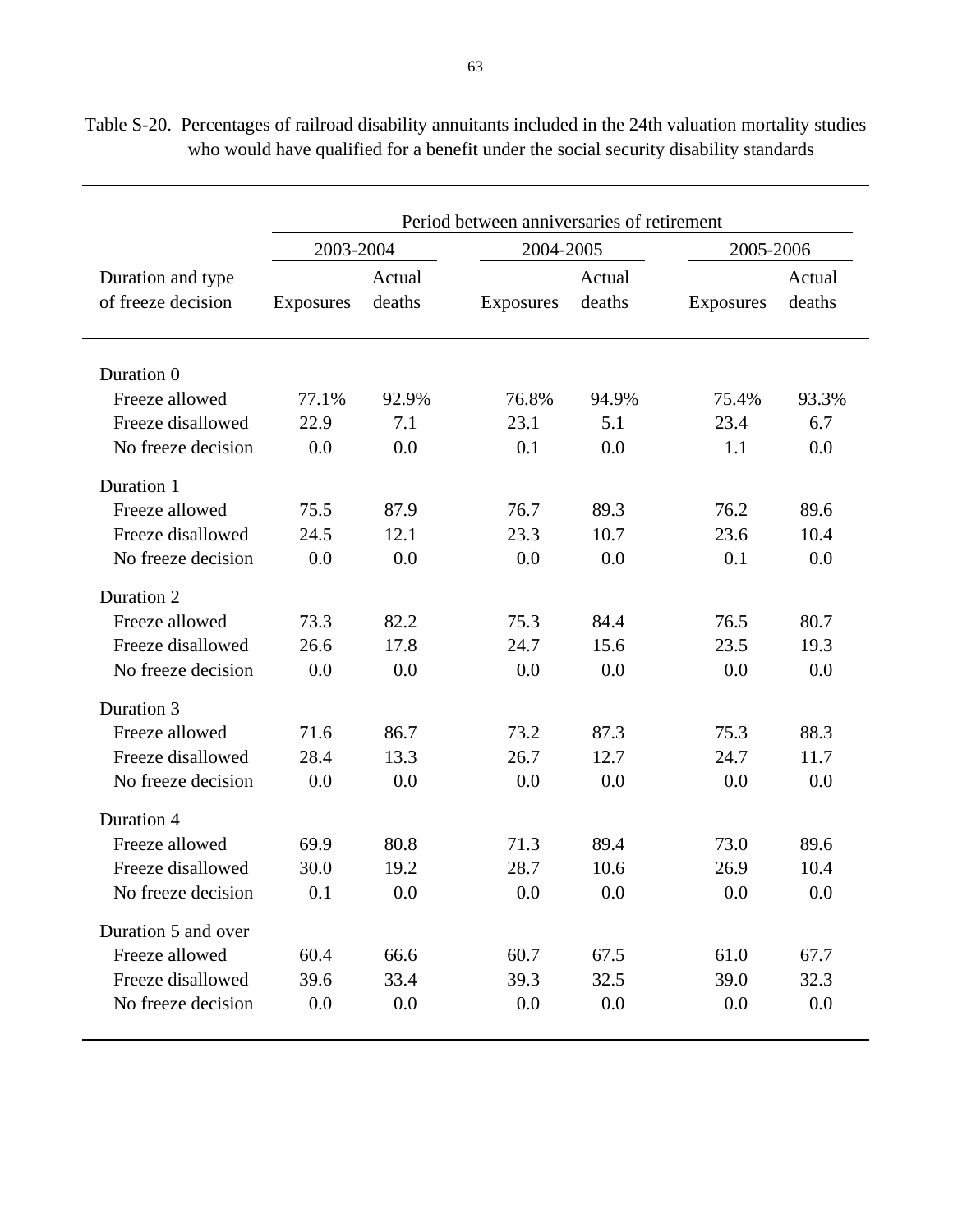| $Age^b$      | Exposed   | Actual<br>deaths | Crude rate<br>per 1,000 | Ratio<br>$Act./Exp.^c$ | Ratio<br>Act./Exp. <sup>d</sup> |
|--------------|-----------|------------------|-------------------------|------------------------|---------------------------------|
| Under 35     | 215,606   | 233              | 1.1                     | 105.3%                 | 95.9%                           |
| 35-39        | 113,952   | 141              | 1.2                     | 100.6                  | 97.0                            |
| 40-44        | 138,413   | 206              | 1.5                     | 97.3                   | 98.0                            |
| 45-49        | 225,871   | 445              | 2.0                     | 95.7                   | 101.4                           |
| 50-54        | 263,368   | 729              | 2.8                     | 93.0                   | 103.8                           |
| 55-59        | 198,600   | 770              | 3.9                     | 84.2                   | 98.8                            |
| $60 - 64$    | 60,114    | 347              | 5.8                     | 80.3                   | 97.9                            |
| $65 \&$ over | 8,131     | 95               | 11.7                    | 80.9                   | 103.3                           |
| All ages     | 1,224,053 | 2,966            | 2.4                     | 90.3%                  | 100.0%                          |

Table S-21. Mortality experience of active<sup>a</sup> railroad employees during calendar years 2001-2005

<sup>a</sup> An employee is said to have died in active service if he died before retirement and had last worked in the railroad industry in the calendar year of his death or the calendar year immediately preceding.

<sup>b</sup> Age attained in calendar year of exposure.

<sup>c</sup> Expected deaths based on 1994 RRB Active Service Mortality Table.

d Expected deaths based on 2003 RRB Active Service Mortality Table.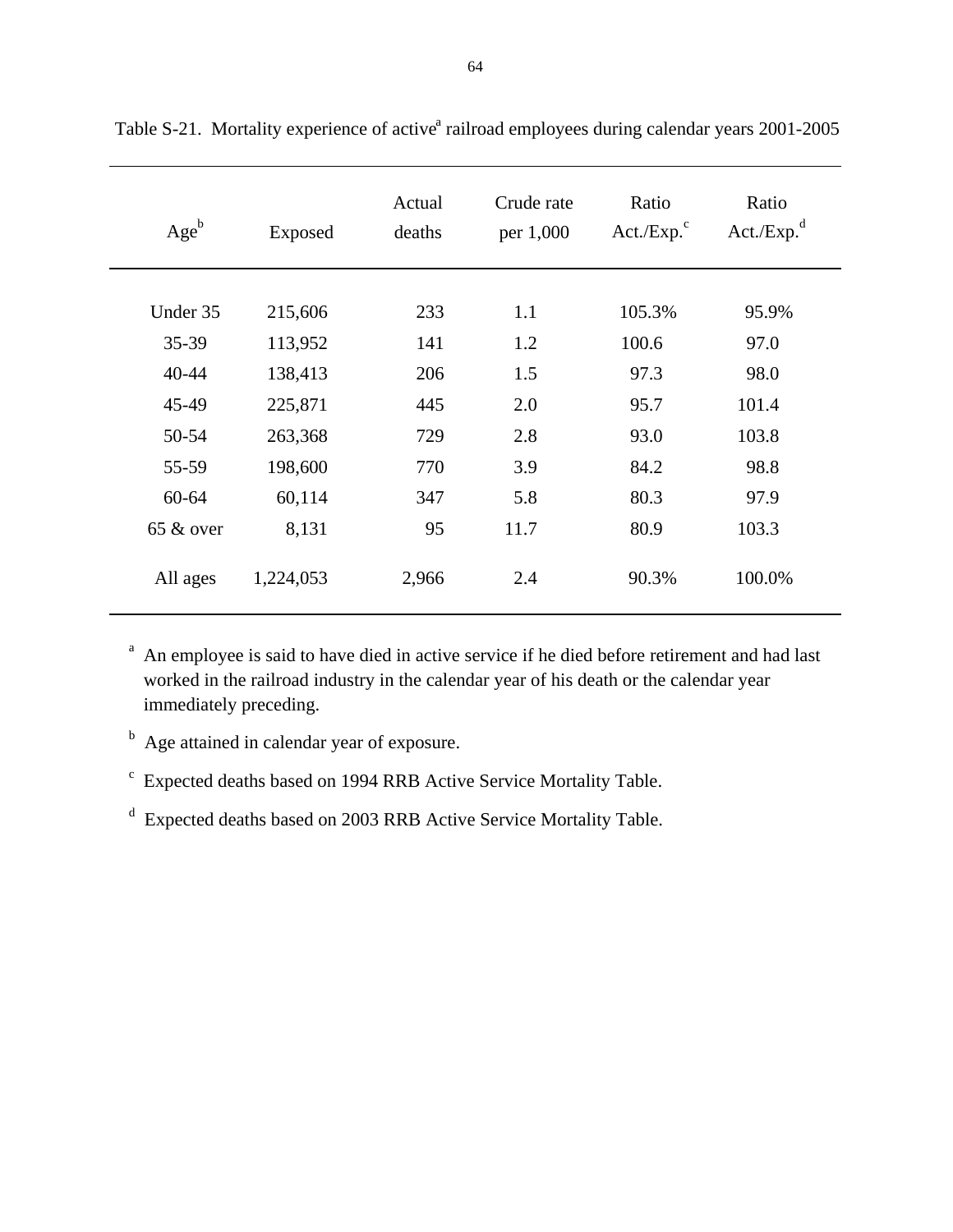|                                  |          |        |        | $\underline{Age}^b$ |        |        |        |           |
|----------------------------------|----------|--------|--------|---------------------|--------|--------|--------|-----------|
|                                  | All ages | 60-64  | 65-69  | 70-74               | 75-79  | 80-84  | 85-89  | 90 & over |
| 1. 2003-2006 experience          |          |        |        |                     |        |        |        |           |
| Exposed <sup>c</sup>             | 450,392  | 72,010 | 96,311 | 102,437             | 92,815 | 59,795 | 21,973 | 5,051     |
| <b>Actual terminations</b>       | 35,856   | 2,023  | 4,147  | 6,468               | 8,587  | 8,381  | 4,652  | 1,598     |
| Crude rate per 1,000             | 79.6     | 28.1   | 43.1   | 63.1                | 92.5   | 140.2  | 211.7  | 316.4     |
| Ratio Act./Exp. I <sup>d</sup>   | 99.6%    | 93.3%  | 100.4% | 99.6%               | 98.5%  | 100.2% | 102.0% | 102.3%    |
| Ratio Act./Exp. II <sup>e</sup>  | 106.0%   | 102.2% | 108.8% | 106.9%              | 104.8% | 105.8% | 106.9% | 105.2%    |
| 2. Crude rate per 1,000 for      |          |        |        |                     |        |        |        |           |
| individual years                 |          |        |        |                     |        |        |        |           |
| $2003 - 2004$                    | 81.2     | 27.9   | 45.3   | 64.9                | 93.4   | 145.6  | 219.8  | 302.9     |
| $2004 - 2005$                    | 78.5     | 29.0   | 42.3   | 61.2                | 89.3   | 142.3  | 206.9  | 313.5     |
| $2005 - 2006$                    | 79.0     | 27.4   | 41.5   | 63.3                | 94.8   | 132.5  | 208.8  | 331.8     |
| 3. Ratio Act./Exp. for           |          |        |        |                     |        |        |        |           |
| individual years I <sup>d</sup>  |          |        |        |                     |        |        |        |           |
| 2003 - 2004                      | 102.2%   | 92.7%  | 105.6% | 102.4%              | 99.5%  | 104.3% | 105.9% | 98.1%     |
| $2004 - 2005$                    | 98.2%    | 96.4%  | 98.5%  | 96.5%               | 95.0%  | 101.7% | 99.6%  | 101.3%    |
| $2005 - 2006$                    | 98.4%    | 90.8%  | 96.8%  | 99.9%               | 101.0% | 94.6%  | 100.5% | 107.3%    |
| 4. Ratio Act./Exp. for           |          |        |        |                     |        |        |        |           |
| individual years II <sup>e</sup> |          |        |        |                     |        |        |        |           |
| 2003 - 2004                      | 108.8%   | 101.6% | 114.5% | 109.9%              | 105.9% | 110.2% | 111.1% | 100.8%    |
| $2004 - 2005$                    | 104.5%   | 105.6% | 106.8% | 103.6%              | 101.1% | 107.4% | 104.5% | 104.1%    |
| $2005 - 2006$                    | 104.7%   | 99.4%  | 104.9% | 107.2%              | 107.4% | 99.9%  | 105.4% | 110.3%    |

Table S-22. Total termination experience of spouse annuitants between anniversaries of retirement in 2003 and 2006<sup>a</sup>

<sup>a</sup> Excludes spouses under age 60 with child in care.

<sup>b</sup> Age nearest birthday at the beginning of the year of exposure.

c Exposure is between anniversaries of retirement in indicated years.

d Expected based on 2004 RRB Spouse Total Termination Table.

e Expected based on 2007 RRB Spouse Total Termination Table.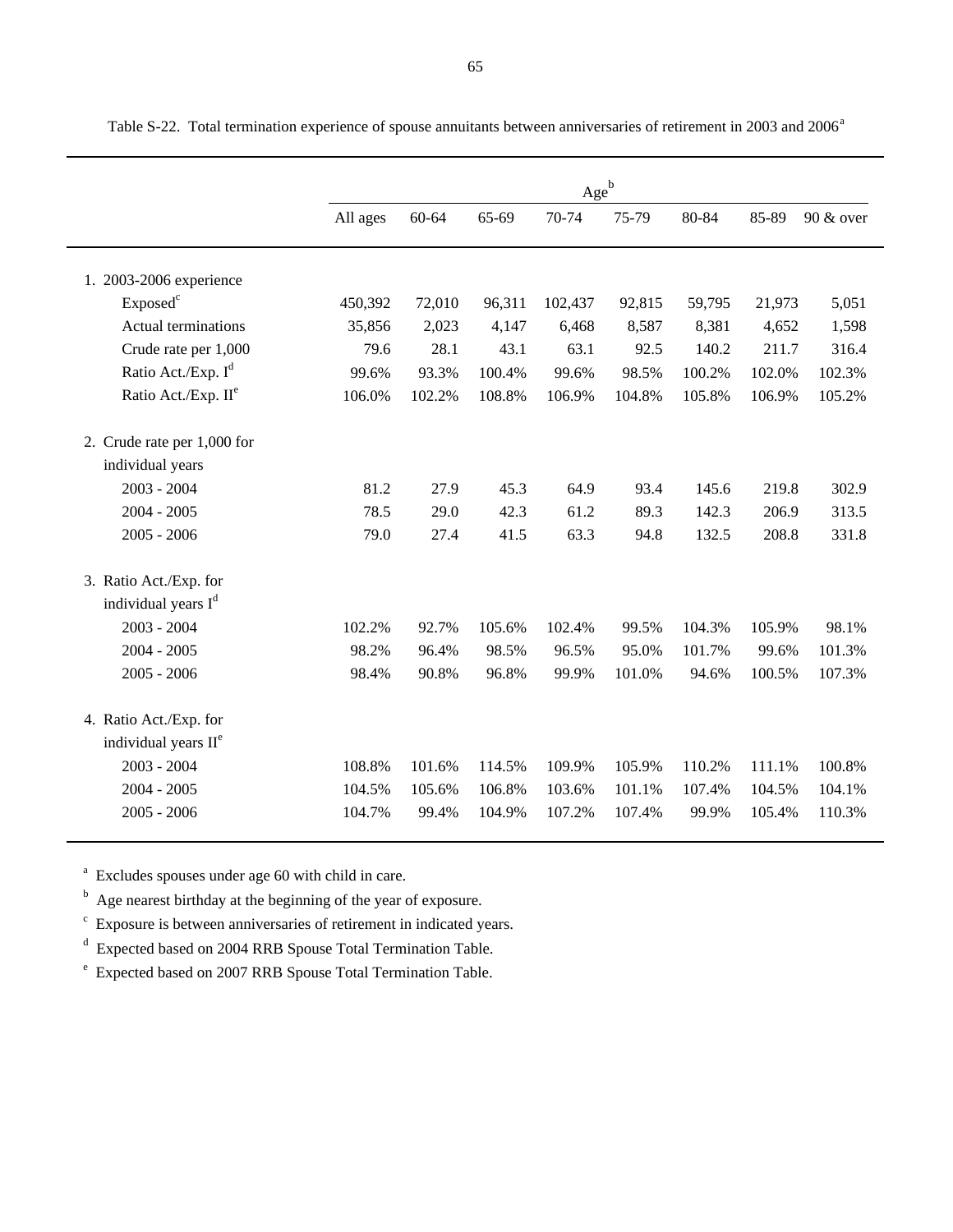|                                                            |          |        |        | $Age^b$ |        |        |        |           |
|------------------------------------------------------------|----------|--------|--------|---------|--------|--------|--------|-----------|
|                                                            | All ages | 60-64  | 65-69  | 70-74   | 75-79  | 80-84  | 85-89  | 90 & over |
| 1. 2003-2006 experience                                    |          |        |        |         |        |        |        |           |
| Exposed <sup>c</sup>                                       | 438,361  | 71,284 | 94,797 | 100,184 | 89,878 | 57,057 | 20,538 | 4,625     |
| Actual deaths                                              | 11,794   | 570    | 1,119  | 1,961   | 2,712  | 2,904  | 1,782  | 746       |
| Crude rate per 1,000                                       | 26.9     | 8.0    | 11.8   | 19.6    | 30.2   | 50.9   | 86.8   | 161.3     |
| Ratio Act./Exp. <sup>d</sup>                               | 78.0%    | 75.0%  | 71.7%  | 75.1%   | 73.7%  | 79.2%  | 86.1%  | 96.4%     |
| Crude rate per 1,000 for<br>2.                             |          |        |        |         |        |        |        |           |
| individual years                                           |          |        |        |         |        |        |        |           |
| $2003 - 2004$                                              | 27.5     | 8.1    | 12.4   | 19.9    | 31.7   | 53.4   | 86.9   | 155.3     |
| $2004 - 2005$                                              | 26.5     | 8.2    | 11.9   | 19.1    | 28.3   | 51.2   | 87.4   | 160.5     |
| $2005 - 2006$                                              | 26.6     | 7.7    | 11.1   | 19.7    | 30.5   | 48.1   | 86.0   | 167.7     |
| Ratio Act./Exp. for<br>3.<br>individual years <sup>d</sup> |          |        |        |         |        |        |        |           |
| $2003 - 2004$                                              | 80.3%    | 76.3%  | 75.1%  | 76.4%   | 77.7%  | 83.2%  | 85.9%  | 93.4%     |
| $2004 - 2005$                                              | 76.9%    | 76.9%  | 72.6%  | 73.2%   | 69.1%  | 79.6%  | 86.9%  | 96.0%     |
| $2005 - 2006$                                              | 76.8%    | 71.9%  | 67.4%  | 75.7%   | 74.3%  | 74.9%  | 85.4%  | 99.6%     |

Table S-23. Mortality experience of spouse annuitants between anniversaries of retirement in 2003 and 2006<sup>a</sup>

<sup>a</sup> Excludes spouses under age 60 with child in care.

<sup>b</sup> Age nearest birthday at the beginning of the year of exposure.

c Exposure is between anniversaries of retirement in indicated years.

d Expected based on 1995 RRB Mortality Table for Widows.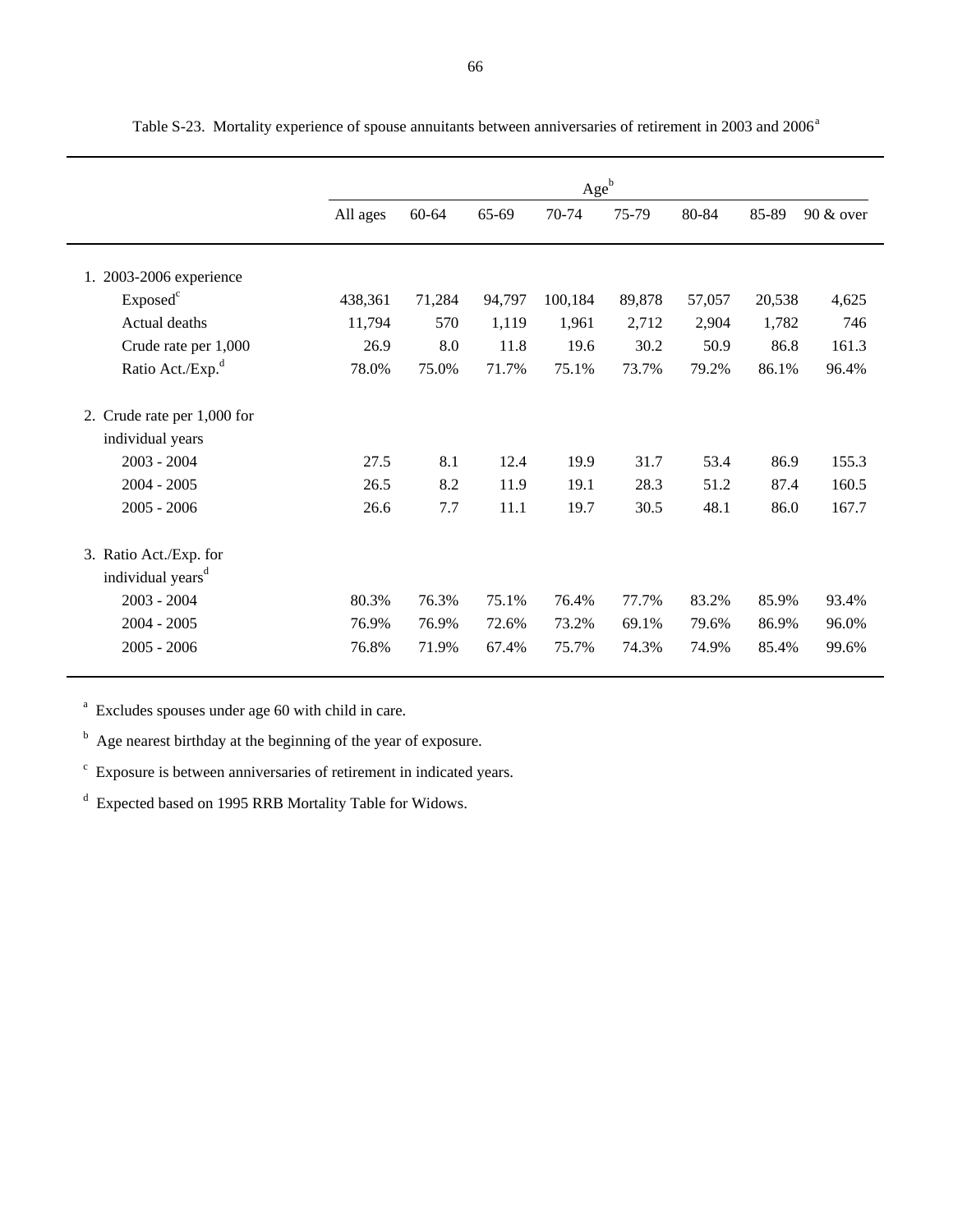|                        |                                  |                                     |                                           | Less than 30 years of service    |                                     |  |  |  |
|------------------------|----------------------------------|-------------------------------------|-------------------------------------------|----------------------------------|-------------------------------------|--|--|--|
| Number of<br>employees | Number of<br>eligible<br>spouses | Ratio of<br>spouses to<br>employees | Number of<br>employees                    | Number of<br>eligible<br>spouses | Ratio of<br>spouses to<br>employees |  |  |  |
| 3,263                  | 638                              | 0.196                               |                                           |                                  |                                     |  |  |  |
| 4,794                  | 1,445                            | 0.301                               |                                           |                                  |                                     |  |  |  |
| 5,343                  | 2,204                            | 0.413                               | 3,122                                     | 272                              | 0.087                               |  |  |  |
| 5,328                  | 2,699                            | 0.507                               | 3,964                                     | 776                              | 0.196                               |  |  |  |
| 5,811                  | 3,378                            | 0.581                               | 4,238                                     | 1,143                            | 0.270                               |  |  |  |
| 5,009                  | 3,183                            | 0.635                               | 3,976                                     | 1,381                            | 0.347                               |  |  |  |
| 4,650                  | 3,163                            | 0.680                               | 4,236                                     | 1,744                            | 0.412                               |  |  |  |
| 4,100                  | 2,950                            | 0.720                               | 3,919                                     | 1,844                            | 0.471                               |  |  |  |
| 4,166                  | 3,068                            | 0.736                               | 3,931                                     | 2,027                            | 0.516                               |  |  |  |
| 4,235                  | 3,203                            | 0.756                               | 4,030                                     | 2,222                            | 0.551                               |  |  |  |
| 4,161                  | 3,199                            | 0.769                               | 3,713                                     | 2,107                            | 0.567                               |  |  |  |
| 4,004                  | 3,135                            | 0.783                               | 3,745                                     | 2,226                            | 0.594                               |  |  |  |
| 4,280                  | 3,367                            | 0.787                               | 3,926                                     | 2,384                            | 0.607                               |  |  |  |
| 4,128                  | 3,236                            | 0.784                               | 3,597                                     | 2,155                            | 0.599                               |  |  |  |
| 4,405                  | 3,418                            | 0.776                               | 3,770                                     | 2,363                            | 0.627                               |  |  |  |
| 4,437                  | 3,370                            | 0.760                               | 3,571                                     | 2,215                            | 0.620                               |  |  |  |
| 4,910                  | 3,745                            | 0.763                               | 3,810                                     | 2,301                            | 0.604                               |  |  |  |
| 5,102                  | 3,895                            | 0.763                               | 3,778                                     | 2,293                            | 0.607                               |  |  |  |
| 5,680                  | 4,265                            | 0.751                               | 3,894                                     | 2,275                            | 0.584                               |  |  |  |
| 6,144                  | 4,446                            | 0.724                               | 4,153                                     | 2,393                            | 0.576                               |  |  |  |
| 6,078                  | 4,282                            | 0.705                               | 4,102                                     | 2,234                            | 0.545                               |  |  |  |
| 5,638                  | 3,780                            | 0.670                               | 3,761                                     | 2,015                            | 0.536                               |  |  |  |
| 5,386                  | 3,528                            | 0.655                               | 3,587                                     | 1,813                            | 0.505                               |  |  |  |
| 5,057                  | 3,216                            | 0.636                               | 3,317                                     | 1,604                            | 0.484                               |  |  |  |
| 4,615                  | 2,887                            | 0.626                               | 2,921                                     | 1,357                            | 0.465                               |  |  |  |
| 4,001                  | 2,352                            | 0.588                               | 2,599                                     | 1,188                            | 0.457                               |  |  |  |
| 3,673                  | 2,113                            | 0.575                               | 2,231                                     | 965                              | 0.433                               |  |  |  |
| 3,228                  | 1,720                            | 0.533                               | 1,787                                     | 715                              | 0.400                               |  |  |  |
| 2,658                  | 1,375                            | 0.517                               | 1,481                                     | 589                              | 0.398                               |  |  |  |
| 2,303                  | 1,159                            | 0.503                               | 1,323                                     | 478                              | 0.361                               |  |  |  |
| 1,856                  | 850                              | 0.458                               | 1,134                                     | 390                              | 0.344                               |  |  |  |
| 1,485                  | 641                              | 0.432                               | 842                                       | 290                              | 0.344                               |  |  |  |
| 1,132                  | 430                              | 0.380                               | 699                                       | 202                              | 0.289                               |  |  |  |
|                        |                                  |                                     | 504                                       |                                  |                                     |  |  |  |
| 821<br>541             | 310                              | 0.378<br>0.372                      | 438                                       | 134                              | 0.266<br>0.249                      |  |  |  |
|                        | 201                              |                                     |                                           | 109                              |                                     |  |  |  |
|                        |                                  |                                     |                                           |                                  | 0.216                               |  |  |  |
|                        |                                  |                                     |                                           |                                  | 0.155                               |  |  |  |
|                        |                                  |                                     |                                           |                                  | 0.143                               |  |  |  |
|                        |                                  |                                     |                                           |                                  | 0.119<br>0.117                      |  |  |  |
|                        | 405<br>282<br>214<br>141<br>242  | 119<br>70<br>43<br>28<br>39         | 0.294<br>0.248<br>0.201<br>0.199<br>0.161 | 342<br>233<br>161<br>118<br>264  | 74<br>36<br>23<br>14<br>31          |  |  |  |

Table S-24. Number of retired employees and number with a spouse eligible for railroad retirement benefits, by age of employee on December 31, 2006

<sup>a</sup> Age nearest birthday.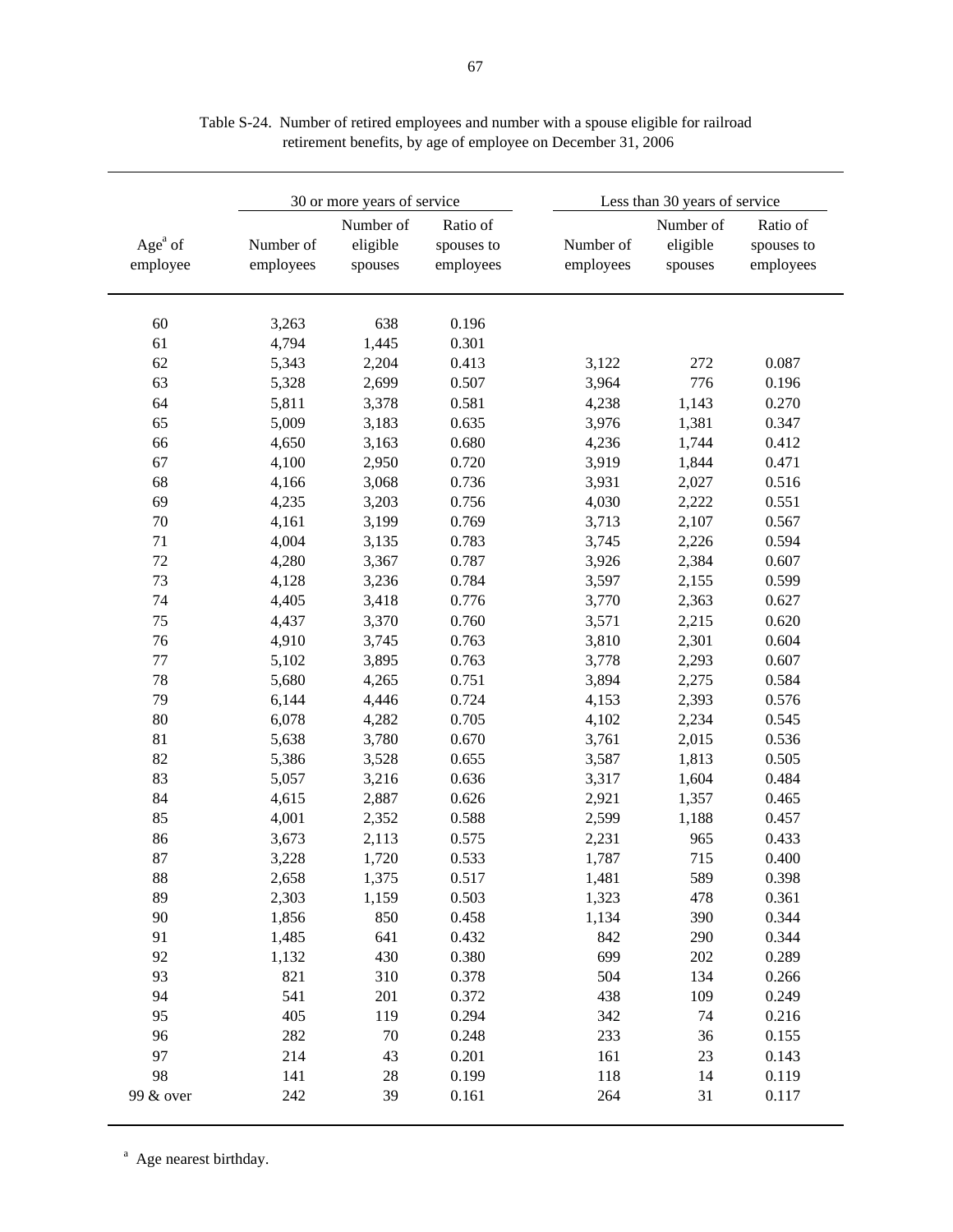|                                                              | All ages | Age <sup>a</sup><br>60-64<br>70-74<br>75-79<br>80-84<br>85-89<br>90-94<br>50-54<br>55-59<br>65-69<br>95 & over<br>under 50 |        |        |        |        |        |        |         |        |        |        |
|--------------------------------------------------------------|----------|----------------------------------------------------------------------------------------------------------------------------|--------|--------|--------|--------|--------|--------|---------|--------|--------|--------|
| 1. 2003-2006 experience                                      |          |                                                                                                                            |        |        |        |        |        |        |         |        |        |        |
| Exposed                                                      | 508,053  | 1,913                                                                                                                      | 799    | 536    | 16,867 | 32,559 | 59,320 | 95,850 | 118,935 | 99,466 | 56,612 | 25,199 |
| Actual deaths                                                | 42,456   | $\overline{7}$                                                                                                             | 9      | 6      | 176    | 585    | 1,721  | 3,988  | 7,975   | 10,778 | 10,090 | 7,121  |
| Crude rate per 1,000                                         | 83.6     | 3.7                                                                                                                        | 11.3   | 11.2   | 10.4   | 18.0   | 29.0   | 41.6   | 67.1    | 108.4  | 178.2  | 282.6  |
| Ratio Act./Exp. <sup>b</sup>                                 | 111.4%   | 179.4%                                                                                                                     | 275.9% | 173.0% | 98.7%  | 108.9% | 111.5% | 102.9% | 106.4%  | 111.3% | 118.3% | 113.6% |
| 2. Crude rate per 1,000 for<br>individual years <sup>c</sup> |          |                                                                                                                            |        |        |        |        |        |        |         |        |        |        |
| $2003 - 2004$                                                | 84.2     | 4.4                                                                                                                        | 16.1   | 11.1   | 9.5    | 17.6   | 30.5   | 42.2   | 68.1    | 110.5  | 180.6  | 286.2  |
| $2004 - 2005$                                                | 84.4     | 1.6                                                                                                                        | 7.4    | 16.8   | 11.3   | 18.9   | 28.4   | 40.7   | 67.7    | 110.4  | 179.4  | 289.2  |
| $2005 - 2006$                                                | 82.0     | 5.1                                                                                                                        | 10.7   | 5.7    | 10.6   | 17.3   | 27.9   | 41.9   | 65.1    | 104.1  | 174.6  | 271.8  |
| 3. Ratio Act./Exp. for<br>individual years <sup>c</sup>      |          |                                                                                                                            |        |        |        |        |        |        |         |        |        |        |
| $2003 - 2004$                                                | 113.2%   | 212.7%                                                                                                                     | 395.7% | 174.5% | 89.8%  | 106.7% | 117.0% | 104.3% | 108.4%  | 113.4% | 119.8% | 115.4% |
| $2004 - 2005$                                                | 112.4%   | 77.0%                                                                                                                      | 181.5% | 257.3% | 106.4% | 114.8% | 109.1% | 100.6% | 107.3%  | 113.4% | 119.0% | 116.0% |
| $2005 - 2006$                                                | 108.3%   | 251.5%                                                                                                                     | 261.1% | 86.4%  | 100.0% | 105.0% | 107.3% | 103.7% | 103.2%  | 107.1% | 115.9% | 109.1% |

Table S-25. Mortality experience of widow annuitants between anniversaries of retirement in 2003 and 2006

<sup>a</sup> Age nearest birthday at the beginning of the year of exposure.

**Expected based on 1995 RRB Mortality Table for Widows.** 

Exposure is between anniversaries of retirement in indicated years. c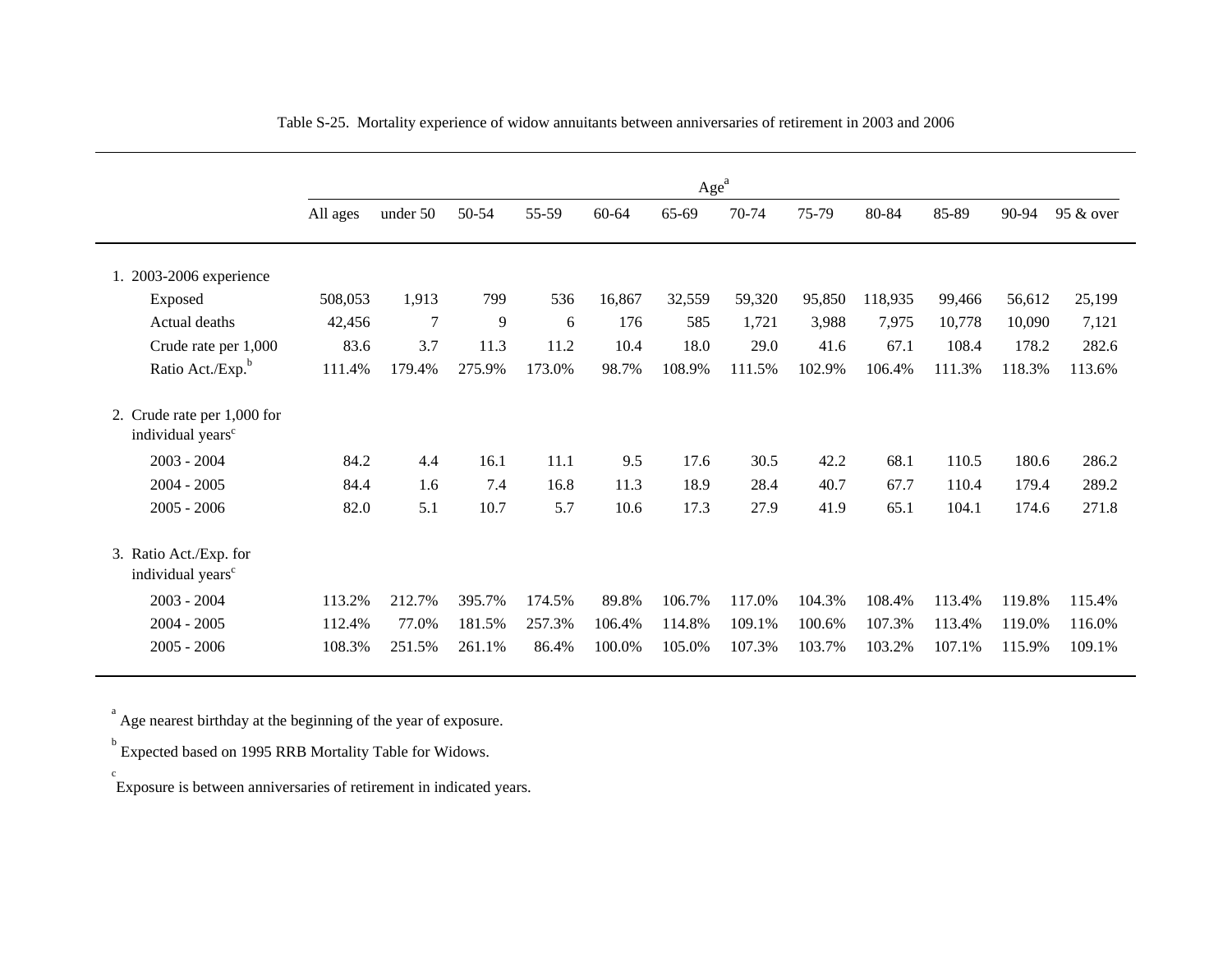|                                    |           |              |              |              |              | Age <sup>a</sup> |              |           |         |           |
|------------------------------------|-----------|--------------|--------------|--------------|--------------|------------------|--------------|-----------|---------|-----------|
|                                    | All ages  | Under 35     | 35-39        | 40-44        | 45-49        | 50-54            | 55-59        | $60 - 64$ | 65-69   | 70 & over |
| 1. Exposed                         |           |              |              |              |              |                  |              |           |         |           |
| Duration $b$ 0                     | 97,570    | 144          | 271          | 489          | 568          | 816              | 1,002        | 7,710     | 12,815  | 73,755    |
| $\mathbf{1}$                       | 97,929    | 149          | 290          | 493          | 568          | 895              | 2,137        | 8,161     | 13,471  | 71,764    |
| $\overline{c}$                     | 97,323    | 158          | 295          | 464          | 534          | 890              | 2,994        | 8,569     | 14,078  | 69,340    |
| 3                                  | 96,296    | 162          | 287          | 416          | 511          | 904              | 3,824        | 8,983     | 14,705  | 66,505    |
| $\overline{4}$                     | 95,143    | 179          | 280          | 375          | 522          | 886              | 4,591        | 9,383     | 15,377  | 63,549    |
| 5 or more                          | 1,841,723 | 139          | 668          | 1,751        | 2,099        | 3,423            | 6,395        | 50,331    | 113,633 | 1,663,286 |
| 2. Actual remarriages              |           |              |              |              |              |                  |              |           |         |           |
| Duration <sup>b</sup> 0            | 134       | $\mathbf c$  | $\mathbf c$  | $\mathbf c$  | $\mathbf{C}$ | $\mathbf c$      | $\mathbf c$  | 35        | 26      | 64        |
| 1                                  | 311       | $\mathbf{C}$ | $\mathbf c$  | $\mathbf c$  | $\mathbf c$  | $\mathbf{C}$     | 17           | 64        | 76      | 129       |
| $\overline{c}$                     | 306       | $\mathbf{c}$ | $\mathbf{C}$ | $\mathbf{c}$ | $\mathbf{C}$ | $\mathbf{C}$     | 19           | 66        | 85      | 104       |
| 3                                  | 271       | $\mathbf c$  | $\mathbf c$  | $\mathbf c$  | $\mathbf{C}$ | $\mathbf{c}$     | 31           | 60        | 70      | 78        |
| $\overline{4}$                     | 253       | $\mathbf c$  | $\mathbf{C}$ | $\mathbf c$  | $\mathbf{C}$ | $\mathbf{c}$     | 42           | 66        | 51      | 74        |
| 5 or more                          | 1,531     | $\mathbf c$  | 21           | 23           | 22           | 22               | 22           | 247       | 346     | 823       |
| 3. Crude remarriage rate per 1,000 |           |              |              |              |              |                  |              |           |         |           |
| Duration $b$ 0                     | 1.37      | $\mathbf c$  | $\mathbf c$  | $\mathbf c$  | $\mathbf c$  | $\mathbf c$      | $\mathbf c$  | 4.54      | 2.03    | 0.87      |
| 1                                  | 3.18      | $\mathbf c$  | $\mathbf{C}$ | $\mathbf c$  | $\mathbf c$  | $\mathbf c$      | 7.95         | 7.84      | 5.64    | 1.80      |
| $\mathbf{2}$                       | 3.14      | $\mathbf c$  | $\mathbf{C}$ | $\mathbf{C}$ | $\mathbf c$  | $\mathbf c$      | 6.35         | 7.70      | 6.04    | 1.50      |
| 3                                  | 2.81      | $\mathbf{C}$ | $\mathbf{C}$ | $\mathbf{C}$ | $\mathbf{C}$ | $\mathbf{C}$     | 8.11         | 6.68      | 4.76    | 1.17      |
| $\overline{4}$                     | 2.66      | $\mathbf{C}$ | $\mathbf{c}$ | $\mathbf{c}$ | $\mathbf{C}$ | $\mathbf{C}$     | 9.15         | 7.03      | 3.32    | 1.16      |
| 5 or more                          | 0.83      | $\mathbf c$  | 31.43        | 13.14        | 10.48        | 6.43             | 3.44         | 4.91      | 3.04    | 0.49      |
| 4. Ratio Act./Exp. <sup>d</sup>    |           |              |              |              |              |                  |              |           |         |           |
| Duration $b$ 0                     | 86.7%     | $\mathbf c$  | $\mathbf c$  | $\mathbf c$  | $\mathbf{C}$ | $\mathbf{C}$     | $\mathbf{c}$ | 98.0%     | 76.2%   | 91.7%     |
| $\mathbf{1}$                       | 92.2%     | $\mathbf c$  | $\mathbf c$  | $\mathbf c$  | $\mathbf{c}$ | $\mathbf c$      | 87.8%        | 91.8%     | 97.1%   | 92.7%     |
| 2                                  | 94.8%     | $\mathbf c$  | $\mathbf c$  | $\mathbf{c}$ | $\mathbf{c}$ | $\mathbf{c}$     | 67.1%        | 93.5%     | 114.7%  | 90.5%     |
| 3                                  | 99.5%     | $\mathbf c$  | $\mathbf c$  | $\mathbf c$  | $\mathbf c$  | $\mathbf c$      | 78.8%        | 92.3%     | 113.7%  | 108.9%    |
| $\overline{4}$                     | 97.2%     | $\mathbf c$  | $\mathbf c$  | $\mathbf c$  | $\mathbf c$  | $\mathbf c$      | 92.0%        | 107.0%    | 83.9%   | 116.2%    |
| 5 or more                          | 100.6%    | $\mathbf{C}$ | 139.3%       | 79.1%        | 90.2%        | 90.3%            | 96.0%        | 97.2%     | 105.2%  | 100.5%    |

Table S-26. Remarriage experience of widows between 1994 and 2006 anniversaries of widowhood

<sup>a</sup> For durations 0-4, age nearest birthday on date of employee's death. For durations 5 and over, age nearest birthday at beginning of year of exposure which is on an anniversary of employee's death.

<sup>b</sup> Completed years since employee's death.

 $\degree$  Fewer than 10 actual remarriages.

d Expected based on 1997 RRB Remarriage Table.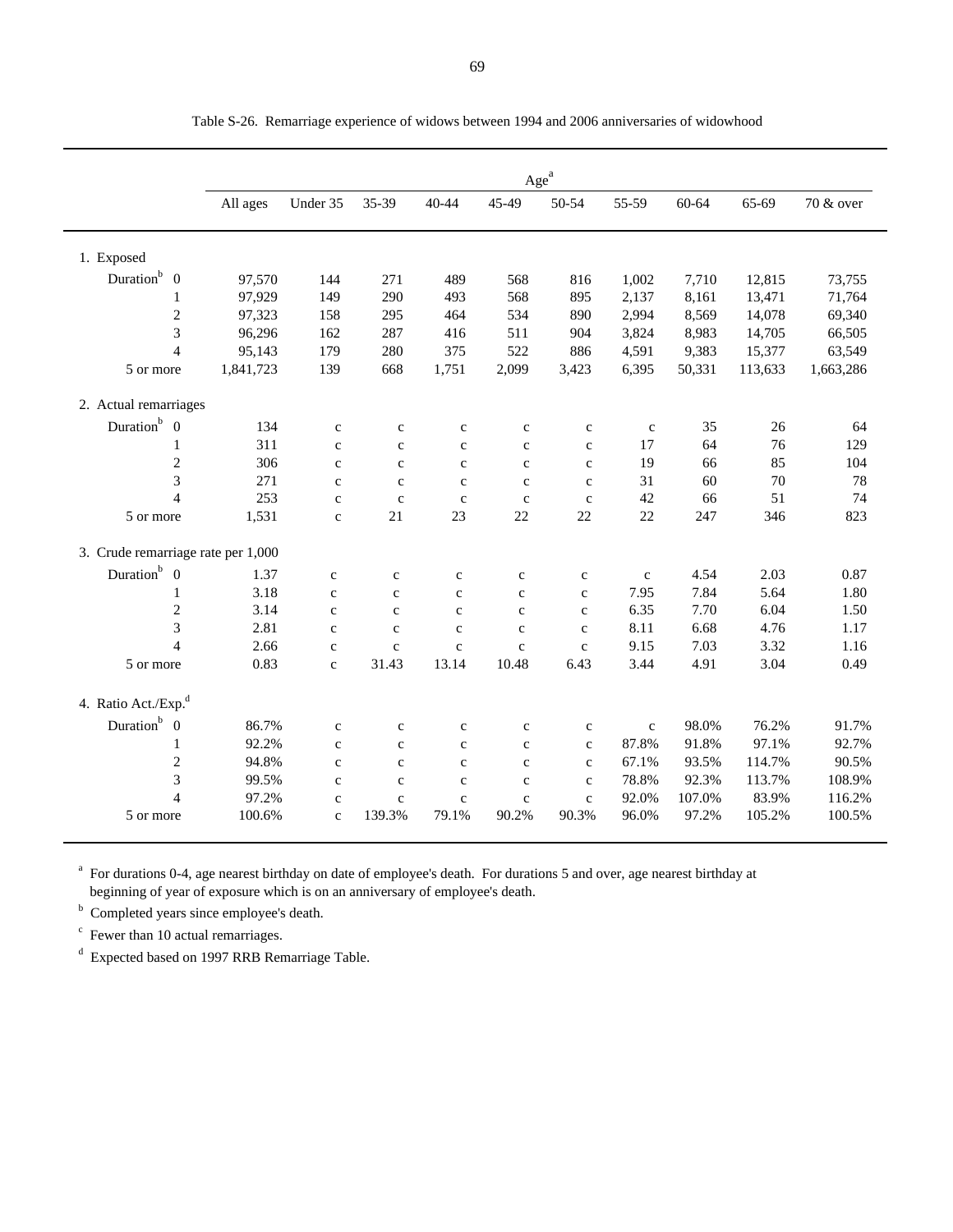| Age <sup>a</sup> | Exposed | Actual<br>terminations | Ratio<br>Act./Exp. <sup>b</sup> |
|------------------|---------|------------------------|---------------------------------|
| Under 25         | 527     | 7                      | 65.4%                           |
| 25-29            | 609     | 8                      | 92.0                            |
| 30-34            | 912     | 7                      | 74.9                            |
| 35-39            | 1,514   | 20                     | 131.7                           |
| 40-44            | 2,698   | 31                     | 96.9                            |
| 45-49            | 3,585   | 55                     | 103.8                           |
| 50-54            | 3,872   | 95                     | 130.0                           |
| 55-59            | 3,892   | 115                    | 119.7                           |
| 60-64            | 3,588   | 147                    | 125.5                           |
| 65-69            | 2,693   | 119                    | 99.8                            |
| 70-74            | 2,161   | 169                    | 128.8                           |
| 75-79            | 1,780   | 145                    | 97.4                            |
| 80-84            | 1,054   | 131                    | 108.2                           |
| 85 & over        | 588     | 116                    | 111.9                           |
| All ages         | 29,473  | 1,165                  | 112.1%                          |

Table S-27. Total termination experience of disabled children annuitants between anniversaries of retirement in 2003 and 2006

<sup>a</sup> Age nearest birthday at beginning of the year of exposure.

<sup>b</sup> Expected based on 2004 RRB Total Termination Table for Disabled Children.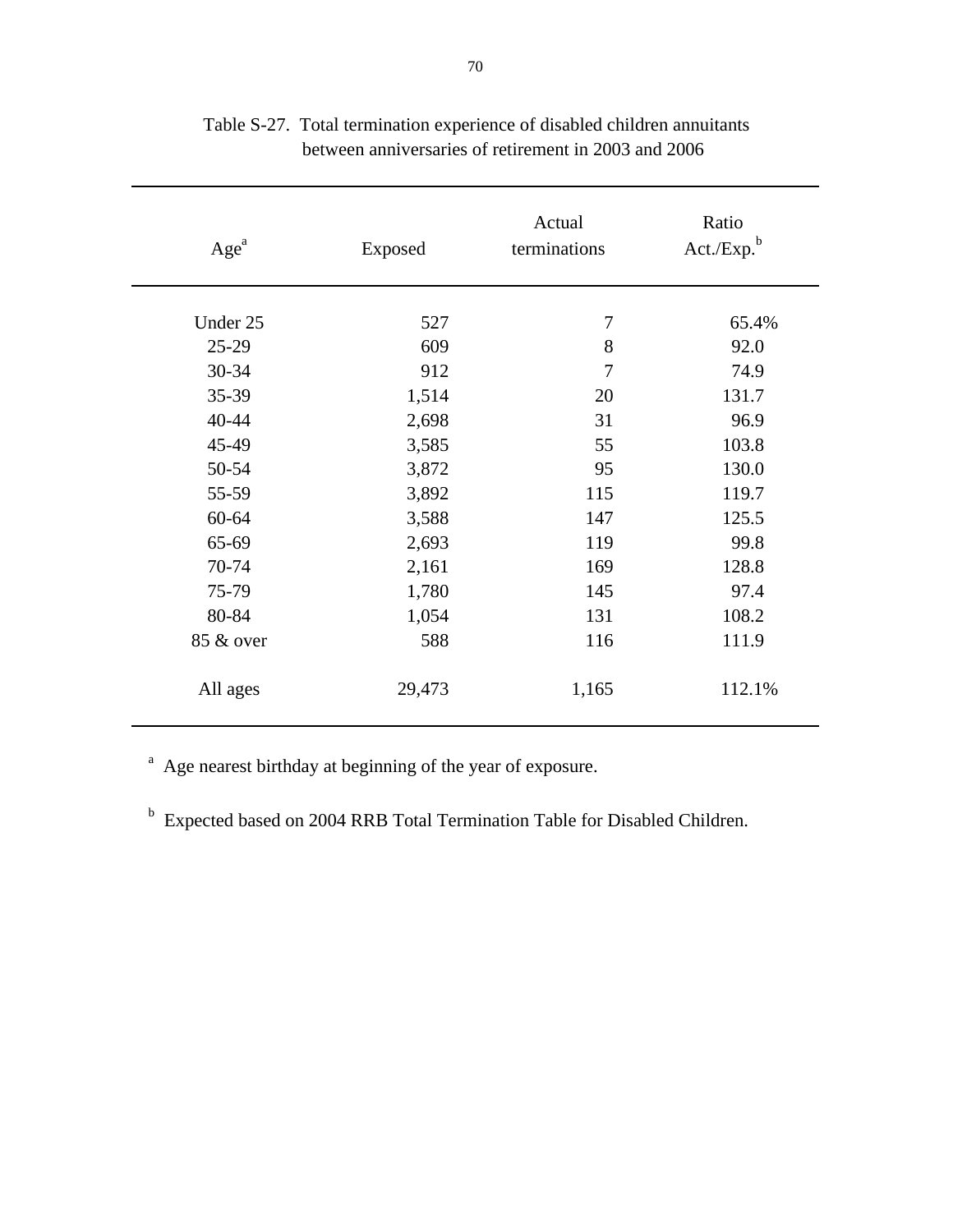#### RETIREMENT STUDIES

- 1. Age retirement. Age retirement studies covering experience during calendar years 2004-2006 are summarized in Tables S-28 through S-30. Table S-28 shows a comparison among crude retirement rates for 2004-2006, the  $23<sup>rd</sup>$  valuation retirement rates, and the  $24<sup>th</sup>$  valuation retirement rates. Tables S-29 and S-30 show ratios of actual retirements to those expected for employees with 5-29 years of service and for employees with 30 or more years of service, respectively.
- 2. Disability retirement. Table S-31 shows a comparison of crude disability retirement rates for  $2004-2006$  with the  $23<sup>rd</sup>$  and  $24<sup>th</sup>$  valuation standards. Table S-32 shows ratios of actual retirements in 2004-2006 to those expected by age and service.

Table S-33 shows percentages of disability retirements in 2004-2006 that were eligible for a disability freeze. Disability freeze standards are needed because of the financial interchange with social security. Assumptions must be made regarding the percentage of railroad retirement disability annuitants who would qualify under the social security definition of disability. Only these disabilities qualify for reimbursement under the financial interchange.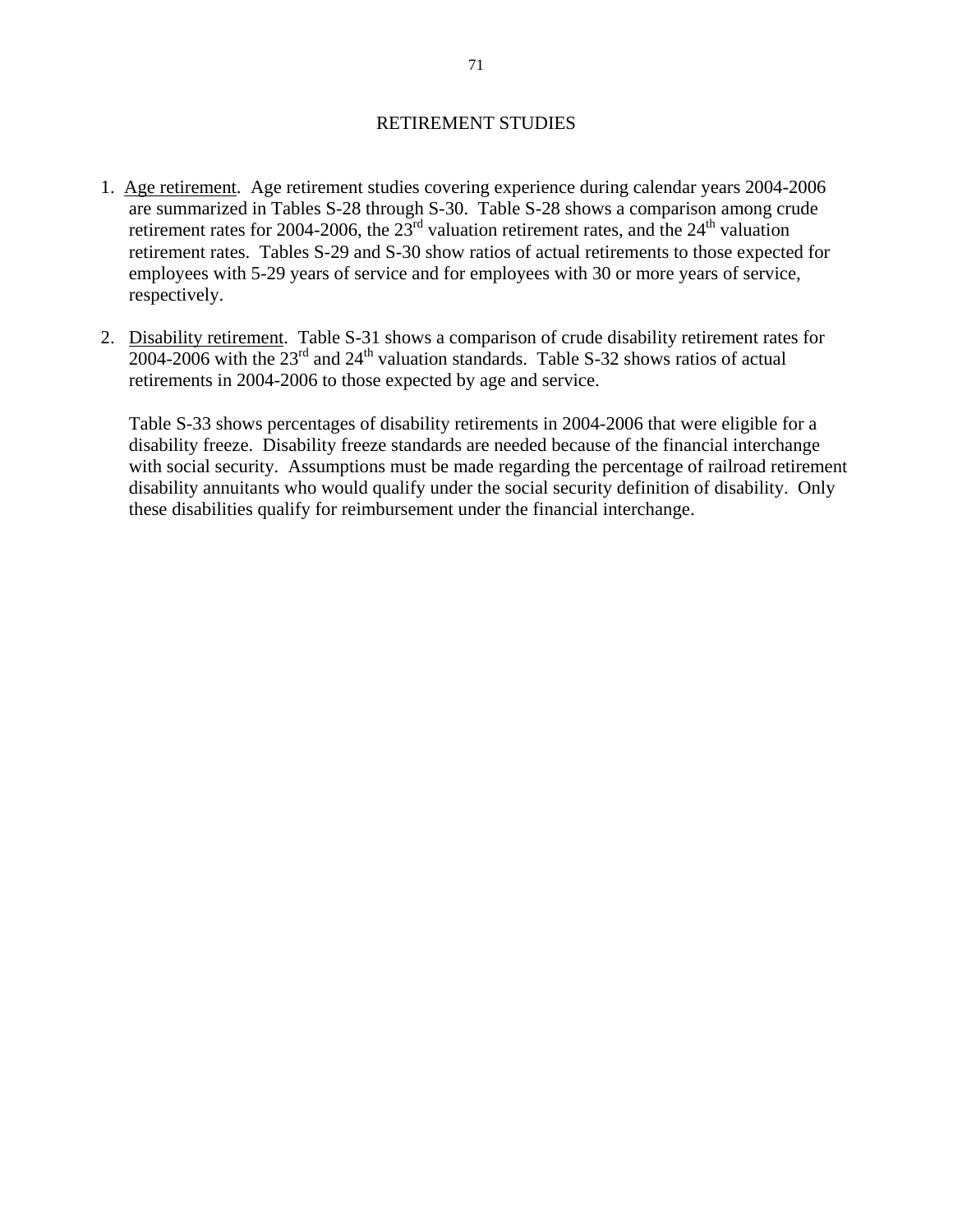|           |                       | 5-29 years of service |                    |                       | 30 or more years of service |                    |
|-----------|-----------------------|-----------------------|--------------------|-----------------------|-----------------------------|--------------------|
|           | Assumed<br>rates 23rd | Assumed<br>rates 24th | 2004-2006<br>Crude | Assumed<br>rates 23rd | Assumed<br>rates 24th       | 2004-2006<br>Crude |
| $Age^b$   | valuation             | valuation             | rates              | valuation             | valuation                   | rates              |
| 60        |                       |                       |                    | 0.64                  | 0.62                        | 0.621              |
| 61        |                       |                       |                    | 0.50                  | 0.49                        | 0.486              |
| 62        | 0.16                  | 0.10                  | 0.102              | 0.45                  | 0.40                        | 0.406              |
| 63        | 0.13                  | 0.09                  | 0.084              | 0.41                  | 0.40                        | 0.381              |
| 64        | 0.10                  | 0.09                  | 0.094              | 0.40                  | 0.40                        | 0.408              |
| 65        | 0.43                  | 0.23                  | 0.227              | 0.46                  | 0.43                        | 0.429              |
| 66        | 0.32                  | 0.38                  | 0.381              | 0.35                  | 0.33                        | 0.331              |
| 67        | 0.30                  | 0.25                  | 0.251              | 0.35                  | 0.33                        | 0.337              |
| 68        | 0.25                  | 0.25                  | 0.240              | 0.35                  | 0.30                        | 0.282              |
| 69        | 0.25                  | 0.25                  | 0.212              | 0.30                  | 0.30                        | 0.295              |
| 70        | 0.25                  | 0.25                  | 0.235              | 0.25                  | 0.30                        | 0.319              |
| 71        | 0.25                  | 0.25                  | 0.149              | 0.25                  | 0.30                        | 0.315              |
| 72        | 0.25                  | 0.25                  | 0.236              | 0.25                  | 0.25                        | 0.169              |
| 73        | 0.25                  | 0.25                  | 0.262              | 0.25                  | 0.25                        | $\mathbf{C}$       |
| 74        | 0.25                  | 0.25                  | $\mathbf{c}$       | 0.25                  | 0.25                        | $\mathbf{C}$       |
| 75 & over | 0.25                  | 0.25                  | 0.183              | 0.25                  | 0.25                        | 0.202              |

Table S-28. Rates<sup>a</sup> of immediate age retirement

<sup>a</sup> Technically probabilities, because exposures were not adjusted for other separations.

<sup>b</sup> Age attained in calendar year of exposure.

 $\degree$  Insufficient data.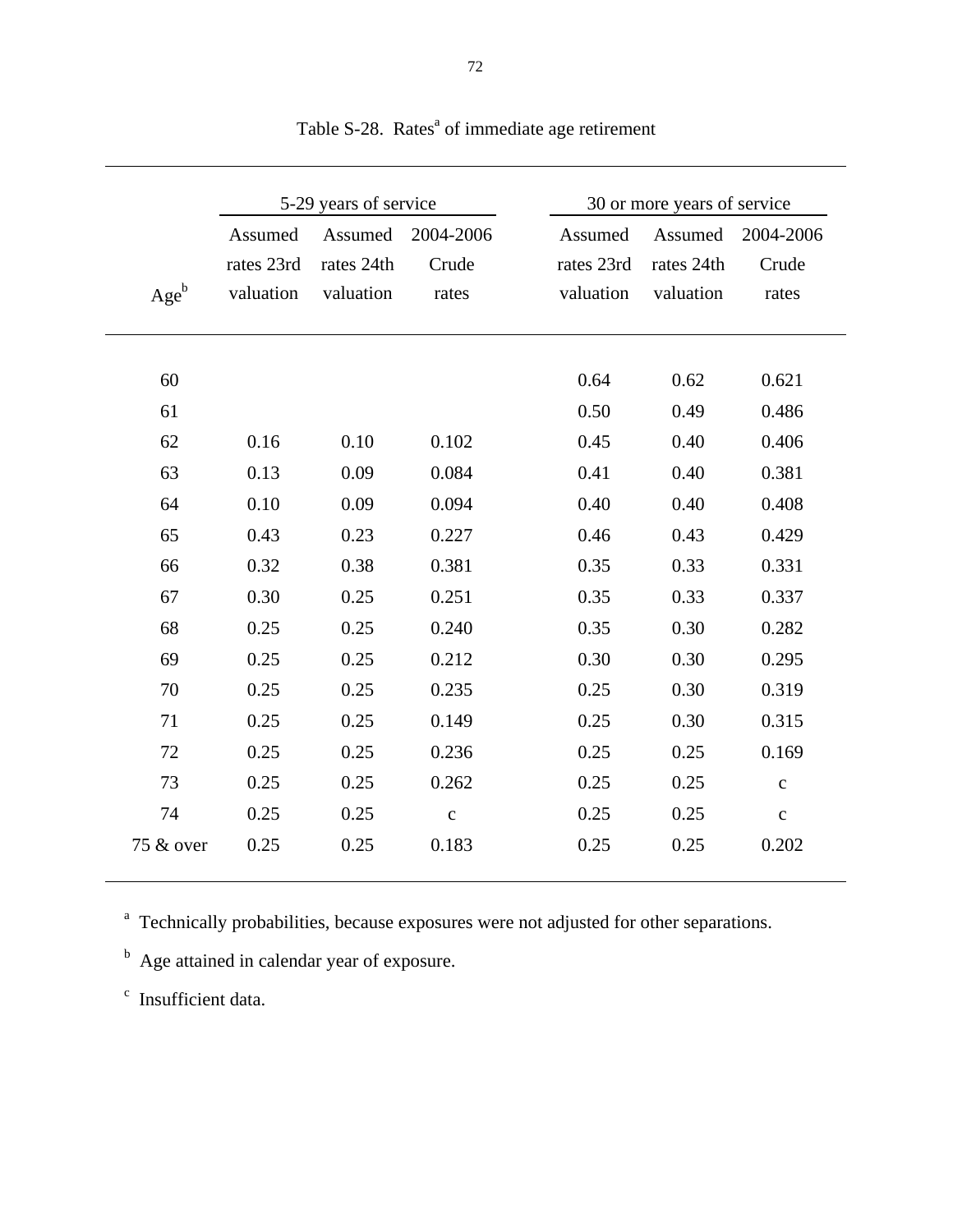| $Age^b$   | Exposed <sup>c</sup> | Actual<br>retirements | Crude rate <sup>d</sup><br>per 1,000 | Ratio<br>Act./Exp. $I^e$ | Ratio<br>Act./Exp. $II^e$ |
|-----------|----------------------|-----------------------|--------------------------------------|--------------------------|---------------------------|
|           |                      |                       |                                      |                          |                           |
| 62        | 3,493                | 357                   | 102.2                                | 63.9%                    | 102.2%                    |
| 63        | 2,594                | 219                   | 84.4                                 | 64.9                     | 93.8                      |
| 64        | 1,835                | 173                   | 94.3                                 | 94.3                     | 104.8                     |
| 65        | 1,310                | 297                   | 226.7                                | 52.7                     | 98.6                      |
| 66        | 826                  | 315                   | 381.4                                | 119.2                    | 100.4                     |
| 67        | 430                  | 108                   | 251.2                                | 83.7                     | 100.5                     |
| 68        | 263                  | 63                    | 239.5                                | 95.8                     | 95.8                      |
| 69        | 170                  | 36                    | 211.8                                | 84.7                     | 84.7                      |
| 70-74     | 315                  | 67                    | 212.7                                | 85.1                     | 85.1                      |
| 75 & over | 115                  | 21                    | 182.6                                | 73.0                     | 73.0                      |
| All ages  | 11,351               | 1,656                 | 145.9                                | 73.5                     | 98.2                      |

## Table S-29. Immediate age<sup>a</sup> retirement experience of railroad employees with 5-29 years of service during calendar years 2004-2006

<sup>a</sup> Nondisability retirement.

- <sup>b</sup> Age attained in calendar year of exposure.
- $\epsilon$  Exposure includes part of the year in which employees were not eligible for age retirement because they were under 62.

d Technically probabilities, because exposures were not adjusted for other separations.

e I and II denote expected according to rates used in the 23rd and 24th valuations, respectively.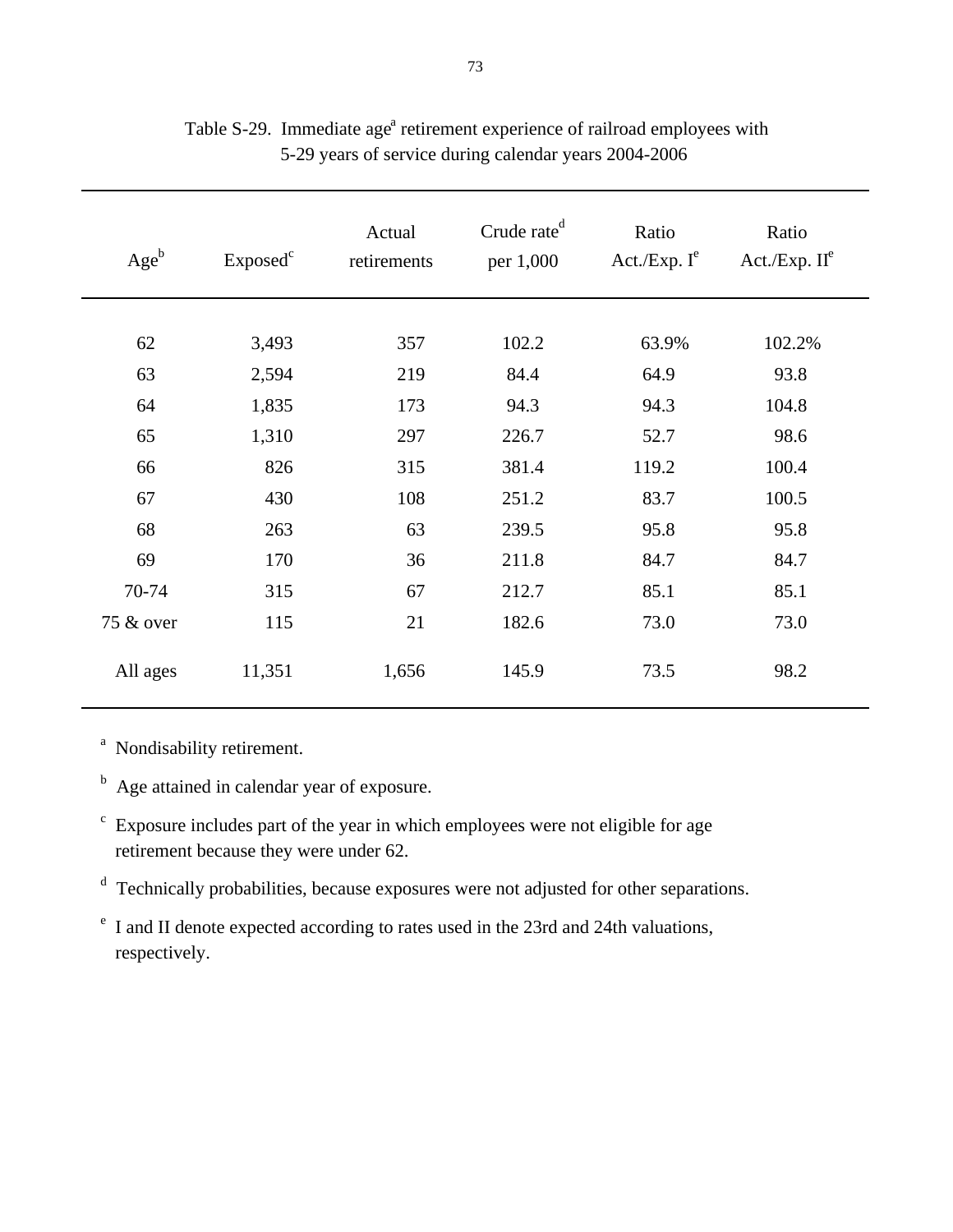| $Age^b$   | Exposed <sup>c</sup> | Actual<br>retirements | Crude rate <sup>d</sup><br>per 1,000 | Ratio<br>Act./Exp. $I^e$ | Ratio<br>Act./Exp. $II^e$ |
|-----------|----------------------|-----------------------|--------------------------------------|--------------------------|---------------------------|
|           |                      |                       |                                      |                          |                           |
| 60        | 13,742               | 8,538                 | 621.3                                | 97.1%                    | 100.2%                    |
| 61        | 4,943                | 2,403                 | 486.1                                | 97.2                     | 99.2                      |
| 62        | 2,811                | 1,140                 | 405.5                                | 90.1                     | 101.4                     |
| 63        | 1,885                | 718                   | 380.9                                | 92.9                     | 95.2                      |
| 64        | 1,330                | 542                   | 407.5                                | 101.9                    | 101.9                     |
| 65        | 885                  | 380                   | 429.4                                | 93.3                     | 99.9                      |
| 66        | 538                  | 178                   | 330.9                                | 94.5                     | 100.3                     |
| 67        | 374                  | 126                   | 336.9                                | 96.3                     | 102.1                     |
| 68        | 259                  | 73                    | 281.9                                | 80.5                     | 94.0                      |
| 69        | 173                  | 51                    | 294.8                                | 98.3                     | 98.3                      |
| 70-74     | 348                  | 89                    | 255.7                                | 102.3                    | 91.4                      |
| 75 & over | 129                  | 26                    | 201.6                                | 80.6                     | 80.6                      |
| All ages  | 27,417               | 14,264                | 520.3                                | 96.2                     | 99.8                      |

Table S-30. Immediate age<sup>a</sup> retirement experience of railroad employees with 30 or more years of service during calendar years 2004-2006

<sup>a</sup> Nondisability retirement.

<sup>b</sup> Age attained in calendar year of exposure.

 $\epsilon$  Exposure includes part of the year in which employees were not eligible for age retirement because they were under 60.

d Technically probabilities, because exposures were not adjusted for other separations.

e I and II denote expected according to rates used in the 23rd and 24th valuations, respectively.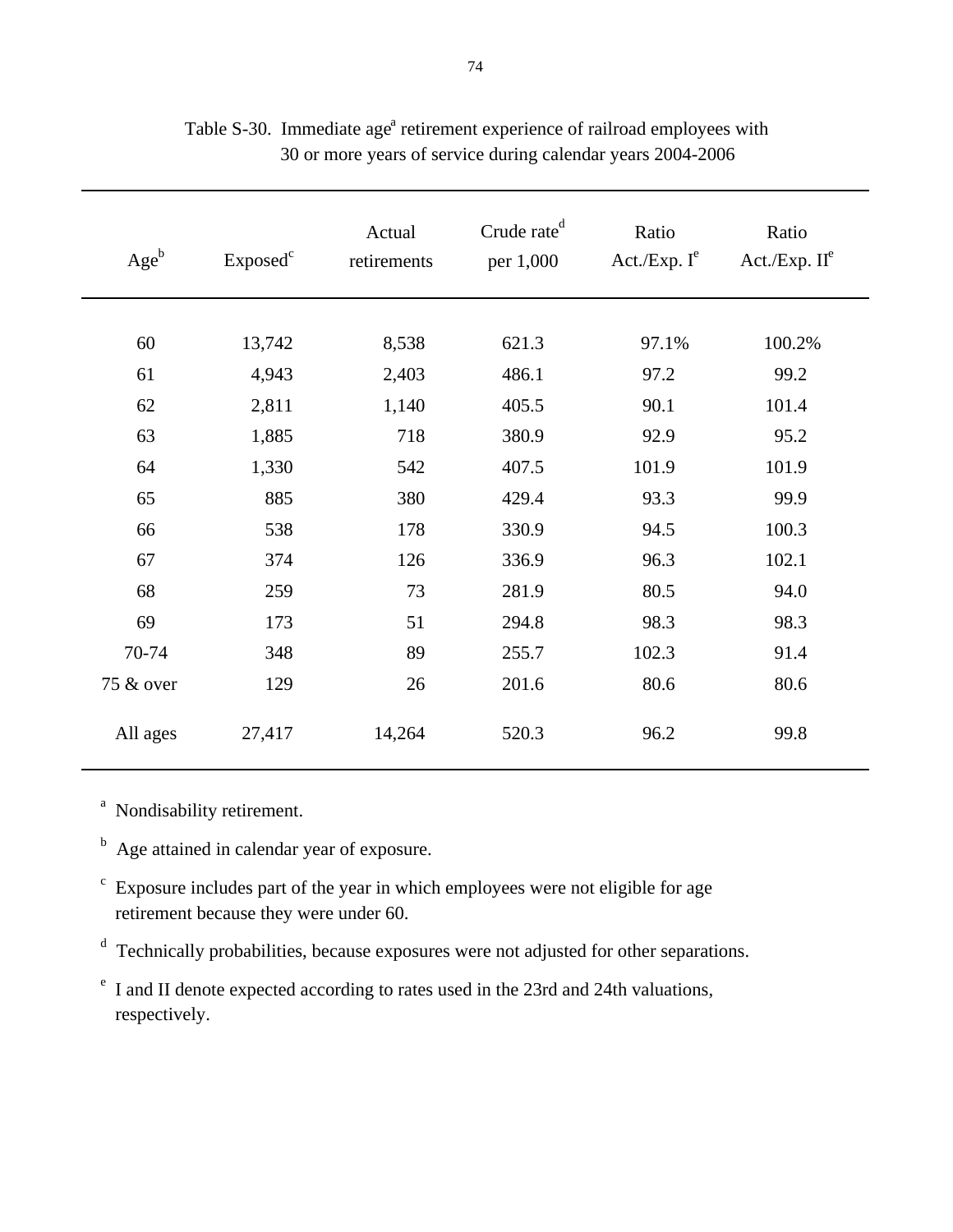|                           |            | 10-19 years of service |             |            | 20-24 years of service |           |            | 25-29 years of service |             |            | 30 or more years of service |             |
|---------------------------|------------|------------------------|-------------|------------|------------------------|-----------|------------|------------------------|-------------|------------|-----------------------------|-------------|
|                           | Assumed    | Assumed                | 2004-2006   | Assumed    | Assumed                | 2004-2006 | Assumed    | Assumed                | 2004-2006   | Assumed    | Assumed                     | 2004-2006   |
|                           | rates 23rd | rates 24th             | Crude       | rates 23rd | rates 24th             | Crude     | rates 23rd | rates 24th             | Crude       | rates 23rd | rates 24th                  | Crude       |
| $\mathbf{Age}^\mathrm{c}$ | valuation  | valuation              | rates       | valuation  | valuation              | rates     | valuation  | valuation              | rates       | valuation  | valuation                   | rates       |
|                           |            |                        |             |            |                        |           |            |                        |             |            |                             |             |
| Under 35                  | 0.0010     | 0.0012                 | 0.0012      | 0.0060     | 0.0046                 | d         | 0.0060     | 0.0026                 | d           | 0.0049     | 0.0026                      | d           |
| 35                        | 0.0013     | 0.0015                 | $\mathbf d$ | 0.0066     | 0.0054                 | d         | 0.0066     | 0.0030                 | $\rm d$     | 0.0053     | 0.0030                      | d           |
| 36                        | 0.0017     | 0.0017                 | 0.0020      | 0.0072     | 0.0063                 | d         | 0.0072     | 0.0035                 | $\mathbf d$ | 0.0058     | 0.0035                      | d           |
| 37                        | 0.0020     | 0.0020                 | 0.0029      | 0.0079     | 0.0073                 | d         | 0.0079     | 0.0041                 | d           | 0.0064     | 0.0041                      | d           |
| 38                        | 0.0024     | 0.0024                 | 0.0018      | 0.0087     | 0.0084                 | d         | 0.0087     | 0.0047                 | $\rm d$     | 0.0070     | 0.0047                      | d           |
| 39                        | 0.0029     | 0.0027                 | 0.0023      | 0.0095     | 0.0096                 | d         | 0.0095     | 0.0053                 | $\mathbf d$ | 0.0077     | 0.0053                      | d           |
| 40                        | 0.0034     | 0.0032                 | 0.0024      | 0.0105     | 0.0109                 | d         | 0.0105     | 0.0060                 | $\mathbf d$ | 0.0085     | 0.0060                      | d           |
| 41                        | 0.0039     | 0.0036                 | 0.0029      | 0.0114     | 0.0123                 | d         | 0.0114     | 0.0068                 | $\rm d$     | 0.0092     | 0.0068                      | d           |
| 42                        | 0.0046     | 0.0041                 | 0.0024      | 0.0125     | 0.0139                 | 0.0094    | 0.0125     | 0.0077                 | $\rm d$     | 0.0101     | 0.0077                      | $\rm d$     |
| 43                        | 0.0052     | 0.0047                 | 0.0044      | 0.0137     | 0.0155                 | 0.0120    | 0.0137     | 0.0086                 | $\mathbf d$ | 0.0111     | 0.0086                      | d           |
| 44                        | 0.0060     | 0.0053                 | 0.0032      | 0.0149     | 0.0173                 | 0.0139    | 0.0149     | 0.0096                 | $\mathbf d$ | 0.0121     | 0.0096                      | d           |
| 45                        | 0.0068     | 0.0060                 | 0.0050      | 0.0163     | 0.0192                 | 0.0187    | 0.0163     | 0.0112                 | 0.0077      | 0.0132     | 0.0112                      | d           |
| 46                        | 0.0078     | 0.0068                 | 0.0061      | 0.0177     | 0.0213                 | 0.0175    | 0.0177     | 0.0127                 | 0.0119      | 0.0143     | 0.0127                      | $\mathbf d$ |
| 47                        | 0.0088     | 0.0076                 | 0.0054      | 0.0193     | 0.0235                 | 0.0196    | 0.0193     | 0.0143                 | 0.0090      | 0.0156     | 0.0143                      | ${\rm d}$   |
| 48                        | 0.0099     | 0.0086                 | 0.0084      | 0.0210     | 0.0259                 | 0.0194    | 0.0210     | 0.0159                 | 0.0124      | 0.0170     | 0.0159                      | $\mathbf d$ |
| 49                        | 0.0112     | 0.0096                 | 0.0064      | 0.0229     | 0.0284                 | 0.0267    | 0.0229     | 0.0176                 | 0.0136      | 0.0185     | 0.0176                      | 0.0100      |
| 50                        | 0.0126     | 0.0108                 | 0.0087      | 0.0250     | 0.0312                 | 0.0355    | 0.0250     | 0.0192                 | 0.0193      | 0.0202     | 0.0192                      | 0.0195      |
| 51                        | 0.0142     | 0.0120                 | 0.0106      | 0.0272     | 0.0342                 | 0.0382    | 0.0272     | 0.0210                 | 0.0254      | 0.0220     | 0.0210                      | 0.0251      |
| 52                        | 0.0159     | 0.0135                 | 0.0133      | 0.0295     | 0.0374                 | 0.0359    | 0.0295     | 0.0227                 | 0.0234      | 0.0239     | 0.0227                      | 0.0253      |
| 53                        | 0.0178     | 0.0150                 | 0.0124      | 0.0321     | 0.0409                 | 0.0374    | 0.0321     | 0.0245                 | 0.0209      | 0.0260     | 0.0245                      | 0.0240      |
| 54                        | 0.0199     | 0.0168                 | 0.0135      | 0.0350     | 0.0447                 | 0.0382    | 0.0350     | 0.0263                 | 0.0187      | 0.0283     | 0.0263                      | 0.0256      |
| 55                        | 0.0223     | 0.0187                 | 0.0219      | 0.0380     | 0.0487                 | 0.0438    | 0.0380     | 0.0282                 | 0.0261      | 0.0308     | 0.0282                      | 0.0246      |
| 56                        | 0.0249     | 0.0209                 | 0.0225      | 0.0413     | 0.0531                 | 0.0535    | 0.0413     | 0.0301                 | 0.0267      | 0.0334     | 0.0301                      | 0.0298      |
| 57                        | 0.0277     | 0.0232                 | 0.0180      | 0.0449     | 0.0578                 | 0.0473    | 0.0449     | 0.0320                 | 0.0270      | 0.0364     | 0.0320                      | 0.0279      |
| 58                        | 0.0309     | 0.0259                 | 0.0267      | 0.0488     | 0.0628                 | 0.0470    | 0.0488     | 0.0340                 | 0.0287      | 0.0360     | 0.0340                      | 0.0342      |
| 59                        | 0.0345     | 0.0288                 | 0.0217      | 0.0530     | 0.0683                 | 0.0674    | 0.0530     | 0.0360                 | 0.0273      | 0.0329     | 0.0360                      | 0.0314      |
| 60                        | 0.0384     | 0.0501                 | 0.0436      | 0.0576     | 0.0742                 | 0.0692    | 0.0576     | 0.0380                 | 0.0347      | 0.0186     | 0.0184                      | 0.0159      |
| 61                        | 0.0423     | 0.0493                 | 0.0542      | 0.0625     | 0.0805                 | 0.0635    | 0.0625     | 0.0401                 | 0.0437      | 0.0000     | 0.0148                      | 0.0122      |
| 62                        | 0.0437     | 0.0473                 | 0.0507      | 0.0679     | 0.0862                 | 0.0744    | 0.0679     | 0.0566                 | 0.0505      | 0.0000     | 0.0114                      | 0.0103      |
| 63                        | 0.0397     | 0.0427                 | 0.0519      | 0.0685     | 0.0825                 | 0.0761    | 0.0685     | 0.0529                 | 0.0505      | 0.0000     | 0.0082                      | 0.0101      |
| 64                        | 0.0242     | 0.0321                 | 0.0333      | 0.0561     | 0.0718                 | 0.0601    | 0.0561     | 0.0422                 | 0.0417      | 0.0000     | 0.0054                      | $\rm d$     |
| 65                        | 0.0059     | 0.0077                 | d           | 0.0152     | 0.0405                 | 0.0466    | 0.0152     | 0.0109                 | 0.0197      | 0.0000     | 0.0028                      | d           |

Table S-31. Rates<sup>a</sup> of immediate<sup>b</sup> disability retirement

<sup>a</sup> Technically probabilities, because exposures were not adjusted for other terminations.

<sup>b</sup> Immediate retirements are defined as those for which the calendar year of retirement is the same as, or the year following, the calendar year of last employment in the railroad industry

 $\epsilon$  Age attained in calendar year of exposure.

<sup>d</sup> Insufficient data.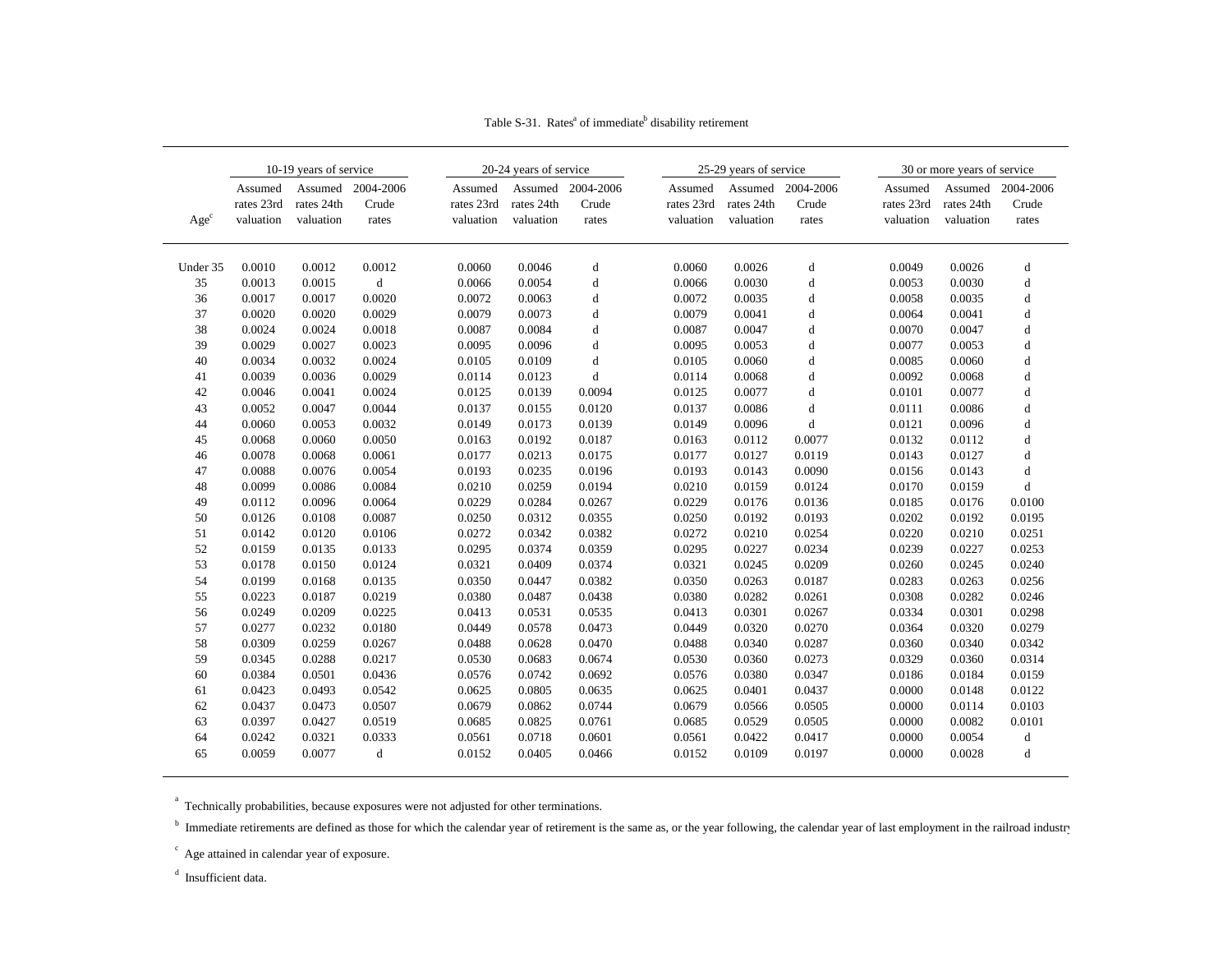|                                |                   |              |              |        |        |        | Attained age <sup>a</sup> |        |        |        |        |        |              |
|--------------------------------|-------------------|--------------|--------------|--------|--------|--------|---------------------------|--------|--------|--------|--------|--------|--------------|
|                                | All ages Under 40 |              | $40 - 44$    | 45-49  | 50-54  | 55-59  | $60 - 65^{\rm b}$         | 60     | 61     | 62     | 63     | 64     | $65^{\rm b}$ |
|                                |                   |              |              |        |        |        |                           |        |        |        |        |        |              |
| 1. 10-19 years of service      |                   |              |              |        |        |        |                           |        |        |        |        |        |              |
| Exposed                        | 124,183           | 37,707       | 28,659       | 24,603 | 17,986 | 10,472 | 4.756                     | 1,216  | 1.033  | 908    | 694    | 511    | 394          |
| Actual retirements             | 956               | 66           | 87           | 153    | 207    | 231    | 212                       | 53     | 56     | 46     | 36     | 17     | f            |
| Crude rate per $1,000^{\circ}$ | 7.7               | 1.8          | 3.0          | 6.2    | 11.5   | 22.1   | 44.6                      | 43.6   | 54.2   | 50.7   | 51.9   | 33.3   | $\mathbf{f}$ |
| Ratio Act./Exp. <sup>d</sup>   | 82.7%             | 99.9%        | 66.1%        | 70.5%  | 73.0%  | 80.9%  | 123.0%                    | 113.5% | 128.2% | 115.9% | 130.7% | 137.5% | $\mathbf{f}$ |
| Ratio Act./Exp. <sup>e</sup>   | 90.3%             | 96.8%        | 73.0%        | 81.3%  | 86.1%  | 96.5%  | 104.0%                    | 87.0%  | 110.0% | 107.1% | 121.5% | 103.6% | f            |
| 2. 20-24 years of service      |                   |              |              |        |        |        |                           |        |        |        |        |        |              |
| Exposed                        | 55,798            | 157          | 7.047        | 20,424 | 16,403 | 8,504  | 3,263                     | 882    | 724    | 632    | 473    | 316    | 236          |
| Actual retirements             | 1,756             | $\mathbf{0}$ | 83           | 418    | 606    | 429    | 220                       | 61     | 46     | 47     | 36     | 19     | 11           |
| Crude rate per $1,000^{\circ}$ | 31.5              | 0.0          | 11.8         | 20.5   | 36.9   | 50.4   | 67.4                      | 69.2   | 63.5   | 74.4   | 76.1   | 60.1   | 46.6         |
| Ratio Act./Exp. <sup>d</sup>   | 113.8%            | 0.0%         | 86.5%        | 104.5% | 126.6% | 114.5% | 114.2%                    | 120.1% | 101.7% | 109.5% | 111.1% | 107.2% | 306.6%       |
| Ratio Act./Exp. <sup>e</sup>   | 90.8%             | 0.0%         | 76.3%        | 85.7%  | 100.1% | 89.1%  | 88.2%                     | 93.2%  | 78.9%  | 86.3%  | 92.3%  | 83.7%  | 115.1%       |
| 3. 25-29 years of service      |                   |              |              |        |        |        |                           |        |        |        |        |        |              |
| Exposed                        | 113,762           | $\Omega$     | 1.115        | 34.978 | 45.994 | 23.437 | 8.238                     | 2.303  | 1.853  | 1.584  | 1.148  | 792    | 558          |
| Actual retirements             | 2,383             | $\mathbf{f}$ | f            | 407    | 998    | 633    | 343                       | 80     | 81     | 80     | 58     | 33     | 11           |
| Crude rate per $1,000^{\circ}$ | 20.9              | $\mathbf{f}$ | f            | 11.6   | 21.7   | 27.0   | 41.6                      | 34.7   | 43.7   | 50.5   | 50.5   | 41.7   | 19.7         |
| Ratio Act./Exp. <sup>d</sup>   | 66.3%             | $\mathbf{f}$ | f            | 56.9%  | 74.2%  | 61.5%  | 70.3%                     | 60.3%  | 69.9%  | 74.4%  | 73.8%  | 74.3%  | 129.7%       |
| Ratio Act./Exp. <sup>e</sup>   | 89.5%             | f            | f            | 75.9%  | 97.0%  | 86.0%  | 97.5%                     | 91.4%  | 109.0% | 89.2%  | 95.5%  | 98.7%  | 180.9%       |
| 4. 30 or more years of service |                   |              |              |        |        |        |                           |        |        |        |        |        |              |
| Exposed                        | 168,721           | $\mathbf{0}$ | $\Omega$     | 3.901  | 55.733 | 83,531 | 25.556                    | 13.712 | 4,936  | 2.808  | 1.885  | 1.330  | 885          |
| Actual retirements             | 4,200             | f            | $\mathbf{f}$ | 34     | 1.360  | 2.471  | 335                       | 218    | 60     | 29     | 19     | f      | f            |
| Crude rate per $1,000^{\circ}$ | 24.9              | f            | $\mathbf f$  | 8.7    | 24.4   | 29.6   | 13.1                      | 15.9   | 12.2   | 10.3   | 10.1   | f      | $\mathbf f$  |
| Ratio Act./Exp. <sup>d</sup>   | 92.3%             | f            | f            | 47.9%  | 97.9%  | 87.1%  | 131.4%                    | 85.5%  | g      | g      | g      | g      | g            |
| Ratio Act./Exp. <sup>e</sup>   | 94.8%             | $\mathbf{f}$ | $\mathbf f$  | 50.5%  | 103.9% | 92.5%  | 87.6%                     | 86.4%  | 82.1%  | 90.6%  | 122.9% | f      | $\mathbf f$  |
|                                |                   |              |              |        |        |        |                           |        |        |        |        |        |              |

Table S-32. Immediate disability retirement experience of railroad employees during calendar years 2004-2006

<sup>a</sup> Age attained in calendar year of exposure.

b Refers to employees retiring before normal retirement age. Exposure includes part of the year in which employees were not eligible for disability retirement because they passed normal retirement age.

<sup>c</sup> Technically probabilities of retirement, because exposures were not adjusted for other terminations.

d Expected based on 23rd valuation disability rates.

e Expected based on 24th valuation disability rates.

f Insufficient data.

<sup>g</sup> Expected rate is zero.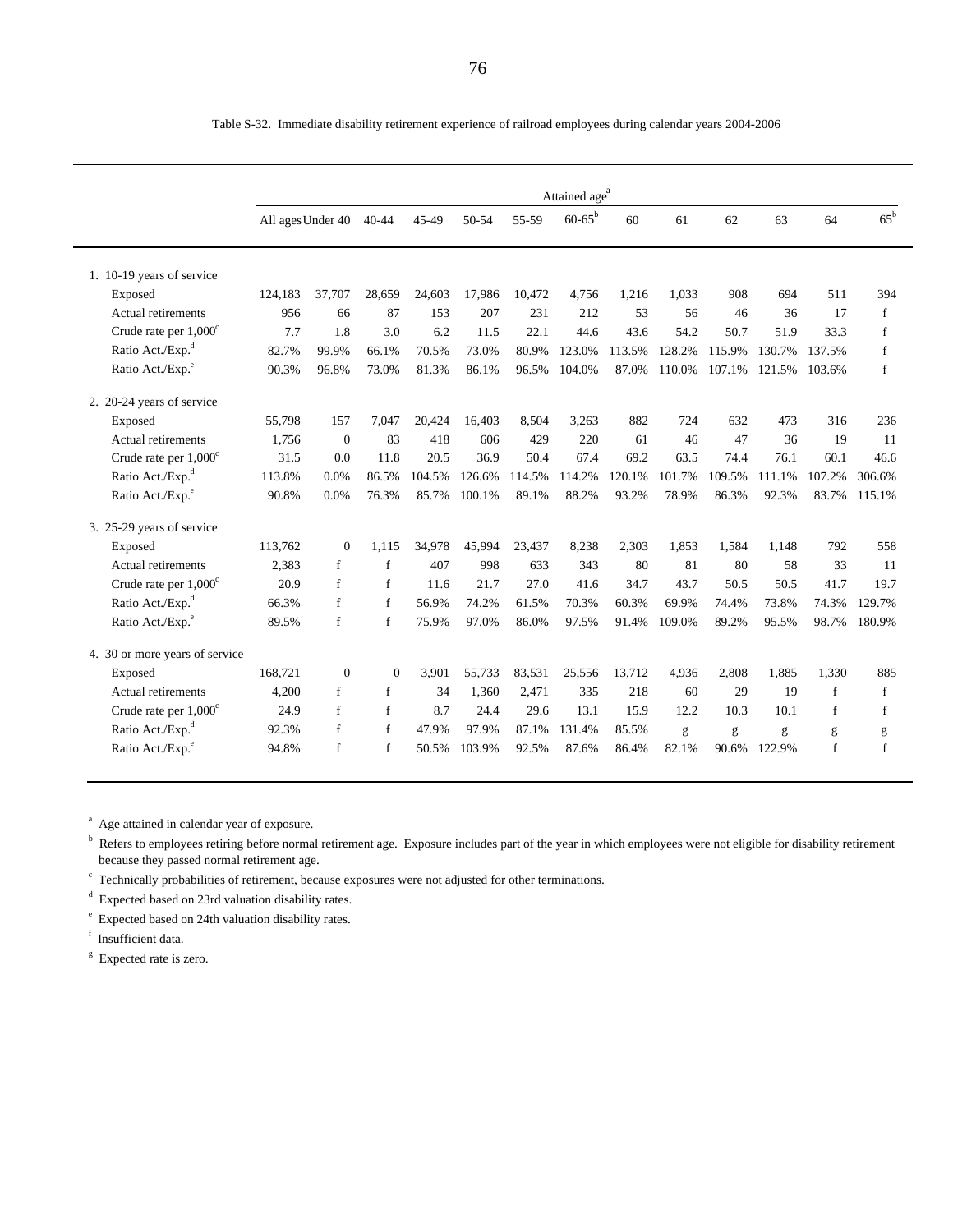|          |                                    | 10-19 years of service             |                             | 20-24 years of service             |                                    |                             |                                    | 25-29 years of service             |                             | 30 or more years of service        |                                    |                             |  |
|----------|------------------------------------|------------------------------------|-----------------------------|------------------------------------|------------------------------------|-----------------------------|------------------------------------|------------------------------------|-----------------------------|------------------------------------|------------------------------------|-----------------------------|--|
| $Age^b$  | Assumed<br>rates 23rd<br>valuation | Assumed<br>rates 24th<br>valuation | 2004-2006<br>Crude<br>rates | Assumed<br>rates 23rd<br>valuation | Assumed<br>rates 24th<br>valuation | 2004-2006<br>Crude<br>rates | Assumed<br>rates 23rd<br>valuation | Assumed<br>rates 24th<br>valuation | 2004-2006<br>Crude<br>rates | Assumed<br>rates 23rd<br>valuation | Assumed<br>rates 24th<br>valuation | 2004-2006<br>Crude<br>rates |  |
|          |                                    |                                    |                             |                                    |                                    |                             |                                    |                                    |                             |                                    |                                    |                             |  |
| Under 35 | 99.1%                              | 98.5%                              | 100.0%                      | 38.1%                              | 36.3%                              | $\mathbf c$                 | 38.1%                              | 36.3%                              | $\mathbf c$                 | 38.1%                              | 36.3%                              | $\mathbf{c}$                |  |
| 35       | 99.1                               | 98.5                               | $\mathbf c$                 | 38.1                               | 36.3                               | $\mathbf c$                 | 38.1                               | 36.3                               | $\mathbf c$                 | 38.1                               | 36.3                               | $\mathbf{c}$                |  |
| 36       | 99.1                               | 98.5                               | 100.0                       | 38.1                               | 36.3                               | $\mathbf c$                 | 38.1                               | 36.3                               | $\mathbf c$                 | 38.1                               | 36.3                               | $\mathbf c$                 |  |
| 37       | 99.1                               | 98.5                               | 100.0                       | 38.2                               | 36.3                               | $\mathbf c$                 | 38.2                               | 36.3                               | $\mathbf c$                 | 38.2                               | 36.3                               | $\mathbf c$                 |  |
| 38       | 99.1                               | 98.5                               | 100.0                       | 38.2                               | 36.3                               | $\mathbf c$                 | 38.2                               | 36.3                               | $\mathbf c$                 | 38.2                               | 36.3                               | $\mathbf c$                 |  |
| 39       | 99.1                               | 98.5                               | 100.0                       | 38.3                               | 36.4                               | $\mathbf c$                 | 38.3                               | 36.4                               | $\mathbf c$                 | 38.3                               | 36.4                               | $\mathbf c$                 |  |
| 40       | 99.1                               | 98.5                               | 92.9                        | 38.5                               | 36.4                               | $\mathbf c$                 | 38.5                               | 36.4                               | $\mathbf c$                 | 38.5                               | 36.4                               | $\mathbf c$                 |  |
| 41       | 99.1                               | 98.5                               | 100.0                       | 38.7                               | 36.5                               | $\mathbf c$                 | 38.7                               | 36.5                               | $\mathbf c$                 | 38.7                               | 36.5                               | $\mathbf{c}$                |  |
| 42       | 99.1                               | 98.5                               | 100.0                       | 38.9                               | 36.6                               | $\mathbf c$                 | 38.9                               | 36.6                               | $\mathbf c$                 | 38.9                               | 36.6                               | $\mathbf c$                 |  |
| 43       | 99.1                               | 98.5                               | 100.0                       | 39.2                               | 36.8                               | 41.7%                       | 39.2                               | 36.8                               | $\mathbf c$                 | 39.2                               | 36.8                               | $\mathbf c$                 |  |
| 44       | 99.1                               | 98.5                               | 94.1                        | 39.7                               | 37.0                               | 30.0                        | 39.7                               | 37.0                               | $\mathbf c$                 | 39.7                               | 37.0                               | $\mathbf c$                 |  |
| 45       | 99.1                               | 98.5                               | 96.2                        | 40.3                               | 37.4                               | 42.4                        | 40.3                               | 37.4                               | 52.6%                       | 40.3                               | 37.4                               | $\mathbf c$                 |  |
| 46       | 99.1                               | 98.5                               | 100.0                       | 41.1                               | 37.9                               | 33.3                        | 41.1                               | 37.9                               | 30.9                        | 41.1                               | 37.9                               | $\mathbf c$                 |  |
| 47       | 99.1                               | 98.5                               | 92.6                        | 42.2                               | 38.7                               | 32.9                        | 42.2                               | 38.7                               | 39.4                        | 42.2                               | 38.7                               | $\mathbf c$                 |  |
| 48       | 99.1                               | 98.5                               | 100.0                       | 43.7                               | 39.9                               | 44.2                        | 43.7                               | 39.9                               | 43.7                        | 43.7                               | 39.9                               | $\mathbf c$                 |  |
| 49       | 99.1                               | 98.5                               | 100.0                       | 45.7                               | 41.6                               | 42.5                        | 45.7                               | 41.6                               | 48.3                        | 45.7                               | 41.6                               | 48.4%                       |  |
| 50       | 99.1                               | 98.5                               | 97.3                        | 48.4                               | 44.3                               | 53.8                        | 48.4                               | 44.3                               | 47.1                        | 48.4                               | 44.3                               | 46.2                        |  |
| 51       | 99.1                               | 98.5                               | 97.6                        | 52.0                               | 48.2                               | 43.5                        | 52.0                               | 48.2                               | 47.5                        | 52.0                               | 48.2                               | 41.8                        |  |
| 52       | 99.1                               | 98.5                               | 100.0                       | 57.0                               | 54.1                               | 50.8                        | 57.0                               | 54.1                               | 58.3                        | 57.0                               | 54.1                               | 47.4                        |  |
| 53       | 99.1                               | 98.5                               | 100.0                       | 63.7                               | 62.9                               | 58.7                        | 63.7                               | 62.9                               | 59.9                        | 63.7                               | 62.9                               | 62.4                        |  |
| 54       | 99.1                               | 98.5                               | 100.0                       | 72.8                               | 76.1                               | 81.1                        | 72.8                               | 76.1                               | 73.3                        | 72.8                               | 76.1                               | 78.4                        |  |
| 55       | 99.1                               | 98.5                               | 100.0                       | 85.0                               | 89.5                               | 84.5                        | 85.0                               | 89.5                               | 87.9                        | 85.0                               | 89.5                               | 88.1                        |  |
| 56       | 99.1                               | 98.5                               | 94.2                        | 87.6                               | 89.5                               | 91.3                        | 87.6                               | 89.5                               | 88.3                        | 87.6                               | 89.5                               | 89.0                        |  |
| 57       | 99.1                               | 98.5                               | 97.4                        | 87.6                               | 89.5                               | 86.9                        | 87.6                               | 89.5                               | 87.4                        | 87.6                               | 89.5                               | 88.8                        |  |
| 58       | 99.1                               | 98.5                               | 100.0                       | 87.6                               | 89.5                               | 82.4                        | 87.6                               | 89.5                               | 91.1                        | 87.6                               | 89.5                               | 90.1                        |  |
| 59       | 99.1                               | 98.5                               | 100.0                       | 87.6                               | 89.5                               | 89.6                        | 87.6                               | 89.5                               | 90.5                        | 87.6                               | 89.5                               | 89.4                        |  |
| 60       | 90.2                               | 91.9                               | 96.2                        | 87.6                               | 89.5                               | 95.1                        | 87.6                               | 89.5                               | 96.3                        | 87.6                               | 89.5                               | 92.7                        |  |
| 61       | 90.2                               | 91.9                               | 89.1                        | 87.6                               | 89.5                               | 89.1                        | 87.6                               | 89.5                               | 96.3                        | 87.6                               | 89.5                               | 98.3                        |  |
| 62       | 90.2                               | 91.9                               | 95.7                        | 87.6                               | 89.5                               | 76.6                        | 87.6                               | 89.5                               | 92.5                        | 87.6                               | 89.5                               | 93.1                        |  |
| 63       | 90.2                               | 91.9                               | 88.9                        | 87.6                               | 89.5                               | 88.9                        | 87.6                               | 89.5                               | 87.9                        | 87.6                               | 89.5                               | 100.0                       |  |
| 64       | 90.2                               | 91.9                               | 82.4                        | 87.6                               | 89.5                               | 89.5                        | 87.6                               | 89.5                               | 87.9                        | 87.6                               | 89.5                               | $\mathbf c$                 |  |
| 65       | 90.2                               | 91.9                               | $\mathbf c$                 | 87.6                               | 89.5                               | 100.0                       | 87.6                               | 89.5                               | 100.0                       | 87.6                               | 89.5                               | $\mathbf c$                 |  |

Table S-33. Percentages of immediate<sup>a</sup> disability retirements meeting the disability freeze standards of the Social Security Act

<sup>a</sup> Immediate retirements are defined as those for which the calendar year of retirement is the same as, or the year following, the calendar year of last employment in the railroad industry.

<sup>b</sup> Age attained in calendar year of exposure.

 $\degree$  Insufficient data.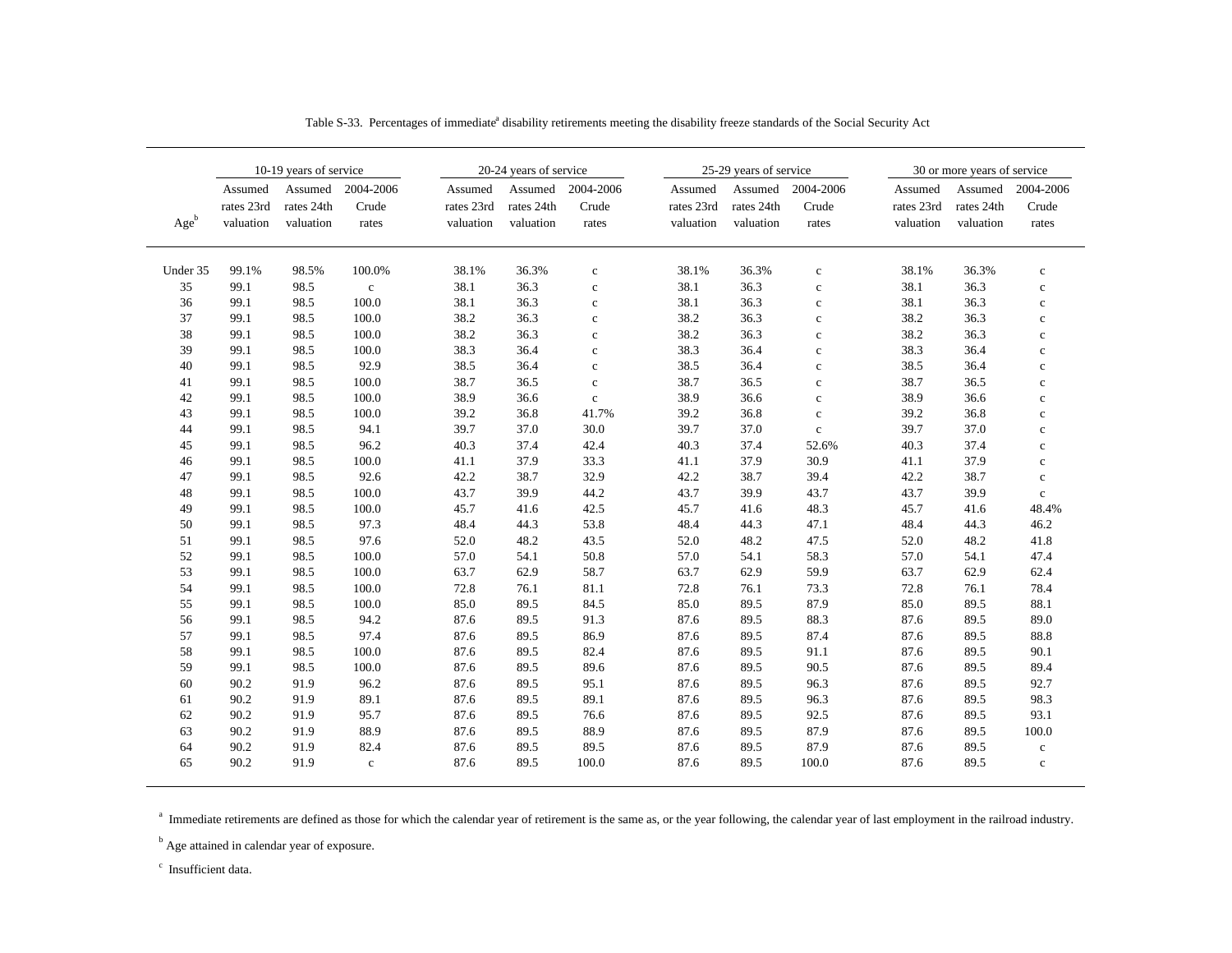### WITHDRAWAL STUDIES

Table S-34 shows the select withdrawal experience for the years 2002-2005. The actual withdrawals are shown net of re-entrants into the industry for each attained age and service group. Since a re-entrant has his earnings record restored for benefit purposes, he cannot be considered a final withdrawal. The table presents crude net withdrawal rates by attained age and years of service along with ratios of actual net withdrawals to those expected on the basis of the  $24<sup>th</sup>$  valuation standard, which was retained from the  $23<sup>rd</sup>$  valuation.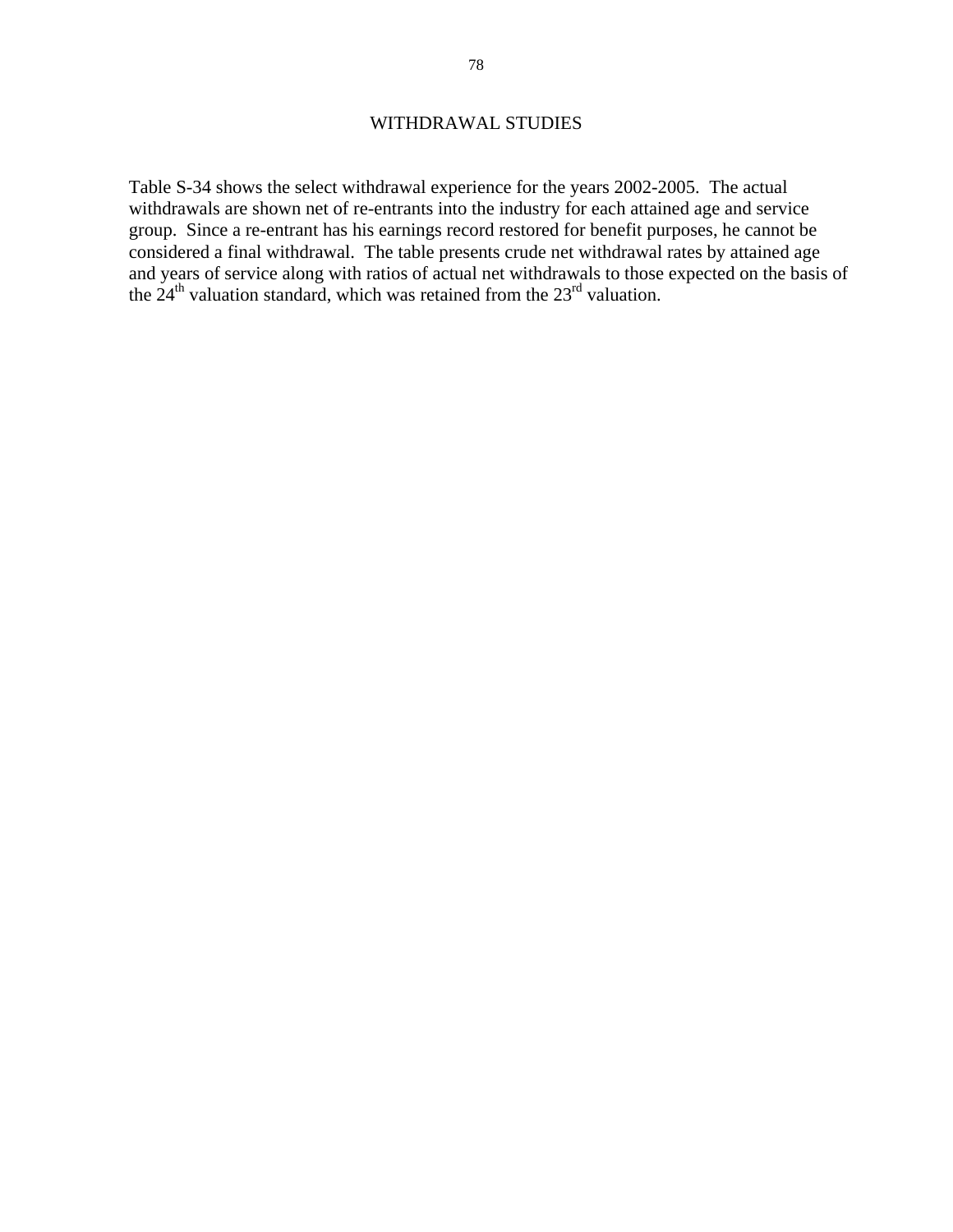| Years                                                                                              |                | Attained age <sup>b</sup> under 25 |            |                        |                  | Attained age <sup>b</sup> 25-34 |             |                        | Attained age <sup>b</sup> 35-44 |                         |             |                        |  |
|----------------------------------------------------------------------------------------------------|----------------|------------------------------------|------------|------------------------|------------------|---------------------------------|-------------|------------------------|---------------------------------|-------------------------|-------------|------------------------|--|
| $% \left( \left( \mathcal{A},\mathcal{A}\right) \right) =\left( \mathcal{A},\mathcal{A}\right)$ of |                | Actual net <sup>c</sup>            | Crude rate | Ratio                  |                  | Actual net $^{c}$               | Crude rate  | Ratio                  |                                 | Actual net <sup>c</sup> | Crude rate  | Ratio                  |  |
| service <sup>a</sup>                                                                               | Exposed        | withdrawals                        | per 100    | Act./Exp. <sup>d</sup> | Exposed          | withdrawals                     | per 100     | Act./Exp. <sup>d</sup> | Exposed                         | withdrawals             | per 100     | Act./Exp. <sup>d</sup> |  |
| $\boldsymbol{0}$                                                                                   | 15,286         | 2,683                              | 17.6       | 89.6%                  | 26,382           | 3,542                           | 13.4        | 90.7%                  | 17,986                          | 3,012                   | 16.7        | 94.6%                  |  |
| 1                                                                                                  | 8,232          | 1,184                              | 14.4       | 84.1                   | 19,610           | 1,767                           | 9.0         | 77.7                   | 13,217                          | 1,445                   | 10.9        | 95.1                   |  |
| $\overline{\mathbf{c}}$                                                                            | 4,226          | 378                                | 8.9        | 92.2                   | 14,995           | 1,020                           | 6.8         | 78.2                   | 10,342                          | 719                     | 7.0         | 90.3                   |  |
| 3                                                                                                  | 2,499          | 181                                | 7.2        | 100.6                  | 14,528           | 796                             | 5.5         | 76.1                   | 10,336                          | 582                     | 5.6         | 95.4                   |  |
| $\overline{4}$                                                                                     | 1,636          | 94                                 | 5.7        | 92.7                   | 16,864           | 758                             | 4.5         | 72.5                   | 12,330                          | 586                     | 4.8         | 91.4                   |  |
| 5                                                                                                  | 701            | 24                                 | 3.4        | 63.4                   | 16,990           | 646                             | 3.8         | 70.4                   | 13,300                          | 514                     | 3.9         | 84.0                   |  |
| 6                                                                                                  | 132            | e                                  | ${\bf e}$  | ${\bf e}$              | 14,979           | 550                             | 3.7         | 74.9                   | 13,102                          | 444                     | 3.4         | 80.7                   |  |
| $\tau$                                                                                             | 17             | e                                  | e          | $\rm e$                | 12,491           | 372                             | 3.0         | 67.7                   | 12,467                          | 375                     | 3.0         | 79.2                   |  |
| 8                                                                                                  | $\overline{4}$ | e                                  | e          | ${\rm e}$              | 9,389            | 279                             | 3.0         | 72.5                   | 10,999                          | 353                     | 3.2         | 91.7                   |  |
| 9                                                                                                  | 1              | e                                  | e          | $\mathbf e$            | 7,106            | 192                             | 2.7         | 71.1                   | 10,046                          | 317                     | 3.2         | 98.6                   |  |
| 10                                                                                                 | 1              | e                                  | e          | $\rm e$                | 5,304            | 161                             | 3.0         | 84.3                   | 9,663                           | 289                     | 3.0         | 99.7                   |  |
| 11                                                                                                 | $\mathbf{1}$   | e                                  | e          | $\rm e$                | 3,714            | 69                              | 1.9         | 54.6                   | 8,785                           | 233                     | 2.7         | 94.7                   |  |
| 12                                                                                                 |                | e                                  | e          | $\rm e$                | 2,429            | 70                              | 2.9         | 90.1                   | 7,952                           | 163                     | 2.0         | 78.8                   |  |
| 13                                                                                                 |                | e                                  | e          | $\mathbf e$            | 1,565            | 40                              | 2.6         | 85.2                   | 7,985                           | 186                     | 2.3         | 97.1                   |  |
| 14                                                                                                 |                | e                                  | e          | $\rm e$                | 925              | 17                              | 1.8         | 65.6                   | 7,756                           | 160                     | 2.1         | 89.7                   |  |
| 15                                                                                                 |                | e                                  | e          | ${\rm e}$              | 390              | e                               | $\mathbf e$ | e                      | 7,067                           | 147                     | 2.1         | 99.1                   |  |
| 16                                                                                                 |                | e                                  | e          | ${\rm e}$              | 67               | e                               | ${\rm e}$   | e                      | 5,826                           | 83                      | 1.4         | 75.0                   |  |
| 17                                                                                                 |                | e                                  | e          | $\mathbf e$            | $\boldsymbol{2}$ | e                               | $\rm e$     | e                      | 4,732                           | 62                      | 1.3         | 77.1                   |  |
| 18                                                                                                 |                | e                                  | e          | $\rm e$                | $\mathbf{1}$     | e                               | ${\rm e}$   | e                      | 4,144                           | 58                      | 1.4         | 87.5                   |  |
| 19                                                                                                 |                | e                                  | e          | ${\rm e}$              |                  | e                               | e           | e                      | 3,783                           | 53                      | 1.4         | 100.1                  |  |
| $20\,$                                                                                             |                | e                                  | e          | e                      |                  | e                               | e           | e                      | 3,604                           | 39                      | 1.1         | 83.2                   |  |
| 21                                                                                                 |                | e                                  | e          | ${\rm e}$              |                  | e                               | $\rm e$     | e                      | 3,544                           | 31                      | 0.9         | 79.5                   |  |
| 22                                                                                                 |                | e                                  | e          | e                      |                  | e                               | e           | $\rm e$                | 3,587                           | $25\,$                  | 0.7         | 69.7                   |  |
| 23                                                                                                 |                | e                                  | e          | e                      |                  | e                               | $\rm e$     | $\rm e$                | 3,650                           | $32\,$                  | 0.9         | 97.4                   |  |
| 24                                                                                                 |                | e                                  | e          | $\rm e$                |                  | e                               | $\rm e$     | e                      | 3,178                           | $25\,$                  | 0.8         | 98.3                   |  |
| 25                                                                                                 |                | e                                  | e          | e                      |                  | e                               | $\rm e$     | $\rm e$                | 1,966                           | 16                      | 0.8         | 101.7                  |  |
| 26                                                                                                 |                | e                                  | e          | $\rm e$                |                  | e                               | $\mathbf e$ | e                      | 556                             | $\rm e$                 | $\mathbf e$ | $\rm e$                |  |
| 27                                                                                                 |                | e                                  | e          | $\rm e$                |                  | e                               | $\mathbf e$ | $\rm e$                | 10                              | e                       | e           | $\rm e$                |  |
| 28                                                                                                 |                | e                                  | e          | e                      |                  | e                               | e           | $\mathbf e$            | $\mathbf{1}$                    | e                       | e           | e                      |  |
| 29                                                                                                 |                | e                                  | e          | $\rm e$                |                  | e                               | $\rm e$     | e                      | ä,                              | $\rm e$                 | e           | $\rm e$                |  |
| 30 & over                                                                                          |                | e                                  | e          | e                      |                  | e                               | e           | e                      |                                 | e                       | e           | e                      |  |
| All years                                                                                          | 32,736         | 4,551                              | 13.9       | 88.5                   | 167,731          | 10,282                          | 6.1         | 79.6                   | 211,914                         | 9,951                   | 4.7         | 91.6                   |  |

Table S-34. Withdrawal experience of railroad employees during calender years 2002-2005, by attained age and years of service

<sup>a</sup> Service as of beginning of calendar year of exposure rounded up to next highest whole year.

<sup>b</sup> Age attained in calendar year of exposure.

c Withdrawals less re-entrants.

d Expected based on 24th valuation withdrawal rates.

e Fewer than 10 actual net withdrawals.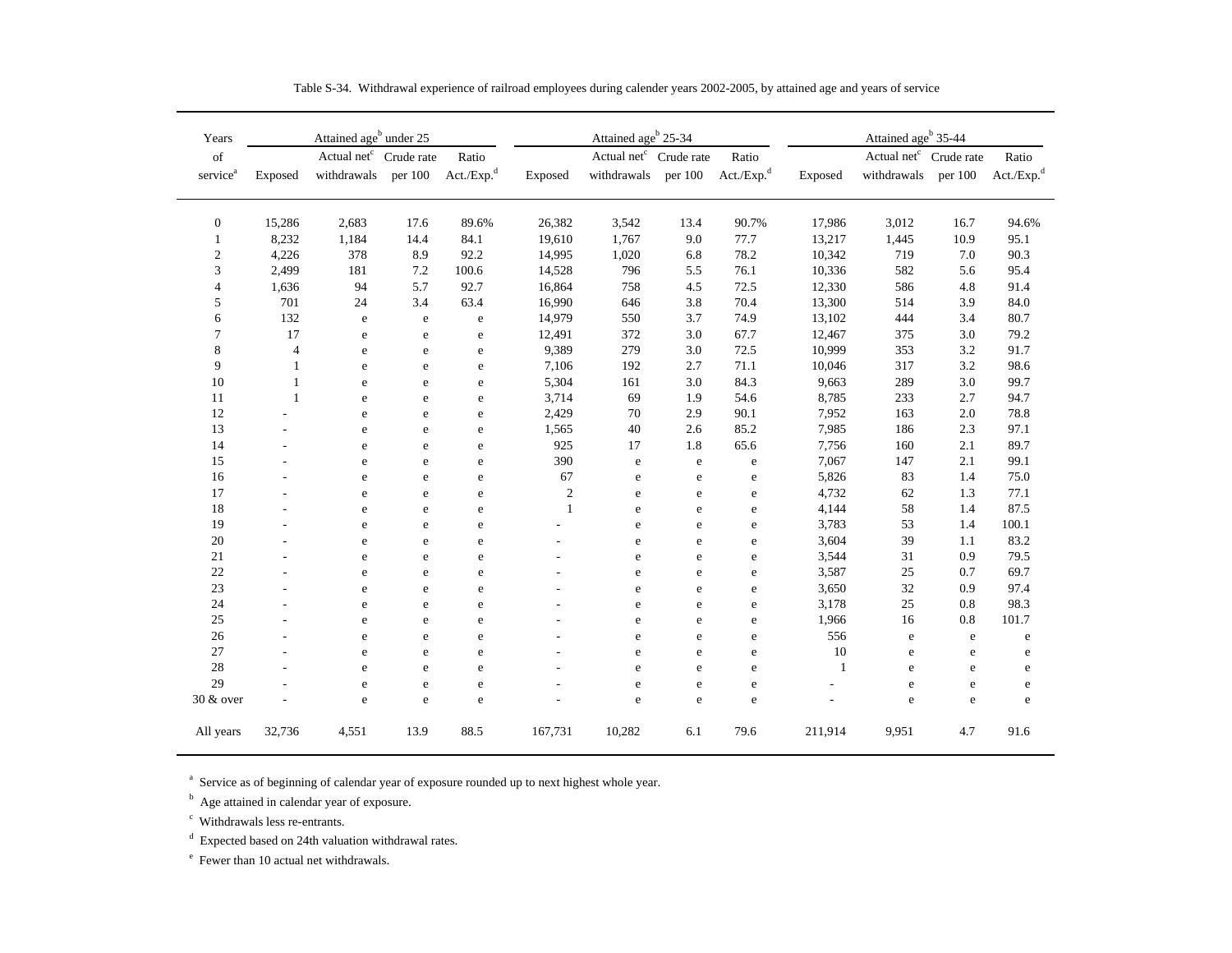|  | Table S-34, continued |
|--|-----------------------|
|  |                       |

| Years                   |         | Attained age <sup>b</sup> 45-54    |         |                        |         | Attained age <sup>b</sup> 55 and over |         |                        | All ages |                                    |         |                        |  |
|-------------------------|---------|------------------------------------|---------|------------------------|---------|---------------------------------------|---------|------------------------|----------|------------------------------------|---------|------------------------|--|
| of                      |         | Actual net <sup>c</sup> Crude rate |         | Ratio                  |         | Actual net <sup>c</sup> Crude rate    |         | Ratio                  |          | Actual net <sup>c</sup> Crude rate |         | Ratio                  |  |
| service <sup>a</sup>    | Exposed | withdrawals                        | per 100 | Act./Exp. <sup>d</sup> | Exposed | withdrawals                           | per 100 | Act./Exp. <sup>d</sup> | Exposed  | withdrawals                        | per 100 | Act./Exp. <sup>d</sup> |  |
| 0                       | 7,618   | 1,583                              | 20.8    | 99.9%                  | 1,318   | 320                                   | 24.3    | 90.3%                  | 68,590   | 11,140                             | 16.2    | 92.7%                  |  |
| 1                       | 5,910   | 612                                | 10.4    | 97.7                   | 1,282   | 188                                   | 14.7    | 126.4                  | 48,251   | 5,196                              | 10.8    | 86.9                   |  |
| $\overline{\mathbf{c}}$ | 4,770   | 332                                | 7.0     | 96.7                   | 1,163   | 104                                   | 8.9     | 81.3                   | 35,496   | 2,553                              | 7.2     | 85.6                   |  |
| 3                       | 4,969   | 262                                | 5.3     | 90.9                   | 1,310   | 87                                    | 6.6     | 64.5                   | 33,642   | 1,908                              | 5.7     | 84.5                   |  |
| 4                       | 5,985   | 231                                | 3.9     | 82.1                   | 1,449   | 99                                    | 6.8     | 73.5                   | 38,264   | 1,768                              | 4.6     | 80.2                   |  |
| 5                       | 6,713   | 260                                | 3.9     | 99.3                   | 1,360   | 60                                    | 4.4     | 53.8                   | 39,064   | 1,504                              | 3.9     | 77.5                   |  |
| 6                       | 6,611   | 231                                | 3.5     | 109.2                  | 1,348   | 91                                    | 6.8     | 95.1                   | 36,172   | 1,323                              | 3.7     | 82.8                   |  |
| $\tau$                  | 6,364   | 218                                | 3.4     | 122.3                  | 1,328   | 43                                    | 3.2     | 54.0                   | 32,667   | 1,008                              | 3.1     | 78.6                   |  |
| 8                       | 5,611   | 169                                | $3.0\,$ | 125.5                  | 1,240   | 48                                    | 3.9     | 79.0                   | 27,243   | 849                                | 3.1     | 87.9                   |  |
| 9                       | 5,294   | 119                                | 2.2     | 102.2                  | 1,335   | 50                                    | 3.7     | 93.6                   | 23,782   | 678                                | 2.9     | 89.0                   |  |
| 10                      | 5,328   | 126                                | 2.4     | 112.6                  | 1,388   | 28                                    | 2.0     | 63.0                   | 21,684   | 604                                | 2.8     | 94.8                   |  |
| 11                      | 5,235   | 89                                 | 1.7     | 85.0                   | 1,396   | 44                                    | 3.2     | 116.7                  | 19,131   | 435                                | 2.3     | 84.5                   |  |
| 12                      | 4,964   | 101                                | 2.0     | 107.1                  | 1,385   | 32                                    | 2.3     | 100.5                  | 16,730   | 366                                | 2.2     | 89.1                   |  |
| 13                      | 5,144   | 76                                 | 1.5     | 82.1                   | 1,483   | 40                                    | 2.7     | 134.9                  | 16,177   | 342                                | 2.1     | 94.8                   |  |
| 14                      | 5,517   | 74                                 | 1.3     | 78.9                   | 1,573   | 39                                    | 2.5     | 130.5                  | 15,771   | 290                                | 1.8     | 88.4                   |  |
| 15                      | 5,577   | $80\,$                             | 1.4     | 89.7                   | 1,598   | 30                                    | 1.9     | 104.3                  | 14,632   | 260                                | 1.8     | 94.0                   |  |
| $16\,$                  | 5,608   | 53                                 | 0.9     | 63.0                   | 1,551   | 15                                    | 1.0     | 56.9                   | 13,052   | 151                                | $1.2\,$ | 67.8                   |  |
| 17                      | 5,662   | 49                                 | 0.9     | 61.8                   | 1,562   | 13                                    | $0.8\,$ | 49.0                   | 11,958   | 124                                | $1.0\,$ | 66.6                   |  |
| 18                      | 6,245   | 59                                 | 0.9     | 72.7                   | 1,605   | 12                                    | 0.7     | 46.7                   | 11,995   | 129                                | 1.1     | 74.5                   |  |
| 19                      | 7,189   | 61                                 | $0.8\,$ | 65.3                   | 1,779   | 24                                    | 1.3     | 84.3                   | 12,751   | 138                                | 1.1     | 78.9                   |  |
| 20                      | 8,638   | 58                                 | 0.7     | 56.0                   | 2,071   | 33                                    | 1.6     | 106.2                  | 14,313   | 130                                | 0.9     | 71.6                   |  |
| 21                      | 10,227  | 60                                 | 0.6     | 53.3                   | 2,369   | 23                                    | 1.0     | 69.3                   | 16,140   | 114                                | 0.7     | 61.7                   |  |
| 22                      | 12,700  | 71                                 | 0.6     | 55.9                   | 2,874   | 19                                    | 0.7     | 47.2                   | 19,161   | 115                                | 0.6     | 56.6                   |  |
| 23                      | 16,653  | 111                                | 0.7     | 74.1                   | 3,710   | 38                                    | 1.0     | 78.8                   | 24,013   | 181                                | 0.8     | 78.4                   |  |
| $24\,$                  | 20,466  | 110                                | 0.5     | 59.7                   | 4,706   | 37                                    | 0.8     | 65.5                   | 28,350   | 172                                | 0.6     | 64.6                   |  |
| 25                      | 24,224  | 106                                | 0.4     | 54.7                   | 5,647   | 33                                    | 0.6     | 53.1                   | 31,837   | 155                                | 0.5     | 57.1                   |  |
| $26\,$                  | 26,615  | 136                                | 0.5     | 73.0                   | 6,525   | 25                                    | 0.4     | 38.3                   | 33,696   | 163                                | 0.5     | 63.8                   |  |
| 27                      | 25,681  | 98                                 | 0.4     | 54.5                   | 6,957   | 21                                    | 0.3     | 30.2                   | 32,648   | 119                                | 0.4     | 47.7                   |  |
| $28\,$                  | 26,111  | 93                                 | 0.4     | 59.4                   | 8,053   | 18                                    | $0.2\,$ | 24.8                   | 34,165   | 111                                | 0.3     | 48.4                   |  |
| 29                      | 25,315  | 71                                 | 0.3     | 56.1                   | 9,234   | 11                                    | 0.1     | 14.9                   | 34,549   | 82                                 | 0.2     | 40.9                   |  |
| 30 & over               | 78,766  | 593                                | 0.8     | 53.8                   | 101,016 | 1,344                                 | 1.3     | 60.5                   | 179,782  | 1,937                              | 1.1     | 58.3                   |  |
| All years               | 391,710 | 6,292                              | 1.6     | 83.1                   | 181,615 | 2,969                                 | 1.6     | 67.7                   | 985,706  | 34,045                             | $3.5$   | 83.3                   |  |

 $^{\rm a}$  Service as of beginning of calendar year of exposure rounded up to next highest whole year.

<sup>b</sup> Age attained in calendar year of exposure.

c Withdrawals less re-entrants.

 $\mathrm{^{d}}$  Expected based on 24th valuation withdrawal rates.

e Fewer than 10 actual net withdrawals.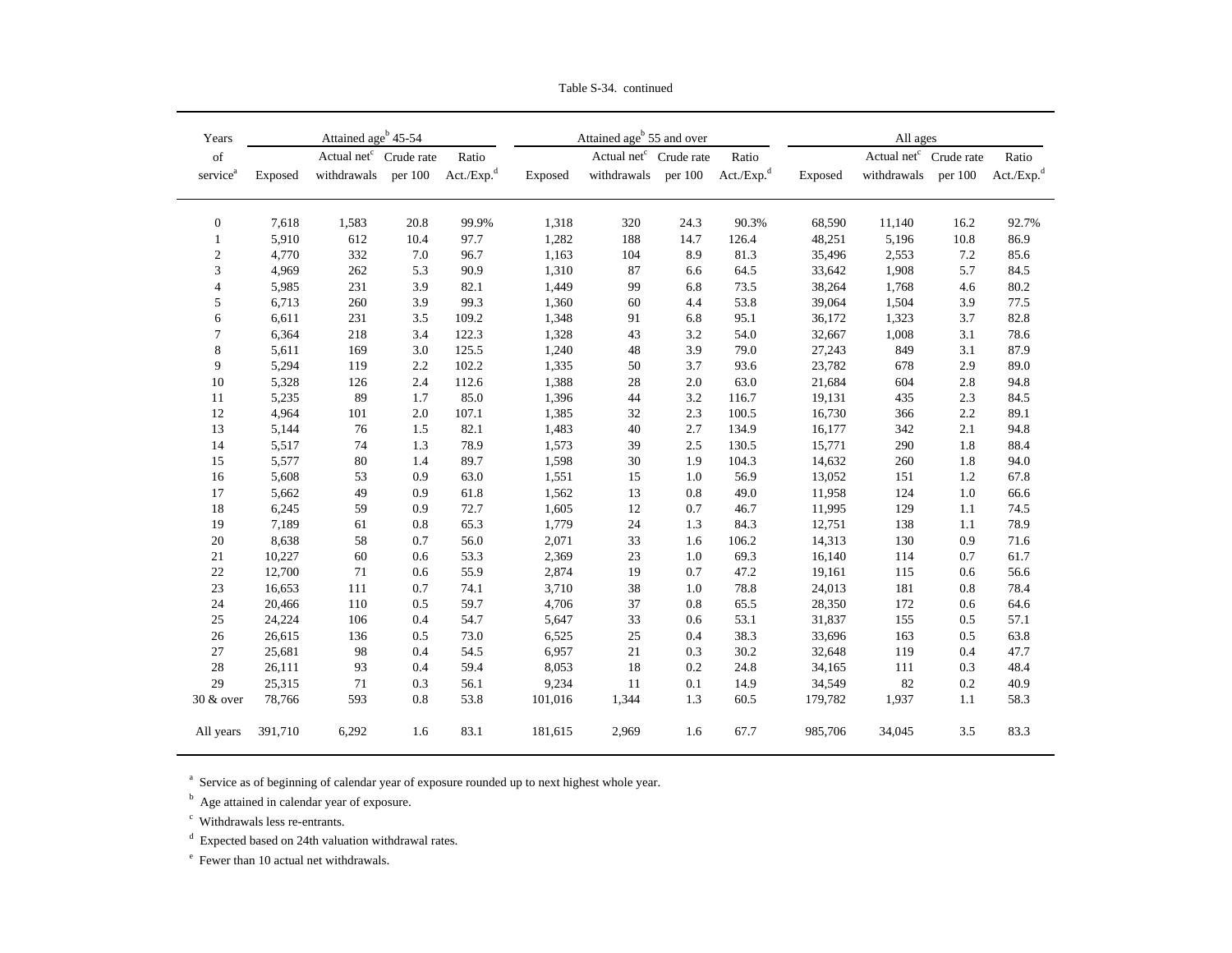### EMPLOYEE AND BENEFICIARY CENSUSES, FAMILY COMPOSITION, AND MISCELLANEOUS STATISTICS

Age and service distributions of active and inactive employees are shown in Tables S-35 and S-36. A comparison between 2004 and 2007 active censuses is shown in Table S-37.

Tables S-38 and S-39 provide a census of beneficiaries on December 31, 2007. Also included are their tier 1, tier 2 and vested dual benefit amounts.

Table S-40 shows the average number of service months in a year for calendar years 2003-2005 by attained age group and years of service. The number of service months credited to an employee for a given year is equal to the employee's total creditable tier 2 earnings in the year, divided by onetwelfth of the tier 2 earnings base for the year, with a maximum of 12 and a minimum of the number of months in which the individual had service.

The average creditable earnings per service month during 2007 are shown in Table S-41. Because of the difference in the maximum creditable earnings for tier 1 and tier 2 benefits, separate salary scales were constructed.

The age distribution of new entrants during calendar years 2003-2006 is shown in Table S-42, as is the distribution for 2000-2003.

Table S-43 presents family characteristics of railroad employees who died in the period 2003-2006 with a current connection.

Table S-44 provides selected employment and benefit statistics for 2004 and 2007.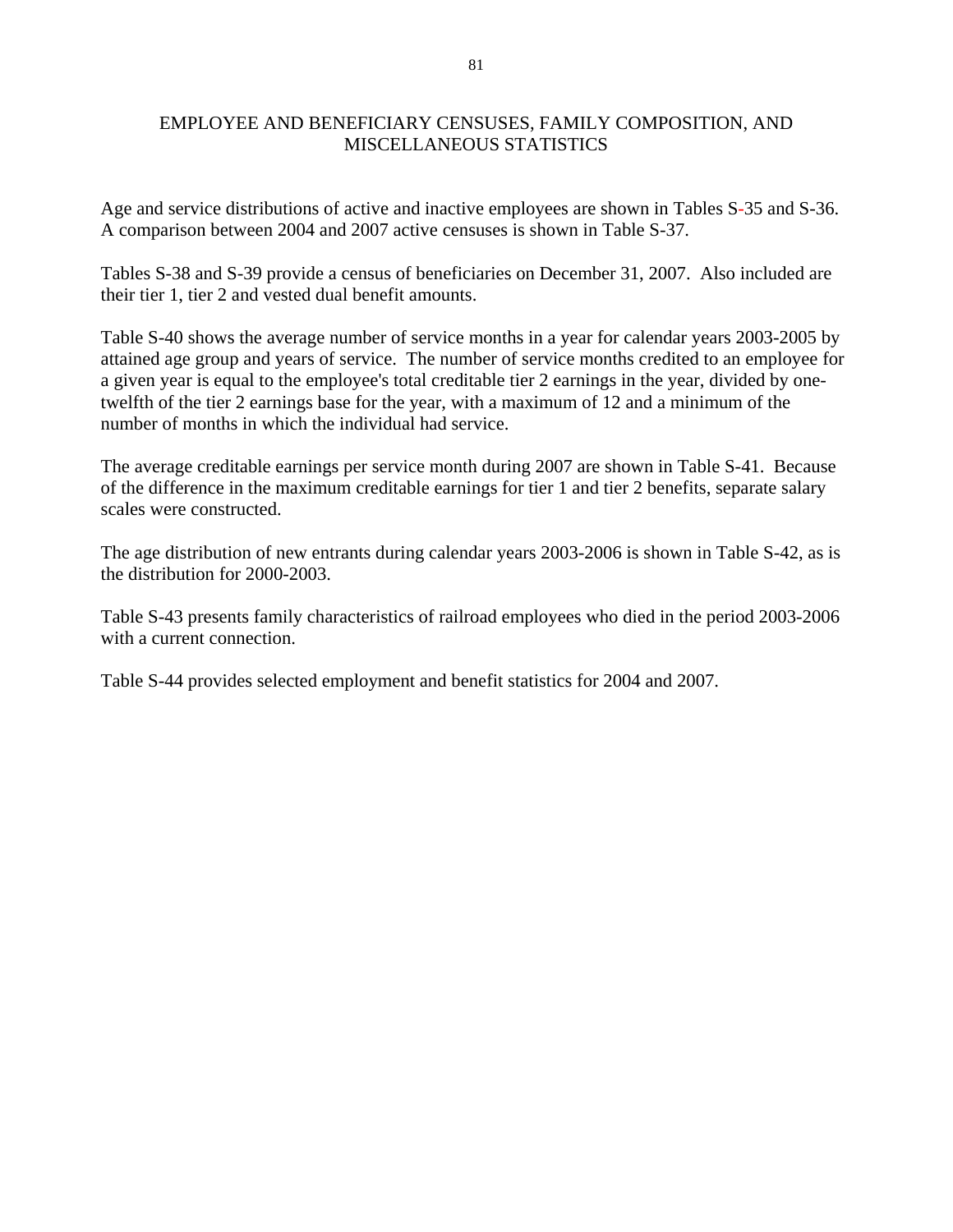| Age in    | Completed years of service |                  |        |                |                  |                |              |                  |                  |                  |                  |                  |  |  |
|-----------|----------------------------|------------------|--------|----------------|------------------|----------------|--------------|------------------|------------------|------------------|------------------|------------------|--|--|
| 2007      | Total                      | $\boldsymbol{0}$ |        | $2 - 4$        | $5-9$            | $10 - 14$      | $15-19$      | $20 - 24$        | 25-29            | 30-34            | 35-39            | $40 \& over$     |  |  |
| Total     | 258,214                    | 18,241           | 19,142 | 41,905         | 39,640           | 29,073         | 17,662       | 13,354           | 27,967           | 32,845           | 16,653           | 1,732            |  |  |
| Under 20  | 642                        | 514              | 124    | $\overline{4}$ | $\boldsymbol{0}$ | $\overline{0}$ | $\mathbf{0}$ | $\mathbf{0}$     | $\boldsymbol{0}$ | $\overline{0}$   | $\mathbf{0}$     | $\mathbf{0}$     |  |  |
| $20 - 24$ | 10,820                     | 3,775            | 3,304  | 3,607          | 134              | $\overline{0}$ | $\mathbf{0}$ | $\boldsymbol{0}$ | $\boldsymbol{0}$ | $\boldsymbol{0}$ | $\boldsymbol{0}$ | $\mathbf{0}$     |  |  |
| $25-29$   | 22,146                     | 3,864            | 4,413  | 9,575          | 4,133            | 161            | $\mathbf{0}$ | $\overline{0}$   | $\boldsymbol{0}$ | $\overline{0}$   | $\theta$         | $\theta$         |  |  |
| 30-34     | 27,515                     | 2,947            | 3,486  | 8,525          | 8,503            | 3,960          | 94           | $\Omega$         | $\boldsymbol{0}$ | $\boldsymbol{0}$ | $\boldsymbol{0}$ | $\mathbf{0}$     |  |  |
| 35-39     | 31,764                     | 2,561            | 2,947  | 7,147          | 8,777            | 7,650          | 2,604        | 78               | $\boldsymbol{0}$ | $\boldsymbol{0}$ | $\boldsymbol{0}$ | $\boldsymbol{0}$ |  |  |
| $40 - 44$ | 28,649                     | 2,013            | 2,156  | 5,480          | 6,656            | 6,163          | 4,558        | 1,546            | 77               | $\mathbf{0}$     | $\boldsymbol{0}$ | $\boldsymbol{0}$ |  |  |
| 45-49     | 32,306                     | 1,393            | 1,494  | 4,027          | 5,209            | 4,831          | 4,006        | 4,088            | 6,426            | 832              | $\mathbf{0}$     | $\Omega$         |  |  |
| 50-54     | 46,505                     | 734              | 747    | 2,204          | 3,469            | 3,403          | 3,330        | 4,110            | 11,929           | 15,391           | 1,188            | $\mathbf{0}$     |  |  |
| 55-59     | 45,462                     | 305              | 352    | 999            | 1,894            | 1,996          | 2,024        | 2,445            | 6,755            | 14,924           | 13,192           | 576              |  |  |
| $60 - 64$ | 10,573                     | 99               | 91     | 266            | 698              | 769            | 867          | 910              | 2,450            | 1,495            | 2,121            | 807              |  |  |
| 65-69     | 1,537                      | 28               | 25     | 52             | 144              | 122            | 153          | 156              | 289              | 177              | 128              | 263              |  |  |
| 70 & over | 295                        | 8                | 3      | 19             | 23               | 18             | 26           | 21               | 41               | 26               | 24               | 86               |  |  |

Table S-35. Distribution of 2007 active employees<sup>a</sup> by age and completed years of service

 $\alpha$ <sup>a</sup> Employees alive and not retired at the end of 2007 with some railroad service in 2007.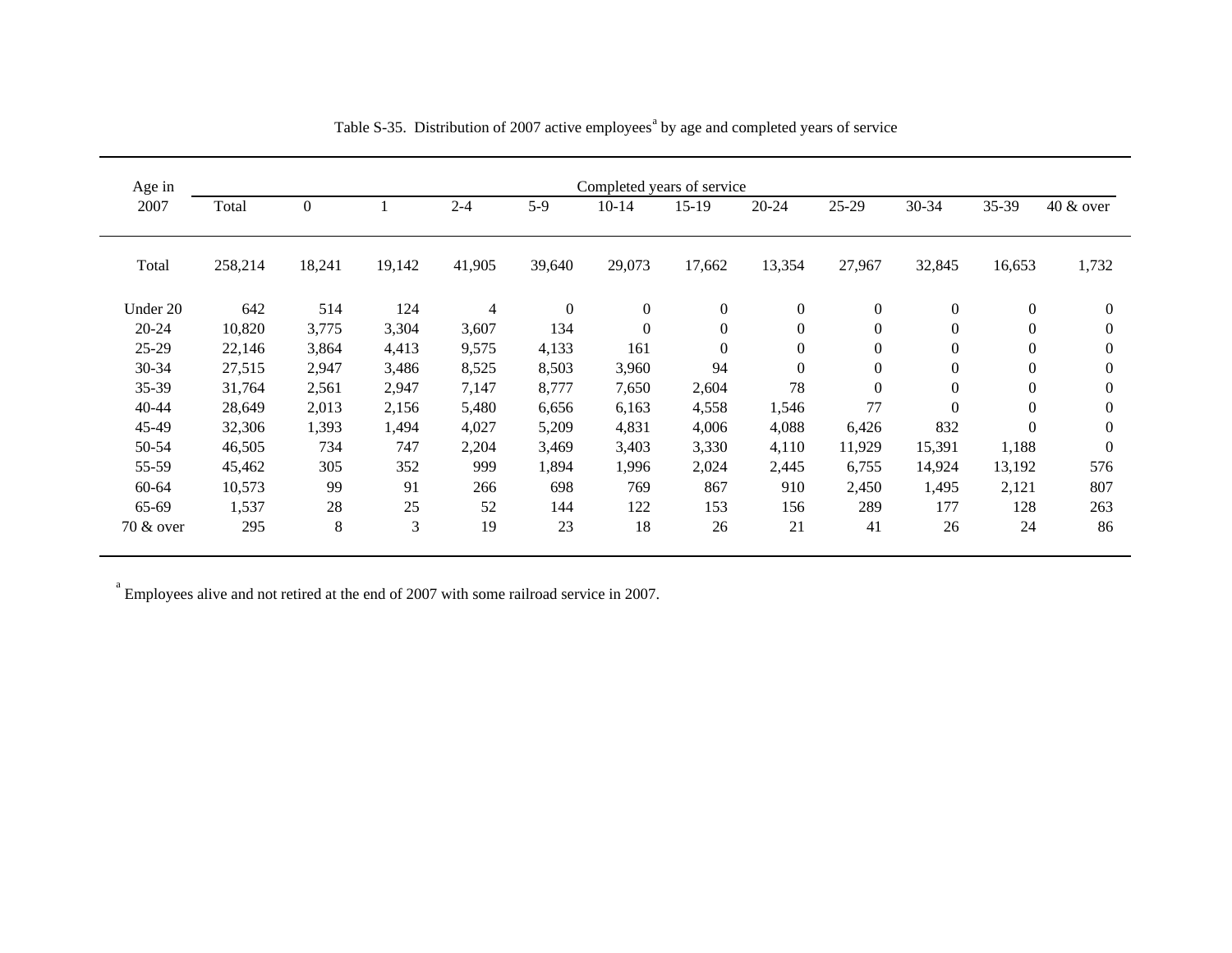| Age in       |        |       |         | Completed years of service |           |                |                |
|--------------|--------|-------|---------|----------------------------|-----------|----------------|----------------|
| 2007         | Total  | $5-9$ | $10-14$ | $15-19$                    | $20 - 24$ | $25-29$        | 30 & over      |
|              |        |       |         |                            |           |                |                |
| Total        | 57,483 | 6,628 | 28,601  | 12,265                     | 5,810     | 2,323          | 1,856          |
| Under 35     | 1,430  | 1,342 | 88      | $\overline{0}$             | $\theta$  | $\overline{0}$ | $\theta$       |
| 35-39        | 2,446  | 1,709 | 690     | 47                         | $\theta$  | $\overline{0}$ | $\overline{0}$ |
| 40-44        | 2,774  | 1,256 | 1,259   | 242                        | 17        | $\theta$       | $\overline{0}$ |
| 45-49        | 5,784  | 1,074 | 3,150   | 1,104                      | 382       | 71             | 3              |
| 50-54        | 14,080 | 650   | 8,023   | 3,212                      | 1,511     | 511            | 173            |
| 55-59        | 19,621 | 401   | 9,749   | 4,710                      | 2,244     | 977            | 1,540          |
| $60 - 64$    | 10,414 | 176   | 5,112   | 2,739                      | 1,552     | 706            | 129            |
| $65 \&$ over | 934    | 20    | 530     | 211                        | 104       | 58             | 11             |
|              |        |       |         |                            |           |                |                |

Table S-36. Census of vested<sup>a</sup> inactive employees<sup>b</sup> in 2007 by age and completed years of service

<sup>a</sup> Employees with at least 10 years of total service, or 5 years of service after 1995.

<sup>b</sup> Employees alive and not retired at the end of 2007 with no railroad work in 2007.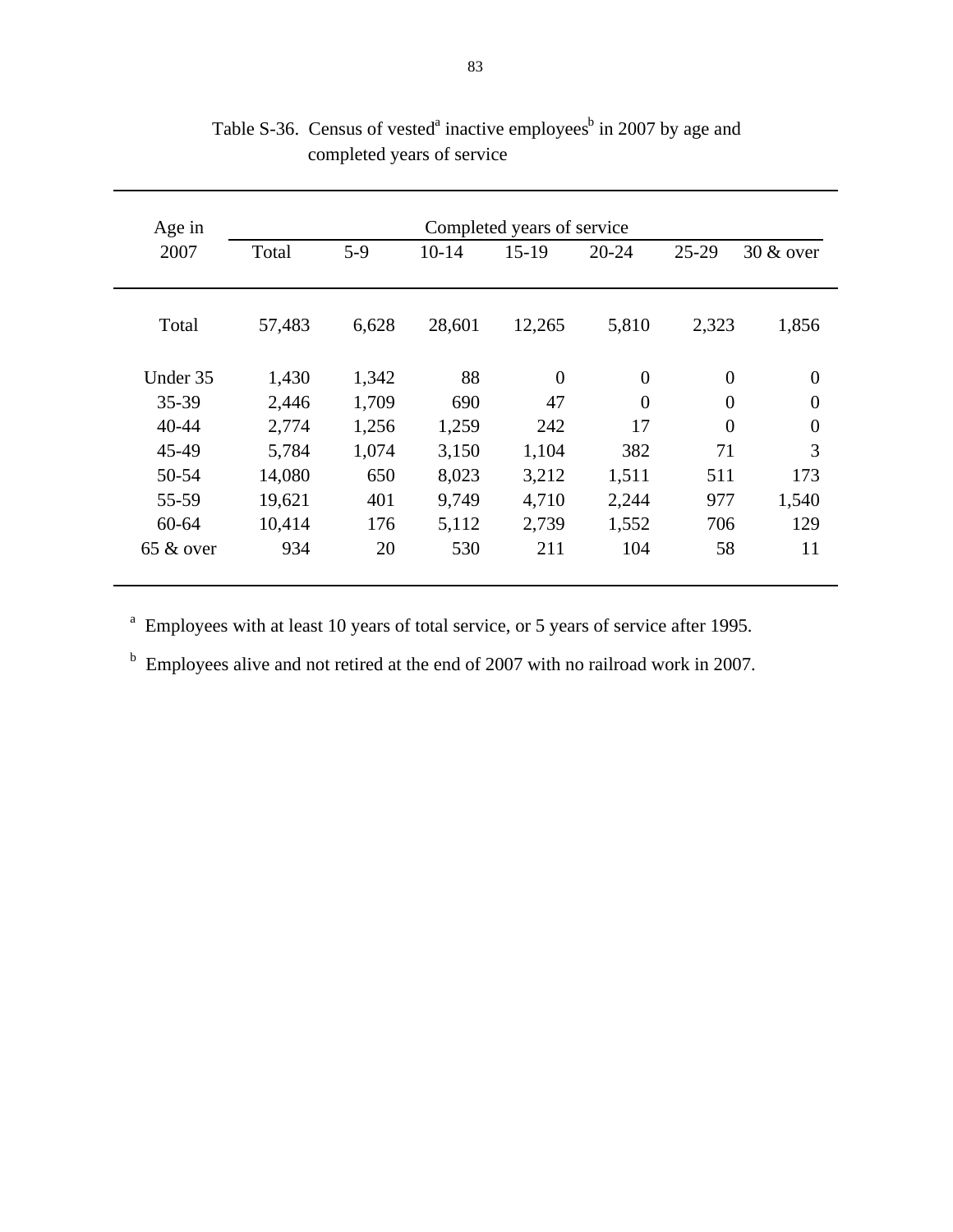|                                                      | 2007    | 2004    | Change from 2004 to 2007<br>Number | Percent     |
|------------------------------------------------------|---------|---------|------------------------------------|-------------|
| Number alive and not retired                         | 258,214 | 251,067 | 7,147                              | 2.8%        |
| Percent with 5 or more years<br>of service           | 69.3%   | 77.1%   | $\mathbf b$                        | $\mathbf b$ |
| Number age 60 or over                                | 12,405  | 10,101  | 2,304                              | 22.8%       |
| Number age 65 or over                                | 1,832   | 1,396   | 436                                | 31.2%       |
| Number age 60-64 with 30 or<br>more years of service | 4,423   | 3,459   | 964                                | 27.9%       |
| Average age on December 31                           | 44.7    | 45.5    | $-0.8$                             | $\mathbf b$ |
| Median age on December 31                            | 46.3    | 47.8    | $-1.5$                             | $\mathbf b$ |
| Average years of service                             |         |         |                                    |             |
| All employees                                        | 15.4    | 17.0    | $-1.6$                             | $\mathbf b$ |
| Employees under age 45                               | 6.1     | 6.6     | $-0.5$                             | b           |
| Employees age 45-49                                  | 14.9    | 18.7    | $-3.8$                             | b           |
| Employees age 60 or over                             | 26.6    | 26.7    | $-0.1$                             | b           |
| Employees age 65 or over                             | 26.1    | 26.6    | $-0.5$                             | $\mathbf b$ |

# Table S-37. Comparison between 2007 and 2004 of selected characteristics of active<sup>a</sup> railroad employees

<sup>a</sup> Active employees were those with some railroad service during the year.

<sup>b</sup> Not applicable.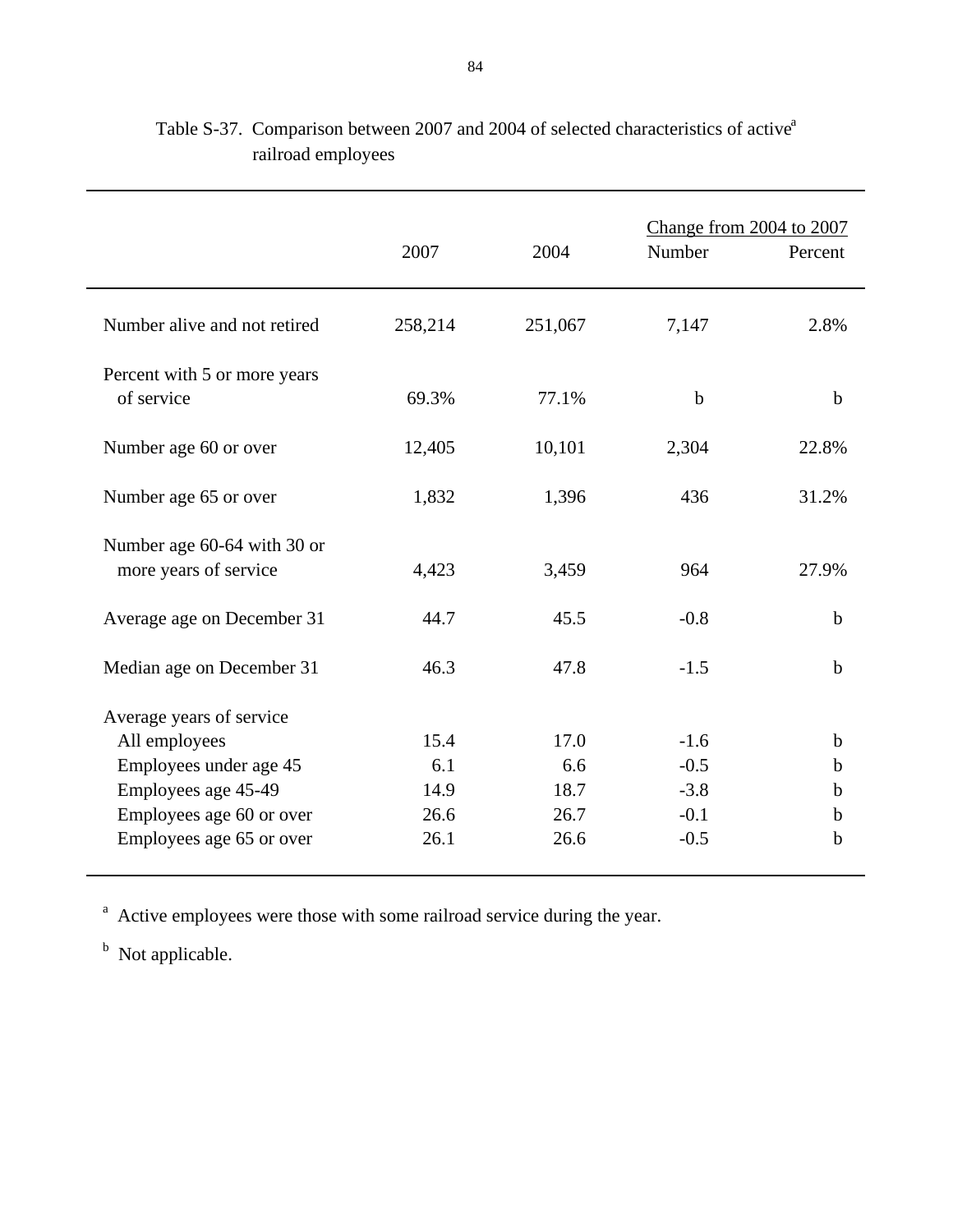|                                   |         |                  | Monthly benefits <sup>b</sup> |                 |                           |              |
|-----------------------------------|---------|------------------|-------------------------------|-----------------|---------------------------|--------------|
| Age <sup>c</sup>                  | Number  | Tier 1           | Tier 2                        | Vested dual     |                           | Supplemental |
| 1. Employee age annuitants        |         |                  |                               |                 |                           |              |
| 60-64                             | 27,815  | \$<br>49,907,372 | \$<br>28,327,914              | \$<br>7,243     | \$                        | 745,072      |
| 65-69                             | 31,094  | 48,710,047       | 24,044,095                    | 129,922         |                           | 673,931      |
| 70-74                             | 29,904  | 38,029,669       | 19,578,875                    | 508,967         |                           | 590,408      |
| 75-79                             | 34,857  | 40,554,727       | 19,477,377                    | 1,051,647       |                           | 687,529      |
| 80-84                             | 37,406  | 41,049,524       | 17,386,601                    | 1,798,518       |                           | 763,412      |
| 85-89                             | 21,618  | 23,197,129       | 7,220,302                     | 1,280,071       |                           | 476,757      |
| 90-94                             | 7,971   | 8,551,153        | 2,003,411                     | 459,988         |                           | 182,916      |
| 95 & over                         | 1,896   | 1,393,055        | 329,507                       | 104,929         |                           | 43,839       |
| Total                             | 192,561 | \$251,392,676    | \$118,368,082                 | \$<br>5,341,285 | \$                        | 4,163,864    |
| 2. Employee disability annuitants |         |                  |                               |                 |                           |              |
| Under 40                          | 202     | \$<br>316,340    | \$<br>26,646                  | \$              | \$                        |              |
| 40-44                             | 348     | 547,265          | 91,654                        |                 |                           |              |
| 45-49                             | 1,839   | 3,055,950        | 867,684                       |                 |                           |              |
| 50-54                             | 9,448   | 16,143,050       | 5,623,264                     |                 |                           |              |
| 55-59                             | 18,500  | 30,953,399       | 11,840,927                    |                 |                           |              |
| $60 - 64$                         | 19,122  | 30,463,097       | 11,689,725                    | 8,285           |                           | 195,503      |
| 65-69                             | 12,565  | 18,417,233       | 7,081,328                     | 65,723          |                           | 207,572      |
| 70-74                             | 8,701   | 11,608,986       | 4,342,030                     | 169,964         |                           | 162,956      |
| 75-79                             | 7,419   | 9,208,507        | 3,170,410                     | 246,097         |                           | 162,851      |
| 80-84                             | 5,222   | 5,888,883        | 1,597,121                     | 269,781         |                           | 113,156      |
| 85-89                             | 2,111   | 2,133,965        | 388,214                       | 112,883         |                           | 40,114       |
| 90-94                             | 623     | 517,947          | 81,033                        | 33,052          |                           | 10,281       |
| 95 & over                         | 133     | 96,661           | 13,244                        | 5,765           |                           | 2,955        |
| Total                             | 86,233  | \$129,351,283    | \$<br>46,813,280              | \$<br>911,550   | \$                        | 895,388      |
| 3. Spouse annuitants              |         |                  |                               |                 |                           |              |
| Under 60                          | 1,207   | \$<br>998,878    | \$<br>500,214                 | \$              | \$                        |              |
| 60-64                             | 25,694  | 17,583,437       | 11,154,361                    |                 |                           |              |
| 65-69                             | 31,085  | 13,023,226       | 9,947,786                     |                 |                           |              |
| 70-74                             | 27,952  | 10,088,836       | 7,769,228                     |                 |                           |              |
| 75-79                             | 26,116  | 9,622,554        | 6,311,971                     |                 |                           |              |
| 80-84                             | 17,788  | 6,524,162        | 3,744,427                     | 117             |                           |              |
| 85-89                             | 7,352   | 2,615,275        | 1,271,558                     | 68,013          |                           |              |
| 90-94                             | 1,375   | 383,212          | 202,294                       | 67,269          |                           |              |
| 95 & over                         | 159     | 27,152           | 20,556                        | 8,495           |                           |              |
| Total                             | 138,728 | \$<br>60,866,732 | \$<br>40,922,395              | \$<br>143,894   | $\boldsymbol{\mathsf{S}}$ |              |

Table S-38. Census of employee and spouse annuitants on December 31, 2007<sup>a</sup>

 $a<sup>a</sup>$  Includes annuities which were in withheld status as of December 31, 2007. Therefore, these figures may disagree with other published data.

<sup>b</sup> Amounts shown reflect benefits paid in January 2008.

 $\degree$  Age attained in 2007.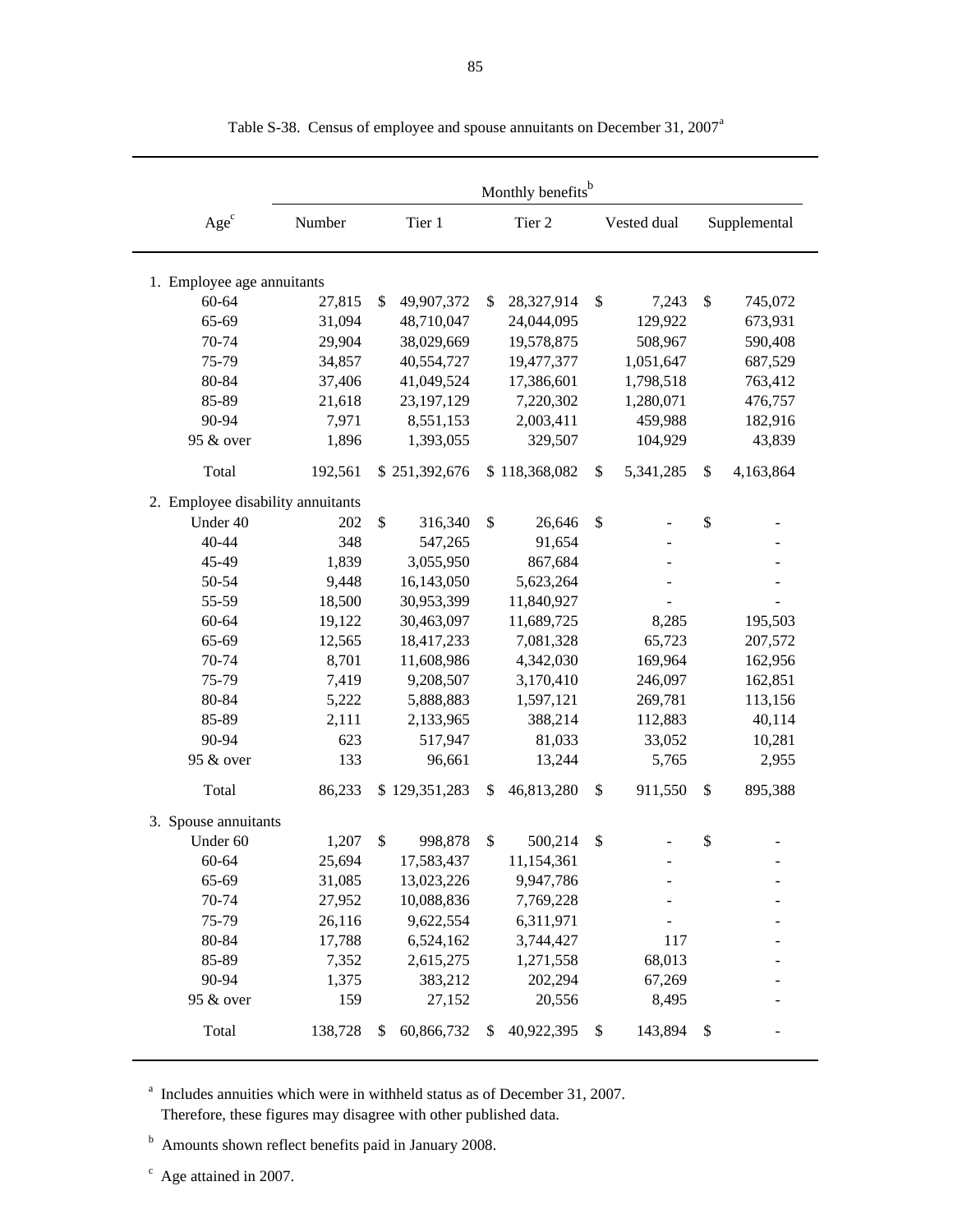|                                          |         | Monthly benefits <sup>b</sup> |                  |                      |
|------------------------------------------|---------|-------------------------------|------------------|----------------------|
| Age <sup>c</sup>                         | Number  | Tier 1                        | Tier 2           | Vested dual          |
| 1. Aged widows and widowers <sup>d</sup> |         |                               |                  |                      |
| $60 - 64$                                | 5,072   | \$<br>6,252,207               | \$<br>1,818,352  | \$                   |
| 65-69                                    | 9,545   | 10,270,781                    | 2,935,777        |                      |
| 70-74                                    | 14,971  | 14,549,448                    | 4,342,826        |                      |
| 75-79                                    | 25,746  | 25,014,922                    | 6,590,909        |                      |
| 80-84                                    | 33,177  | 31,336,728                    | 6,995,341        |                      |
| 85-89                                    | 30,847  | 28,902,801                    | 4,990,154        | 24,086               |
| 90-94                                    | 16,560  | 12,618,829                    | 2,214,306        | 92,935               |
| 95 & over                                | 6,503   | 4,089,966                     | 794,704          | 48,128               |
| Total                                    | 142,421 | \$133,035,682                 | \$<br>30,682,369 | \$<br>165,149        |
| 2. Other survivors <sup>e</sup>          |         |                               |                  |                      |
| $0 - 4$                                  | 66      | \$<br>68,209                  | \$<br>4,380      | \$<br>$\overline{a}$ |
| $5-9$                                    | 292     | 301,010                       | 23,136           |                      |
| $10 - 14$                                | 781     | 844,892                       | 74,646           |                      |
| $15-19$                                  | 1,259   | 1,397,186                     | 151,523          |                      |
| $20 - 24$                                | 116     | 122,775                       | 12,860           |                      |
| 25-29                                    | 200     | 211,173                       | 23,201           |                      |
| 30-34                                    | 285     | 267,548                       | 31,995           |                      |
| 35-39                                    | 473     | 431,139                       | 65,989           |                      |
| 40-44                                    | 832     | 723,765                       | 113,036          |                      |
| 45-49                                    | 1,302   | 1,111,658                     | 204,925          |                      |
| 50-54                                    | 1,793   | 1,465,118                     | 304,143          |                      |
| 55-59                                    | 2,217   | 1,804,405                     | 403,008          |                      |
| $60 - 64$                                | 2,318   | 1,768,251                     | 347,935          |                      |
| 65-69                                    | 1,790   | 1,308,752                     | 205,272          |                      |
| 70-74                                    | 1,384   | 962,022                       | 137,136          |                      |
| 75-79                                    | 1,123   | 728,166                       | 112,469          | 1,605                |
| 80-84                                    | 817     | 487,132                       | 88,815           | 4,767                |
| 85-89                                    | 495     | 276,729                       | 53,681           | 6,603                |
| 90-94                                    | 163     | 89,417                        | 17,885           | 1,627                |
| 95 & over                                | 26      | 13,078                        | 2,497            | 95                   |
| Total                                    | 17,732  | \$<br>14,382,425              | \$<br>2,378,532  | \$<br>14,697         |

Table S-39. Census of survivor annuitants on December 31, 2007<sup>a</sup>

<sup>a</sup> Includes annuities which were in withheld status as of December 31, 2007. Therefore, these figures may disagree with other published data.

<sup>b</sup> Amounts shown reflect benefits paid in January 2008.

 $c$  Age attained in 2007.

<sup>d</sup> Includes divorced and remarried aged widows and widowers, and parents.

e Includes disabled widows and widowers, remarried and divorced disabled widows and widowers, widowed mothers and fathers, remarried and divorced widowed mothers and fathers, minor children, student children and disabled children.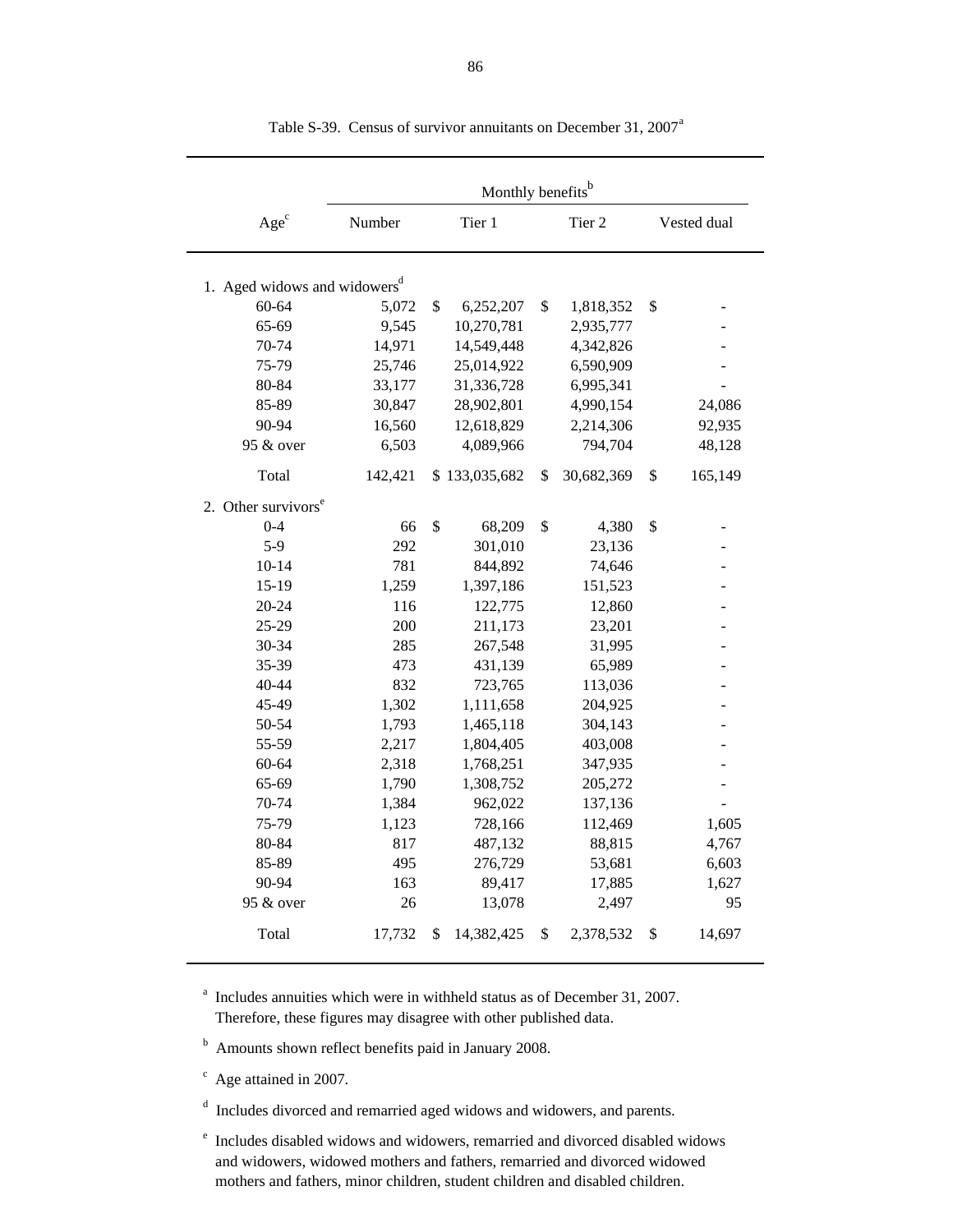| Years                |          |       |                                |       |           |       |      |                                 |      |       | 24th       |
|----------------------|----------|-------|--------------------------------|-------|-----------|-------|------|---------------------------------|------|-------|------------|
| $_{\mathrm{of}}$     |          |       | Service months by attained age |       |           |       |      | Service months by calendar year |      |       | valuation  |
| service <sup>a</sup> | Under 25 | 25-34 | 35-44                          | 45-54 | 55 & over | Total | 2003 | 2004                            | 2005 | Total | assumption |
| $\boldsymbol{0}$     | 6.4      | 6.7   | 6.7                            | 6.7   | 6.6       | 6.6   | 6.3  | 6.5                             | 6.9  | 6.6   | 6.6        |
| $\mathbf{1}$         | 11.2     | 11.6  | 11.6                           | 11.6  | 11.3      | 11.5  | 11.4 | 11.5                            | 11.7 | 11.5  | 11.5       |
| $\sqrt{2}$           | 11.5     | 11.6  | 11.6                           | 11.5  | 11.5      | 11.6  | 11.4 | 11.6                            | 11.7 | 11.6  | 11.6       |
| 3                    | 11.6     | 11.6  | 11.6                           | 11.5  | 11.4      | 11.6  | 11.5 | 11.6                            | 11.7 | 11.6  | 11.6       |
| $\overline{4}$       | 11.7     | 11.6  | 11.5                           | 11.5  | 11.6      | 11.6  | 11.5 | 11.6                            | 11.7 | 11.6  | 11.6       |
| 5                    | 11.7     | 11.6  | 11.6                           | 11.6  | 11.6      | 11.6  | 11.6 | 11.6                            | 11.7 | 11.6  | 11.6       |
| 6                    | 11.6     | 11.7  | 11.7                           | 11.6  | 11.6      | 11.7  | 11.6 | 11.7                            | 11.7 | 11.7  | 11.7       |
| $\tau$               | 11.1     | 11.7  | 11.7                           | 11.6  | 11.6      | 11.7  | 11.6 | 11.7                            | 11.7 | 11.7  | 11.7       |
| 8                    |          | 11.8  | 11.7                           | 11.6  | 11.6      | 11.7  | 11.6 | 11.7                            | 11.8 | 11.7  | 11.7       |
| 9                    |          | 11.8  | 11.7                           | 11.6  | 11.6      | 11.7  | 11.7 | 11.7                            | 11.7 | 11.7  | 11.7       |
| 10                   |          | 11.8  | 11.7                           | 11.6  | 11.6      | 11.7  | 11.6 | 11.7                            | 11.7 | 11.7  | 11.7       |
| 11                   |          | 11.8  | 11.7                           | 11.6  | 11.5      | 11.7  | 11.6 | 11.7                            | 11.8 | 11.7  | 11.7       |
| 12                   |          | 11.8  | 11.7                           | 11.6  | 11.6      | 11.7  | 11.7 | 11.7                            | 11.7 | 11.7  | 11.7       |
| 13                   |          | 11.8  | 11.8                           | 11.6  | 11.6      | 11.7  | 11.7 | 11.7                            | 11.7 | 11.7  | 11.7       |
| 14                   |          | 11.8  | 11.8                           | 11.6  | 11.6      | 11.7  | 11.7 | 11.7                            | 11.7 | 11.7  | 11.7       |
| 15                   |          | 11.8  | 11.8                           | 11.7  | 11.7      | 11.8  | 11.7 | 11.8                            | 11.7 | 11.8  | 11.7       |
| 16                   |          | 11.9  | 11.8                           | 11.7  | 11.7      | 11.8  | 11.7 | 11.8                            | 11.8 | 11.8  | 11.7       |
| 17                   |          |       | 11.9                           | 11.7  | 11.7      | 11.8  | 11.7 | 11.8                            | 11.8 | 11.8  | 11.7       |
| 18                   |          |       | 11.8                           | 11.7  | 11.6      | 11.7  | 11.7 | 11.7                            | 11.8 | 11.7  | 11.8       |
| 19                   |          |       | 11.8                           | 11.7  | 11.7      | 11.7  | 11.7 | 11.7                            | 11.8 | 11.7  | 11.8       |
| 20                   |          |       | 11.8                           | 11.7  | 11.7      | 11.7  | 11.7 | 11.7                            | 11.7 | 11.7  | 11.8       |
| 21                   |          |       | 11.8                           | 11.8  | 11.8      | 11.8  | 11.8 | 11.8                            | 11.8 | 11.8  | 11.8       |
| 22                   |          |       | 11.9                           | 11.8  | 11.7      | 11.8  | 11.8 | 11.8                            | 11.8 | 11.8  | 11.8       |
| 23                   |          |       | 11.9                           | 11.8  | 11.8      | 11.8  | 11.8 | 11.8                            | 11.8 | 11.8  | 11.8       |
| 24                   |          |       | 11.9                           | 11.8  | 11.8      | 11.8  | 11.8 | 11.8                            | 11.8 | 11.8  | 11.8       |
| 25                   |          |       | 11.9                           | 11.9  | 11.8      | 11.8  | 11.9 | 11.8                            | 11.8 | 11.8  | 11.8       |
| 26                   |          |       | 11.9                           | 11.9  | 11.8      | 11.9  | 11.8 | 11.9                            | 11.8 | 11.9  | 11.9       |
| 27                   |          |       | 12.0                           | 11.9  | 11.8      | 11.9  | 11.9 | 11.9                            | 11.9 | 11.9  | 11.9       |
| $28\,$               |          |       |                                | 11.9  | 11.8      | 11.9  | 11.9 | 11.9                            | 11.9 | 11.9  | 11.9       |
| 29                   |          |       |                                | 11.9  | 11.9      | 11.9  | 11.9 | 11.9                            | 11.9 | 11.9  | 11.9       |
| 30 & over            |          |       |                                | 11.9  | 11.9      | 11.9  | 11.9 | 11.9                            | 11.9 | 11.9  | 11.9       |

Table S-40. Comparison of service months of railroad employees during calendar years 2003-2005 with assumptions used in the 24th valuation (For employees not separated in the year)

<sup>a</sup> Rounded up to nearest whole year.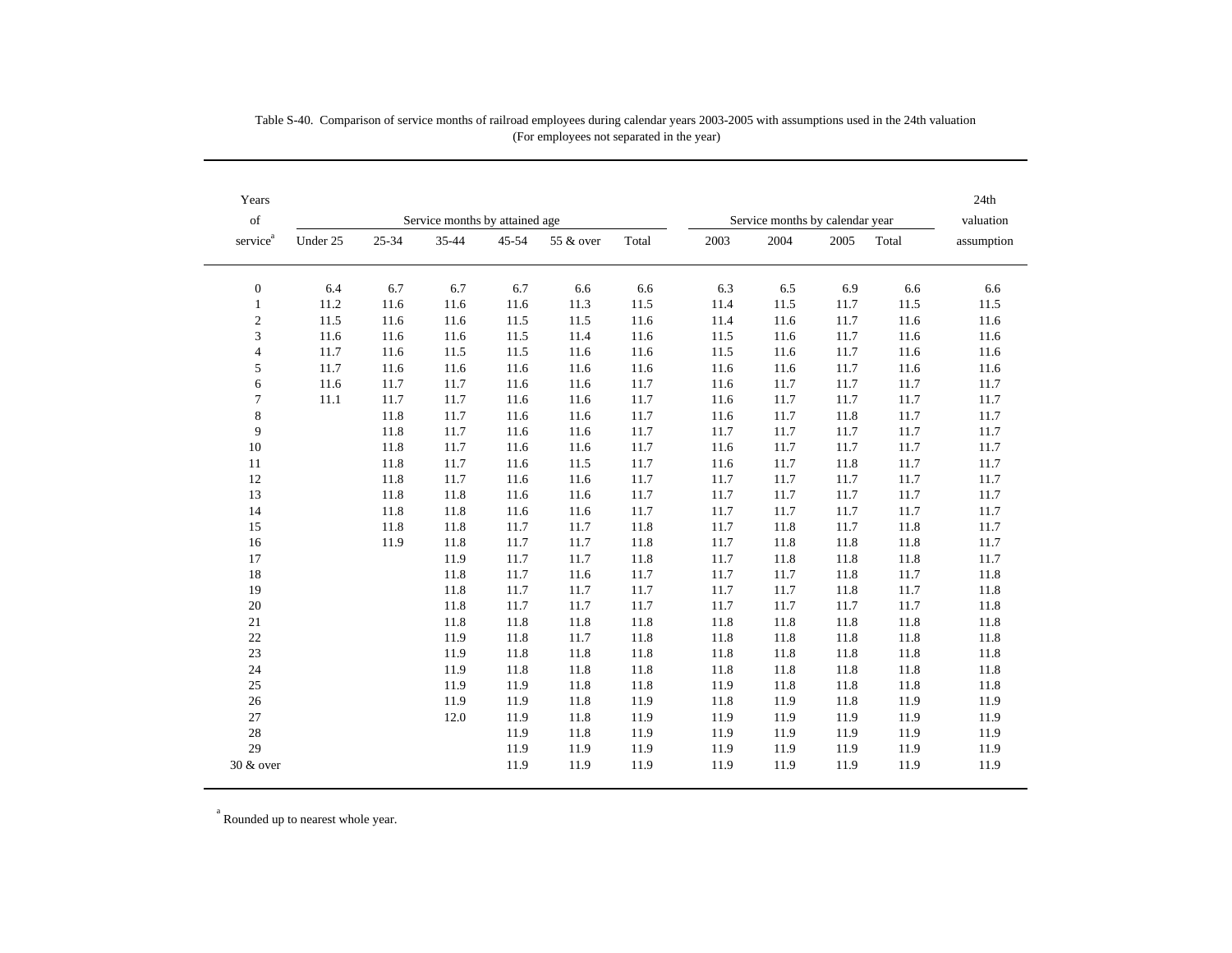| Years                |         |         |
|----------------------|---------|---------|
| of                   |         |         |
| service <sup>b</sup> | Tier 1  | Tier 2  |
|                      |         |         |
|                      |         |         |
| $\boldsymbol{0}$     | \$3,257 | \$3,220 |
| $\mathbf{1}$         | 3,891   | 3,837   |
| $\overline{c}$       | 4,246   | 4,161   |
| 3                    | 4,633   | 4,514   |
| $\overline{4}$       | 4,961   | 4,767   |
| 5                    | 5,145   | 4,861   |
| 6                    | 5,169   | 4,854   |
| $\overline{7}$       | 5,166   | 4,863   |
| 8                    | 5,308   | 4,968   |
| 9                    | 5,437   | 5,086   |
| 10                   | 5,577   | 5,146   |
| 11                   | 5,519   | 5,102   |
| 12                   | 5,668   | 5,187   |
| 13                   | 5,688   | 5,185   |
| 14                   | 5,459   | 5,008   |
| 15                   | 5,375   | 4,980   |
| 16                   | 5,419   | 4,964   |
| 17                   | 5,505   | 5,063   |
| 18                   | 5,586   | 5,081   |
| 19                   | 5,579   | 5,078   |
| 20                   | 5,613   | 5,065   |
| 21                   | 5,611   | 5,063   |
| 22                   | 5,591   | 5,060   |
| 23                   | 5,640   | 5,103   |
| 24                   | 5,477   | 5,021   |
| 25                   | 5,507   | 5,055   |
| 26                   | 5,615   | 5,116   |
| 27                   | 5,619   | 5,111   |
| 28                   | 5,753   | 5,199   |
| 29                   | 5,859   | 5,259   |
| 30                   | 5,899   | 5,285   |
|                      |         |         |

Table S-41. Average creditable<sup>a</sup> compensation per service month during 2007

 $\overline{\phantom{0}}$ 

<sup>a</sup> Maximum creditable annual compensation during 2007 was \$97,500 and \$72,600 for tier 1 and tier 2, respectively.

<sup>b</sup> Completed service at beginning of year rounded up to nearest whole year.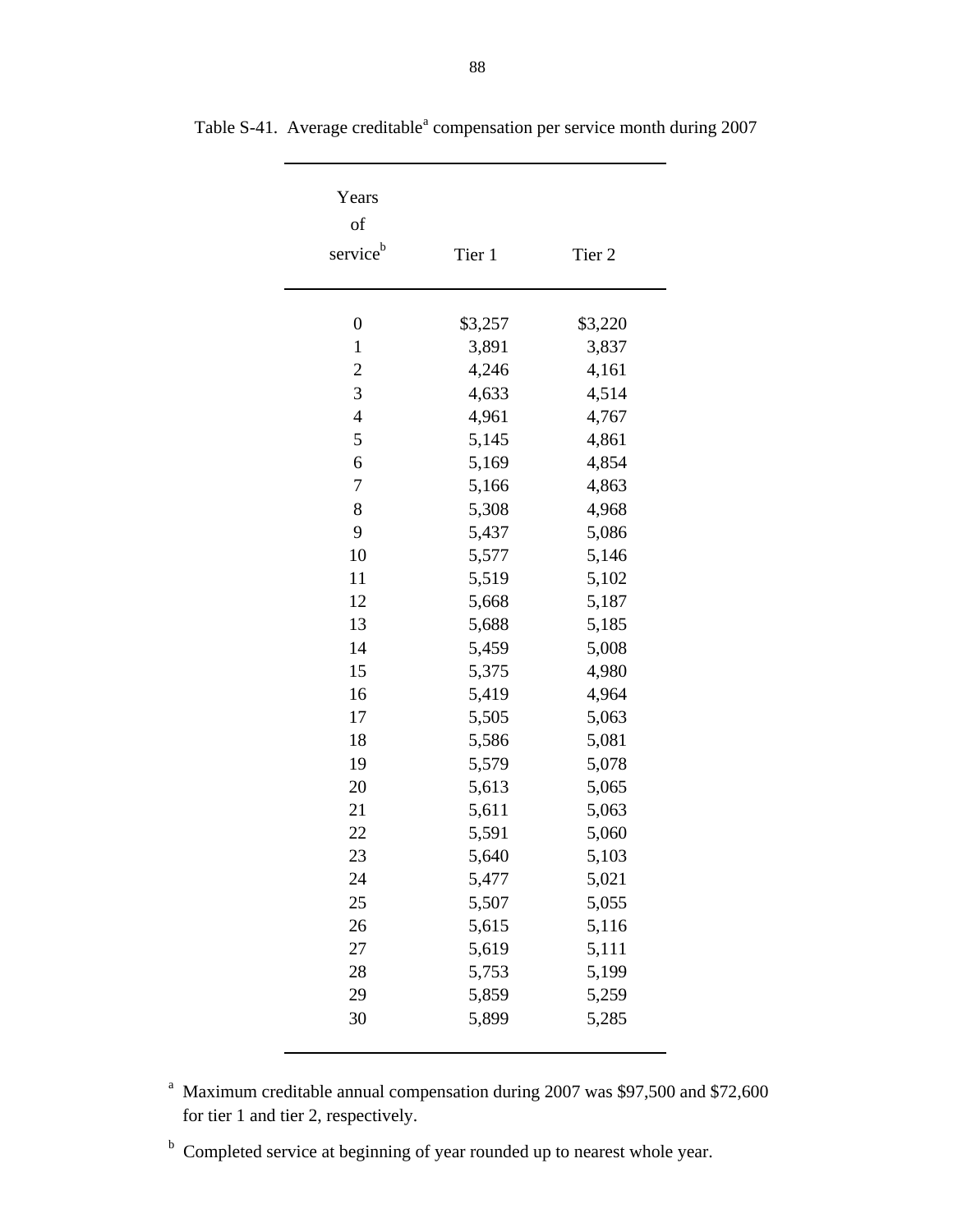| Age at<br>entry <sup>a</sup> | 2003   | 23rd Val.<br>2000-03 |        |        |        |        |
|------------------------------|--------|----------------------|--------|--------|--------|--------|
|                              |        |                      |        |        |        |        |
|                              |        |                      |        |        |        |        |
| All ages                     |        |                      |        |        |        |        |
| Number                       | 12,699 | 21,983               | 22,424 | 23,204 | 80,310 | 47,664 |
| Percent                      | 100.0% | 100.0%               | 100.0% | 100.0% | 100.0% | 100.0% |
|                              |        |                      |        |        |        |        |
| Under 20                     | 2.5%   | 2.4%                 | 2.6%   | 2.8%   | 2.6%   | 3.1%   |
| $20 - 24$                    | 20.3   | 18.6                 | 20.5   | 20.6   | 20.0   | 20.4   |
| $25-29$                      | 20.5   | 20.9                 | 21.6   | 21.5   | 21.2   | 20.1   |
| 30-34                        | 17.2   | 18.1                 | 17.3   | 17.1   | 17.4   | 17.4   |
| 35-39                        | 14.2   | 14.8                 | 13.7   | 14.7   | 14.4   | 14.3   |
| 40-44                        | 12.3   | 12.1                 | 11.7   | 10.8   | 11.7   | 11.3   |
| 45-49                        | 7.3    | 7.7                  | 7.4    | 7.1    | 7.4    | 7.3    |
| 50-54                        | 3.7    | 3.5                  | 3.5    | 3.6    | 3.6    | 3.8    |
| 55 & over                    | 1.9    | 1.9                  | 1.8    | 1.8    | 1.8    | 2.3    |
|                              |        |                      |        |        |        |        |
| Average age                  |        |                      |        |        |        |        |
| at entry                     | 32.8   | 33.1                 | 32.6   | 32.5   | 32.7   | 32.8   |
|                              |        |                      |        |        |        |        |
| Median age                   |        |                      |        |        |        |        |
| at entry                     | 31.4   | 31.7                 | 31.0   | 30.9   | 31.2   | 31.2   |
|                              |        |                      |        |        |        |        |

Table S-42. Age distribution of new entrants during calendar years 2003-2006 and comparison with assumptions of the 23rd valuation

<sup>a</sup> Age attained in the year of entry (year of entry minus year of birth).

<sup>b</sup> Used in 24th valuation.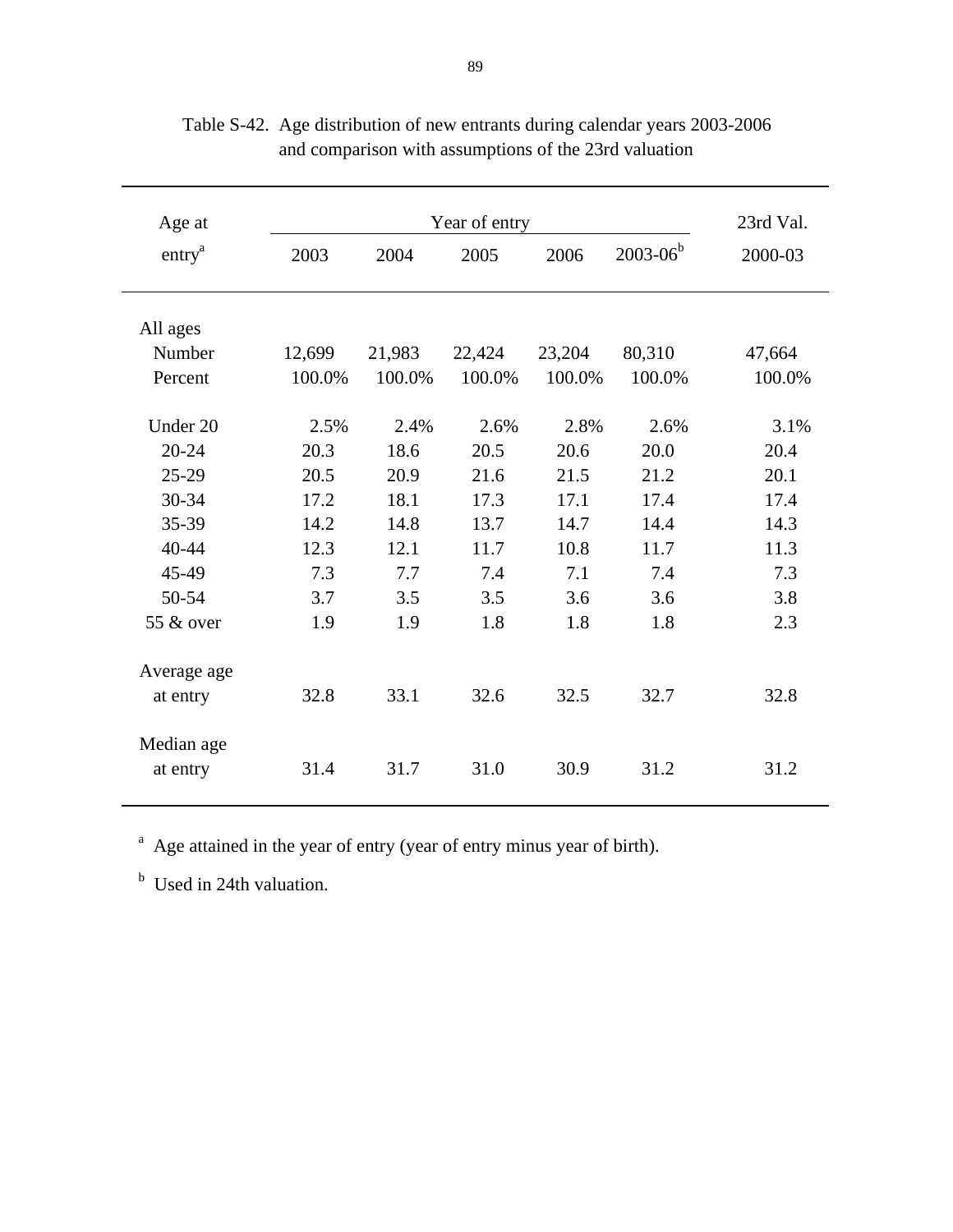| Percent married                 |                                  |       |                                |                          |                 |                                       |                          |                          |                |                   |
|---------------------------------|----------------------------------|-------|--------------------------------|--------------------------|-----------------|---------------------------------------|--------------------------|--------------------------|----------------|-------------------|
|                                 |                                  |       |                                |                          |                 | Widow under 60 with<br>eligible child |                          |                          |                | Percent with      |
|                                 |                                  |       | Widow                          | Widow                    | Widow           | Youngest                              | Youngest                 | Youngest                 |                | eligible child    |
| Age of<br>employee <sup>a</sup> | Number<br>of deaths <sup>b</sup> | Total | age<br>$62 \& 0 \nvert \nvert$ | age<br>$60 - 61$         | under<br>age 60 | child<br>under 16                     | child<br>age 16-17       | child<br>disabled        | Minor<br>child | Disabled<br>child |
| Under 35                        | 41                               | 68.3  |                                |                          | 68.3            | 56.1                                  |                          |                          | 87.8           |                   |
| $35 - 39$                       | 68                               | 70.6  |                                | $\overline{\phantom{a}}$ | 70.6            | 58.8                                  | 4.4                      | $\overline{\phantom{a}}$ | 89.7           |                   |
| $40 - 44$                       | 96                               | 72.9  |                                | $\overline{\phantom{a}}$ | 72.9            | 52.1                                  | 8.3                      |                          | 81.3           | 3.1               |
| $45 - 49$                       | 346                              | 70.2  | 1.0                            |                          | 69.2            | 27.4                                  | 10.4                     | 0.3                      | 51.7           | 1.4               |
| $50 - 54$                       | 938                              | 66.8  | 1.6                            | 0.6                      | 64.6            | 14.6                                  | 4.5                      | 0.6                      | 26.8           | 1.3               |
| $55 - 59$                       | 1,635                            | 66.8  | 3.4                            | 2.8                      | 60.6            | 4.9                                   | 2.2                      | 1.2                      | 11.0           | 1.7               |
| $60 - 64$                       | 2,206                            | 70.4  | 18.4                           | 15.3                     | 36.7            | 2.1                                   | 0.6                      | 0.6                      | 4.9            | 1.9               |
| $65 - 69$                       | 2,769                            | 71.5  | 52.0                           | 7.5                      | 12.0            | 0.7                                   | 0.4                      | 0.2                      | 2.0            | 1.0               |
| $70 - 74$                       | 4,350                            | 70.5  | 64.5                           | 2.1                      | 3.9             | 0.3                                   | 0.1                      | $\overline{\phantom{a}}$ | 0.9            | 1.0               |
| $75 - 79$                       | 8,747                            | 66.6  | 64.0                           | 0.8                      | 1.8             | 0.2                                   |                          |                          | 0.5            | 1.0               |
| $80 - 84$                       | 11,596                           | 60.5  | 59.4                           | 0.3                      | 0.8             | 0.1                                   | $\overline{\phantom{a}}$ | $\overline{\phantom{a}}$ | 0.2            | 0.8               |
| $85 - 89$                       | 10,999                           | 50.2  | 49.6                           | 0.1                      | 0.5             | $\overline{\phantom{a}}$              | $\overline{\phantom{a}}$ | $\overline{\phantom{a}}$ | 0.1            | 0.7               |
| $90 \& over$                    | 9,368                            | 33.2  | 32.8                           | 0.1                      | 0.3             |                                       |                          |                          |                | 0.6               |

Table S-43. Family characteristics of railroad employees who died in 2003-2006 with a current connection

|                                 | Average ages of widows    |                       |                          |                                       |                                |                               |                                         |                          |                             |                                             |
|---------------------------------|---------------------------|-----------------------|--------------------------|---------------------------------------|--------------------------------|-------------------------------|-----------------------------------------|--------------------------|-----------------------------|---------------------------------------------|
|                                 |                           |                       |                          | Widow under 60 with<br>eligible child |                                |                               | Average ages of children                |                          |                             | Average                                     |
| Age of<br>employee <sup>a</sup> | Widow<br>age<br>62 & over | Widow<br>age<br>60-61 | Widow<br>under<br>age 60 | Youngest<br>child<br>under 16         | Youngest<br>child<br>age 16-17 | Youngest<br>child<br>disabled | Youngest<br>child<br>under $16^{\circ}$ | All<br>minor<br>children | All<br>disabled<br>children | number<br>of minor<br>children <sup>a</sup> |
| Under 35                        | e                         | e                     | 31.9                     | 31.5                                  | e                              | e                             | 4.8                                     | 6.0                      | e                           | 2.2                                         |
| $35 - 39$                       | e                         | e                     | 35.8                     | 35.6                                  | e                              | e                             | 6.3                                     | 8.3                      | e                           | 2.2                                         |
| $40 - 44$                       | e                         | e                     | 41.5                     | 40.3                                  | e                              | e                             | 9.4                                     | 11.0                     | e                           | 1.8                                         |
| $45 - 49$                       | e                         | e                     | 45.9                     | 43.4                                  | 47.6                           | e                             | 10.1                                    | 11.7                     | e                           | 1.6                                         |
| $50 - 54$                       | 64.4                      | e                     | 50.0                     | 46.4                                  | 47.9                           | e                             | 11.8                                    | 11.9                     | 23.9                        | 1.5                                         |
| $55 - 59$                       | 65.1                      | 60.9                  | 53.7                     | 48.1                                  | 49.9                           | 53.6                          | 11.9                                    | 12.8                     | 28.7                        | 1.4                                         |
| $60 - 64$                       | 65.0                      | 60.9                  | 55.7                     | 49.9                                  | 53.4                           | 54.7                          | 11.8                                    | 12.5                     | 29.8                        | 1.3                                         |
| $65 - 69$                       | 66.5                      | 61.0                  | 55.9                     | 49.7                                  | 53.6                           | e                             | 12.7                                    | 11.8                     | 35.0                        | 1.3                                         |
| $70 - 74$                       | 70.0                      | 61.0                  | 54.9                     | 47.5                                  | e                              | e                             | 11.1                                    | 12.6                     | 40.8                        | 1.4                                         |
| $75 - 79$                       | 74.4                      | 60.9                  | 54.0                     | 43.0                                  | e                              | e                             | 11.3                                    | 10.4                     | 42.1                        | 1.4                                         |
| $80 - 84$                       | 78.7                      | 61.0                  | 53.9                     | 45.3                                  | e                              | e                             | 11.4                                    | 12.1                     | 47.3                        | 1.5                                         |
| $85 - 89$                       | 82.4                      | 61.2                  | 54.7                     | e                                     | e                              | e                             | e                                       | 12.0                     | 50.5                        | 1.6                                         |
| $90 \& over$                    | 86.2                      | e                     | 54.7                     | e                                     | e                              | e                             | e                                       | e                        | 56.4                        | e                                           |

<sup>a</sup> Age nearest birthday at time of death.

<sup>b</sup> Includes employees with 120 or more service months and employees with 60 or more service months after 1995.

 $\epsilon$  Includes families with widows under 60 and children under 16 only.

 $^{\text{d}}$  Includes families with minor children only.

e Insufficient data.